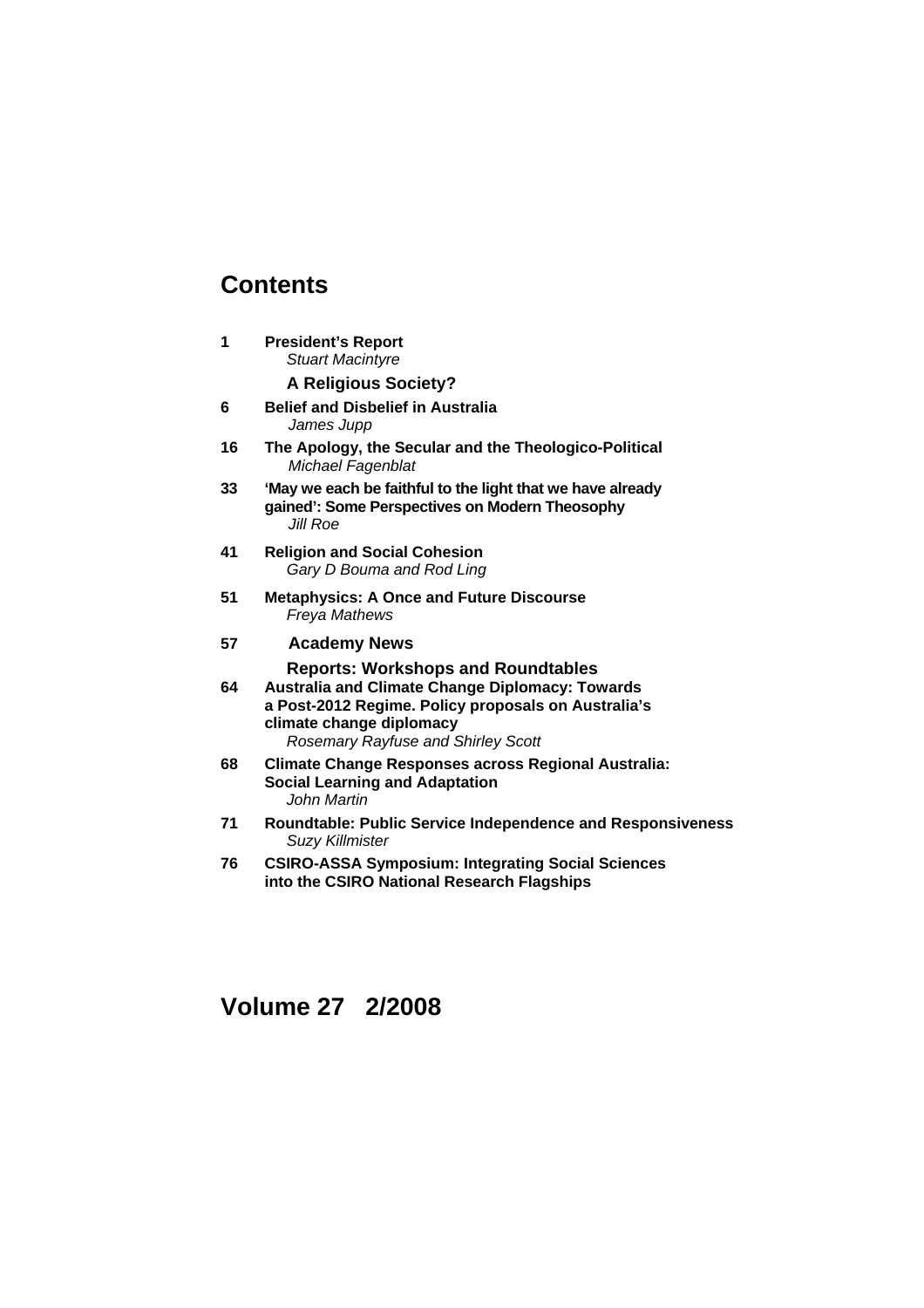he Academy of the Social Sciences in Australia was established in 1971. Previously, some of the functions were carried out through the Social Science Research Council of Australia, established in 1942. Elected to the Academy for distinguished contributions to the social sciences, the 466 Fellows of the Academy offer expertise in the fields of *accounting, anthropology, demography, economics, economic history, education, geography, history, law, linguistics, philosophy, political science, psychology, social medicine, sociology and statistics.*  **T**

The Academy's objectives are:

Г

- to promote excellence in and encourage the advancement of the social sciences in Australia;
- to act as a coordinating group for the promotion of research and teaching in the social sciences;
- to foster excellence in research and to subsidise the publication of studies in the social sciences;
- to encourage and assist in the formation of other national associations or institutions for the promotion of the social sciences or any branch of them;
- to promote international scholarly cooperation and to act as an Australian national member of international organisations concerned with the social sciences;
- to act as consultant and adviser in regard to the social sciences; and,
- to comment where appropriate on national needs and priorities in the area of the social sciences.

These objectives are fulfilled through a program of activities, research projects, independent advice to government and the community, publication and cooperation with fellow institutions both within Australia and internationally.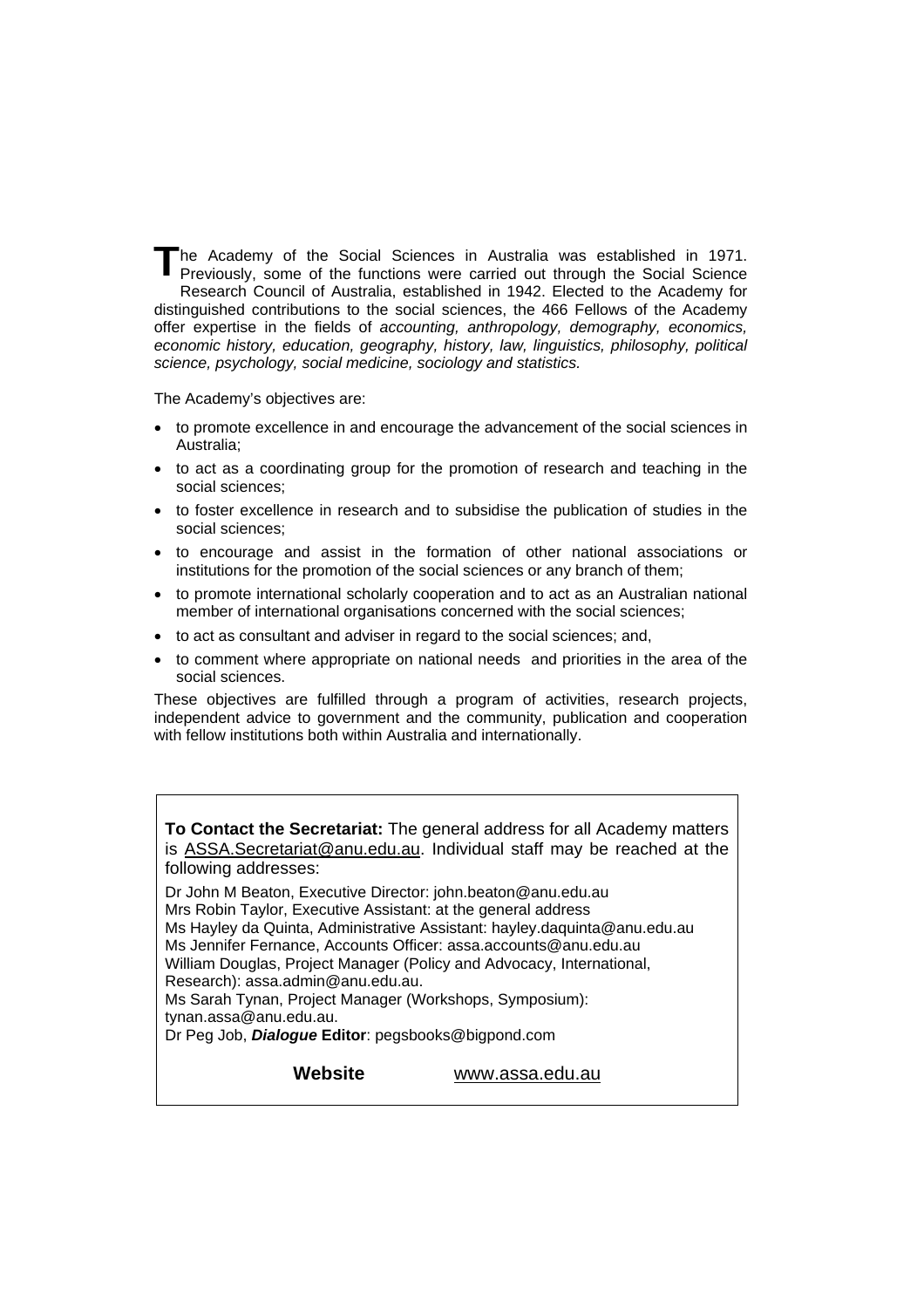# **President's Report**

#### **Reviews**

Winter is a season of reviews. We have two major inquiries, one into higher education chaired by Denise Bradley, the other into innovation chaired by Terence Cutler, and both have now released discussion papers. So too has the Australian Research Council, which is now responsible for the evaluation of research performance.

These mark the first stage of the new Federal Government's undertaking to lead an education revolution, making good its predecessor's underinvestment in universities and tackling the deficiencies in the national research effort. There was limited funding for such a revival in the recent federal budget, but the outcome of the present reviews is likely to make the case for a major increase in support. It will



also set new directions for teaching and research in higher education, with major implications for the social sciences.

The Academy thus has a vital interest in the outcome of these reviews. Social scientists are heavily involved in them and many have made submissions, individually or through disciplinary associations, as has the Academy.

#### **Review of Higher Education**

The Bradley review commissioned by Julia Gillard as Minister for Education, Employment, Workplace Relations and Social Inclusion is the first major review of arrangements for Australia's universities for a decade. The discussion paper it released in June provides a comprehensive account of a system under strain.

It is large, with a million students enrolled in 39 universities, but demographic projections suggest that future growth is likely to depend on increasing the participation rate — the restricted enrolment of students from low-income and Indigenous families is marked. The growth in enrolments has outstripped staffing student/staff ratios grew from 12.9 in 1990 to 20.3 in 2005 — and as Graeme Hugo has shown, replacement of an ageing workforce will be a major challenge. Public funding in real terms has fallen, so that Australian universities rely heavily on student fees, especially from international students, with a heavy strain on their facilities.

The picture of research arrangements is equally stark. Higher education expenditure of \$4.3 billion on research and development sounds healthy, but two-thirds of this is made up of expenditure from general university funds and the contribution from business (just 6 per cent) is remarkably low. The proportion of expenditure directed to basic research is declining, and the paper notes that universities still have to subsidise the cost of research undertaken with national competitive grants. Simon Marginson's work on the challenge to Australia's international research reputation as other countries invest heavily is acknowledged. Clearly the national research effort relies heavily on the capacity of academics to combine teaching and research (for comment on many of these issues, see *Dialogue* 1/2008).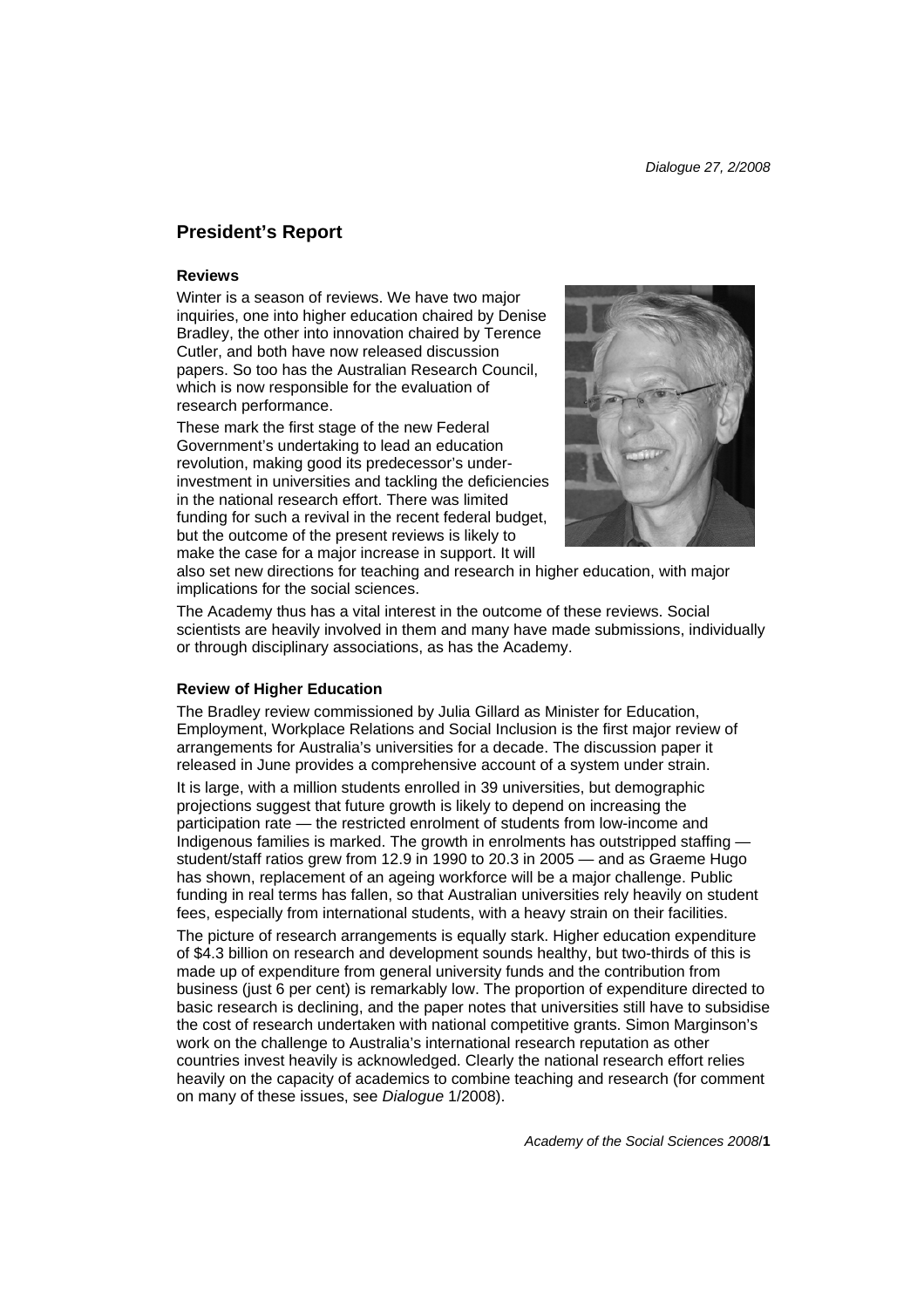The paper characterises Australian higher education as an industry made up of 'enterprises in a market, albeit enterprises that still have a strong sense of their public benefit role'. This is a generous judgement. The picture that emerges from the discussion paper is of a retreat from public education burdened by intrusive regulation, and short-term expedients to deal with just some of the more troubling consequences.

The paper asks many questions and gives little indication of the decisions it is likely to reach. It is guided by the review's terms of reference, which are notable for their economic perspective. The Bradley committee is charged with assessing whether the current system is 'contributing to the innovation and productivity gains required for long term economic development and growth', and 'ensuring that there is a broadbased tertiary education system producing professionals for both national and local labour market needs'. This narrow remit is softened slightly by an additional reference to 'supporting and widening access to higher education, including participation by students from a wide range of backgrounds'.

Not surprisingly, the Bradley committee works with the concept of higher education as a creator of 'human capital' for a 'competitive, knowledge-based global economy'. It sees universities as the 'intellectual base for new knowledge intensive industries', though it goes on to add that 'higher education in a modern democracy does more than this' through enhancing social inclusion, promoting international engagement and 'engendering the love of learning for its own sake and the passion for intellectual discovery'.

The brevity of these allusions contrasts with their prominence in the earlier reviews of Keith Murray and Leslie Martin, or even in the 1988 statements by John Dawkins though the consequences of that blueprint indicate that affirmation is not in itself a safeguard. Much will depend upon the means whereby the ends are to be secured. Still, I welcome the reminder that universities have a larger purpose

#### **Excellence in Research for Australia (ERA)**

In June the Australian Research Council released a consultation paper for how it proposes to conduct an evaluation of Australian research performance. This is to replace the earlier Research Quality Framework, in preparation for which universities and academics expended such time and effort. The decision of Senator Kim Carr as the new Minister for Innovation, Industry, Science and Research to adopt a simpler exercise and entrust it to the ARC was well received.

The Minister also affirmed the integrity of the ARC, reassuring researchers who had been deeply disturbed by the pervious government's surreptitious interference in its decisions and removal of its board. Most fellows will be aware that he has created an advisory committee to strengthen the ARC, and along with my colleague Ian Donaldson, I am a member; this recognition of the importance of the humanities and social sciences extends to a number of other committee appointments. I would have preferred that a statutory board be re-established to restore the arm's length relationship between government and the principal research body, but we do appreciate the improvement in its status.

At fairly short notice the ARC has designed a system of research evaluation designed to make use of its existing expertise and avoid the costly duplication of effort involved in the earlier RQF. It proposes to use eight discipline clusters, one of which will be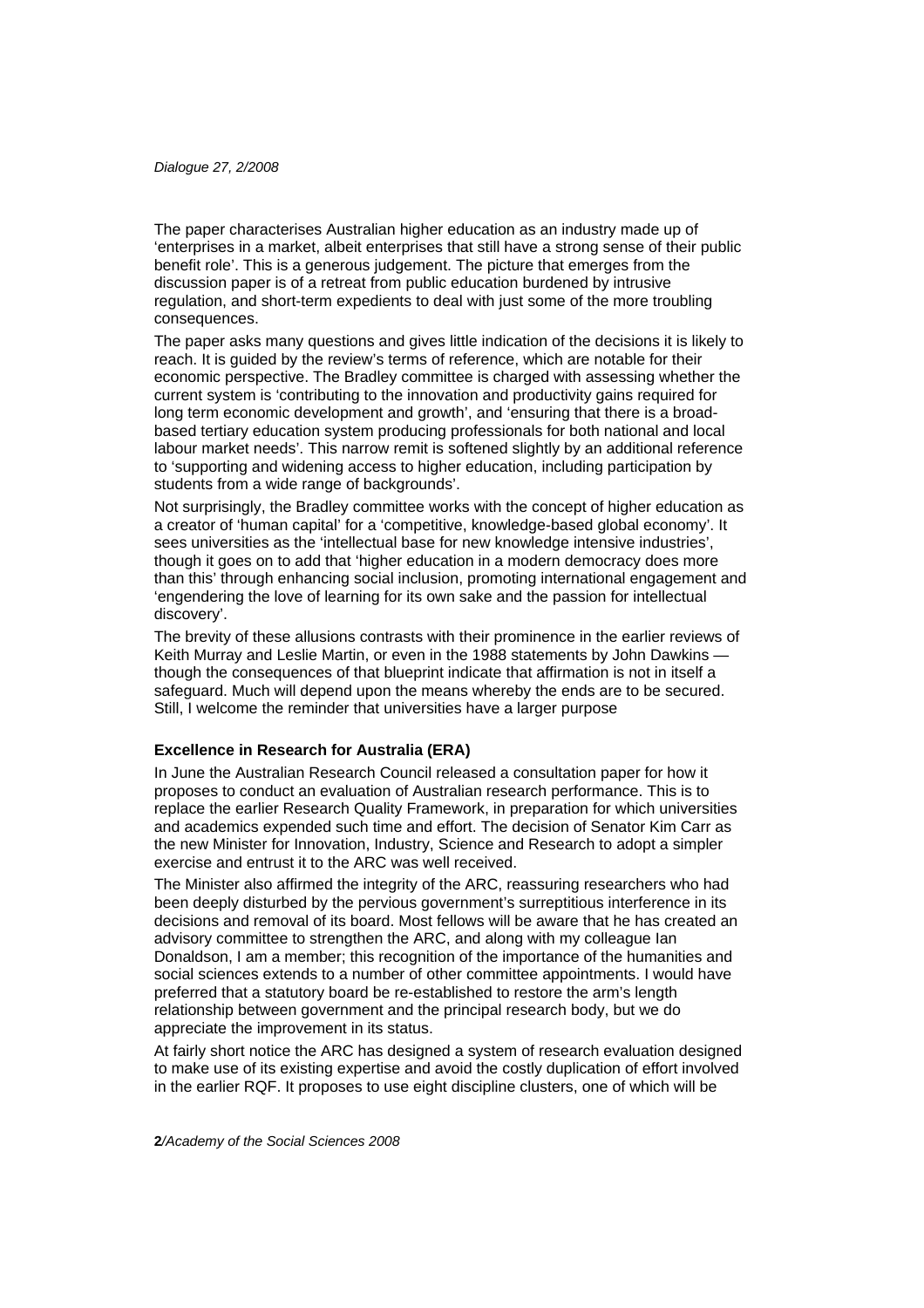Social, Behavioural and Economic Sciences (though a number of our disciplines, including history, law, linguistics and philosophy, will be in the Humanities and Creative Arts Cluster). The unit of evaluation will be disciplines, as identified by the Australian and New Zealand Standard Research Classification. The evaluation will use three indicators: research activity and intensity (staff numbers, Higher Degree enrolments and completions, and research income); quality (based on publications analysis and income); and applied research and translation (where measures are likely to be specific to the cluster). At least initially, the outcome will not determine the allocation of block grants for research to universities.

In its response to the consultation paper the Academy expressed its appreciation of the improvements made to the earlier RQF, not just in simplifying the process but also in improving the design and nomenclature — the earlier idea of distinguishing quality and impact was not only impractical but likely to baffle non-Australians for whom impact is a measure of quality. We are concerned about the uncertainty of funding implications, and preference for disciplines over schools and departments — some important areas of research, such as gender studies, have no ANZSRC recognition.

The greatest area of contention is the heavy reliance on ranking of journals and citations for publication analysis. The ranking of journals was undertaken by the Department prior to the involvement of the ARC. It began with disciplinary associations, groups of deans and others preparing rankings of journals in their fields. The four academies were then asked to collate the information, and on the grounds that it was better for us to assist the practitioners we did. Our Academy was guided by the advice provided to us by the practitioners but changes were made after we submitted that advice, and a number of disciplines felt justifiably concerned by the changes.

For understandable reasons, the rankings are generous to Australian journals. Much of the best research in the social sciences works with Australian problems and Australian data, and it is best suited to a national journal. But anyone who looks at the rankings will find so many leading international journals ranked so low as to threaten national solipsism. It is hard to see how reliance on these rankings will secure one of the objects of the exercise, to make informed comparisons of the quality of Australian research. For that matter, it is hard to see how analysis within disciplinary indicators is going to provide a basis for comparison between them. Similar problems bedevil the reliance on citations. As currently configured, the principal databases provide a poor capture of Australian social science citations in a number of disciplines.

Beyond this, there are inherent problems in relying on journals and journal citations for many of the social sciences, where books and book chapters are primary forms of publication. An Indicators Development Group is to consider appropriate measures for specific disciplines, but our submission suggested 'there is no immediate substitute for an expert panel that assesses "scholarly reputation" for books and book chapters'. Accordingly, we argued that 'a viable method has to include actually reading some books and book chapters that are proposed as influential within a discipline'.

### **National Collaborative Research Infrastructure Strategy (NCRIS)**

Running alongside the development of the research evaluation, Senator Carr commissioned a new Roadmap for Australian Research Infrastructure. The previous Roadmap was developed after the Howard government provided funding of \$542 million over seven years from 2004 for a strategy for major research infrastructure that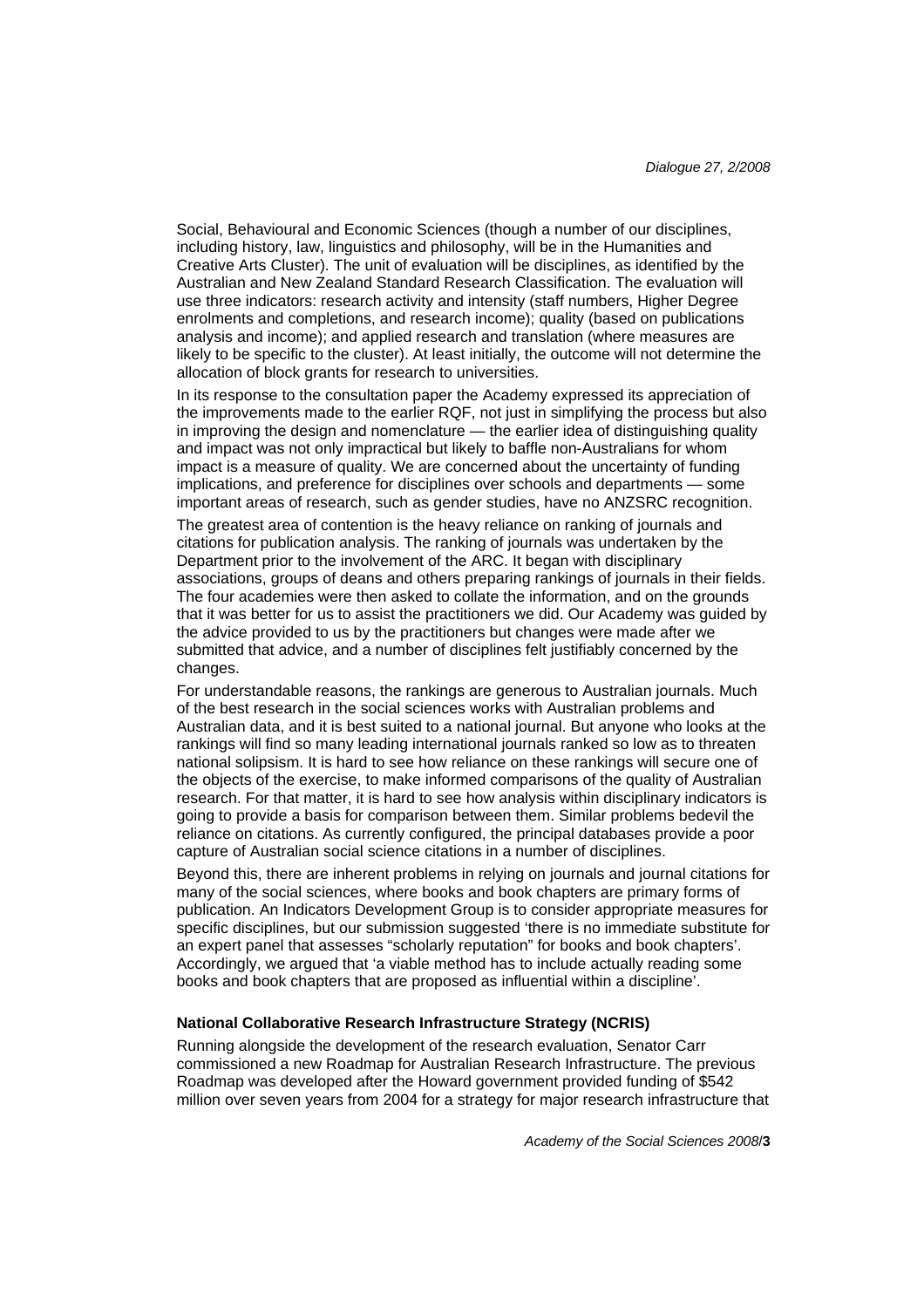was heavily weighted to science and technology. An Exposure Draft for the new Roadmap was released in July and one of its features is the inclusion of a new 'capability' for Transforming Arts, Humanities and Social Science Research. We welcome this recognition of what it describes as 'the important and pervasive influences' of the HASS disciplines.

A Working Group chaired by Graeme Turner helped prepare the statement of the priorities for these disciplines, and a fellow of the Academy, Graeme Hugo, was a member of the Group. They have suggested the need for a substantial enhancement of digital resources, including improvement of access, analysis and linkage of social science data bases. Moreover, they emphasise the contribution of HASS research to the other NCRIS capabilities in population and biological health, terrestial ecosystems, marine environment and biosecurity.

The Academy welcomes these proposals. Some of us might think that the non-virtual components of our research infrastructure might be in need of attention, notably the large collections in museums, archives and libraries.

The reiteration of HASS involvement in the other capabilities takes us back to the efforts of the two Academies to broaden the national research priorities when they were promulgated in 2002. That endeavour brought some rewording of the ambit of the priority areas, but left the social sciences in a subordinate role to scientific and technological priorities. The inclusion of HASS as a capability in its own right provides a far more auspicious basis for the linkages that NCRIS seeks.

#### **Innovation Review**

Alongside these reviews is one of particular importance. It is concerned with Australia's innovation system, and is charged with identifying the principles that should guide the participation of the public sector in innovation. This will involve developing innovation priorities to complement the existing research priorities, improving the system of support, removing obstacles to innovation and considering how its government might be improved. The Expert Group conducting the review is chaired by Terry Cutler, and includes three fellows of the Academy: Glyn Davis, Steve Dowrick and John Foster.

All this makes the meeting of the National Academies Forum on 26 August particularly important. It was timed to follow the release of a Green Paper for the Innovation Review, and involved Senator Carr, Terence Cutler and representatives of all four academies. I am writing this President's Report ahead of the Forum, but am confident that it will be a major symposium carrying forward the discussion on which government policy will be based.

The same holds for our Annual Symposium, which is being convened by Janet Chan and Leon Mann to pursue the central idea guiding government policy, that of innovation. It's a heavily freighted term, innovation, and drives research policy in the OECD, its member countries and their universities. At its heart lies a conviction that the production and application of knowledge is the key to success in the knowledge economy, and universities are a crucial component of research and development.

But while there is a clear correlation between investment in research and economic growth, economists are still debating the nature of the relationship. There is a common tendency for governments to concentrate on mechanisms of technology transfer, and to overlook the highly contextual complexities of successful innovation —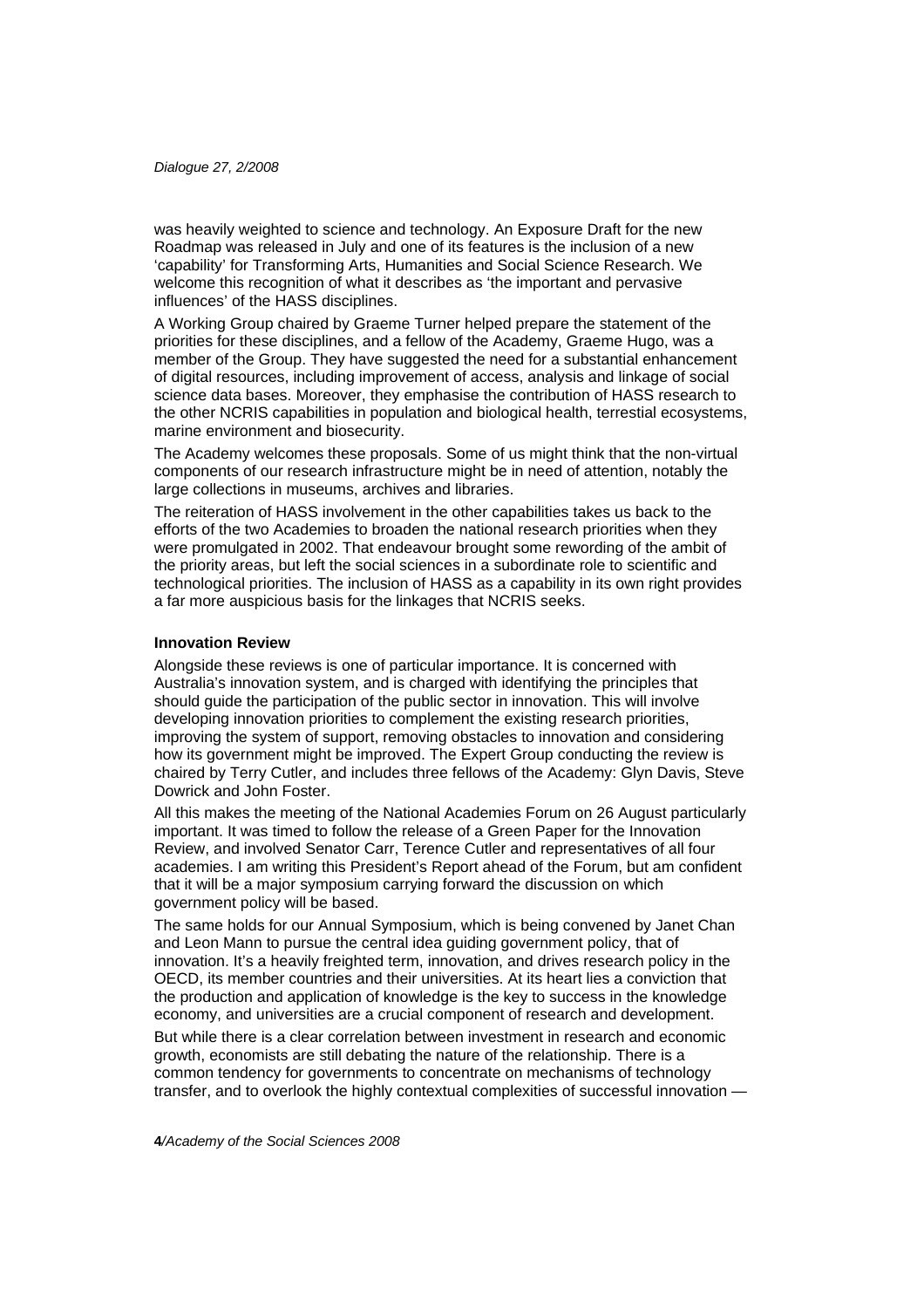complexities that social scientists are trained to analyse. There is a related tendency to think of the university as part of an innovation system that needs to be made more responsive to its requirements, and to overlook the distinctive qualities that make the university so effective in intellectual creativity.

For all these reasons I look forward to the Symposium, and to the outcome of the current wave of reviews.

For further information on Reviews, see: http://www.dest.gov.au/sectors/higher\_education/policy\_issues\_reviews/reviews/highe red\_review/ http://www.arc.gov.au/era/default.htm http://www.ncris.dest.gov.au/ http://www.innovation.gov.au/innovationreview/Pages/home.aspx

> **Stuart Macintyre President**

Readers may be interested to learn that the following have been **Fellows of The Academy of the Social Sciences in Australia** for:

#### **40 Years or More –**

 Emeritus Professor Ron Taft (elected 1964) Emeritus Professor John Legge (1964) Professor Harry Edwards (1964) Professor Ross Day (1967) Emeritus Professor Reginald Appleyard (1967) Emeritus Professor Jerzy Zubrzycki (1967) Emeritus Professor JD Bruce Miller (1967) Emeritus Professor Alan Shaw (1967) Dr Charles Price (1967) Emeritus Professor Ronald Gates (1968) Sir Bruce Williams (1968) Emeritus Professor Keith Hancock (1968)

#### **And a few for 50 Years or More –**

 Sir Zelman Cowen (1952) Emeritus Professor Peter Karmel (1952) Emeritus Professor John Barnes (1957)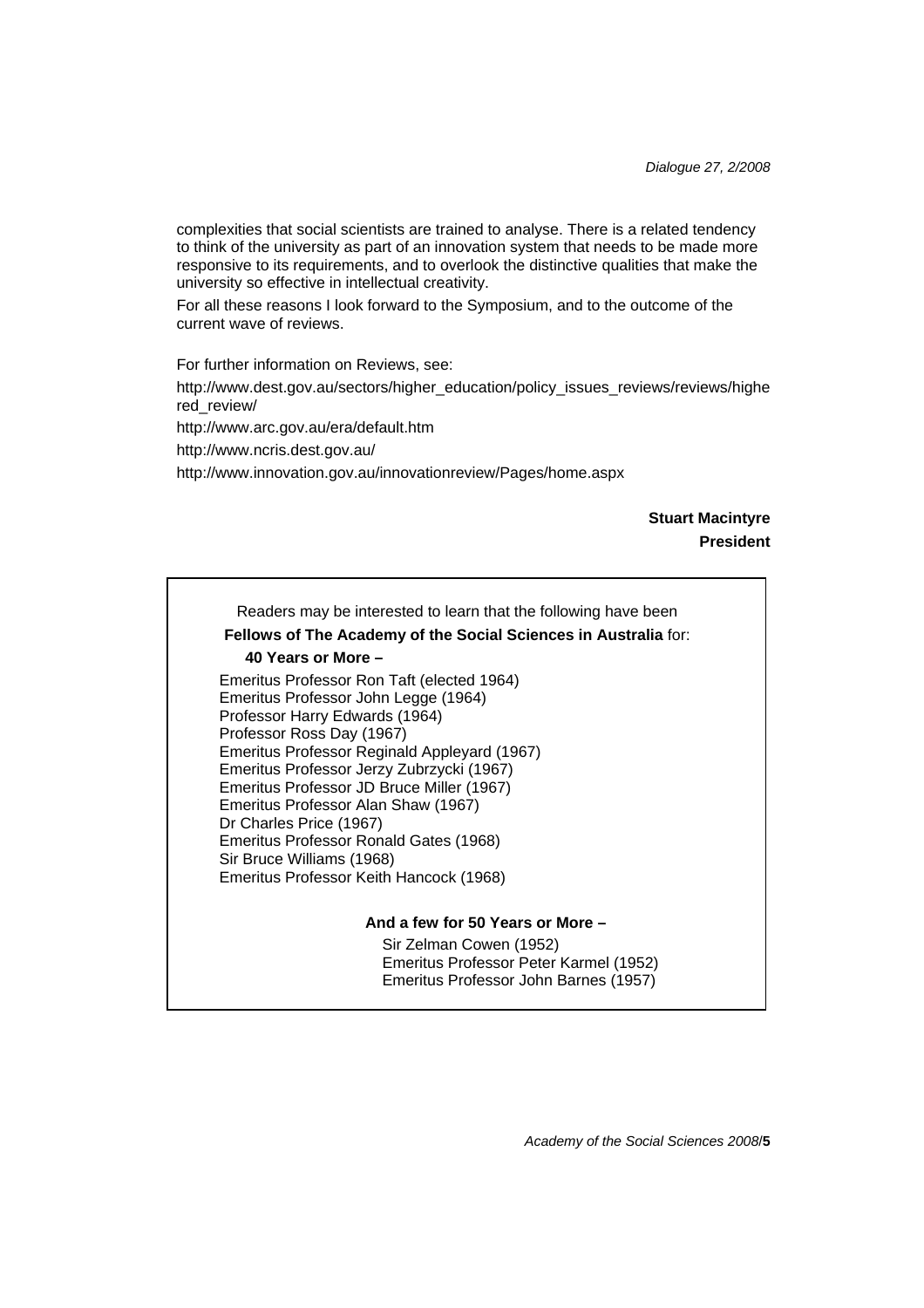# **A Religious Society?**

### **Belief and Disbelief in Australia**

### *James Jupp*

ustralia is not a deeply religious country. But all societies contain important A ustralia is not a deeply religious country. But all societies contain important<br>populations who have faith in religions, even the 'secular postmodern' societies which worry the two Sydney Archbishops – Cardinal Pell and Archbishop Peter Jensen. We know from the 2006 Census that 11.2 per cent would not answer the optional question on religion and that 18.7 per cent stated clearly that they had 'no religion'. But this still means that 70 per cent described themselves as belonging to some religion or another, mostly variants of Christianity but nearly 6 per cent from other traditions.

#### **Religion, data and the social scientist**

Australia is fortunate in having a continuous Census record of religious affiliation for 150 years. The United States cannot officially ask such a question, as the courts have ruled that constitutionally religion is a private matter of no interest to the state, which is odd, as the US is more deeply religious than any other developed society. Britain had no such question after 1851 until concern about its growing Muslim population of 2.5 per cent prompted questions in 1991 and 2001. Australia certainly seems to have been more officially concerned about religion than many other English-speaking societies. Essentially this was because of the rift between Protestantism and Catholicism and the basing of many educational, health and welfare functions in the religious denominations. But it was also because influential politicians – including Sir Henry Parkes the 'father of federation' - were worried that Irish Catholics were too influential and threatened social harmony in a way which was not true for Protestants. The selection of immigrants for assisted passages specifically sought to reproduce the religious balance found in the United Kingdom. But South Australia, the paradise of dissent, still complained on at least two occasions in the mid-19 $<sup>th</sup>$  century that too</sup> many Catholics were coming.

So religious data has several uses, one of them political. Today, when public policy has privatised schools, hospitals, prisons and welfare so dramatically over the past decade, this information is more important than ever. Many of these public functions are in the hands of organised religion. The largest and most complex systems are controlled by the Catholic Church .Two out of three major hospitals in Canberra, for example, are now owned by an order of nuns. But the political dimension, namely fear of non-Christians and especially Muslims, is also important. If there is an 'enemy within', it is a good idea to know how many of them there are and where they can be found. But the odd feature of all this is that the Immigration Department, the main agency for changing the religious face of Australia, never publishes intake figures based on religion, only those on birthplace and nationality. This helps to disguise not only the numbers of non-Christians being allowed in, but also the number of Christian refugees from non-Christian states – both highly sensitive pieces of information. What, then, is so special about religion that academics, officials and politicians often try to avoid discussing it? One reason is that personal beliefs are held to be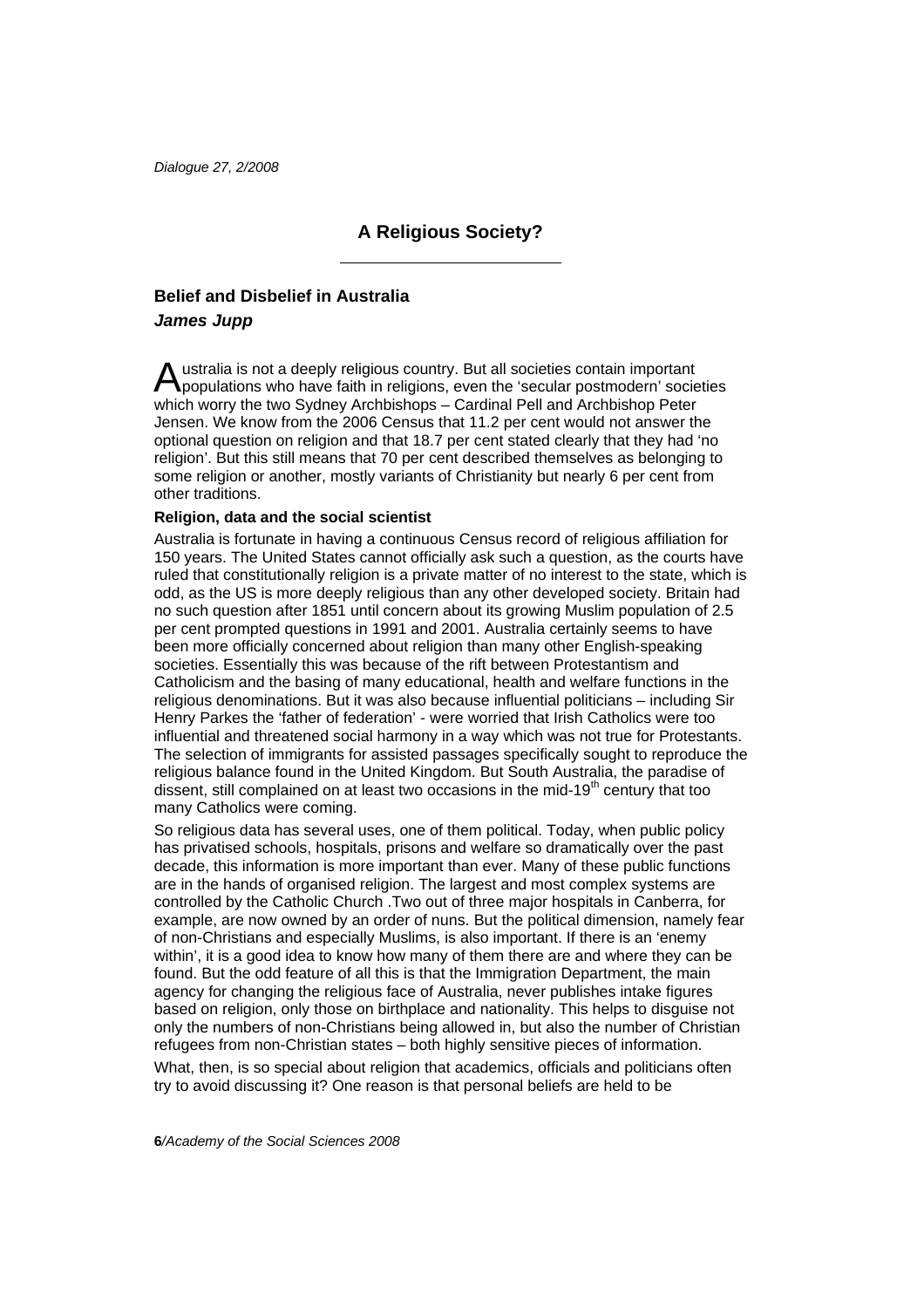confidential; another is that religion and politics should not mix; a third that the whole subject is so combustible that it is best left alone; another is the opposite – that Australia is so secularised that religion is unimportant; and finally the bureaucratic argument that not enough people use the material to make it worth the cost of collecting it. But the question has survived at least since the 1850s and should be of more interest to social scientists than it seems to be. Public opinion polls no longer ask for religious identity as they once did. Academic texts on social and political tensions often avoid religion except (for political scientists) for the machinations of BA Santamaria a good fifty years ago. Then suddenly a group of amateurs kill themselves blowing up a sky-high monument to American capitalism and religion forces itself on public attention.

One problem for trained social scientists is that most writing about religion has been by the religious. They have made the 'leap of faith' which allows them to believe in the existence of a God and an afterlife, not to mention many other things not susceptible to empirical observation. Even so there is plenty of scope for analysing the activities of organised denominations, their interactions with others and their influence on society as a whole. Perhaps this is why historians have occupied centre stage in the subdiscipline of religious studies. Oliver MacDonagh and Patrick O'Farrell on the Catholic Church, Douglas Pike on South Australian Nonconformity, Hilary Carey on Australian religious history, Bill and Hilary Rubinstein and Suzanne Rutland on Jewish history and many others have created an excellent reserve of knowledge and understanding based on historical research and their own beliefs and allegiances. A major resource for broad research on religious issues is at Monash University, under the leadership of Gary Bouma.

What the plentiful historic accounts suggest is that organised religions and their supporters behave like other human organisations in many important ways. They can, therefore, be profitably studied by non-believers using the normal tools of social science research. However there is a reluctance to do so by Australian political scientists and sociologists who are either not themselves religious or are suspicious of belief systems which seem to have no solid basis in ascertainable fact. It is possible to conduct opinion polls on religious beliefs such as the existence of God or an after-life. But few do so in Australia; nor does it make much difference to the beliefs and actions of the religious, whatever the answers may be. There are certainly organisations like the Christian Research Association doing good research work from within the denominations and with a focus on such issues as the loss of youth to the church or the future of' 'new' denominations like Pentecostalism. But this is essentially market research for the benefit of subscribers.

#### **The religious field**

Given the limitations on immigration data mentioned above and the marginal role of many social scientists in this field, the five-year Commonwealth Census remains as an invaluable instrument for research. It does have limitations, some of which are overcome by cross-tabulations which need to be paid for. Useful ones include religion with birthplace, language use, ancestry and similar indications of multiculturalism. Australian religions have only rarely originated in Australia, with the exception of the very small and declining traditional Aboriginal religions now practised by less than 10 000 people, almost all in the Northern Territory. Australia has followers of all the major and many of the minor religions of the world, but it has only rarely originated religions which are locally unique. The Australian Church, which flourished in Melbourne from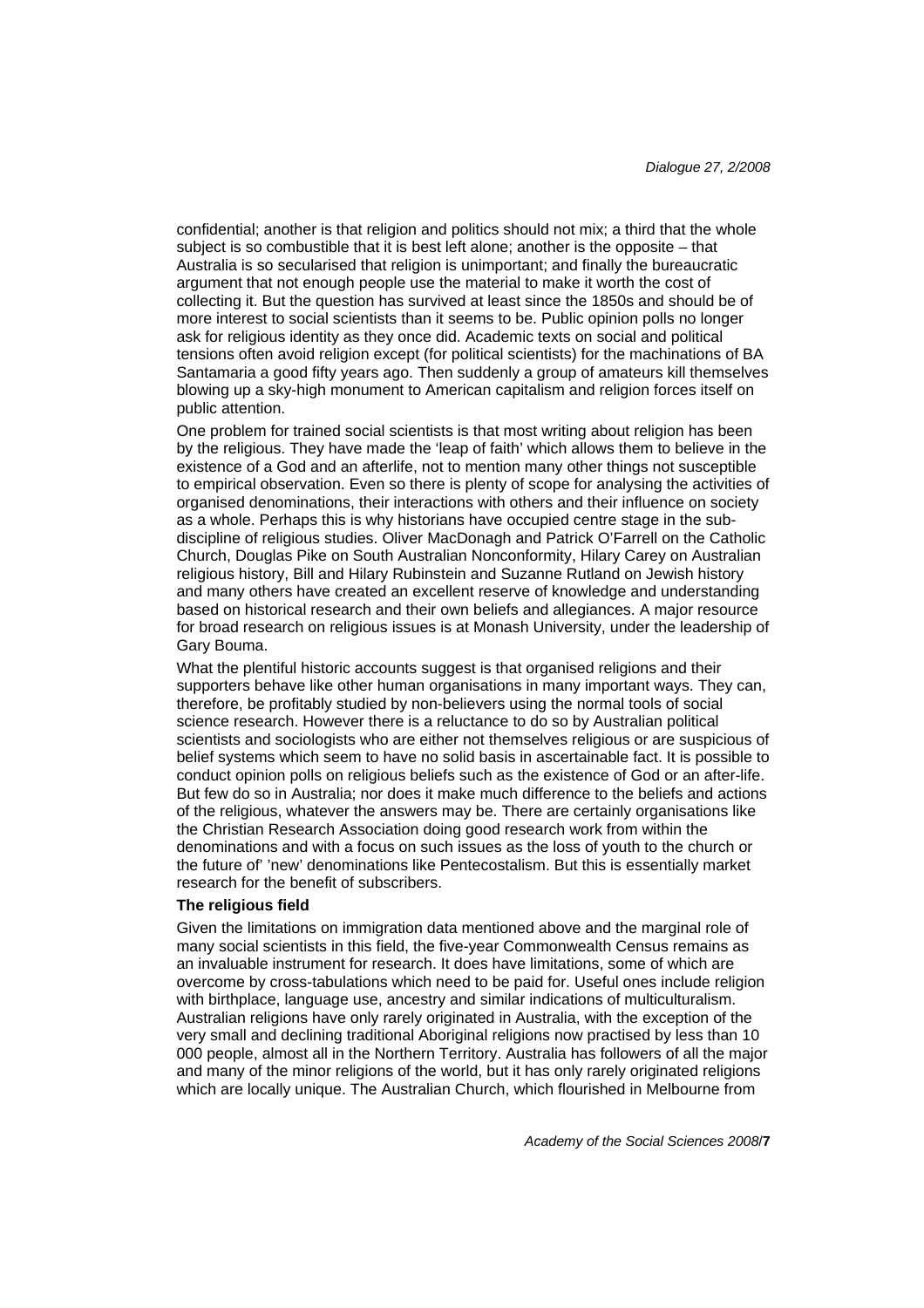the 1880s to the 1940s was essentially the work of one man, Charles Strong, and died with him. He was, in any case, a Scottish Presbyterian minister who fell out with the conservatives in his thoroughly Scottish church. Recently several local Pentecostal churches have been successfully launched. But that is all. Essentially religion in Australia reflects and sustains immigrant origins in a multicultural society. The Census casts considerable light on this aspect.

The Census data has several limitations, although is it arguably the best in the world for tracing religious trends and locating religious strengths and weaknesses. One problem is that the question has always been optional and more than 10 per cent do not answer it. However, even that is interesting as this percentage is far higher than it was fifty years or a century ago. Many respondents can be assumed to be religiously untouched and not concerned that a higher power might have recorded their indifference. The 'no religion' answer of almost 20 per cent can be more meaningfully analysed, although it may mean different things to different people. For example, it is particularly high among Australian Chinese, yet Chinese religious worship has been established in Australia for 150 years and includes both traditional Chinese and Chinese Christian temples and churches created in the  $19<sup>th</sup>$  century. As Chinese religion is not highly organised or centralised and is very dependent on family and local deities, it is arguable that many Chinese do not define it as a religion in the Western sense. This is obviously not going to be true for the relatively high numbers of British and New Zealand origin. Certainly England has been noted for years as relatively indifferent to religion and that is borne out by figures from some areas of English concentration, such as Elizabeth in South Australia.

Another problem with raw figures on religion is that they are based on denominational loyalties which may not reflect actual adherence. As the majority do not regularly attend church, describing themselves as Anglicans, Catholics, or Uniting Church (the three largest denominations) may not mean anything other than that is what their families have always been. The smaller denominations are more likely to give an accurate return of true believers. If people say they are Syrian Orthodox or Church of the Nazarene then they almost certainly are. Many simply reply 'Christian' which says little, but 'Born Again' at least suggests some Pentecostal affiliation. Denominations are a form of identifier as is ancestry. Australians who have never been to Ireland may describe themselves as Irish and those who never go to church may describe themselves as Anglicans. These self descriptions are still a good guide to origins if not to actual behaviour.

#### **Denominationalism**

Denominationalism is a predominantly Christian concept which applies inadequately or not at all to divisions within other religions. As it developed, Christianity emphasised hierarchy, discipline and apostolic succession. By the time it got to Australia it was already divided into rival organisations with their own distinctive names, beliefs, allegiances and loyalties. Early colonial returns already show divisions within Methodism, itself schismatic from the Church of England. Wesleyan, Primitive and United Methodists were all recorded, along with Bible Christians. Not until the next century were they united into a single Methodist Church. The Church of Scotland divided at the Disruption of 1843. This was reflected in Australia with the Free Presbyterians enrolling most of those from the Gaelic-speaking highlands and islands. The largest number of distinct Christianities has been created by the rise of Pentecostalism in recent years. This has launched a religious market place of great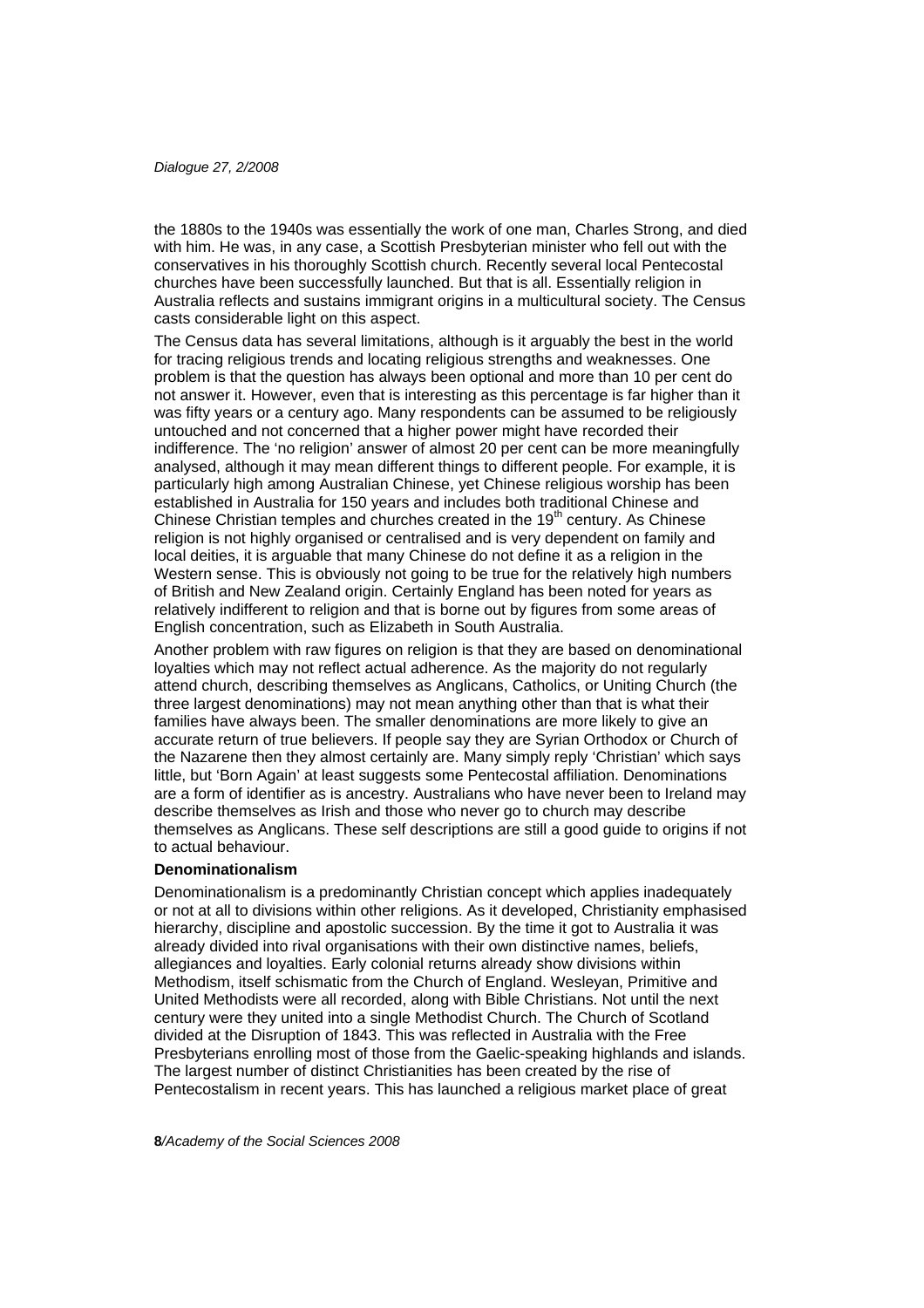variety – almost literally as several of the new churches have been financially very successful, not least by marketing their music. Orthodox churches have also proliferated with the arrival of supporters from the Balkans, the former Soviet Union and the Middle East and divisions over allegiance to communist governments or anticommunist emigrants.

But this is all irrelevant for non-Christian religions, whose divisions are not effectively listed in the Census. Theravada and Mahayana Buddhists, Sunni and Shi'a Muslims, Hasidic and Liberal Jews, Vishnavite and Sivaite Hindus, although plentiful, do not fit into defined denominations in the Christian sense. This is partly because these divisions are not rigid, partly because worshippers can move between them, and partly because they are unlikely to make such distinctions in their own minds. This lack of strict boundaries may even apply between major religions when Buddhists may worship Hindu deities. Thus a dimension of religious variety is lost as non-Christian religions increase. But the variety of Protestantism is very well documented indeed and more varieties are recorded than ever before.

Religious adherence usually represents inherited traditions through families. Conversion, although not uncommon, is much less important. Some religions, like Islam, try to prohibit desertion. Some like Judaism or Hinduism make it difficult to join. While marriage between denominations was often frowned on in the past it was also quite common, though discouraged by the Catholic Church especially under pope Pius IX. More recent shifts towards Pentecostalism have broken these rigidities to some extent, although it is generally believed that these represent shifts between Protestants rather than major and irreversible trends. There is a market place in faiths but it is very imperfect. What is more common than shifts from one to another is shifts out of active religion altogether, especially by the young. It is this which is causing most concern to the religious at present and which some Pentecostal and charismatic practices aim to reverse. Most seriously affected are some denominations which have long been established in Australia and are fairly conventional in their services and appeals. These include Anglicanism, the foundation and largest religion from 1788 to 1996, but now declining relatively and absolutely behind Catholicism, from 39.7 per cent in 1901 to only 18.7 per cent in 2006. The Uniting Church, product of an amalgamation of Methodists, Congregationalists and some Presbyterians, is also losing the strong position once enjoyed by the British Nonconformists, from 13.3 per cent Methodists in 1901 to 5.7 per cent Uniting in 2006. Both are predominantly Australian-born and both represent descendants of settlers from Great Britain over past generations but few recent immigrants.

The Catholics hold their own as the largest denomination at 26 per cent, more than they had in 1901, but attendance at weekly mass has declined by more than half since the 1950s and there is a growing shortage of priests and novices. The immigration of many Catholics from Europe, the Middle East and some Asian states (The Philippines, India, Viet Nam) has helped to preserve numerical dominance but not to increase the base of active members. Many other small denominations have been dependent on shifting immigration patterns to sustain their organisations. Still, there are well over one hundred distinct denominations, most of them with their own dedicated buildings. Non-Christian numbers have risen from 1.4 per cent in 1901 to 5.6 per cent in 2006 and have produced a variety of very ornate temples.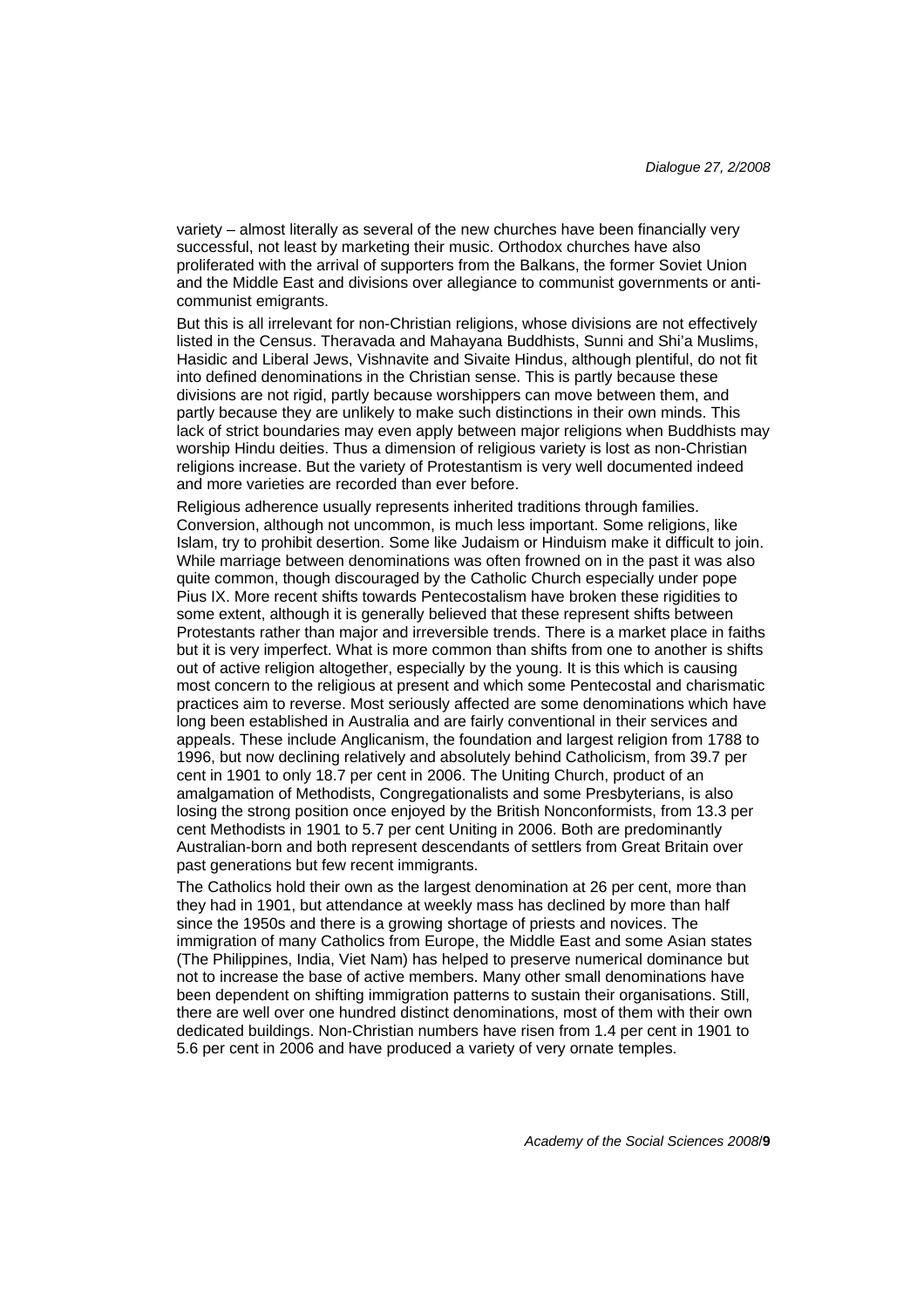#### **Some social patterns**

Effective social science analysis depends on the observation and measurement of social patterns. If religious adherence were spread evenly throughout the population there would be much less left to say. Obviously there is considerable variety within each state as well as a degree of uniformity across all of them. Dissecting the figures at the level of local government brings up some interesting and often puzzling patterns. One constant is that there are very few areas of Australia where one denomination dominates over all others – no urban or rural ghettoes. In rural Australia there is a long established pattern of Catholics settling to the south of Sydney and Anglicans to the north. This is still visible, with the old town of Boorowa and the newer town of Griffith, the only ones in New South Wales where Catholic strength is consistently around 40 per cent. In general, however, Catholics and Anglicans share rural locations fairly equally. Exceptions are in the Lutheran districts to the west of Brisbane and more widely in South Australia and in smaller pockets of the Riverina and the Wimmera. Anglicans dominate the Western Australian wheat belt and most of rural Tasmania. The Uniting Church has inherited a large area of South Australia from the Methodists and a few areas from the Presbyterians in western Victoria. Essentially the religious balance has not changed in most of rural and provincial Australia for a century, away from the developing coastal resorts.

The residential pattern in the major cities mainly reflects the occupations and education of religious adherents. Consequently it changes if their social situation improves. Jews are among the most highly concentrated, but are no longer in the areas where they began to settle a century ago. The cities of Waverley and Woollahra in Sydney and Stonnington and Glen Eira in Melbourne now contain the great majority of Australian Jews. They have left their original settlements in the two City centres and St Kilda and Carlton (Melbourne) but now South African Jews are breaking into new territory along the North Shore line in Sydney. Catholics have left the inner-city working class districts like Surry Hills and North Melbourne and are found in majorities in most Sydney and Melbourne municipalities. But religious and ethnic groups are often mixed together, as are Muslims and Buddhists in Auburn (Sydney), while Fairfield (Sydney) and Dandenong (Melbourne) have large numbers of Christian Orthodox and Vietnamese Buddhists living in close proximity.

The occupational background of the major religions also changes over time and there may be wide distances between members of the same religion. For example 20.7 per cent of adult Buddhists are professionals but 13.2 per cent are labourers. The highest proportions of managers range from 12 per cent for Lutherans and 14 per cent for Jews to 10.2 per cent for Anglicans. But these are different occupations in fact. 'Managers' include farmers, which is reflected for the Lutherans but not for the Jews. The highest levels for professionals range from Jews at 37.9 per cent and Hindus at 32.5 per cent to 24.6 per cent for Baptists. The highest proportions of labourers are Buddhists (13.2 per cent) and Muslims (11.7 per cent), reflecting their origins among refugees and consequent difficulties in becoming established. The point is, however, that religion alone is rarely the sole indicator of social status, occupation or residence

The overseas origins of nearly all Australian religions means that they have originated in foreign circumstances and may still be attached to foreign authorities. This is obviously true for the Catholic Church with its international networks, its final authority with the Pope in the Vatican and its European origins. The Anglican Church also descends from the Church of England and still accepts the nominal primacy of the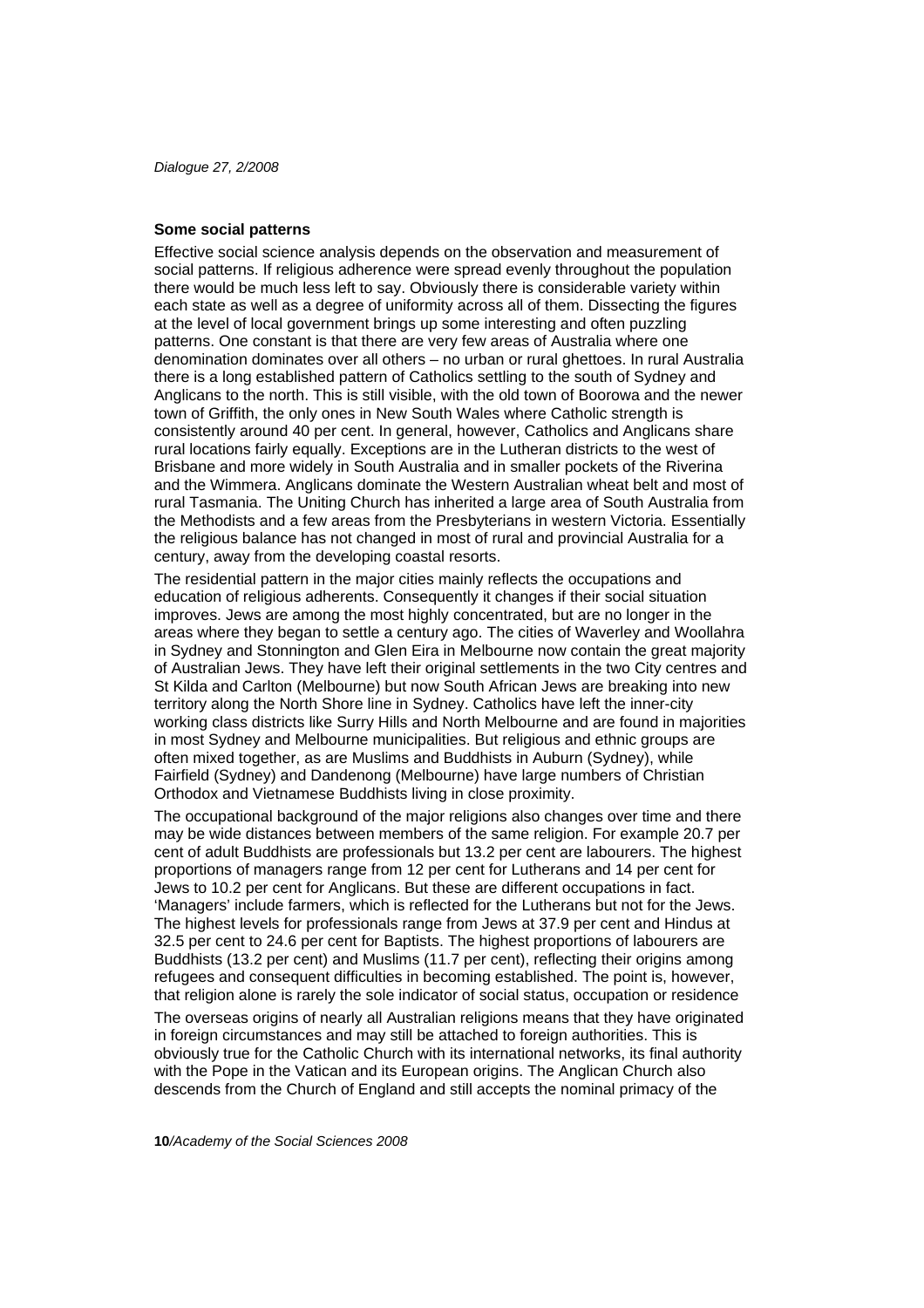archbishop of Canterbury, although that is fading fast. The original Christian churches in the early days of modern Australia were all closely connected with different parts of the United Kingdom – the Anglicans with England, the Presbyterians with Scotland, the Catholics with Ireland and the Methodists and Baptists with England and Wales. This pattern repeated itself with other denominations entering Australia for the next two centuries. Roughly, one could allocate the current denominations in terms of their origins as follows:

| Origin                                 | <b>Numbers</b> | <b>Denomination</b>                                                                                                                  |
|----------------------------------------|----------------|--------------------------------------------------------------------------------------------------------------------------------------|
| <b>Great Britain</b>                   | 5866833        | Anglican, Baptist, Presbyterian,<br><b>Uniting, Salvationists, Brethren</b>                                                          |
| Europe and Ireland                     | 6 002 244      | Catholics, Orthodox, Lutheran,<br>Judaism                                                                                            |
| North America                          | 451812         | <b>Assemblies of God, Jehovah's</b><br>Witness, Pentecostal, 7 <sup>th</sup> Day<br><b>Adventist, Mormons, Churches</b><br>of Christ |
| Middle East                            | 438 133        | Islam, Maronite, Coptic, Bahai'i,<br>Armenian, Antiochian                                                                            |
| Asian                                  | 602 495        | <b>Buddhist, Hindu, Sikh, Chinese</b>                                                                                                |
| Indigenous & Pacific<br>Non-specific & | 12 498         | <b>Aboriginal, Ratana</b>                                                                                                            |
| Undefined                              | 450 392        | 'Christian', Minor Sects, Paganism                                                                                                   |

Over time many of these denominations adjusted to Australian circumstances and weakened or terminated their overseas connections. There was also considerable 'triangular' movement: for example between Britain, the USA and Australia or between Australia, Pacific Islands and later back to Australia, or from Scotland to Australia to Korea and back to Australia.

These international links have had important influences on the beliefs and practices of religions within Australia. The Anglicans maintained the 'broad church' attitudes of the Church of England, despite considerable conflict over the years between Anglo Catholics and Evangelicals (which also reflected the English situation). Catholic bishops were drawn from Ireland and trained in Rome before coming to Australia. Most Muslim imams came from Arabic states and many could not speak English. The various Orthodox churches had close relations with Balkan states which led to serious rifts under communism between 1945 and 2000. The US American influence has been strong, with preachers and funds flowing between the mother churches and the Australian equivalents. This has greatly strengthened Pentecostal practices, belief in the imminent return of Christ and the millennium, and Bible literalism. The American churches mostly established themselves between 1830 and 1920 by evangelical mission work and conversion, not only in Australia but also in the Pacific Islands from which many of their converts have emigrated to Australia.

#### **The 'unbelievers'**

Since a change in the Census wording in 1971 there has been a steady rise in the numbers claiming 'No Religion', with the highest level and absolute numbers being in 2006. The Census does not indicate the level of religious activity, but other sources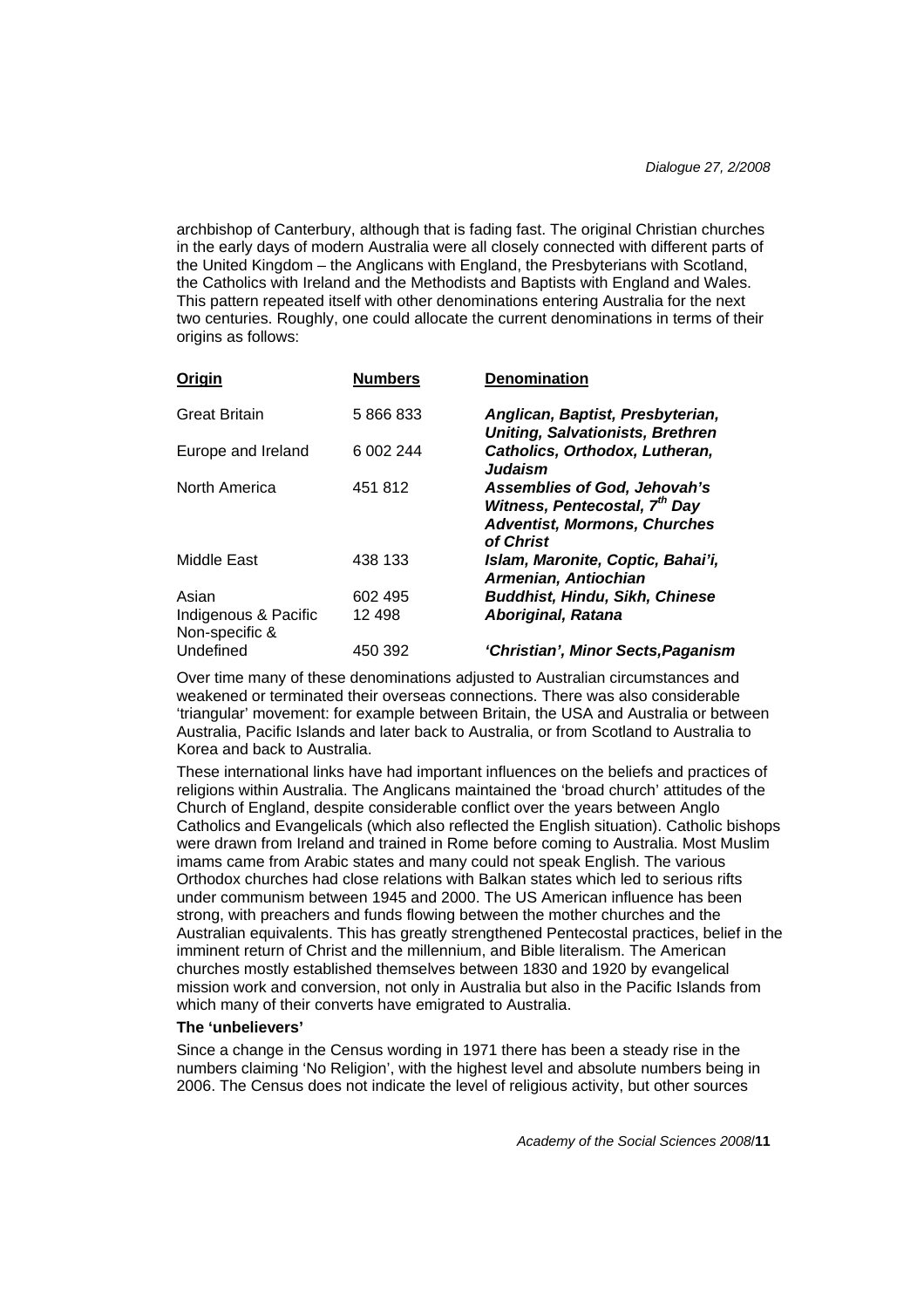suggest it is fairly low. The ABS General Social Survey in 2002 showed that 23 per cent of adults participated in religious activities in the previous three months. Women outnumbered men and those over 65 had the highest rates of participation. The National Church Life Survey, which is conducted parallel to each Census, shows a level of below 10 per cent for Christian church attendance on a representative weekend. This is still a large number, greatly exceeding the combined membership of all political parties and approaching that of the trade unions. At least half of those attending church regularly are Catholics. These substantial numbers do not, of course, satisfy religions like Christianity which aim to universalise their support. The smaller denominations have higher levels of activity and Islam and Pentecostalism also have high attendance figures.

While the category 'Not Stated' is a dustbin from which little can be retrieved, that is not so for the positive statement 'No Religion', which does show consistent patterns for some social characteristics. One is the preponderance of those with university qualifications. With over 600 000 non-believers holding degrees or above, this 'religious' grouping is larger than for any formal religion, with the Catholics well behind at 422 000, the Anglicans at 391 000 and the Uniting Church with only 143 000, of the 'big three' with over one million adherents. What is remarkable is the high number of graduates among the two Asian religions of Buddhism (80 000) and Hinduism (61 000). This reflects the high number of students from China, India and Malaysia and the impact of shifts towards skilled migration under the Howard Federal government (1996-2007). While some of these may return home in due course, there should be continuing changes in the religious composition of the professional classes in the near future.

These large numbers of non-believing but well educated Australians are not, on their own self-description, necessarily hostile to or even actively interested in religion. The numbers claiming to be agnostics, rationalists, atheists or humanists are quite small at about 63 000. Christian fears of 'New Age' growth are also unduly anxious. The combined strength of Paganism, Wicca, New Age, Nature Religions, Pantheism, Animism, Satanism and Druids was only 35 000, with Paganism and Wicca in the lead. This was a fragmented and individualistic collection, found mainly in the major cities and with only informal institutions.

Several broad generalisations can be made about non-believers, apart from their relatively high level of education. They are more likely to come from Protestant societies such as New Zealand, Britain, the Netherlands, the USA and Germany. They are very unlikely to come from Catholic or Asian societies with the exception of China. In terms of ancestry, which includes the locally born, by far the lowest levels of non-believers were Lebanese, Filipinos, Slavs, Indians, Sinhalese, Greeks, Maltese, Italians, Turks and Vietnamese. This is quite ironical as these are the very ethnicities often seen as least likely to fit into Australian society or to accept its values. Most come from societies where religion has been socially and politically important, even vital, as a basis for social and individual identity. Western democracies, including Australia, where this is not so, are well on the way to secularisation already.

The occupational and ethnic background of non-believers is reflected in their choice of residence. Over Australia as a whole there is little difference in the level of nonbelievers, with the exception of New South Wales, which is hard to explain. Elsewhere the level ranges from 24.2 per cent in South Australia to 18.6 per cent in Queensland, which is also the national average. Clearly Adelaide - the city of churches - is no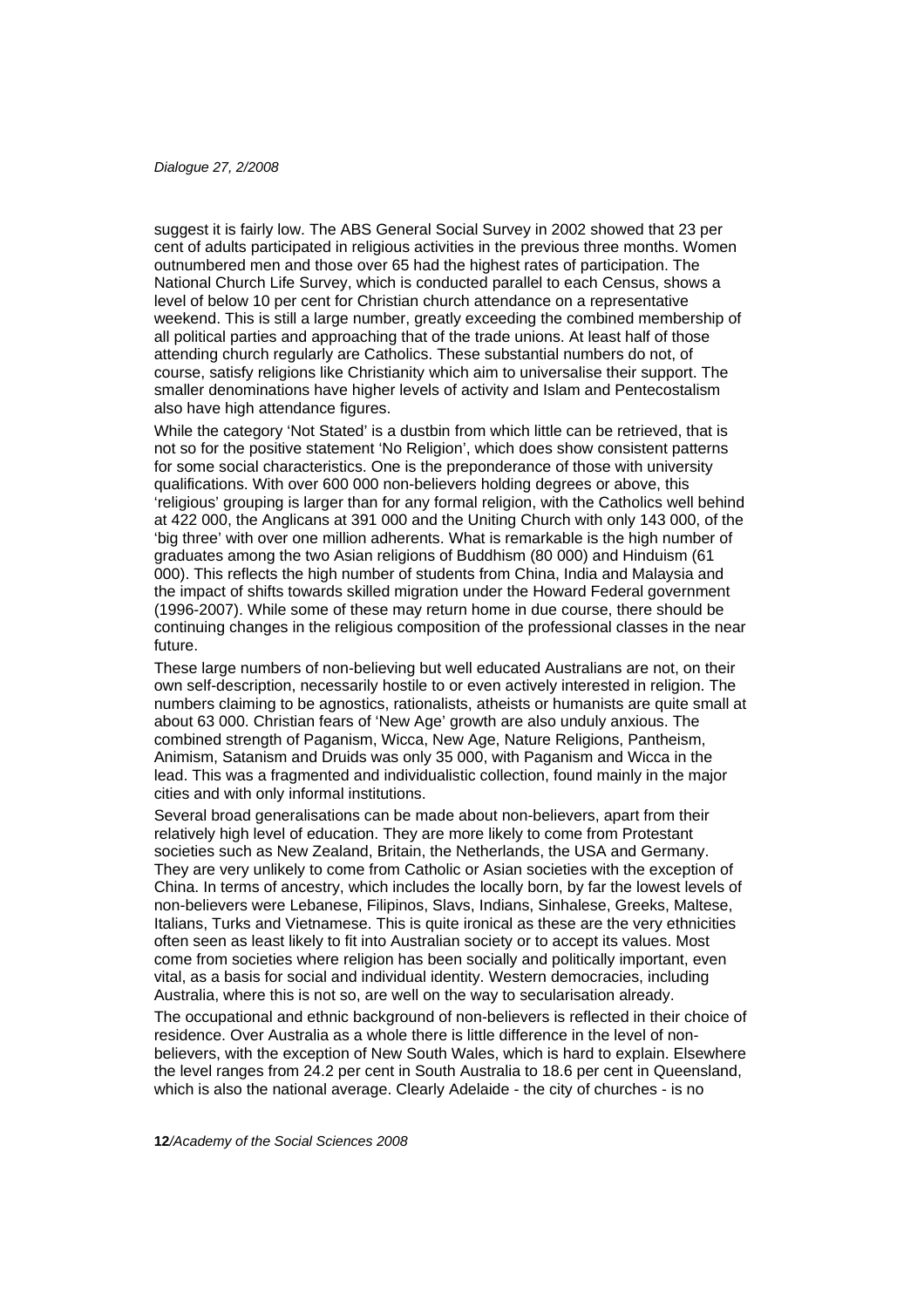longer what it was and neither is Queensland – the Deep North. What Queensland still has is a concentration of fundamentalists. It has the largest numbers for the Anglican Catholic Church, the Apostolic Church, the Christian Outreach Centres, the Mormons, Church of the Nazarene, Full Gospel Church, Jehovah's Witnesses, Lutherans, Wesleyan Methodist Church and (rather strangely) Spiritualism. What is unique and contrary to the usual stereotype, is that New South Wales has a level of only 14.2 per cent of non-believers. This is very odd except in terms of the large settlement in Sydney of Middle Eastern and Asian immigrants – or more fancifully by the strong conservative leadership of the Catholic and Anglican churches and of Pentecostalism. The low level of non-belief is apparent in Sydney and Newcastle as well as in the provinces. Melbourne and Adelaide are much more 'godless' than Sydney, which challenges one of the oldest social stereotypes.

At the local government area in the major cities, immigration has had a much greater effect than in rural and provincial Australia. Non-believers are uncommon among many immigrants, as argued above. This has meant that the level of non-belief in working class suburbs is much lower than in the more affluent areas. This does not necessarily mean that manual and industrial workers are more religiously active than the middle classes. Such information is lacking and runs counter to long term observations on religious behaviour going back well into the  $19<sup>th</sup>$  century. But it does mean, for example, that non-Christian religions, other than Judaism, are much stronger in working class, Labor voting suburbs to the west of Sydney and Melbourne and the southeast of Melbourne. The impact of non-Christian immigration has been less marked on other cities, but there are smaller concentrations of Muslims and Buddhists in all the metropolitan centres. Superficially, at least, these districts appear more religious than the conventional middle class suburbs in eastern Melbourne or the Sydney North Shore.

This has led to the paradoxical situation that non-believers are found at above average levels in two locations; gentrified inner suburbs near universities (which is not surprising) and affluent conservative strongholds (which is). This corresponds to the high levels of non-belief amongst the university educated, who either live near universities if young or in affluent areas if older and established. Among Sydney local government areas with more than 20 per cent non-believers Leichhardt, Sydney City and Marrickville are all influenced by two universities; North Sydney, Willoughby, Manly, and Pittwater are all impeccably middle-class or even rich. In Melbourne the highest non-believing area in Australia is Yarra (30.8 per cent), a gentrified inner suburb with many graduates, teachers and professionals, and adjoining Melbourne City containing two universities. Otherwise disbelief is over 20 per cent in Stonnington, Maroondah, Bayside, Knox, Whitehorse, Booroondara, Banyule and Casey – all of them middle class suburbs mostly represented by Liberal politicians; in Nillumbik, an outer area favoured for alternative lifestyles, and in Frankston with the largest British migrant population in Victoria. On the industrial side of the city disbelief is only half as significant, with many Catholic and Labor strongholds and important Buddhist, Muslim and Orthodox populations. In both cities there are strong Pentecostalist churches in outer areas with large families. In both cities Catholics now form the largest denominational following in nearly all municipalities. The old divide between the social classes and the two main religions has largely disappeared.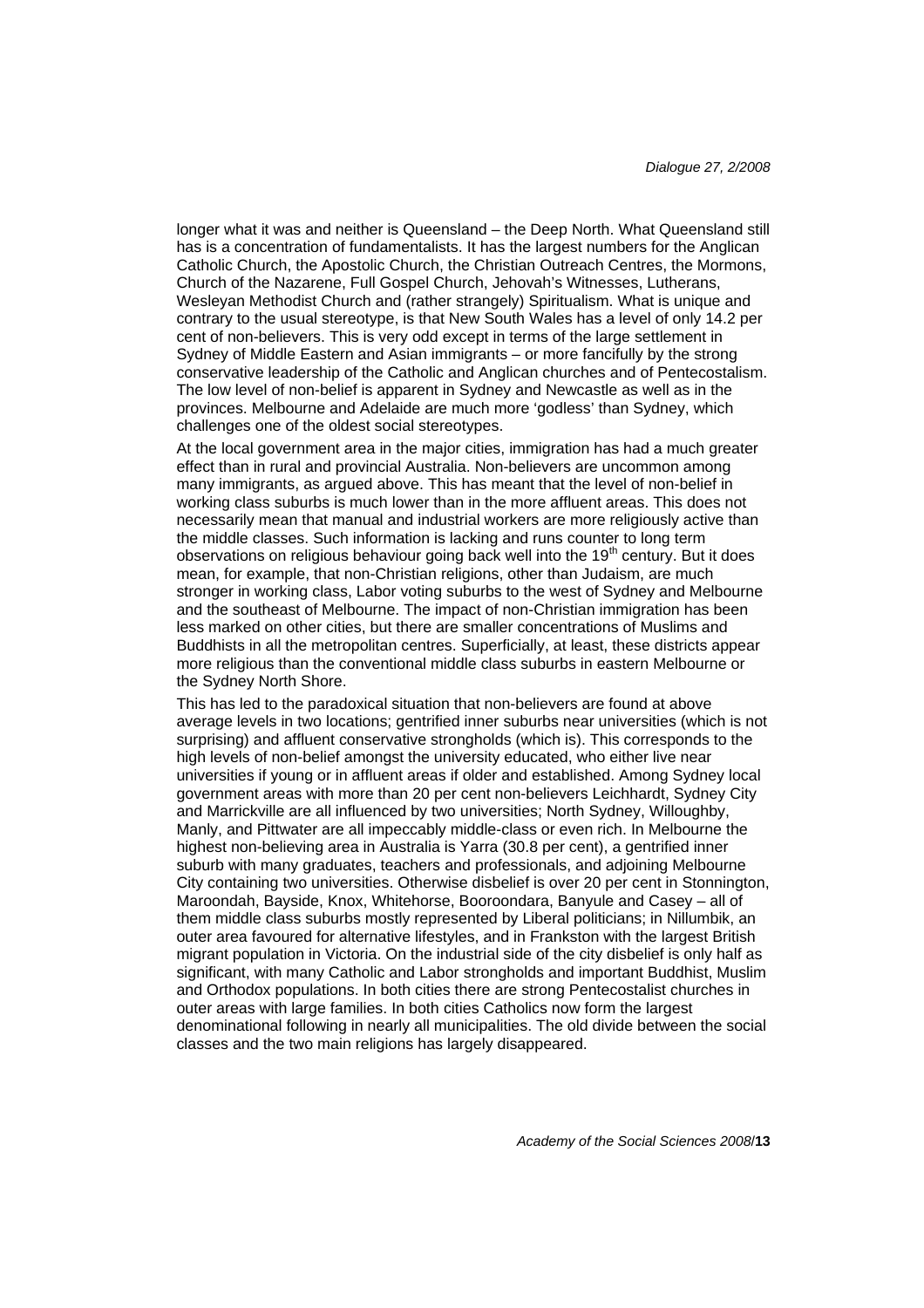### **Towards a Godless Australia?**

Religions have developed different visions of the future, depending on whether they see themselves as universal or as peculiar to a region or a people. Jews do not think of Judaism as a world religion which will expand indefinitely until the human race is embraced within its bounds. Rather it sustains a set of traditions, many among the oldest in the world, peculiar to Jewish people but not normally available to others. Protestant Christians, on the other hand, have driven their denominations throughout the world in the belief that all who believe in Christ have potential access to salvation and everlasting life. This ambition has been shared by a multitude of different denominations, often in competition with each other as well as with other religions, including Catholicism. Orthodoxy, while not rejecting conversion, relates closely to ethnicities and national states. Hindus have seen themselves as the religion of India and the Indian diaspora, with adherents coming to Australia from India, Fiji and Malaysia, but not seeking to convert others. Conversion to 'Indian' beliefs has usually been undertaken by entrepreneurial gurus who have found their greatest success in the United States. Buddhism stresses individual understanding and devotion without a strong need to convert. Islam, like Christianity, also embraces all ethnicities and cultures and urges conversion to its faith by all others. Thus if there is a 'clash of civilisations' in Australia, many argue, it will be between Christianity and Islam, as previously it was seen as between universal Protestantism and Catholicism.

However that is not how things are likely to turn out. While Islam has grown rapidly since the abolition of White Australia in 1972, it still only attracts the support of 1.7 per cent of the population, or about the same as the Baptists and less than the Greek Orthodox. It is fractured by ethnic, sectarian and political divisions and lacks the central organising power of the Catholic Church. While it has a high birthrate its youth are subject to constant influences from their Australian surroundings, which their parents are often unable to control. Muslims are highly concentrated in limited areas of Sydney and Melbourne. When following the trends of other immigrant religions they will move outwards into suburbs where they will be a less important part of the local population.

Essentially Australia faces a multifaith future, in which the non-religious will be a major influence. Moral issues will be argued about between the religious and the nonbelievers and within the ranks of both. But the trend since the 1950s has been all in the direction of adopting laws, practices and attitudes less sensitive to religious susceptibilities. There will remain some important issues which will need some sort of resolution, but which will not lead to the domination of one form of religion over all others. These include:

- the extent to which religious schools, now educating one in three Australian children, are teaching beliefs and concepts incompatible with contemporary science and majority social attitudes;
- continuing discussion on the balance between public funding and support and public obligations;
- the extent to which religions of non-Christian or non-European origins are accepted as faiths in their own terms and with legitimate claims on the same support as Western Christian denominations;
- the willingness of religious leaders to adapt their beliefs and practices away from fundamentalist and authoritarian traditions;

**14***/Academy of the Social Sciences 2008*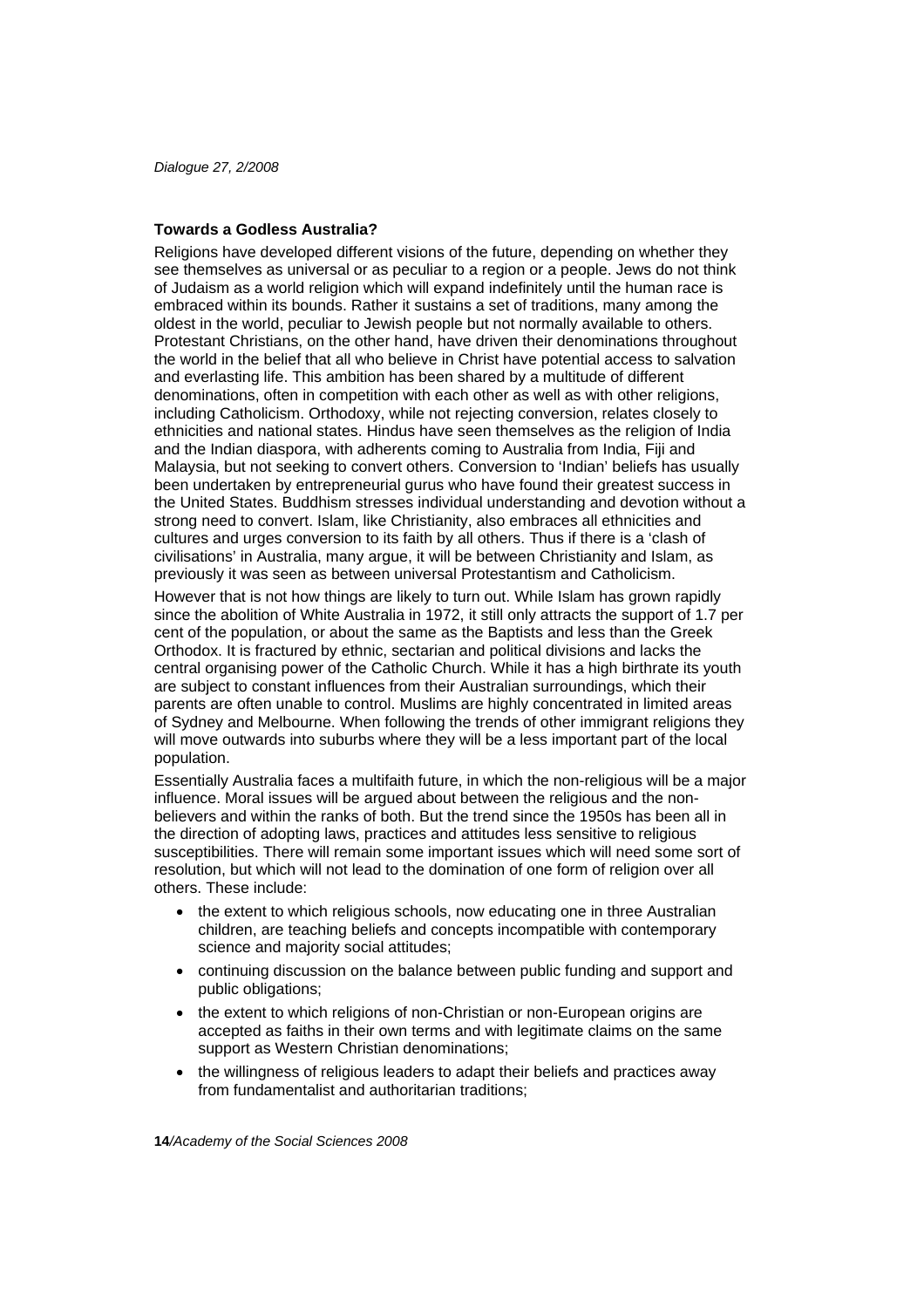- caution by politicians and the media when dealing with religious issues;
- the incorporation into multicultural policies, budgets and organisations of religious pluralism and issues:
- public policies encouraging inter-religious discussion and co-operation and incorporation into consultative processes;
- immigrant and refugee services designed to explain differing approaches to social issues, including gender and racial issues and basic political institutions;
- inclusion of religious orientation among categories in discrimination legislation;
- the need to amalgamate or otherwise sustain nonviable faith communities; and
- the need to strengthen interfaith trust and co-operation.

Essentially these issues can be tackled within an overall framework of multicultural and integration strategies which Australian national and State governments have been developing for many years and which have been of concern to the Australian Council of Churches and other multi-faith agencies. They will need continuing public education on the theme that religions do not generally threaten social stability and harmony but that intolerance within and between religions may do so. This may also mean avoiding the impression that any one religion is privileged over others or is true where others are false. Religion is here to stay in Australia, regardless of immigration or birthrate trends, but cannot and should not try to impose its values on others or be encouraged to do so. It should be respected but not unduly privileged. The religions themselves have an obligation to change with the times, which many have found difficult. Maintaining a harmonious multifaith society requires more than official intervention.



**Dr James Jupp** AM FASSA is Director of the Centre for Immigration and Multicultural Studies in the Research School of Social Sciences at the Australian National University. He was General Editor of the Bicentennial Encyclopaedia of the Australian People from 1984 until its publication as The Australian People in September, 1988 and of the second edition published for the Centenary of Federation in 2001. Dr Jupp's recent publications include the edited collection Social Cohesion in Australia, (Cambridge University Press, 2007) and he is currently editing the encyclopaedia of Australian religions for Cambridge University Press.

[This article is based on research now completed for an ARC Discovery Project, DP 0663997, on *Researching the Social Roles of Religion in Australia*. All statistics are from the Australian Bureau of Statistics Census of Population and Housing, 2006.]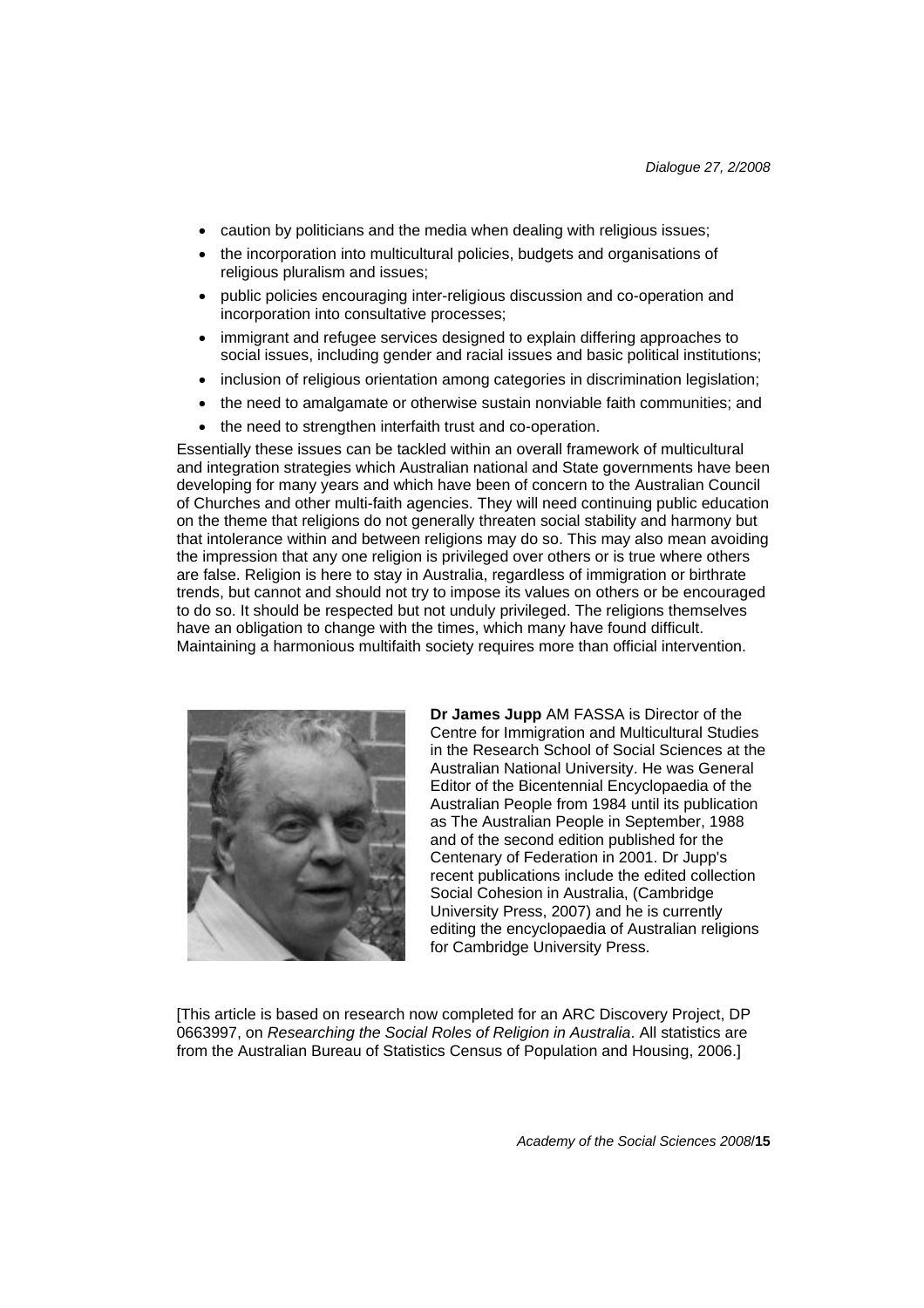# **The Apology, the Secular and the Theologico–Political**<sup>∗</sup> *Michael Fagenblat*

#### **Re–imagining 'the nation's soul'**

he Apology issued by the Commonwealth of Australia to its Indigenous peoples, The Apology issued by the Commonwealth of Australia to its Indigenous peoples<br>on 13 February 2008, was a momentous event in the symbolic narrative of the nation. Without doubt it was the most significant event that sought to transform the 'identity' of Australia since the 1967 referendum. This is not to overstate its empirical effects, which are slight indeed, but to acknowledge that it is only on rare occasions that a nation-state, in this case the Parliament of Australia, exercises its sovereign power in order to re-imagine the basic character of the nation. The fact that parliament unanimously supported the Apology and the overwhelming endorsement that it received from Indigenous and non-Indigenous Australians suggests that the people at large accepted the re-imagined characterisation of the nation. Even if it turns out that the Apology testified to our facile hope and attenuated conscience more than to our concrete capacities for righting historical wrongs, it nevertheless accomplished an extraordinary suspension, if only for a moment, of the symbolic shape of the nation so as to re-imagine it anew. Moreover, the spectacle of the Apology in public squares, mass viewings and collective witnessing across the country bore an unusual but undeniable spiritual fervour.

How are we to understand this symbolic reshaping of the national character that reconciliation and apology sought to accomplish? And how are we to explain the public euphoria that accompanied it? Only by way of Christianity. This is not to say that non-Christians, among whom I count myself, atheists and even anti-Christians did not embrace the Apology, nor that such people lack historical, moral and political resources for doing so. And yet the language of reconciliation, the exercise of sovereignty in the mode of contrition, and the re-imagining of a new identity on the basis of a hope for unity for the people cannot be entirely severed from Christian moorings. On the one hand, then, the Apology was a re–visioning of the national imaginary and a reshaping of national identity – 'a new beginning', 'a new partnership between Indigenous and non-Indigenous Australians', as the Prime Minister put it.<sup>1</sup> On the other hand, it had a distinctly Christian tone, suitably and cleverly secularised but by no means detached from its religious element and inspiration. The Apology thus presents a watershed for understanding the role of religion in Australia's political culture.

To be sure, neither God the Father nor His Son Jesus Christ was mentioned on that day in Parliament. The text of the Apology makes no reference to religion whatsoever. In his address to Parliament commending the motion, the Prime Minister referred to religion only twice, and both times elliptically, once to decry the churches' involvement in facilitating the policy of assimilating Indigenous peoples into white Australia and once to honour 'those who emerged from the Dreamtime a thousand generations ago'. The former reference to the churches' complicity might even suggest that if reconciliation and apology manifested in a distinctly Christian way, so too the sin of rendering black into white, what Kevin Rudd called 'the great stain' on 'the nation's soul', was derived from the Pauline proclamation of the *unity* of all people. Such a state, in which there is neither slave nor free, neither Indigenous nor non-Indigenous, does not presuppose or aim at a 'neutral' conception of unity but, on the contrary,

**16**/*Academy of the Social Sciences 2008*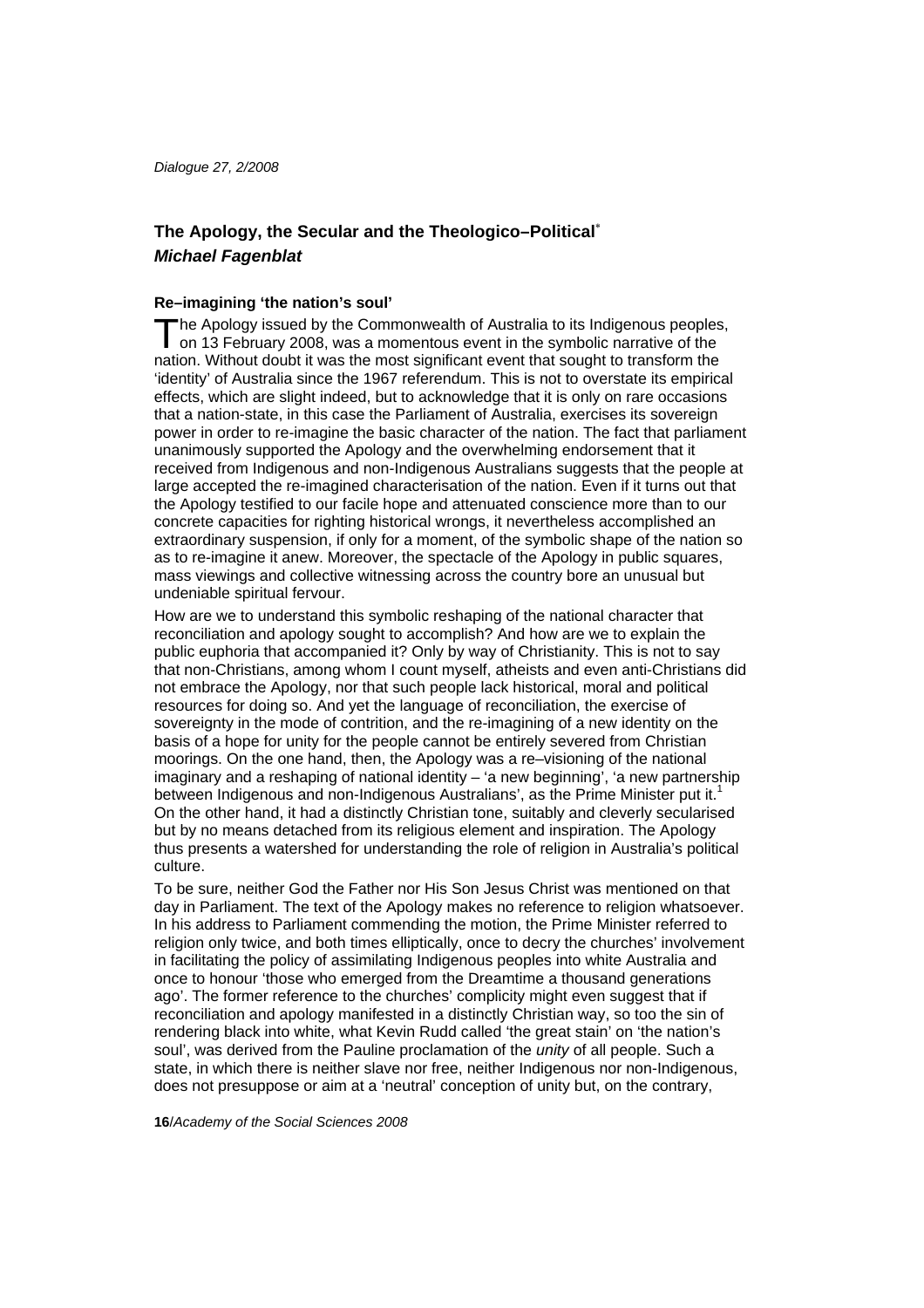desires that there should be 'one new man in place of two' first and foremost because 'ye are all one in Christ Jesus'.<sup>2</sup> Of course the policy of brutal assimilation of Indigenous people into white Australia was not the fault of Christian missionaries alone. It was motivated by plain racism, just as it was derived from a colonial desire to 'civilise the barbarians'.<sup>3</sup> However both the racism and the colonialism of white, settler Australia, even when they did not seek to convert Aborigines to Christianity, which in fact they usually did, bore signs of a Christian provenance and its hope for a unity that overcomes all differences of law and custom and the recalcitrant particularities of ethnicity and flesh. It might therefore be said that the Apology, insofar as it denounced the policy of forced assimilation, came not to praise the role of Christianity in mediating the fraught relations between Indigenous and non-Indigenous Australians, but to bury it.

#### **The Apology as a secular act?**

Increasingly, however, here as elsewhere, the idea of a thoroughly secularised polity severed from its religious origins has come to look like a sociological, political and philosophical fantasy entertained for a short while by a relatively small number of elites. Most of the numerous reconciliation movements that have emerged in recent post-colonial times derive from and are indebted to the Christian heritage of their .<br>respective nations.<sup>4</sup> That is certainly the case for Australia's reconciliation movement. If religious sentiment in the Australian public sphere has traditionally been consigned to 'a shy hope in the heart,' as Manning Clark called it, the reconciliation movement, culminating in the Apology, inscribed the spirit of the Christian heart of the nation onto the letter of its secular law. While I will be concerned mainly with the symbolic, theologico-political character of reconciliation and apology, it must be noted that the symbolic operation is grounded on an empirically Christian character. The latter has at least four major specifications. First, white Australia was led toward reconciliation and apology in large part by Christian activists, clerics and official churches. This is not to deny the immense contribution of non-Christian activists, historians, writers and politicians, only to highlight the prominent role of the churches in the reconciliation process. A pamphlet entitled 'Toward Reconciliation in Australia,' produced by fourteen Australian Christian Churches, was used almost verbatim by Prime Minister Hawke in 1988 in the first parliamentary motion on the issue, passed on 23 August 1988.<sup>5</sup> Second, as of 2001, 69 per cent of Aboriginal Australians identify one or another form of Christianity as their own religion, whereas only 1.2 per cent report holding to traditional religions.<sup>6</sup> Presumably the combination of these first two points facilitated a sufficiently common vision for negotiating the process of reconciliation. To these a third factor was introduced, namely, that the Prime Minister, who personally wrote and delivered the Apology, explicitly linked his perception of the wrongs suffered by Indigenous Australians and the need for the Apology to his personal Christian convictions. In the name of the remarkable Dietrich Bonhoeffer's 'theology of the oppressed' Rudd outlined his vision of a Christian politics intent on giving 'power to the powerless, voice to those who have none, and to point to the great silences in our national discourse' which this political theology ought to address, amongst which he specified issues concerning Indigenous Australians.<sup>7</sup> In fact the Apology was formulated on the preceding Sunday when the now Prime Minister 'went to church in the morning, came back sat down in the afternoon and wrote it'.<sup>8</sup> Finally, to state the obvious, while politics in Australia is generally regarded as taking place in a secular sphere, the polity itself, as of 2001, was composed of 68 per cent identifying Christians.<sup>9</sup> While I will return to some of these points, my concern here is primarily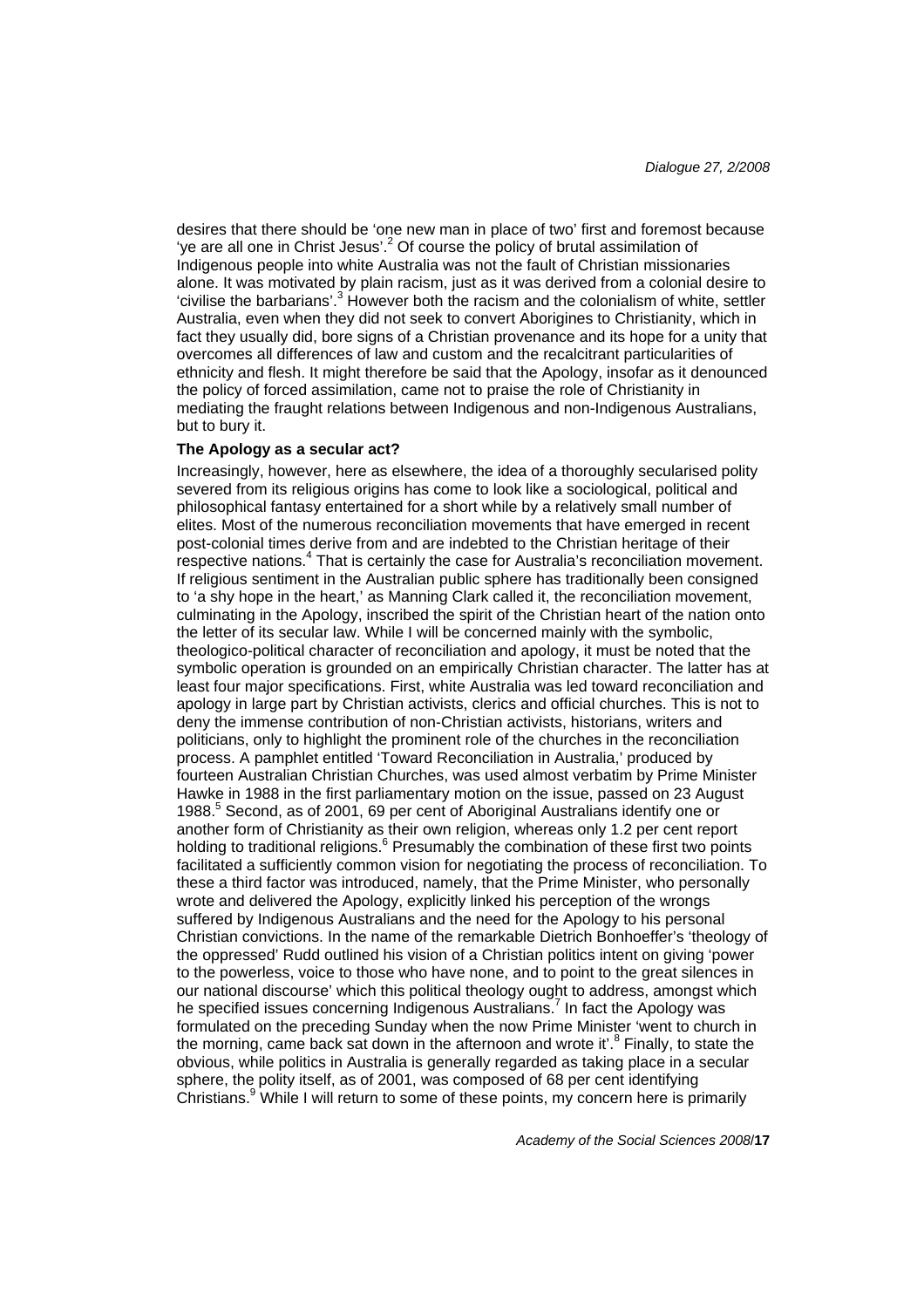with the character of the Apology as an act of political theology, for if the sociologically Christian nature of Australia can be taken for granted, it remains the case that politics is considered to operate in a space neutralised of religion. I will argue, however, that no less than the empirical, sociological facts just mentioned, the symbolism deployed by the Apology was a rendering into the secular of an essentially Christian political theology. I am preceded here by the excellent work of Michael Phillips, who discusses the reconciliation movement generally, and Danielle Celermajer, who attends to the apology in particular, with acute insight.<sup>10</sup> I therefore propose to build on their analyses by restricting it to subsequent developments, namely, the event of the Apology of 13 February and the role of political theology in the approach taken by Prime Minister Rudd. Moreover, there is an important tension between the theological symbolism of apology as compared with that of reconciliation, as we shall see. Of course, relating the Apology to our Christian heritage is an affront to the idea that Australia's public sphere and political culture are essentially secular. However the latter view is flawed for at least two reasons. The first is generic to western secularism.<sup>11</sup> It contends that the so-called separation of public life from religious beliefs is in truth based on a decidedly Christian code of ethics. Historically, the notion of the secular (*saeculum*), goes back to the earliest years of Christendom and was deployed throughout the centuries to negotiate the borderlines between sacred time and political history. Theologically, it may also be that Christianity's emphasis on faith over works enables a separation between religion and politics that other religions do not.12 Western secularism thus in some sense extends the historical and theological legacies of Christendom. But such a notion of the secular, even when modernised, does not so much clear the political ground of religion as it paves the way toward a common ground of Christian values shorn of contentious sectarian doctrine. The problem is that nowadays the actual pluralism of secular states includes many non-Christian citizens. As Charles Taylor has argued, this transforms the idea of a *common* ground of values into the hegemony of a Christian majority.<sup>13</sup> As I write, and with great respect to Pope Benedict, the streets of Sydney have become a spectacle of the Catholic faith embraced wholeheartedly by the media and the Prime Minister. Were it not Christian, this sort of religious spectacle on the stage of Australian life and landscape, even on a smaller scale, would be simply unimaginable and would probably generate considerable outcry. One is left with a strong sense, which one always had, that the Australian public sphere is vigorously Christian. When asked on national radio if Australia is a Christian country, the then Labor frontbencher Kevin Rudd called this 'the great question of our age'. He then referred, with evident sympathy, to a book by Cardinal Ratzinger, before the latter's elevation to the papacy, which argued that much of the richness of *modern* Western culture 'come[s] from a Judeo-Christian tradition and an Enlightenment tradition' which, in Rudd's view, 'represents a sensible compact for the future as well'.14 Just over a year later, when the two men met for the first time, but by now the frontbencher was Prime Minister of Australia and the cardinal was Pope Benedict XVI, the latter candidly gave the Pope his own answer to 'the great question of our age': 'Australia is deeply shaped by and proud of this nation's Christian heritage *and future*'.15 Like many western states, Australia is not born out of, nor even borne by, a separation of religion and politics but by founding the political on a common Christian heritage and horizon.

It is precisely because of this *implicit* Christian ethic which shapes Australian public life that politicians wishing to address the nation as a whole, including its non-

**18**/*Academy of the Social Sciences 2008*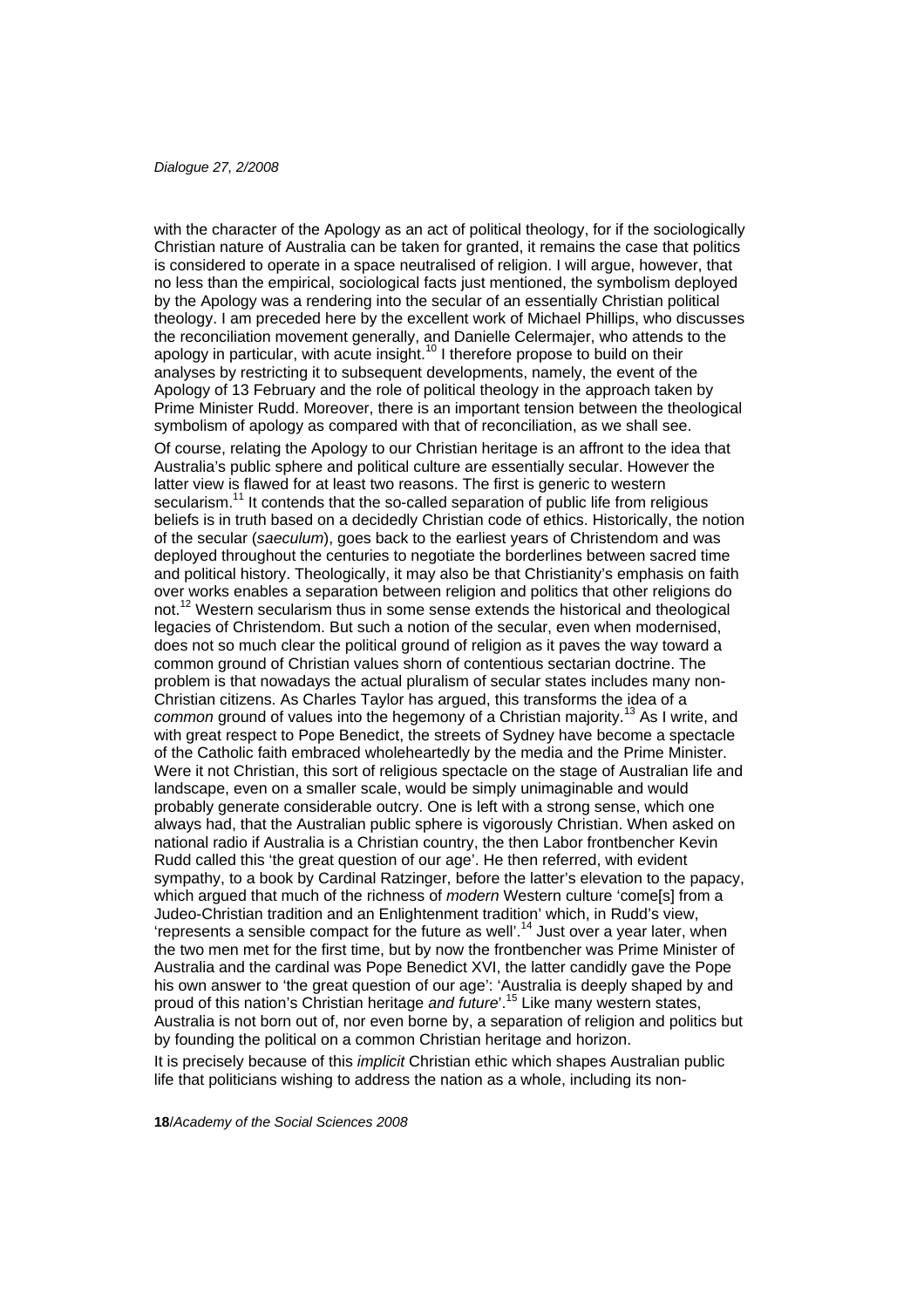Christian citizens, must eschew any *explicit* appeal to a 'common ground' of Christian values, for that will only undermine the imagined unity and identity of the nation. When it came to addressing 'the nation's soul' in order to call for 'a new partnership' for *all*  Australians, Indigenous and non-Indigenous but also Christian and non-Christian, the Prime Minister thus cleverly avoided explicitly invoking Christian values in favour of 'universal human decency' and 'our most basic instincts of what is right and what is wrong' in order to further the idea of reconciliation as 'a core value of our nation'.<sup>16</sup> Sheik Hilaly, for example, who would hardly be caught on the common ground of Christian values, therefore could and did applaud the Apology. Here too, however, the Prime Minister was deploying a second stratagem of western secularism, namely, appealing to an 'independent ethic' that claims to derive from no particular tradition. Was that really the case? Critics of the secular state often claim that what the state tries to pass off as a neutral and independent ethic is in truth a metaphysical doctrine of unbelief. This problem did not surface throughout the Apology, because no one was debating the philosophical *grounds* of 'basic instincts of what is right and what is wrong' and other allegedly independent moral values. Had those grounds been explored by the Prime Minister in Parliament there would not have been the sort of consensus that we saw. For while religionists and atheists of all persuasions might agree on 'core values' such as 'universal human decency' there is no way they would agree on the sources or foundations of these values. Some would call them 'independent' of religious traditions, based on human reason or sentiment alone, while others would source them in various religious beliefs and narratives, themselves incompatible with one another. In explicating the problematic status of the secular in this way Charles Taylor argues that John Rawls 'hit upon the best formulation for the modern secular state, which he called 'overlapping consensus'. Unlike the notion of an 'independent ethic,' which appears to some as but another metaphysical alternative to religious belief, the idea of an overlapping consensus aims to foster moral concord from *whatever perspective* and on the basis of *whatever grounds* its adherents entertain.<sup>17</sup> As the Apology stated, 'whatever their origins,' Australians have 'an equal stake in shaping' their country. I take it that it was some such notion of the secular, as an 'overlapping consensus' of common values derived from incompatible assumptions, that Rudd had in mind in his article in *The Monthly* when he defended 'a Christian perspective on contemporary policy debates' and then stressed that, 'once heard, it must be weighed, together with other arguments from different philosophical traditions, in a fully contestable secular polity'.18 Here, at his most philosophical and theologico-political, Rudd was neither defending the idea of a secular Australia defined by common Christian values nor providing a model of secularism as an independent ethic derived from no tradition. Rather, secularism was conceived as an overlapping and dynamic consensus in which Christianity played but an important part.

Australian secularism is thus founded on shifting sands. At times it seems to be a foil for common Christian values, at other times it asserts the neutrality of ethical principles that are independent of tradition, and for the most part it is probably derived from an overlapping consensus based on incompatible assumptions. If the last is the most dominant, it is also the most fractious, the most fragile and the most subject to compromise and partialness. It is not surprising, then, that during the process of reconciliation, and especially in the Apology, it was the first two that came to the fore, for in both cases, and with justification, a naïve unity was required, supposed and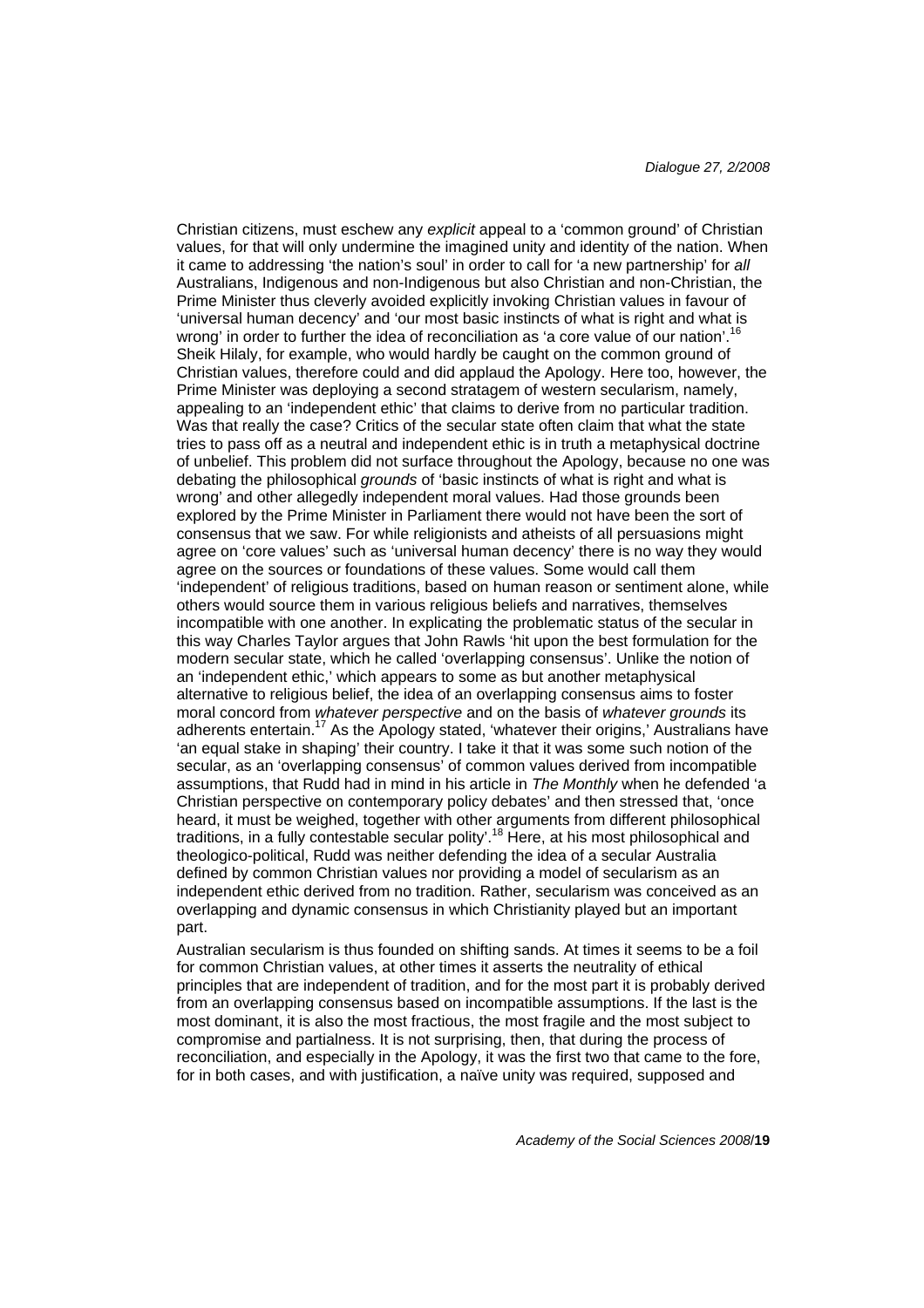deployed. Perhaps this is why the spirit of Christianity featured so prominently throughout reconciliation and apology.

It is also worth recalling another, more simple but perhaps more weighty reason for not regarding Australia's public and political culture as essentially secular. It is that Australia does not enshrine the separation between Church and state in legislation. While section 116 of the Constitution requires that the Commonwealth be *impartial* in its relations to religious institutions, this impartiality does not prevent it from financially supporting religious institutions, as it of course does with schools, hospitals, welfare agencies and so forth.19 Here too we find something close to the Rawlsian notion of the secular as an overlapping consensus which preserves religious interests without officially or legally privileging one over others. As Rudd said in a radio follow-up to his article in *The Monthly*, this allows Australia to be 'both secular and pluralist, but within that secular pluralist polity, you can't deny Christians having their voice, just as you can't deny anyone else having their voice'.<sup>20</sup>

Accordingly, however we define Australian secularism it ought not to be on the basis of the separation of church and state, much less by distinguishing the private realm of religion from the public realm of politics. Neither Australia's law nor its society establishes the secular in any firm way. The undeniable force of the secular in Australian public life might therefore be merely as deep as a view of modernity as 'disenchantment'. According to this view, citizens came to terms with the enlightened secular basis of life itself and thus religion went to sleep in public life though it was never actually laid to rest. Since religion is once again astir, the secular character of Australian public and political life is liable to be reshaped or even eroded.<sup>21</sup> However a negative thesis concerning the secularism of Australia is not enough to establish the religious, much less the distinctly Christian character of the Apology. Let us then specify these.

#### **Sovereignty and shame**

There were two major obstacles to the Apology. One was the fact that the forced removal of Indigenous children was not a crime but was comprised of acts committed for the most part in ostensibly good conscience in accordance with government policy and sanctioned by law. The second was a narrow liberal and legal view which holds that responsibility for wrong actions can only apply to individuals (or corporations) for acts which they had themselves committed. As is well known, these were among the main reasons for some people, most notably former Prime Minster John Howard, rejecting the idea of a formal Apology by the Parliament of the nation, and indeed of regarding it as an injustice to those millions of Australians who either had no direct involvement with the afflictions suffered by the Stolen Generations or, if they had, did so within the bounds of the laws and values of former generations.<sup>22</sup> To overcome this obstacle a shift needed to be made in the very notion of responsibility. Celermajer has insightfully detailed this shift in terms of its two major aspects.

The first consisted of an acknowledgement that it was not only particular acts that bore the burden of responsibility for the wrongs suffered by Indigenous Australians but the political and cultural character of the nation as a whole and of the state in particular. The particular wrongs suffered by individual Aborigines were *made possible* by a pervasive cultural and political denigration of Aboriginality *as such* that served to define and legitimate the political character of the Commonwealth of Australia. Australia was constituted and defined by denying and assimilating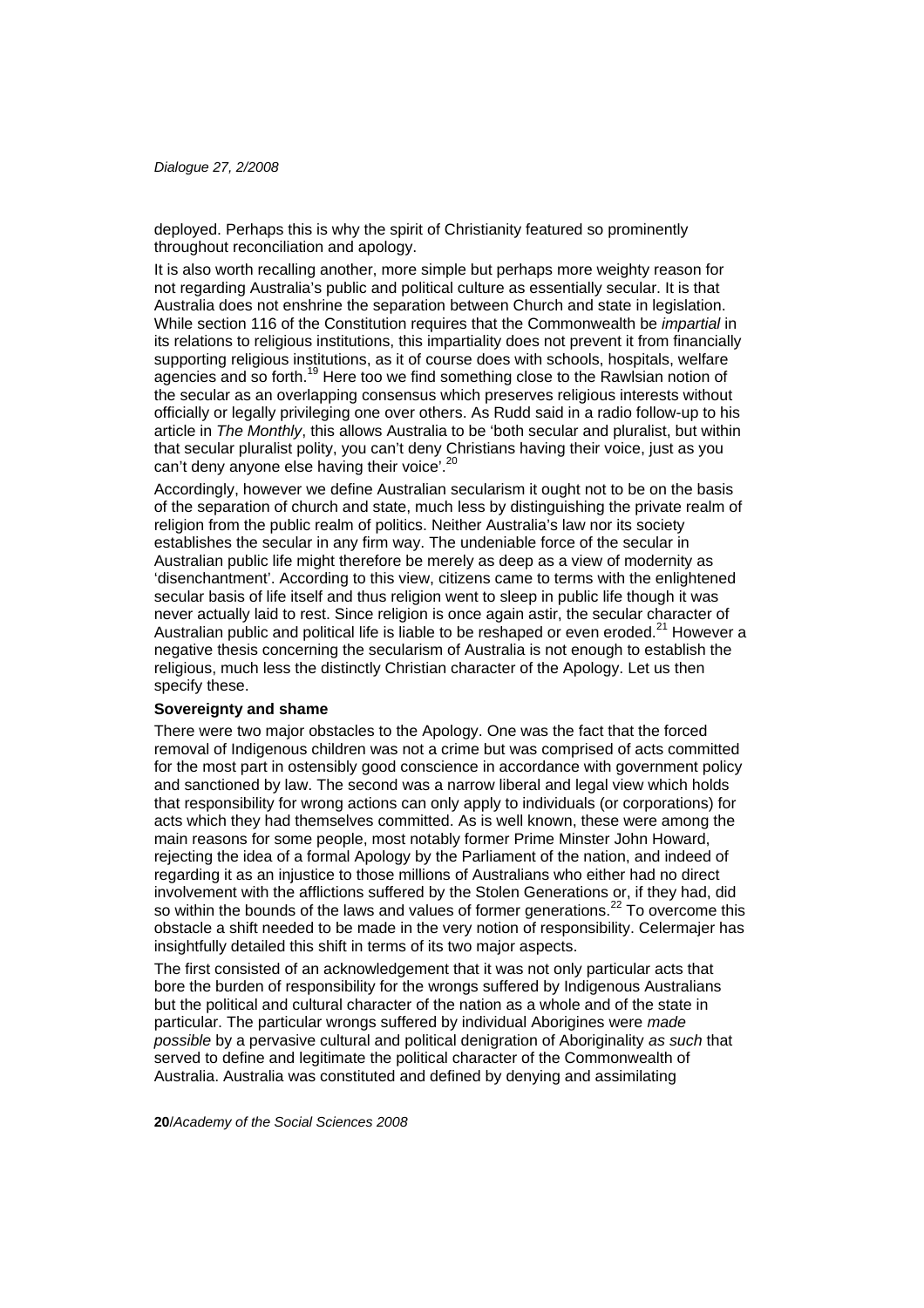Aboriginal identity. The wrongs which individual Aborigines suffered therefore went beyond the enormous 'inventory of specific losses' to the 'moral grammar of the political community' which encoded 'the conditions of possibility for the specific acts'.<sup>23</sup> In order to right such a wrong it is not enough to modify existing laws internal to the political order, it is necessary to change the order itself. Within a positivistic and perhaps even a strictly liberal theory of state law it makes no sense to apologise for acts that were both legal and not obviously immoral at the time of their commission. The Apology was an act that reached beyond the limits of the entire field of legal and moral justifications of what had formerly defined Australia. This field is determined by the sovereign, which can be defined as that which is in need of no justification beyond itself. In reaching beyond the law the Apology simultaneously touched on the essence of political sovereignty to justify itself *and* on the ethical basis of political sovereignty, thus on something that is not justified by politics but justifies it. The Apology was thus a peculiar and quite remarkable act of the deployment of sovereignty against itself in the name of a good that goes beyond its own political legitimacy. But in whose name and on the basis of what authority could a sovereign power apologise? Only in the name of itself and on the basis of its own authority? But then there would be no need to apologise, for the very notions of what is right and wrong would simply be derived from sovereignty. It would only be within the law and by virtue of the law that one could determine that an act was wrong. The way forward required a moral point of view that was thus outside the law and could therefore call the sovereign to account without compromising on what is essential to sovereignty, which is to justify itself without appeal to external authority. Rudd's reference to 'basic instincts of right and wrong' was not enough, for the sovereignty of the state cannot be contested by objective morality but only by itself. The Apology thus pushed Australia beyond contemporary liberalism by appealing to a sense of moral transcendence that the positivism of law could not accommodate. It touched a moral point of view beyond the sovereign power of the state. On what basis, then, could it be justified? Such moments are generally *contained* by referenda. Or else they belong to the history of revolutions and the essential violence inherent in the establishment of a sovereign legal authority.<sup>24</sup> However the genius of the Apology and its status, I believe, as a novum in political history (along with similar sovereign acts by other modern states), is to conjure a metaphysic of society, or the transcendence of the people over and above the state, in a way that is *essentially* opposed to violence.

The breakthrough resulted from a shift in the grounds of responsibility from guilt to shame. There was no question of the sovereign having been guilty, for the idea makes no sense. If the sovereign breaks one of its own laws then it can be challenged in court. But this is always done in the name of the law and therefore affirms the absolute right of the sovereign to determine guilt. But can the sovereign be ashamed? Unlike guilt, shame is endured without any personal or intentional wrongdoing. Shame is a mode of moral identification that goes beyond the causal relations of actions to agents (and for this reason it is of course easily exploited). Shame is endured more than it is perpetrated, and even a shameful act only becomes shameful when one goes over what one has done and endures it from a new perspective. Shame emerges from a passive ethical bond between subjects that goes beyond the individualistic and intentional confines of moral and legal guilt. One can feel ashamed without being guilty, so long as one *identifies* with a wrong with which one has no causal or intentional relationship. Moreover, shame is inseparable from the experience of being seen, and especially from the experience of being seen in an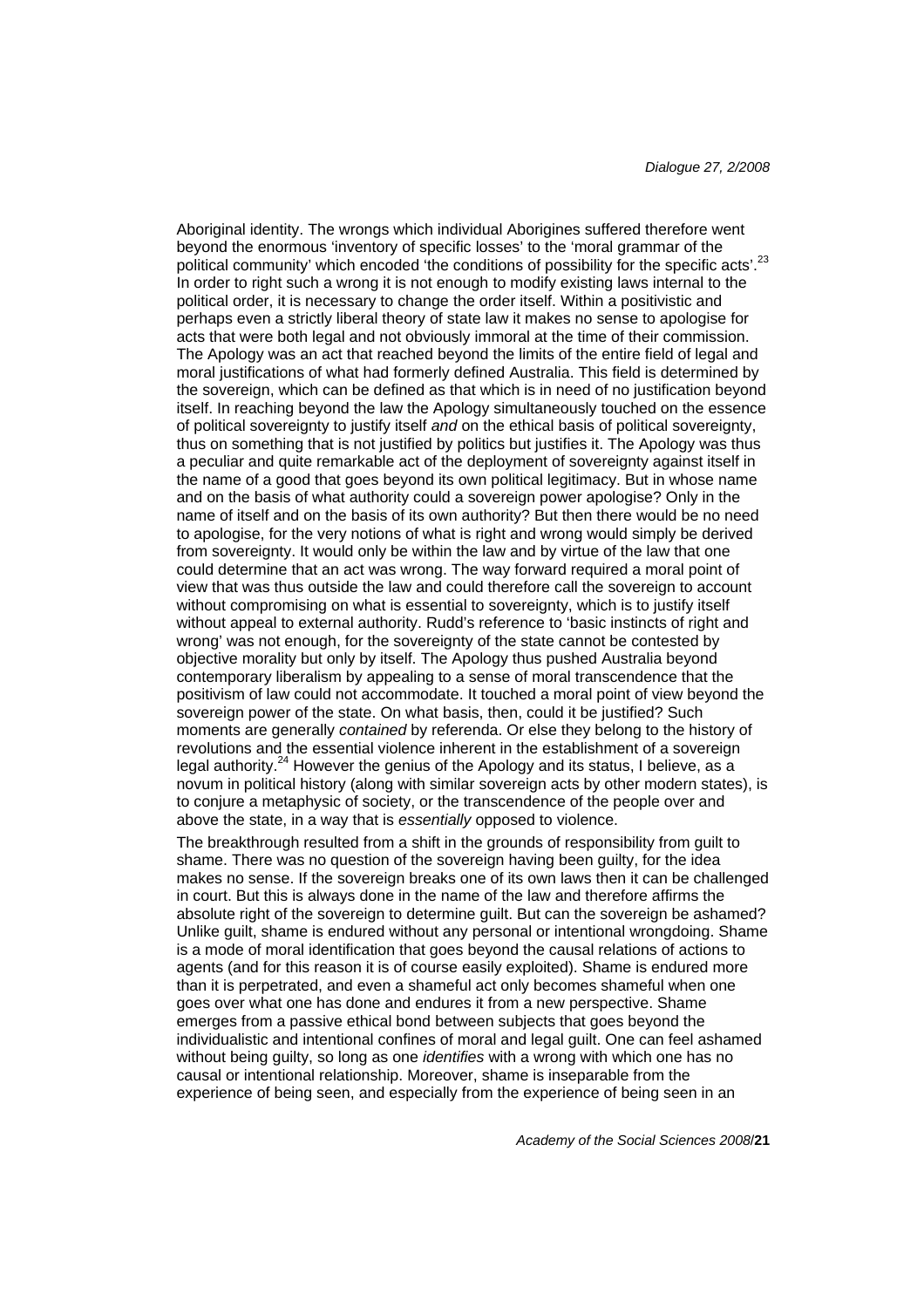unanticipated light, such as arises when the point of view of someone else, previously unnoticed, obtrudes. Sometimes shame, like pride, stems from what one has not done at all, as when one feels ashamed on behalf of someone. Indeed shame is a moral affectation that is ultimately not caused by anything one has done but by the moral presence of the other. As the moral philosopher Emmanuel Levinas says, 'Shame is founded upon the solidarity of our *being*, which obliges us to claim responsibility for ourselves'.25 Shame is a moral experience of *identification* with a wrong one may not have committed or intentionally committed involving an unforeseen recognition of the other. Unlike guilt, then, shame has less to do with what one intentionally does than *who one is* in relation to others; it results from identification, either with oneself, with someone else or with some group in a way that partakes of a moral burden for which one cannot be blamed. It also involves being seen from a new moral perspective or having a new moral perspective imposed on one by the other. For all these reasons, shame is a moral experience that goes beyond the confines of individual and legal guilt and thus stands beyond the law.

Shifting the terms of responsibility from guilt to shame was the single most important way of overcoming the moral, political and legal obstacles to the Apology.<sup>26</sup> We can apply the above analysis to the responsibility experienced by contemporary non-Indigenous Australians in relation to the Stolen Generations, the culmination of which was the Apology.<sup>27</sup> First, non-Indigenous Australians took responsibility for the political wrong inhering not only in the *acts* of their forebears, whose legality was never in question, but in identifying the wrong inherent in the political culture as such, thus in whatever it was that made one 'Australian'. The fact that Australians were not 'guilty,' legally speaking, of wronging the Stolen Generations made no difference to the shame of it. Indeed in an important sense it was shame that enabled contemporary Australians not merely to regard those acts as wrong but to identify the 'moral grammar of the political community' of former generations as their own burden and responsibility. Second, the shame arose from the new moral point of view that Indigenous Australians offered their fellow citizens (and, of course, this was only possible after 1967). This is a crucial point. The experience of shame was a new way of negotiating the relationship between Indigenous and non-Indigenous people, one not without its problems but nevertheless of formidable power. By way of shame, a relationship of recognition, moral respect and the preservation of the otherness or particularity of Indigenous Australians was forged. White shame was a way of recognising or ceding moral authority, a way of affirming the permanent value of the differences marked by Indigenous peoples in relation to settler society. While there is a theological dimension to this development, it is in direct opposition to the theology of ethnic assimilation through spiritual unification that has coloured much Christianity.

#### **The theological provenance**

What is the theological dimension of this political process? I am convinced that an enormous amount of relevant commentary could be made about this and related phenomena, as is indeed being done by many scholars working on contemporary political theology in a post-secular world.<sup>28</sup> Here I will only offer a sketch along the lines of the two major phenomena leading from the Stolen Generations to the Apology that we have considered. One was the fact that the issue was not this state law or that individual case of the suffering of an Indigenous person but the entirety of the meaning of 'Australian,' including its political and spiritual legitimacy. This caused the problem of sovereignty to obtrude, for only a radical act of sovereignty, of the freedom

**22**/*Academy of the Social Sciences 2008*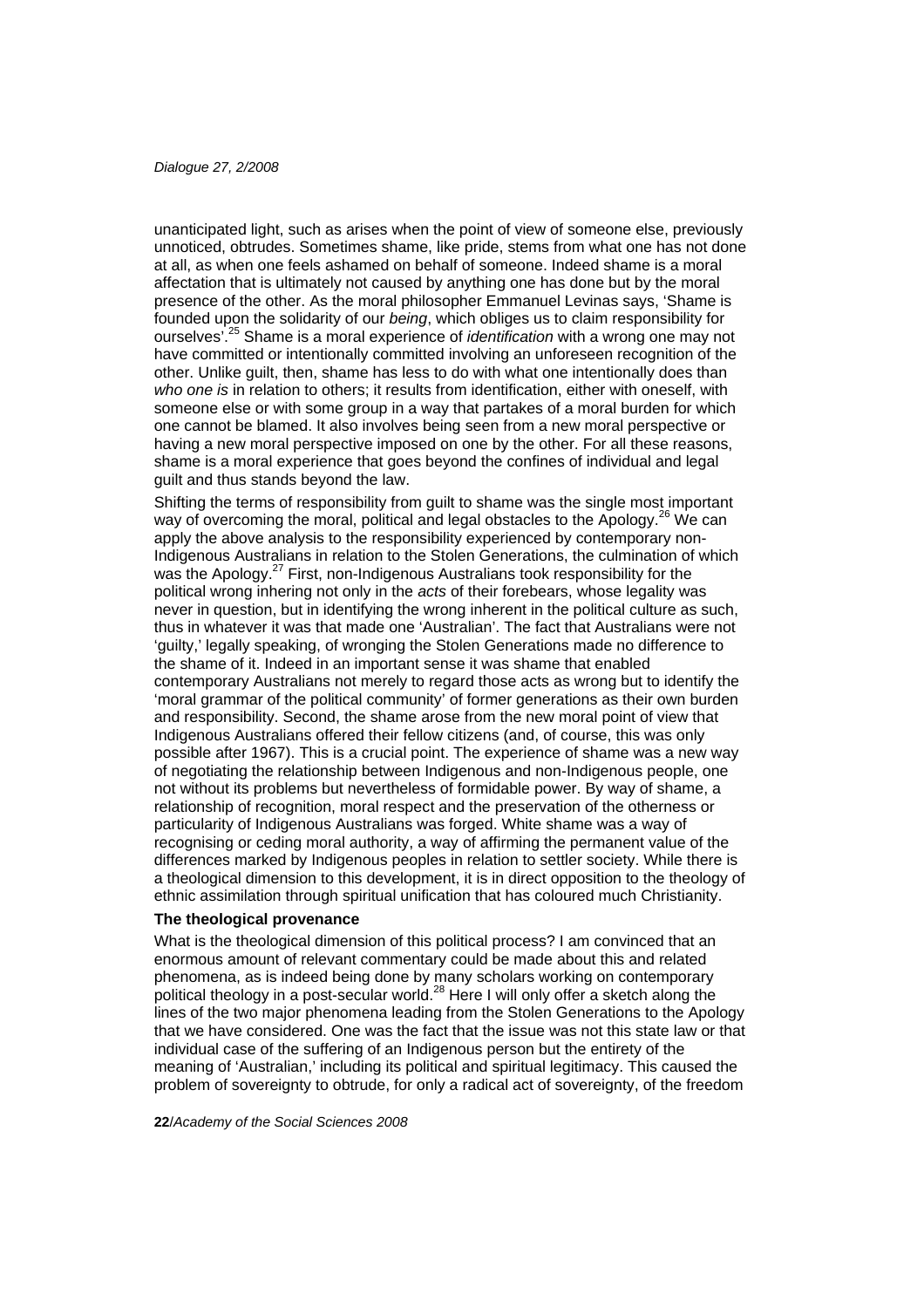to act without interference and to justify one's own laws for oneself, can change the very identity of the state. The other was the collective experience of shame, which involved an identity based on responsibility that went beyond the legal limits of guilt. Collective shame enabled this quite *exceptional* act of assuming a responsibility for a sense of the political *as such* that transcended the law. It will be noticed that both shame and sovereignty are most clearly manifest in their transcendence with respect to the law, as somehow appealing to an ethics, in the case of shame, or a power, in the case of sovereignty, that cannot be based on a liberal notion of state law but claims to lie outside it and to found it.

Christianity reaches for each of these views in its own way, but also in a way that I think both significantly resembles the phenomena we have considered and is in some sense essential to its particular theological heritage. The relation of the Apology and reconciliation to Christianity is not accidental. Let us first consider the ethical point, separating it conceptually from what I have been calling the political. The ethical breakthrough of Christianity, as a religion, pre-eminently comes by understanding Christ as anterior to and outside the law. Especially for St Paul, it is the essence of Christ to have returned humanity to a true relation to God that is outside the law. Christ is likened typologically to Adam, who is marked not only as universal humanity but also as humanity's ethical or spiritual embodiment outside of law. Thus, when Paul moves from Adamic prehistory to the realm of history and particularity he invokes Abraham, the symbol of the particularism of a people determined by law, expressly in order to emphasise that Abraham was given God's word *before and independently* of the law and its particularism.29 It is by conceiving of Abraham – the progenitor of biblical history and particularism – as the bearer of a promise that had nothing to do with the tribal particularism of the law that Paul broke with Judaism.<sup>30</sup> This was the great ethical breakthrough of Christianity, which was to proclaim a moral identification that transcends whatever righteousness or unrighteousness there is within the law because it issues from a common spiritual source prior to all law. Christian ethics demands a moral identification going back to the beginning of memory and beyond *the totality* of what is legally right and wrong. There are of course secular versions of radical solidarity. There are humanist intuitions as well as other ways, from other traditions, of arriving at such a position. What is essential to this aspect of Christian ethics, however, is that it involves a moral or spiritual passage beyond the law. Pauline ethics is not just universal, it is also always marked by a break with the law and the assertion of a surplus ethical spirit that the law never contains. In this respect, for example, a purely liberal conception of law might founder. If state law is to be challenged, the liberal will generally move to international law, or basic laws of human rights, or the like. But the Christian move is to break with the law as such in order to announce a new human solidarity.

Furthermore, following Augustine, Latin Christianity even understood this transcendent sense of an ethical humanity outside the law in terms of shame. The idea of original sin identifies the original ethical position of the Christian as a state of shame. Regardless of what the Christian has done or not done, irrespective of legal guilt or righteousness, he or she is *constituted* in a shameful state called sin. We know that there are terrible psychological affects of the application of this idea. However my point is only to highlight that the very phenomenon of shame we considered above has a quintessentially Christian patronage. It too asserted a continuity and therefore a moral burden between the present, which was not a state of guilt, and the past, which was essentially and in its very constitution 'sinful'. I am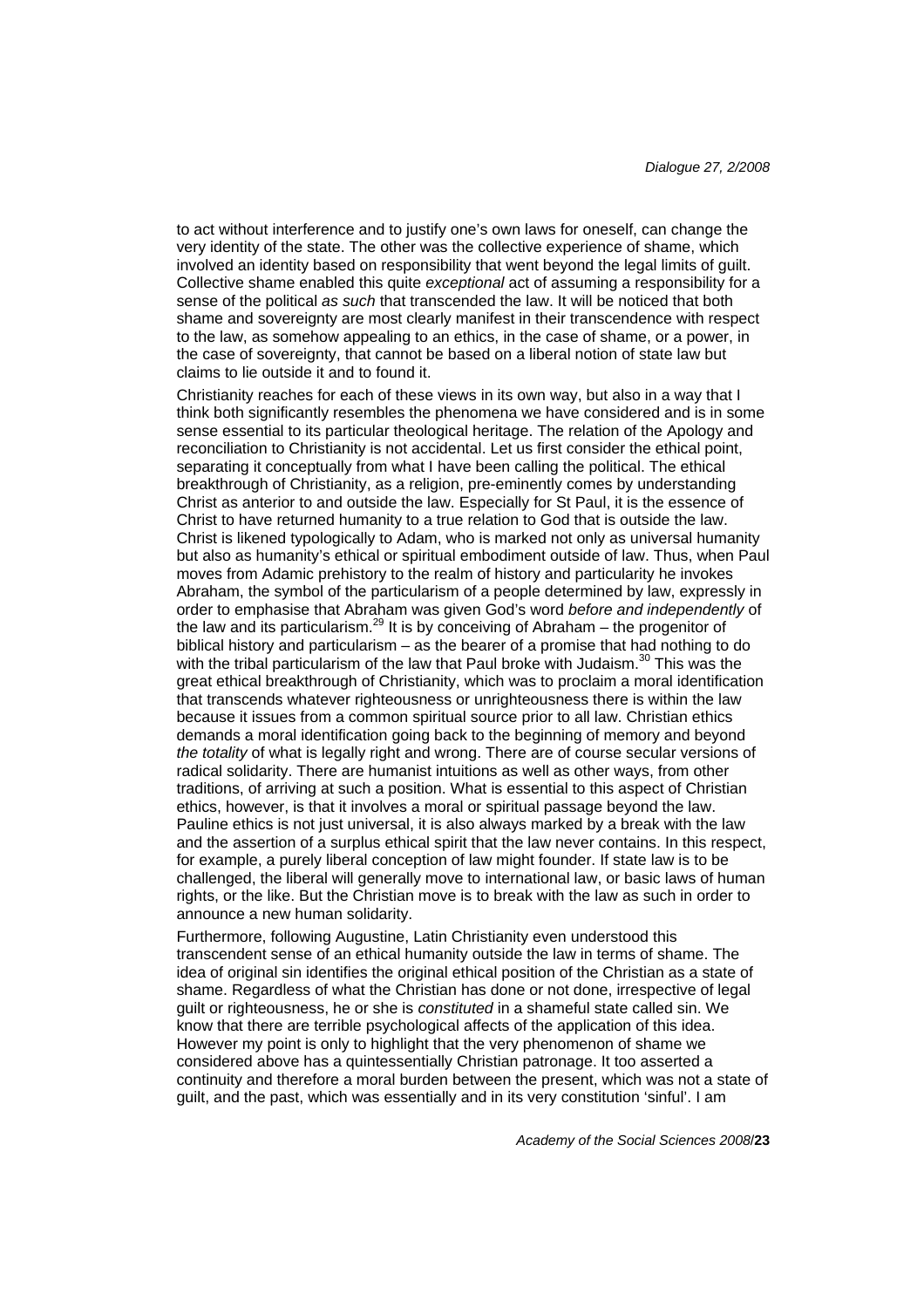therefore not making the obvious but important point that Australia, like other settler states, is founded on an original violence, exclusion or, if you like, sin. That is not what I mean by original sin. Rather, I am making the point that the very substance or identity of the state was identified by contemporary non-Indigenous Australians as shameful, irrespective of what any one of us did, once we acknowledged the moral or spiritual truth of what we had not seen. Here too, I think, the Christian paradigm established the peculiar and provocative, but in this case also redeeming, moral possibility of feeling ashamed for how we were created. Not for what we, as individuals, did to cause the Stolen Generations but what we were, as 'Australia,' which made for sin. I do not mean to associate what happened in Australia with some onerous doctrine of original sin which only faith in a particular sacrament could overcome. Rather, I mean to suggest that modern liberalism and secular individualism are not enough to explain what happened and that it is the horizon of a moral sentiment of religious proportions that enabled the experience of collective shame for who we were to take hold, over and above the legality or unrighteousness of what we did; and that this collective shame for who we were, before we saw what we now see, was at the very least facilitated through or even shaped by a Christian provenance.

The same applies, perhaps more obviously, to the notion of sovereignty that I suggested was deployed in the Apology. As we saw, the Apology involved a reckoning of the sovereign with its own moral grounds beyond the law. Carl Schmitt, following Thomas Hobbes, made the following observation: 'The exception in jurisprudence is analogous to the miracle in theology<sup>', 31</sup> As in a miracle, it is in the exceptional act beyond the law that the truth of the sovereign is revealed. A miracle is the revelation of the transcendence of God over the laws of nature. It is precisely the power of the *exception* to the law that provides proof, for those who need it, of true sovereignty. Now, the political act of the Apology was exceptional in just this sense. Here too it was a matter of the sovereign revealing itself by transcending the very laws that it had created. It proved, for those who need it, and I think we generally do, that there is something to 'Australia' that goes beyond the laws of the state. The symbolic power of the Apology lay precisely in revealing the essence of Australian sovereignty beyond the law by recognising the law itself as insufficient. As Celermajer says, the act of apology points to a radical freedom 'to express and reform a dimension of the nation that cannot be reduced to particular institutions, acts or individuals, but provides them all with the grammatical rules, the categories they assume, and their normative assumptions<sup>'32</sup> The Apology thus displayed the exceptional power of the sovereignty of the nation with respect to its own legal order, just as a miracle displays the exceptional power of the Sovereign with respect to the natural order. This revelation of sovereignty is undoubtedly *secular*, since it reveals the transcendence of *the people* above and beyond the state, but it is theological in the sense that it imagines an identity outside the law, with sufficient unity of substance to designate a moral character and will, that justifies the law. It was Carl Schmitt who brought this theological dimension of political sovereignty back into view. In democrats such as de Tocqueville, for example, 'the people hover above the entire political life of the state, just as God does above the world, as the cause and the end of all things, as the point from which everything emanates and to which everything returns'.<sup>33</sup> The Apology gave voice to the metaphysics of society over and above the institutions of the state. This was not politics ceding to 'civil society,' for the Apology was precisely a *political* act that invoked and, as far as can be said, rallied the nation as a whole. Its spirituality

**24**/*Academy of the Social Sciences 2008*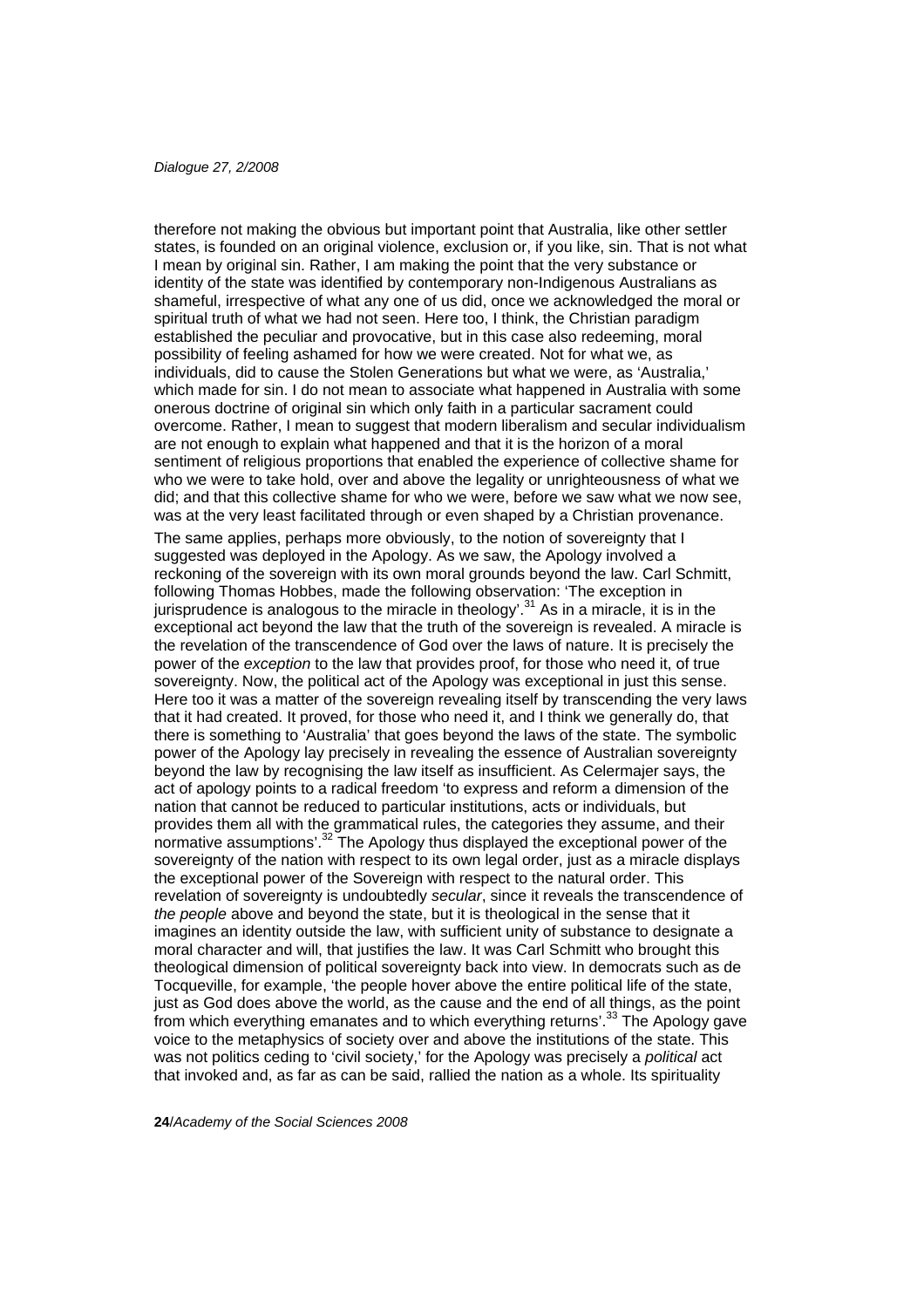came from the momentary transcendence of politics through the revelation of the sovereignty of the people. Celermajer calls it a 're-covenanting of the nation' whereby the moral identity of the people takes a new shape that underlies but therefore exceeds the notion of the state as a social contract. Whereas the theological role of the sovereign was, formerly, to stand outside the law in order to relate its own unity and order to a higher purpose or Good embodied in the law, the secular transposition relates this imagined, metaphysical unity of the people to 'their' own idea or sense of the common good. But who are 'they' who hold the sovereign power to exceed the law? It is at least worth noting that recourse to sovereign power is impossible to dissociate from violence and exclusion. When the sovereign is revealed through an *exceptional* act that goes beyond the law it is usually in order to define itself against an enemy, because the revelation of sovereignty is always also an assertion of identity.<sup>34</sup> It is not by accident that the Prime Minister compared the bi-partisan approach adopted by parliament to 'a kind of war cabinet', for at issue is both the exercise of the sovereign's ultimate power and the ultimate terms of its identity.

Having sketched what I think are the theological dimensions to the Apology as an event that touched on something 'spiritual' beyond the law – the way it presupposed an ethical excess to the law and a collective form of identifying with the shame of the past, and its character as an act that manifested the essence of sovereignty outside the law – I want to conclude by noting what I think was its most novel quality, namely the way it transcended politics in a manner that was *essentially* non-violent. This is important because the perennial reference of secular law to an often implicit theological dimension also highlights the perennial risk it runs of reproducing the great violence of the theological legacy it has secularised.

#### **The Apology: from 'the ministry for reconciliation' to theology 'from a human point of view'**

The Apology was the culmination of the movement for Aboriginal reconciliation. By this I do not mean to suggest that compensation should not be paid (on the contrary), but that the Apology transcended the judicial limits that would have precluded legal action from succeeding in court. If some fund for compensating victims of the Stolen Generations is established it will not be on the basis of legal wrongdoing but by an *ex machina* act, with its evident theological underpinnings, whereby government seeks to satisfy obligations to justice that exceeds the law. Moreover both apology and reconciliation can and in some sense should be understood in relation to Christianity, both sociologically and symbolically. Indeed the phenomena we have considered, namely an experience of shame that goes beyond the law and an assertion of sovereignty that responds to it, is pretty much what the Christian doctrine of reconciliation addresses. To be reconciled through Christ is to have the spiritual and moral excess of the human, which no law can contain, gracefully affirmed by the only power that stands outside the law, the sovereignty of God himself. The sovereign alone can assuage the moral or spiritual excess which the law can merely ignore or contain by judicial punishment. The tension between shame and sovereignty is thus resolved by reconciliation. It is only grace that overcomes original sin.

And yet, as we saw at the outset, in some sense it was precisely the Christian doctrine of reconciliation that got us into this mess. The Christian proclamation of 'one new man in place of two' is precisely what is meant, amongst other things, by 'reconciliation'. For Paul, '*the ministry of reconciliation'* meant that '*we regard no one from a human point of view*' for 'the old has passed away, behold, the new has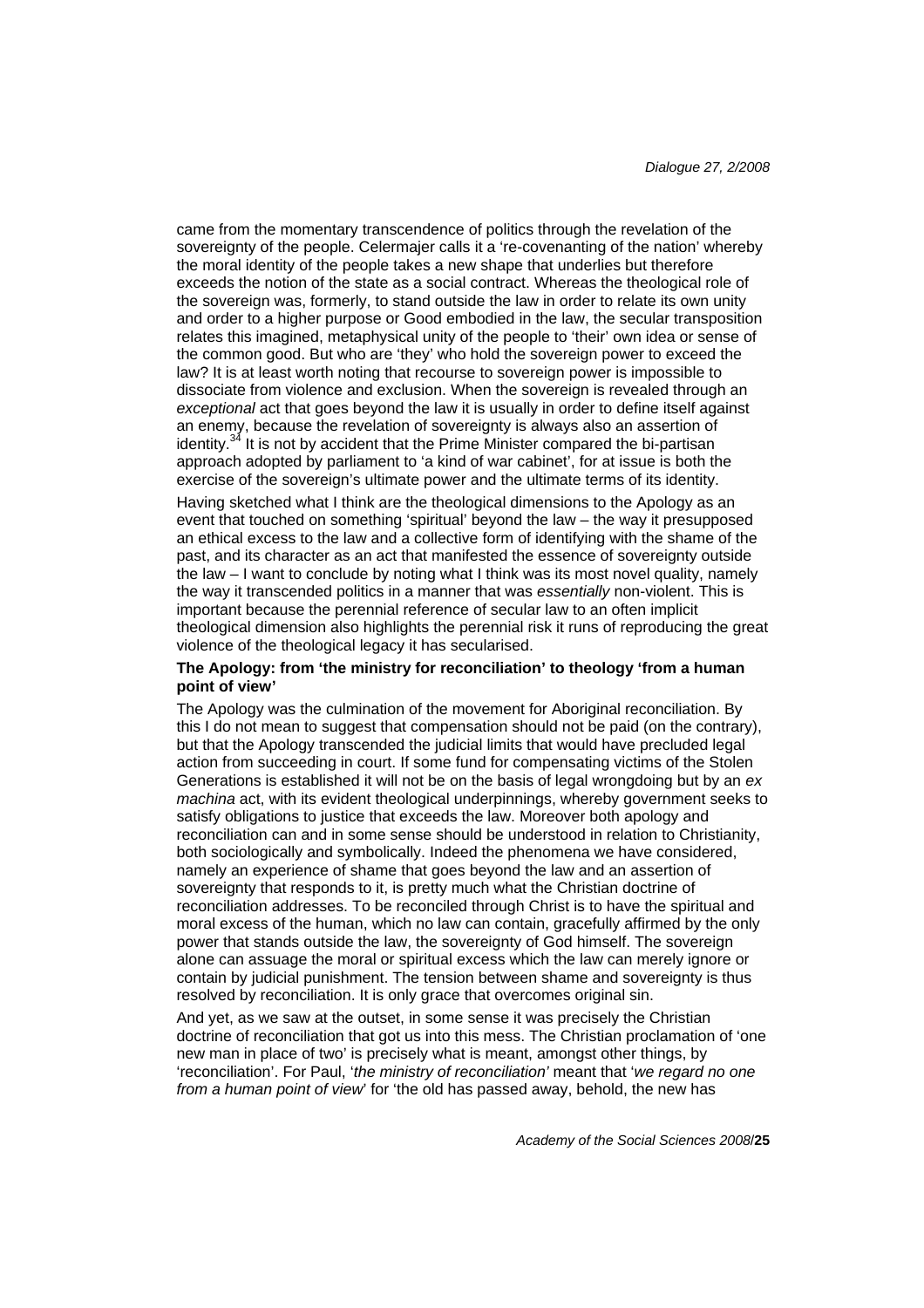come'.35 'For he is our peace, who has *made us both one*…that he might create in himself *one new man in place of the two*, so making peace, and might *reconcile* us both to God *in one body* through the cross, thereby bringing the hostility to an end… Christ Jesus himself being the cornerstone, in whom the whole structure is joined together'.<sup>36</sup> Is that what reconciliation implied? Is it meant to end hostility by joining together the whole structure of the nation, Indigenous and non-Indigenous alike, in one new covenant? Is this what the Prime Minister meant when he referred to the 'true spirit of reconciliation' which would 'remove a great stain in the nation's soul' by forging 'a new beginning, a new partnership'?

Many scholars writing about reconciliation movements have worried about the term insofar as it might mask a longing for one unified narrative of the various peoples of a particular historical injustice. The worry is that reconciliation might only be achieved by foregoing justice and the permanence of conflicting narratives. $37$  In place of justice, compensation, punishment, etc there would be a symbolic assertion of a new identity which whitewashes moral and legal responsibility. I think there is warrant for this concern, but also that the Apology obviates some of the problems with 'reconciliation'. There is, after all, a great difference between an apology and reconciliation. It is by considering this difference, in its theological dimension, that I want to conclude.

The first point to emphasise is that unlike reconciliation, with its emphasis on unity, an apology necessarily implies difference and distance. While the Apology exercised a sovereign transcendence with respect to the former constitution of the state, this radical freedom was precisely not an act of self-affirmation and self-legitimisation which united all Australians in one new partnership but a recognition of Indigenous people in their capacity as moral subjects to whom non-Indigenous Australians had to face up. To be sure, the parliamentary motion did not omit to 'request that this apology be received' and the Prime Minister went on to hope that 'the apology we extend today be accepted in the spirit of reconciliation'. But the whole point of an apology, including this Apology, is that it cannot presuppose reconciliation. If it did it would not be an apology but another form of imposition and another denial of the moral agency of the other to whom it is addressed. In a sense, it is only by withholding or deferring reconciliation that the apology could be delivered. This can be seen in two ways. One might say that in this respect the Apology highlights the limits of sovereignty, for the sovereign is precisely not free to determine whether or not the apology will be accepted and thus whether or not reconciliation will be achieved. However this view is based on a type of freedom 'that animates libertarian thinking,' as if true freedom lay merely in the absence of all constraints, as if the inability to ensure that the Apology would be accepted was a limit on freedom.<sup>38</sup> Much better, as Celermajer has shown, drawing on Emmanuel Levinas, is to suggest that the apology attests to 'a freedom informed by recognition', a freedom that presupposes the freedom of the other. The Apology, which was sovereign with respect to *its own* past and constitution, remains utterly dependent on the freedom of Indigenous people to receive, reject, ignore or defer. In facing up to the moral claim made by Indigenous peoples on the very constitution of what it meant to be Australian, which took the form of an experience of collective shame, the Apology involved a coming to terms with the arbitrary and violent nature of the assertion of sovereignty that gave rise to the state and with the moral limits of sovereignty.<sup>39</sup> Thus, whereas the assertion of the power of the sovereign is congenitally violent, the Apology was exceptional since it expressed the sovereign's capacity to go beyond the law *ethically*, by way of recognition and critique

**26**/*Academy of the Social Sciences 2008*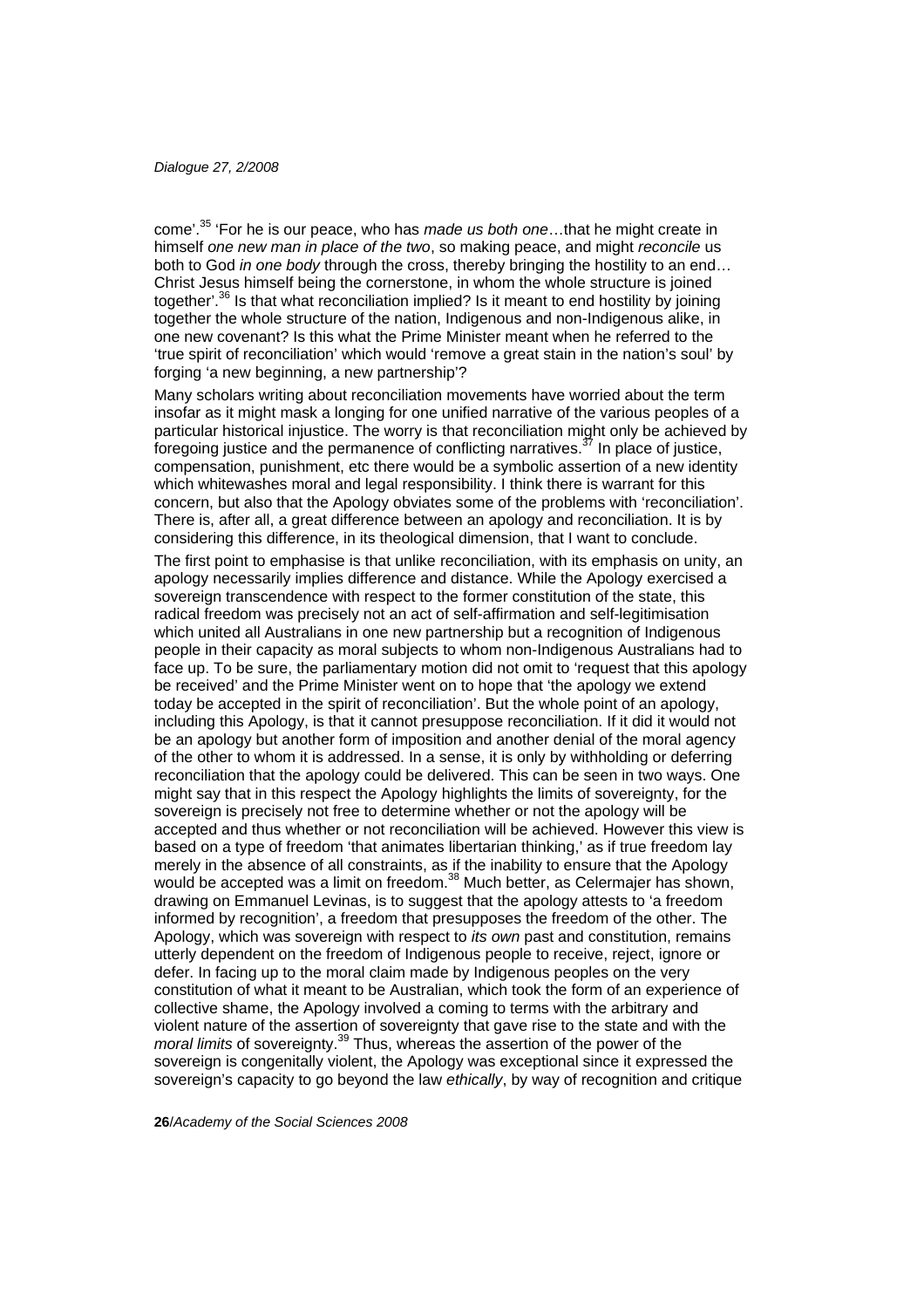of its own founding authority. Such a limitation of sovereignty is therefore not a weakness but an acknowledgement that the ethical basis and justification of sovereignty is 'essentially other-oriented' for the apology necessarily appeals to the freedom of the other to accept it, reject it, etc.<sup>40</sup> The Apology thus attested to the *interdependence of non-Indigenous and Indigenous freedom* and thereby to the dependence of the sovereignty of the Parliament of Australia. It thereby also kept reconciliation at bay.

Unlike reconciliation, the Apology sought not to rise above the particularity of Aboriginal experience but to address itself to the particular experiences of people like Nanna Nungala Fejo and others of the Stolen Generations. Unlike 'the ministry for reconciliation' in which the goal is the unity of all people, the Apology was an act of recognition, precisely from 'the human point of view' in which the difference and distance between Indigenous and non-Indigenous experience is preserved. I am not at all suggesting that behind the reconciliation movement there lies some pernicious proselytising which would again seek to assimilate Indigenous experience into a Christian Australian narrative, much less that such was the intention of its leading Christian advocates. Rather, I am suggesting that the idea of reconciliation cannot be entirely divorced from the narrative of ecclesiological or national unity and therefore that the Apology marked a particularly important event within the process which unsettled it and, as it were, kept it honest. It was by deferring and disrupting the notion of reconciliation that the Apology worked. Theologically, it was less a matter of overcoming the gulf between the sovereign and its subjects, or making friends out of enemies, as much as of maintaining their difference in order to effect *atonement* rather than reconciliation. This also explains a conspicuous feature of apology, which is that on the one hand it depends upon recognition of the moral agency and separateness of the other, and on the other hand it does not require the other to speak and does not involve dialogue. While the presence, moral agency and irreconcilable experience of Indigenous people were absolutely indispensable to the Apology, so too was their silence. The silence of the addressee is the condition for an apology and what makes atonement and apology possible. The way the silence of God makes atonement possible as a radical act of freedom and transcendence with respect to oneself and one's past. Only the provisional absence of forgiveness makes atonement possible. This deferral of reconciliation, where the separateness and the distance of the other are preserved in the silence of the freedom of the other is, perhaps, an index of the Judaic dimension of political theology. The Apology expressed atonement in the face of those it recognised as having wronged, not reconciliation. At the same time, for the Apology and the atonement to have been sincere it requires that the freedom and difference that they recognise in Indigenous people be allowed to speak. If there is to be reconciliation it will come after the Apology, which was an atonement, when the voices of Indigenous people are legitimised by the constitution.

The fact that the Apology presumed the freedom and the silence of Indigenous people was not a weakness. It was an act of atonement by non-Indigenous Australians in which reconciliation was still to come. Or if it was a weakness it was of the type that would lead the sovereign to *abase* itself by atoning for its own being. One of the most distinctive and revolutionary ideas of Christianity is to have conceived of the sovereign in terms of abasement, by way of 'kenosis'. $41$  I think it is hard to understand the Apology as *an act of sovereignty*, whether this refers to the power of the state or that of the people, without reference to the notion of kenosis. Kenosis is a radical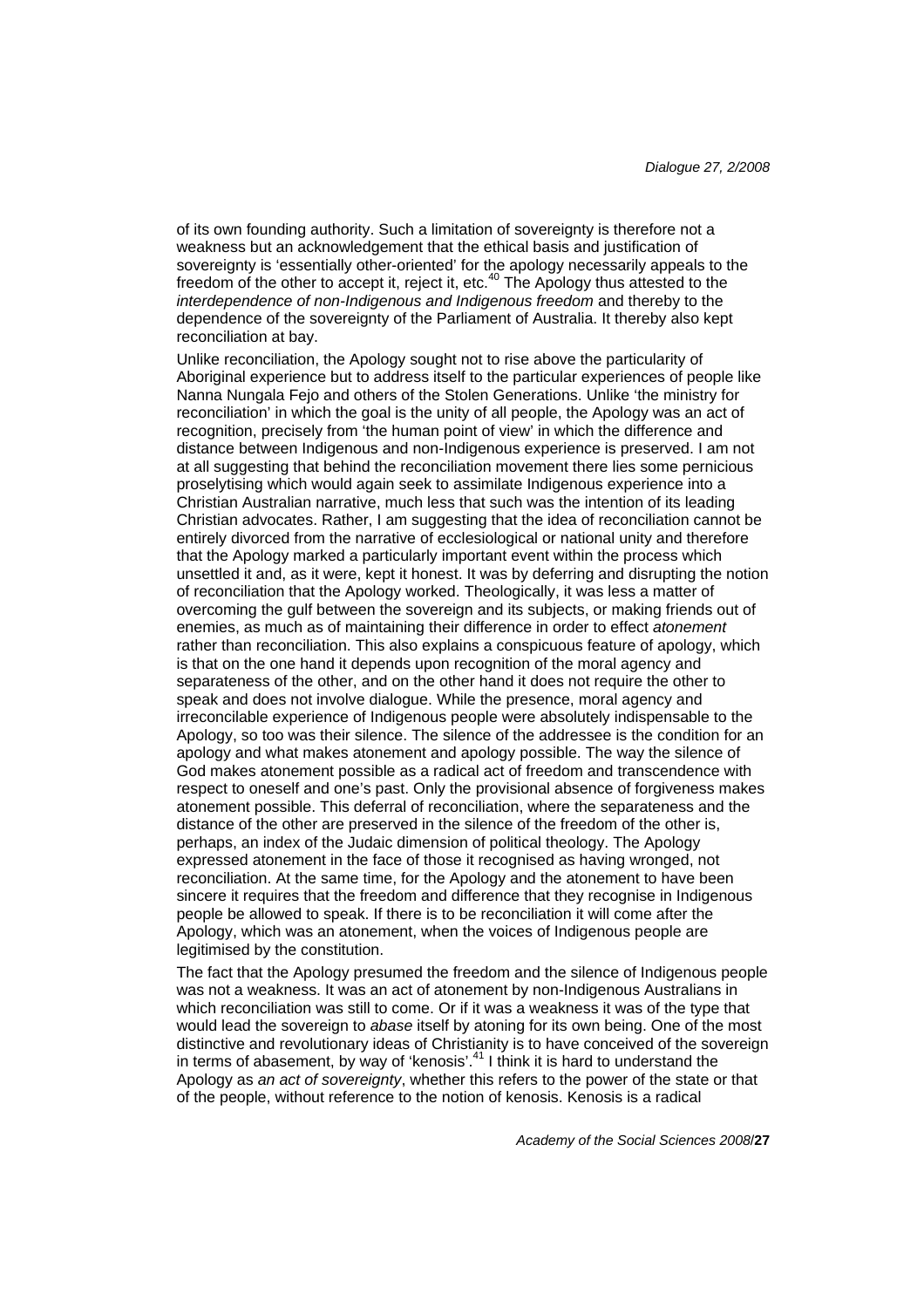reconception of the idea of the sovereignty as a mode of radical humility and even abasement, of Christ as 'the form of God' who 'emptied himself… humbled himself and became obedient unto death'. Usually it refers to the free act of assuming the position of the sacrificed on the cross. It is an exercise of sovereignty that *foregoes its own absolute power* by becoming sacrificed. In a sense, the Apology went further, for here the abasement of the sovereign went beyond the point of assuming the position of the victim in order to assume the more debased position of the perpetrator. The point, however, is that the humbling of sovereignty defines Christianity from the very outset. Indeed what makes the Apology of a sovereign nation, whether in Australia or elsewhere, so strikingly new in political history and political theology is that here, finally, sovereignty has deployed its transcendence with respect to the law in order to practice humility rather than violence. The Pope found it much harder to do than did the Prime Minister. Perhaps this is because kenosis, as Gianni Vattimo has argued, belongs not only to Christian theology but is carried beyond Christendom into the very process of secularisation itself.<sup>42</sup> In his view, the core message of Christianity is to have proclaimed that the sovereignty of God, once manifest through acts that transcend the law and are therefore inseparable from violence, has been *weakened* in the incarnation to the point of dissolving the violence inherent in a sovereign suspension of the law  $-$  'a dissolution of the sacred as violence.<sup>43</sup> In other words, Christianity provides us with the idea that the sovereign is revealed not merely by transcending the law, where its power becomes manifest, but by foregoing the very power that constitutes its sovereignty. At once a secular and profoundly Christian act, the Apology attested to an abasement of the power of the sovereign to transcend the law by an extraordinary act of recognition of the violence of its own sovereignty. By apologising for its own violence, the sovereign accomplished a kenosis of the very idea of sovereignty, which was precisely that which was thought not to be in need of justification because it was the ultimate basis of law. This was perhaps the most original contribution of the Apology to the history of political theology and what made its exceptional status, as an act that reached for a power beyond the law, essentially non-violence. The Apology was a sovereign assertion of power enacted in the mode of humility before Indigenous Australians. It thus revealed a kenotic overcoming of its own essential violence.

Finally, it must be recalled that the status of the Apology as an exceptional act of sovereignty is not only what gave it such a rich 'spiritual' meaning but also what made it so utterly evanescent and immaterial. Beside the repeatedly used term 'reconciliation,' the only other explicit allusion to Christian writings I can find in the *Hansard* came when the Prime Minister said that 'unless the great symbolism of reconciliation is accompanied by an even greater substance, it is little more than a clanging gong'. The allusion to 1 Corinthians  $13 - 1$  If I speak in the tongues of men and of angels, but have not love, I am a noisy gong or a clanging cymbal' – is unmistakable. Its deployment, however, is unsettling. It was followed by these words: 'It is not sentiment that makes history, it is only actions that make history'. On the one hand, then, an allusion to Christian love, the sort of love in which friend and enemy are reconciled in faith. On the other hand, a less than oblique repudiation of the doctrine of Two Kingdoms, explicitly stated in the article on 'Faith in Politics,' in which the inner realm of faith and sentiment is prized over the outer realm of law and political action. The gong has rung. It remains to be seen whether the Apology can be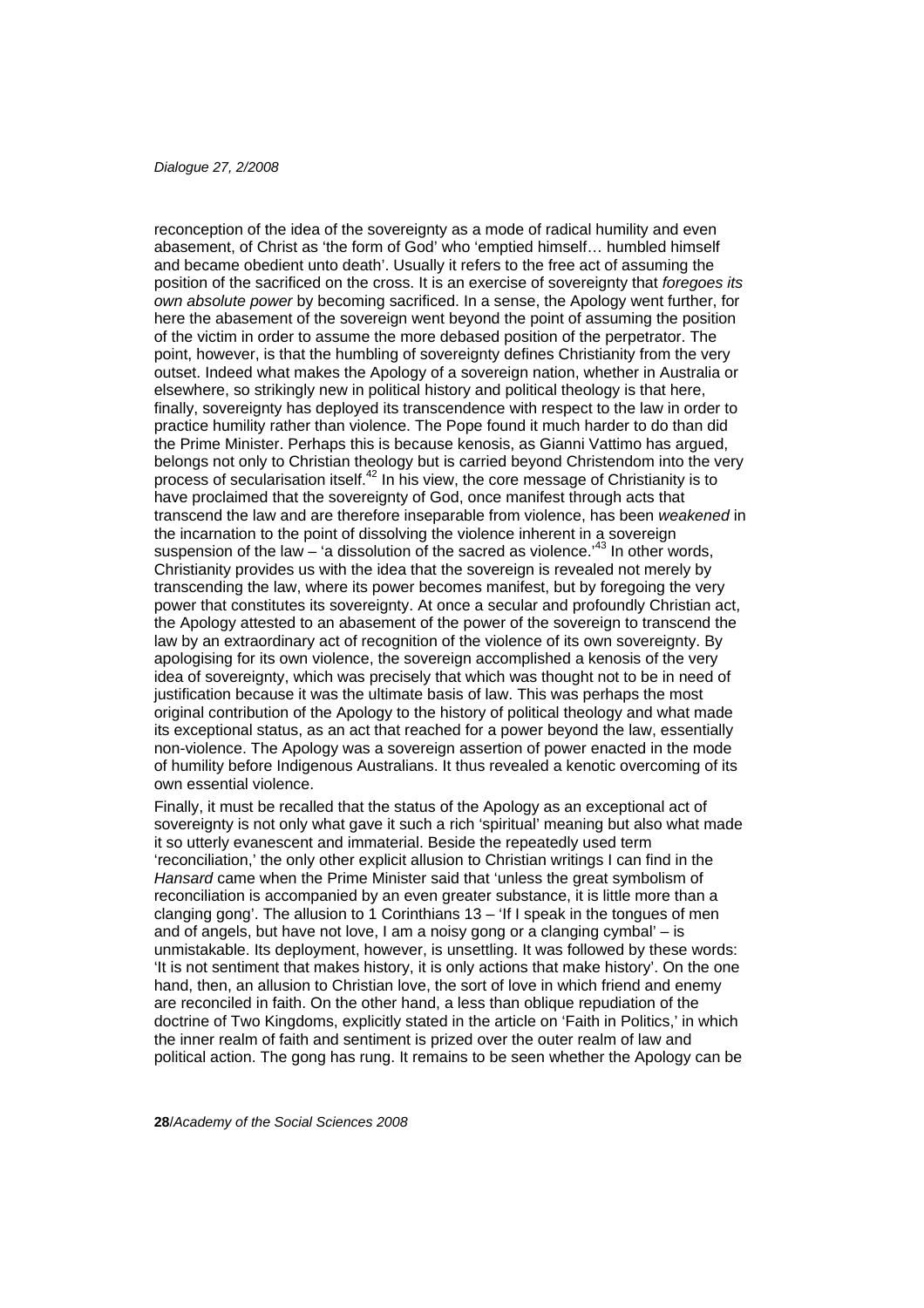reconciled with the constitution and with claims of justice that exceed the sovereign's own laws but to which it surrendered itself for a moment on 13 February.

*Dr Michael Fagenblat is lecturer in the Australian Centre for Jewish Civilisation, School of Historical Studies, Monash University. He teaches classical Jewish thought and literature and has just completed his first book, provisionally called* A Covenant of Creatures: Emmanuel Levinas' philosophy of Judaism.

[michael.fagenblat@arts.monash.edu.au]

 $\overline{a}$ 



- ∗ My thanks to James Cannon for research assistance and to Nathan Wolski, Shelley Marshall and Melanie Landau for reading and commenting on earlier drafts and for disagreeing with me in more ways than I have accommodated.
- Rudd, Kevin (2008) cited in 'House of Representatives Official *Hansard*, 1, 2008, Wednesday, 13 February', http://www.aph.gov.au/Hansard/reps/dailys/dr130208.pdf. Unless otherwise stated, all citations of Kevin Rudd are from this *Hansard*. 2
- Respectively, Eph 2:15 and Gal 3:28, to cite but two of the most famous. I do not believe that St Paul himself intended to deny ethnic and juridical differences but that he is the most important source for various western endeavours to do so. Daniel Boyarin offered a sustained polemic against Paul on the basis of such an interpretation in (1994) *A Radical Jew: Paul and the Politics of Identity*, Berkeley: University of California Press.
- van Krieken, Robert (1999). 'The Barbarism of Civilisation: Cultural Genocide and the 'Stolen Generations',' *British Journal of Sociology* 2, 50: 297–315. 4
- For an overview, including notable exceptions, see Philpott, Daniel (ed) (2006). *The Politics of Past Evil: Religion, Reconciliation, and the Dilemmas of Transitional Justice*, Notre Dame, Ind: University of Notre Dame Press.
- This motion did not receive the support of the Opposition, under the leadership of John Howard. A useful overview of the historical process is documented in Research Paper 27 submitted to the Parliamentary Library on 29 June 1999 by John Gardiner-Garden, 'From Dispossession to Reconciliation', http://www.aph.gov.au/library/Pubs/RP/rp98-99.htm. See also Brennan, Frank (1989). 'Waiting for the Resolution,' *The Australian Quarterly*, Winter, 2, 69: 242-50 and Michael Phillips, cited in note 10 below, p 112. 6
- The 2001 census statistics, and much more, are usefully analysed by Bouma, Gary (2006). *Australian Soul: Religion and Spirituality in the Twenty-First Century*, Cambridge: Cambridge University Press; this figure is reported on p 31. John Warhurst documents the way the rise of religion in public life favoured the Coalition in (2007) 'Religion and Politics in the Howard Decade,' *Australian Journal of Political Science* 42.1, March: 19-32. According to the highly regarded demographer, John Black, it was a swing amongst Christian voters, especially Pentecostals and evangelicals, that was among the most important reasons for Labor's victory in 2007; see Pearson, Christopher (2008). 'On a swing and a prayer,' *The Australian* 8 March, http://www.theaustralian.news.com.au/story/0,25197,23336628-7583,00.html and the interview of John Black by Crittenden, Stephen (2008). 'The Christian vote in Federal Politics', 19 March, http://www.abc.net.au/rn/religionreport/stories/2008/2194485.htm.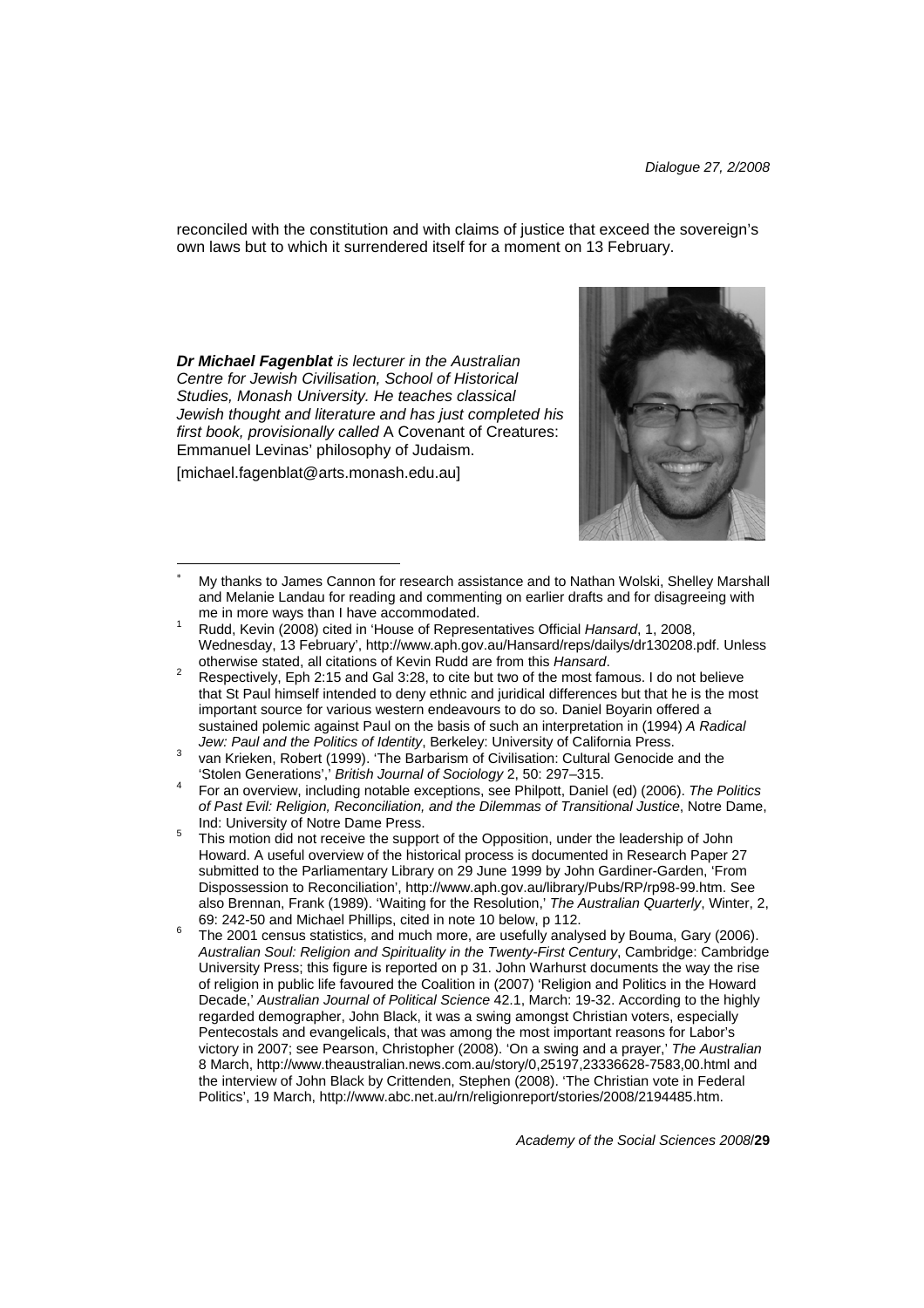- 7 Rudd, Kevin (2006). 'Faith in Politics,' *The Monthly*, October; cited from http://www.themonthly.com.au/tm/?q=node/300.
- 'Tony Jones talks to Prime Minister Kevin Rudd,' Australian Broadcasting Corporation Broadcast: 14/02/2008, http://www.abc.net.au/lateline/content/2007/s2163296.htm. 9
- Census figures cited by Bouma (2006) *op cit*: 53. This is down from the 1996 census, when
- Christians totalled 70.0%. As recently as 1971 the figure was 86.2% and in 1947 it was 88%.<br><sup>10</sup> Phillips, Michael (2005). 'Aboriginal Reconciliation as Religious Politics: Secularisation in Australia,' *Australian Journal of Political Science* 40.1, March: 111-124; Celermajer, Danielle (2006).'The Apology in Australia: Re-covenanting the National Imaginary,' in Barkan, Elazar and Karn, Alexander (eds) *Taking Wrongs Seriously: Apologies and Reconciliation*, Stanford: Stanford University Press: 153-183; idem (2007). Apology and the Possibility of Ethical Politics,' Journal of Cultural and Religious Theory, Winter: 13-34.
- Ethical Politics, Volume: 21 Cultural and Religious Process, Winter: 1388). 'Modes of Secularism',<br>In Bhargava, Rajeev (ed) Secularism and its Critics, Delhi: Oxford University Press: 39-53.
- <sup>12</sup> This point is made by Michael Phillips, who also addresses some of the issues in this
- 
- section, as well as referring to Taylor.<br><sup>13</sup> Taylor (1988) *op cit*: 35f.<br><sup>14</sup> 'Kevin Rudd: Bonhoeffer and 'the political orchestration of organised Christianity',' radio interview with Stephen Crittenden, 3 January 2007,<br>http://www.abc.net.au/rn/religionreport/stories/2007/1810679.htm.
- 
- http://www.abc.net.au/religionreport/stories/2007/2007/2007/1810679.html<br>
My emphasis. Cited by Zwartz, Barney (2008). 'Huge mass launches World Youth Day,' The *Age* 16 July.
- 
- 
- 
- <sup>16</sup> Prime Minister Rudd, *Hansard.*<br><sup>17</sup> Taylor (1988) *op cit*: 50.<br><sup>18</sup> Rudd (2006) *op cit*.<br><sup>19</sup> A brief but useful discussion is offered by Hogan, Michael (2001). 'Separation of Church and State,' *Australian Review of Public Affairs*, 16 May,
- nter/www.australianreview.net/digest.com/es/mogan.html. 20<br><sup>20</sup> 'Kevin Rudd: Bonhoeffer and 'the political orchestration of organised Christianity', radio interview with Stephen Crittenden, 3 January 2007,<br>http://www.abc.net.au/rn/religionreport/stories/2007/1810679.htm.
- 
- <sup>21</sup> For the sociology of religion in contemporary Australia, see Bouma (2006) op cit.<br><sup>22</sup> As Celermaier (2006) op cit: 159 says, 'By binding injustice tightly to the direct commission
- of particular acts, Howard moved the claim of violation away from Aboriginal people and delivered it to while Australians who, in being blamed for something they did not do, could
- 
- now justifiably count themselves as victims of injustice'.<br>
<sup>23</sup> *Ibid*: 160 and 162 respectively.<br>
<sup>24</sup> On this, see Derrida, Jacques (2002). 'Force of Law,' in Anidjar, Gil (ed) *Acts of Religion*,<br>
New York: Routledge:
- 25 Levinas, Emmanuel (2003). On Escape, trans Bettina Bergo, Stanford: Stanford University Press: 63; see also idem (1969). *Totality and Infinity: An Essay on Exteriority*, trans Alphonso Lingis, Pittsburgh, Duquesne University Press: 84 and Williams, Bernard (1993). *Shame and Necessity*, Berkeley: University of California Press, 'Recognising Responsibility': 59-74. Celermajer's analysis of shame and collective guilt is indebted to Karl Jaspers' reflections on the responsibility of all Germans for the crimes of the Nazis. She also cites Robert Manne who, like Sir William Deane, urged the shift from guilt to shame in the Australian context in 1996. My brief remarks differ though they are not incompatible with Celermajer's. Another Australian scholar, Paul Muldoon, uses the moral resources of Greek tragedy to explore the excess of responsibility, over and above the limits of personal and legal agency, to which reconciliation attests. This is a valuable alternative to thinking about reconciliation as a secularised theological act, though it does not address the way in which reconciliation deploys the distinctly theological resources of sovereignty in order to reimagine or, as Celermajer calls it, 're-covenant' the nation. See Muldoon, Paul (2005).

**30**/*Academy of the Social Sciences 2008*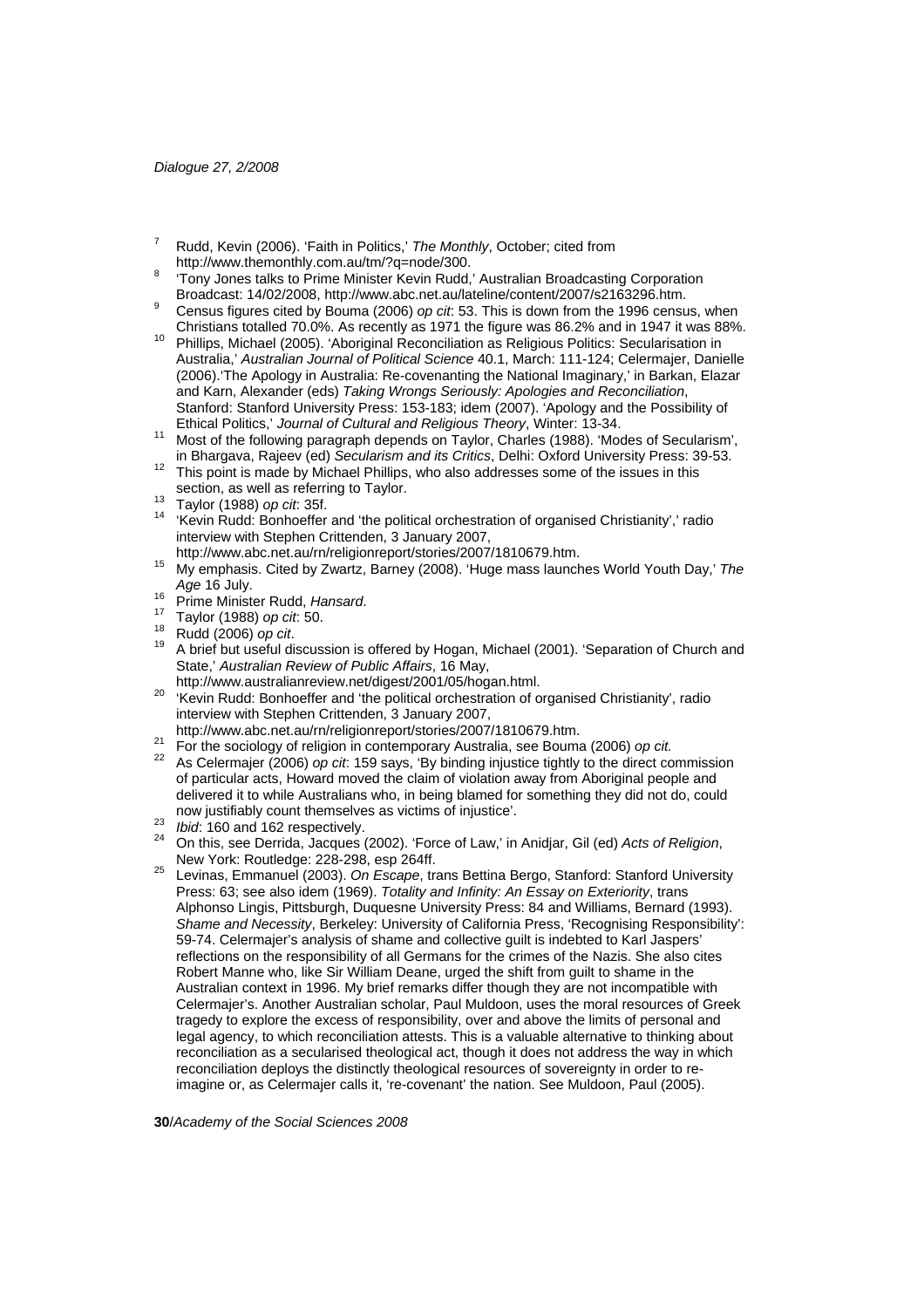'Thinking Responsibility Differently: Reconciliation and the Tragedy of Colonisation,' *Journal* 

- *of Intercultural Studies* 3, 26: 257-54. 26 While shifting the moral burden from guilt to blame may have enabled the Apology, it runs the risk of denying *direct responsibility* by way of the *complicity* of non-Indigenous Australians who have benefited from dispossession. In that case, perhaps, as important as the shame of the sovereign is the guilt, by way of complicity, of the collective of citizens. Conspicuous here is the fact that the Apology was issued on behalf of the Prime Minister, the government and the parliament of Australia – but specifically not on behalf of non-
- Indigenous people as a collective.<br><sup>27</sup> As I specify in the final section, I do not mean to say that compensation should not be provided but that a provision will not take the form of legal compensation but will be more like an *ex machina* act which will have been justified by the symbolism borne by the Apology. It is in that symbolic or theological sense that I mean that the Apology is the culmination of
- the saga.<br><sup>28</sup> See for example the recent, bulky and excellent collection edited by De Vries, Hent and Sullivan, Lawrence (2006). *Political Theologies: Public Religions in a Post-Secular World*,
- 
- New York: Fordham University Press.<br><sup>29</sup> Esp Rom 4; 9:6-9 and Gal 3.<br><sup>30</sup> I do not mean to say that Judaism lacks the resources for thinking of the universality of ethics, which it does not, nor even that it does not also conceive humanity outside the law,
- which it does, but that Judaism is not *founded* on that conception, as Christianity is.<br>Schmitt, Carl (1985). *Political Theology: Four Chapters on the Concept of Sovereignty*, trans George Schwab, Chicago: The University of Chicago Press: 36. The Foreword by Tracy B Strong, 'The Sovereign and the Exception: Carl Schmitt, Politics, Theology, and Leadership,'
- is also very useful, esp xx and *passim.* 32 Celermajer (2006) *op cit*: 175 is referring to comments by Sir William Deane in 1996, who used the distinction between collective shame and personal guilt to make precisely the point – the secularised theological point – that 'our identity as a nation and the basic fact that national shame, as well as national pride, can and should exist in relation to past acts and omissions, at least when done or made in the name of the community or with the authority of government. Where there is no room for national pride or national shame about the past, there can be no national soul'. This comes from Deane, William, *Some Signposts from Dagarugu: The Inaugural Lingari Lecture*, Kingston, ACT: The Council for Aboriginal Reconciliation. Michael Phillips provides a nice epigraph from a 1999 speech delivered by Sir William Deane: 'the relationship between Australia's Indigenous peoples and the nation as a whole' is 'one of the most important theological issues confronting us as we approach the new millennium'. 33 Schmitt (1985) *op cit*: 49. Schmitt was himself a notorious defender of Nazism. From Schmitt
- I take the point that the true nature and manifestation of sovereignty lies in its capacity to act beyond the law. For his part, Schmitt thought that a truly sovereign act had to be attributable to *a person*, for it required the capacity to *decide* on the exception without answering to anyone else, and that parliamentary democracy had dissipated the theological ecclesia of the people to an endless conversation that in principle obviated the power of the sovereign to decide on the exception. The Apology strikes me as a rare case of the transcendence of *the people's sovereignty* over and above the state, though I recognise that we are here in a dangerous zone where the basic institutions of politics are suspended in order to assert a new *identity* that is at bottom groundless. Schmitt's insights have long attracted thinkers of
- both the left and the right.<br><sup>34</sup> Georgio Agamben has taken up the haunting repetition of Schmitt's insight as it has again become apparent in the Bush administration's attempt to exercise its power beyond the law; see his (2005) *State of Exception*, trans Kevin Attell, Chicago: University of Chicago Press. 35 2 Cor 5: 16-21.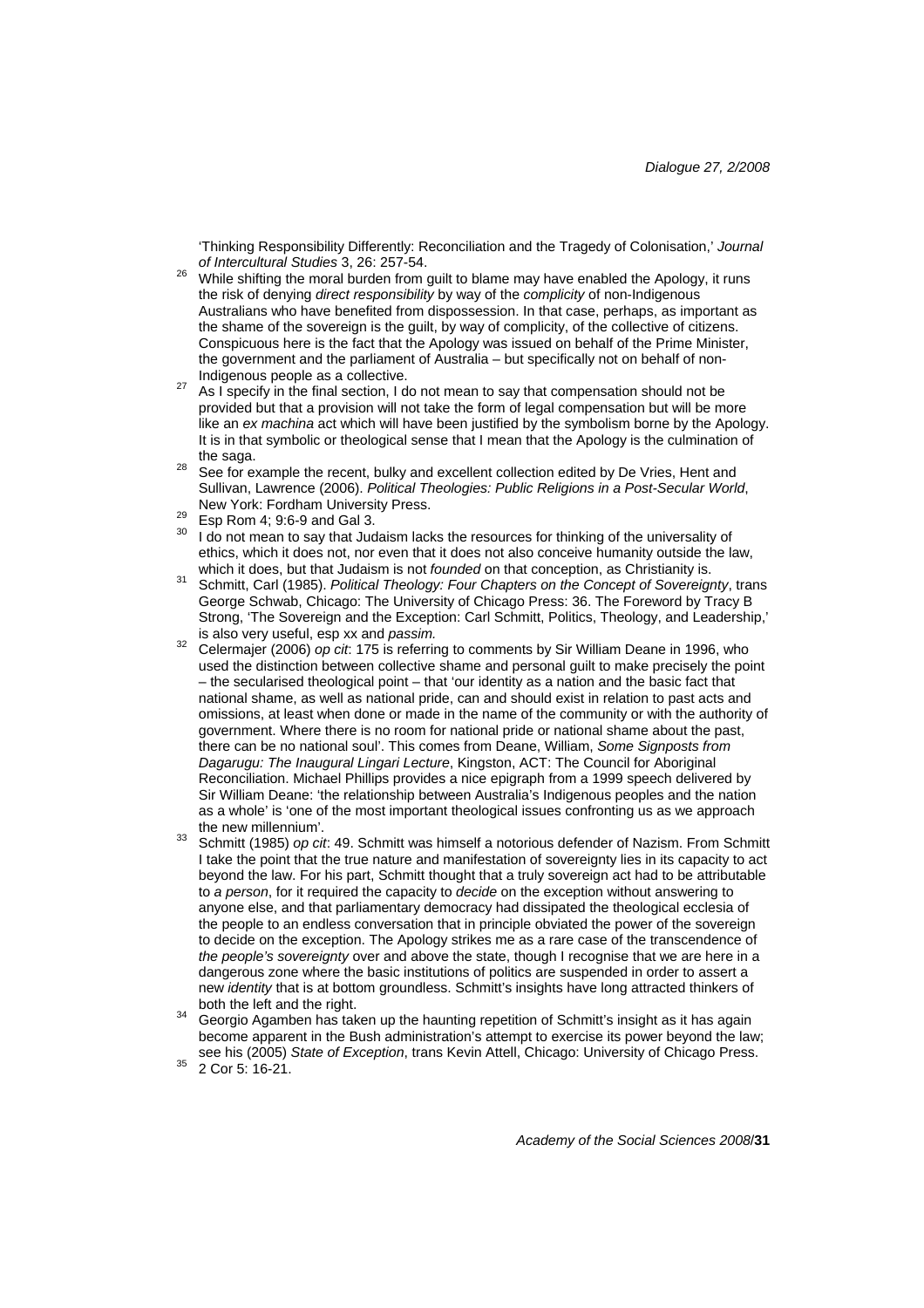- $36$  Eph 2: 14-21. I have butchered this and the previous 'prooftext' only to highlight a danger inhering in them, though I think the danger of forced assimilation, which was of course actualised in history by Christian powers, was the last thing from Paul's mind.
- actualised in history by Christian powers, was the last thing from Paul's mind. 37 The 'aporia' of justice and forgiveness was signalled by Derrida, Jacques (2001). *On Cosmopolitanism and Forgiveness*, London: Routledge, and has been taken up in interesting ways by Australian scholars such as Michael Phillips, cited above, and Janover, Michael (2006). 'The Limits of Forgiveness and the Ends of Politics,' *Journal of Intercultural Studies* 3, 26: 221-35. See also Moon, Claire (2004). 'Prelapsarian State: Forgiveness and Reconciliation in Transitional Justice,' *International Journal for the Semiotics of Law* 17: 185- 97. 38 Celermajer (2007) *op cit*: 25. 39 As Levinas (1969) *op cit*: 84 says, 'To discover the unjustified facticity of power and freedom'
- 
- one must *welcome* the perspective of the other, 'which calls in question my freedom'; 'this is
- 
- 
- accomplished as shame, where freedom discovers itself murderous in its very exercise'.<br>
<sup>40</sup> Celermajer (2007) op cit. 25.<br>
<sup>41</sup> The term appears only in Paul, Phil 2: 7, see passim.<br>
<sup>42</sup> According to Vattimo, 'seculariza incarnation of Christ…continues to realize itself more and more clearly by furthering the education of mankind concerning the overcoming of originary violence essential to the sacred and to social life itself'; Vattimo, Gianni (1999). *Belief,* trans Luca D'Isanto and David
- Webb, Stanford: Stanford University Press: 48. 43 *Ibid*: 38. Here Vattimo is drawing on René Girard.

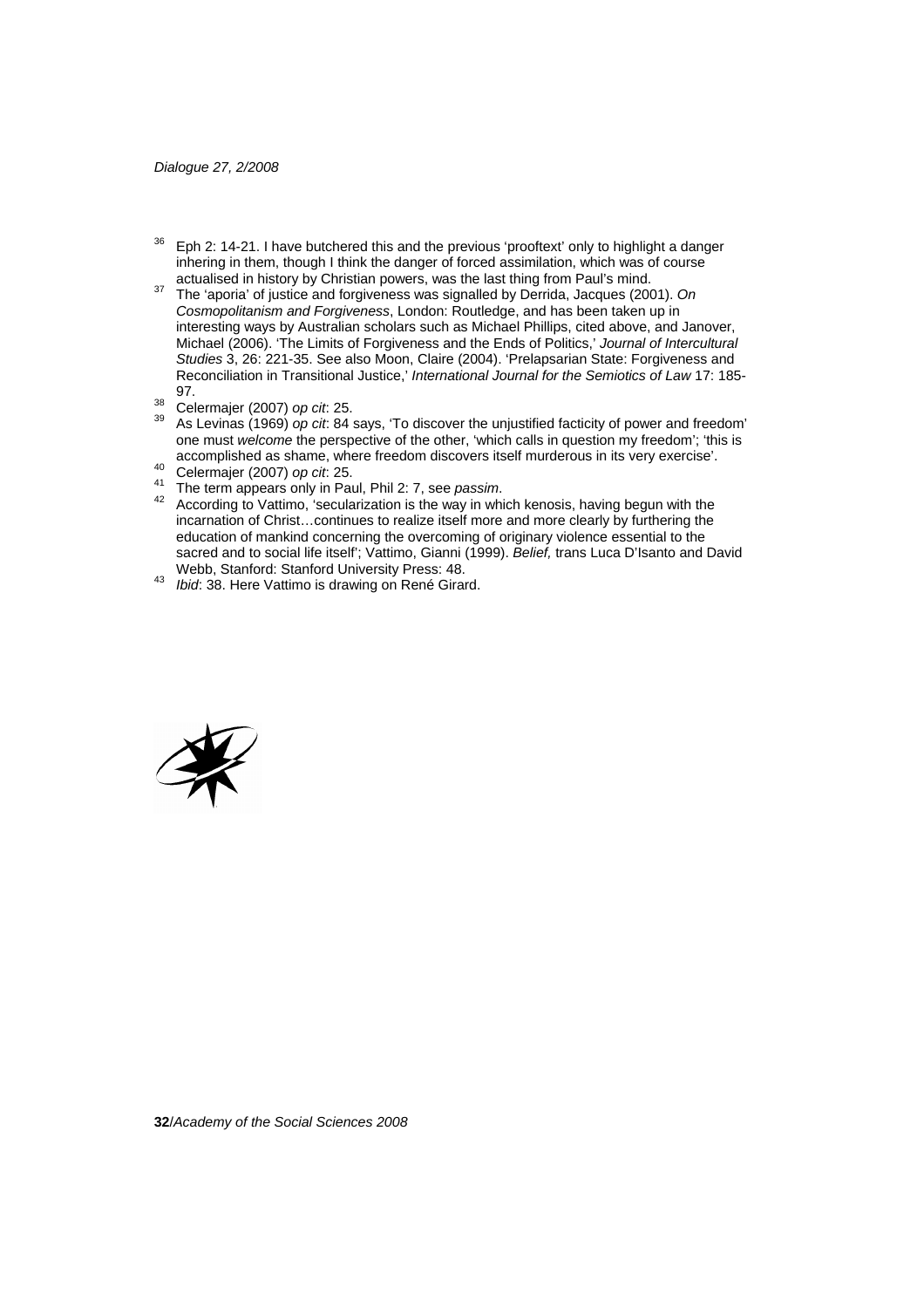# **'May we each be faithful to the light that we have already gained': Some Perspectives on Modern Theosophy**  *Jill Roe*

Enquirer: *Theosophy and its doctrines are often referred to as a new-fangled religion. Is it a religion?*

Theosophist: *It is not. Theosophy is Divine Knowledge or Science.* Enquirer: *What is the real meaning of the term?*  Theosophist: – *Divine Wisdom, or the Wisdom of the Gods*

HP Blavatsky, *The Key to Theosophy,* 1889.<sup>1</sup>

As recently as the 1970s, theosophy was reasonably well known in Australia, at least in the main cities. Its presence in Australia dates from 1879, and although least in the main cities. Its presence in Australia dates from 1879, and although its profile subsided in the 1930s, signs of recovery were apparent after World War II, and a new lease of life came in the late 1960s. At that time, rebellious youth found sustenance in theosophical bookshops purveying not only theosophical works but a wide range of 'New Age' titles and various guides and aids to alternative spiritualities, including incense sticks; and as in the 1920s, some of the spiritually oriented made their way into theosophical societies. In 1975 membership of The Theosophical Society in Australia (TS) reached 1 630, a figure not attained since 1927.

 As well, distinctive theosophical buildings still graced some city centres. Nowadays these buildings have mostly gone, and the halls, lodges, and bookshops they once housed have been moved to more distant sites. In Sydney, Blavatsky lodge moved over the Bridge, from Bligh Street to North Sydney (but is now back at Kent Street, a

block or so behind St Andrew's Anglican cathedral). In Perth, the lodge which once stood near the State Library precinct is now located to the north of the city, and the single-story Adelaide lodge has left lower King William Street for South Terrace. One building to stay put is the historic Brisbane lodge on Wickham Terrace, though now dwarfed by motels.

Perhaps best known was the building which housed Melbourne lodge in Collins Street (**photo at right**, provided courtesy of the Campbell Theosophical Research Library) next to the Regent Theatre and near some of the city's leading protestant churches, the Baptist, Scots and the Independent (Congregational) churches. The impressive five-story building had been erected on the site in 1937 according to a design by the architectural firm March and Michelson. Built in the Moderne style, its most distinctive feature was the



*Academy of the Social Sciences 2008*/**33**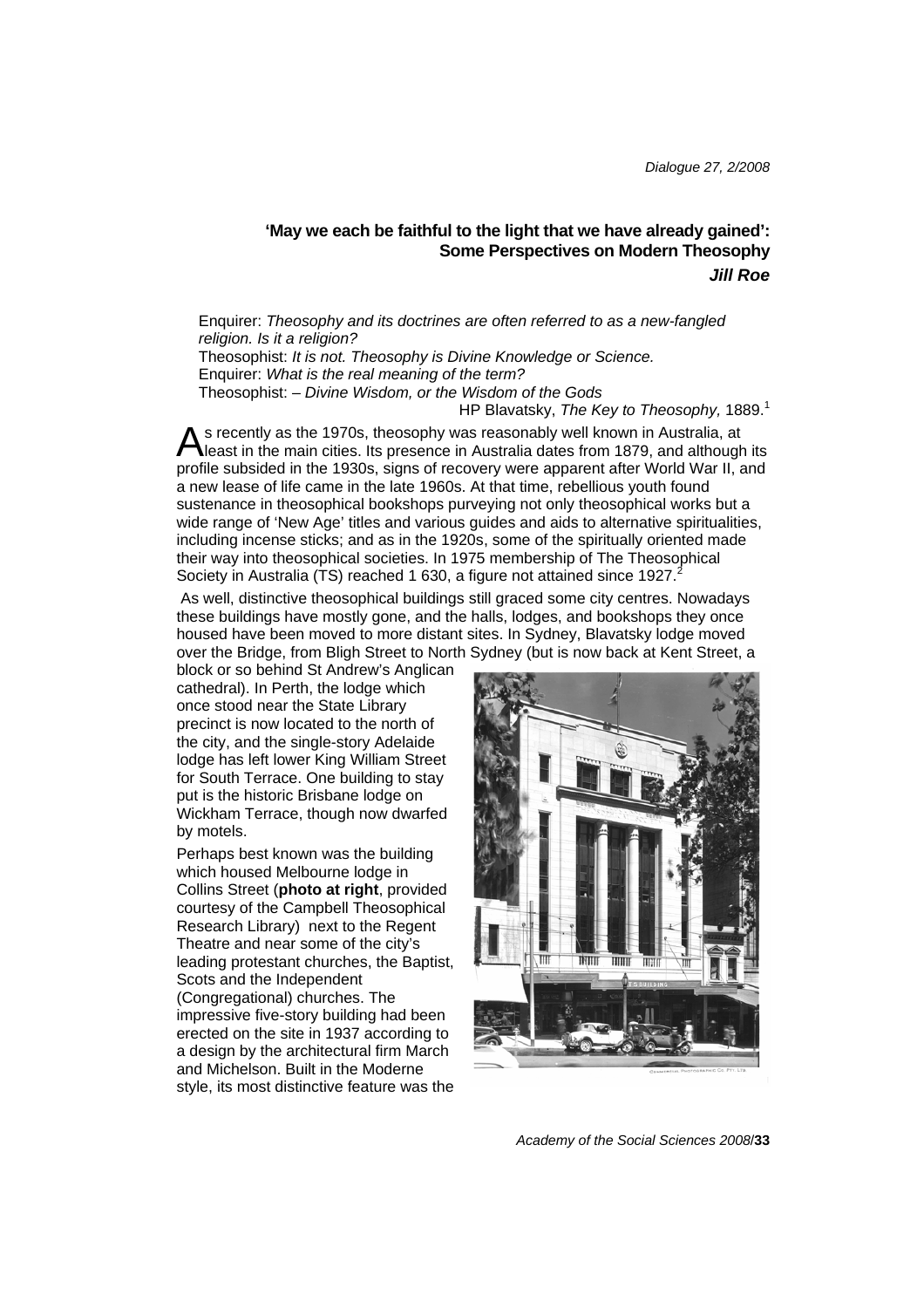Egyptian columns on the upper façade, a reference to the temples of Luxor in ancient Egypt. It cost some 40 000 pounds, and was finally paid off in 1961.<sup>3</sup> Insert photo here

Unfortunately, Melbourne lodge was not to enjoy its freehold rights for long. In 1970 the city fathers, acting for an English property developer seeking to build a large hotel on the adjacent Regent Theatre site, advised that it faced compulsory acquisition. The TS building, which subsequently enjoyed an 'A' rating from conservationists, was to be demolished to make way for a plaza. The theosophists resisted: 'We'll go for a good cause but not for profit', said lodge chairman and TS stalwart JA Farquharson, sixty years a theosophist.<sup>4</sup>

They did go in the end. But the developer's plans were thwarted by the attendant public controversy and a substantial sum was obtained for the building (1.9 million pounds); and they did not have to go far. The lodge moved around the corner to Russell Street, where it still operates. Moreover the lodge's membership increased. Whereas membership in Melbourne had always been less than in Sydney, where the headquarters of the Theosophical Society in Australia has been located since the 1890s, in the third quarter of the twentieth century organised theosophy was strongest in Melbourne.<sup>5</sup>

The actual numbers were never large, and by the 1980s, when Sydney regained its traditional pre-eminence, overall membership was again in decline. The surge in the 1970s represented a second peak in support, but the peak was less than that which attended the great days in Sydney in the early 1920s (see below), and in the 1980s ground was lost in Sydney too, as when broadcasting rights on the TS-founded radio station 2GB ended. The most recent available statistics show that, despite transgenerational loyalties still evident in the lodges and positive initiatives in the 1990s, for example in administration and the establishment of rural retreats in NSW, Western Australia, and Queensland, membership is now much the same as it was in 1914.

Under these circumstances it is little wonder that theosophy is not now well known. Of course the figures are indicative only, as the TS has not been the only theosophical group to function in Australia. It has been estimated that over 20 separate theosophical groupings existed world wide by 1930, each with its own interpretation of 'theosophia', and it is difficult to know how many adherents of such groupings there may have been or still are, even of the main ones, these being the Theosophical Society International (which originated in an early split in American theosophy and is now headquartered in Pasadena) and the United Lodge of Theosophists (also headquartered in California).<sup>7</sup>

Nor have all theosophists been members of theosophical societies. Reflecting on the difficulties of pinning down a small but protean movement which has also had an unstable but colourful history and in times past an influence well beyond its size, it may be helpful to refer to two recent works of reference, the *Theosophical Encyclopedia*, published by the Theosophical Society in the Philippines in 2006 and the *Dictionary of Gnosis and Western Esotericism*, published by Brill in Leiden and Boston, also published in 2006.

As stated in the entry on 'Theosophy' by John Algeo in the *Theosophical Encyclopedia*, the word now refers to several related but distinct things: firstly, *modern theosophy*, the body of teachings and practices set forth in the first place by HP Blavatsky; *traditional theosophy*, a religio-philosophical approach to life involving both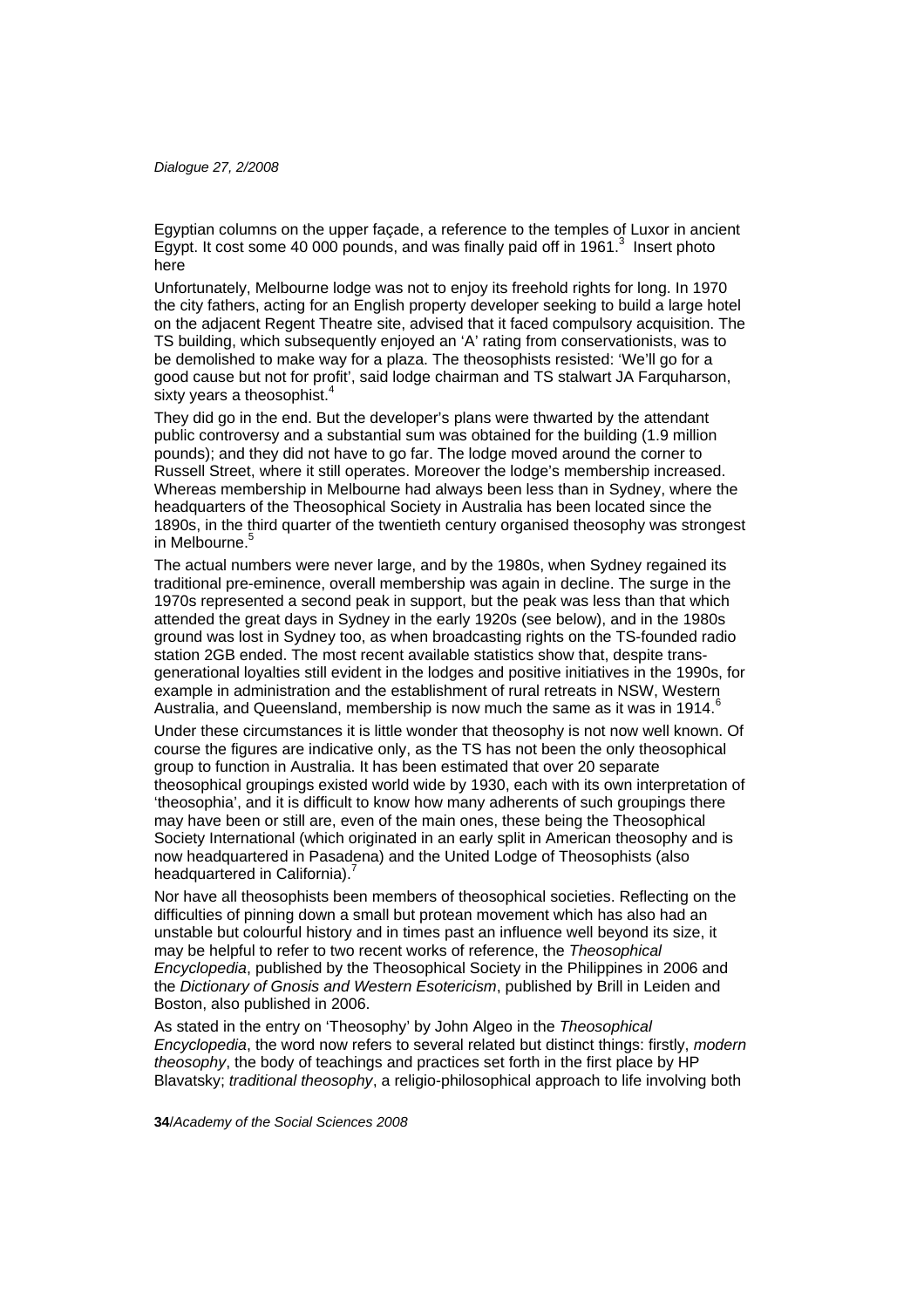a tradition of teaching and direct experience of super-sensory reality; and *primordial theosophy*, meaning the Wisdom Religion, the Secret Doctrine, also known as the Perennial Philosophy or the Wisdom Tradition. As Algeo points out, there is often a deliberate ambiguity or elision of these meanings in modern theosophy, and his second category especially explains why statistical exactitude is probably unattainable. That is to say, some theosophists may never have been 'churched'.

The third of Algeo's categories, the *primordial theosophy* alludes to a further difficulty. According to the entry on 'Tradition' in the *Dictionary of Gnosis and Western Esotericism*, there is a long tradition of thought about the nature and sources of spiritual wisdom dating back to the Greek philosophers, but due to syncretism and the underlying Gnostic principles, it increasingly lies beyond historical exegesis, and indeed some modern expressions reject that approach. Although the idea of a 'perennial philosophy' has a place in western culture, especially since Aldous Huxley's book of that title published in 1943, and later in New Age thinking, backward perspectives may now be eschewed in favour of 'transcendence' and new forms of consciousness, 'the only tradition' to matter. The author, Wouter J Hanegraaf, concludes that at this point 'the perennial philosophy has left the realm of history … and entered the domain of the mind'.<sup>8</sup>

Even so, the numbers in separatist groups and solitary 'truth-seekers' (as inquirers were once called) have certainly been very few. Mostly, Australian theosophists have been members of the Theosophical Society in Australia, which dates from 1890 and correctly claims to belong to the mainstream. It is one of the numerous national sections of the original Theosophical Society founded in New York in 1875 by the charismatic Russian émigré Helena Petrovna Blavatsky (HPB), sturdy American Civil War officer Colonel Henry Steel Olcott, and a wily Irish attorney, William Quan Judge. The plan was to establish a brotherhood of Fellows to study spiritual laws and the phenonema currently exploited, according to Madame Blavatsky, by spiritualism.<sup>9</sup>

Apart from the stirs caused by Madame Blavatsky's first big book, entitled *Isis Unveiled. A Master-key to the Mysteries of Ancient Science and Theology* (1877), a compendium of spiritual phenomena, many of which she claimed to have observed during travels in Central Asia and the Middle East, and the cremation of a member, the Baron de Palm, said to be the first cremation in America, little at first came from the new society. Following internal disputes, Judge left to form an independent American Theosophical Society in 1895, and in 1879 Blavatsky and Olcott moved to Bombay (now Mumbai) in hope of alignment with radical Hindus, to no lasting effect. However, when they established TS headquarters at Adyar, at Chennai (then Madras) in 1882 - where it operates to the present day - it proved to be the making of the small, still secretive, Theosophical Society.

The motto of the Theosophical Society has always been 'There is no religion higher than Truth'. Such a stance is, almost by definition, productive of splits and ambiguities. Paradoxically that can sometimes be a sign of intellectual vitality, and the fact is that the Society has survived for well over a century, with its teachings and property largely intact, while rival claimants to the mantle of Madame Blavatsky have fallen into obscurity, and other Late Victorian religious reform movements such Christian Science are in precipitate decline. By contrast numerical adherence of the TS seems to be more or less stable. The Society may in some respects be quite marginal, a mere rivulet in the broad sweep of religious history, but in its own eyes it is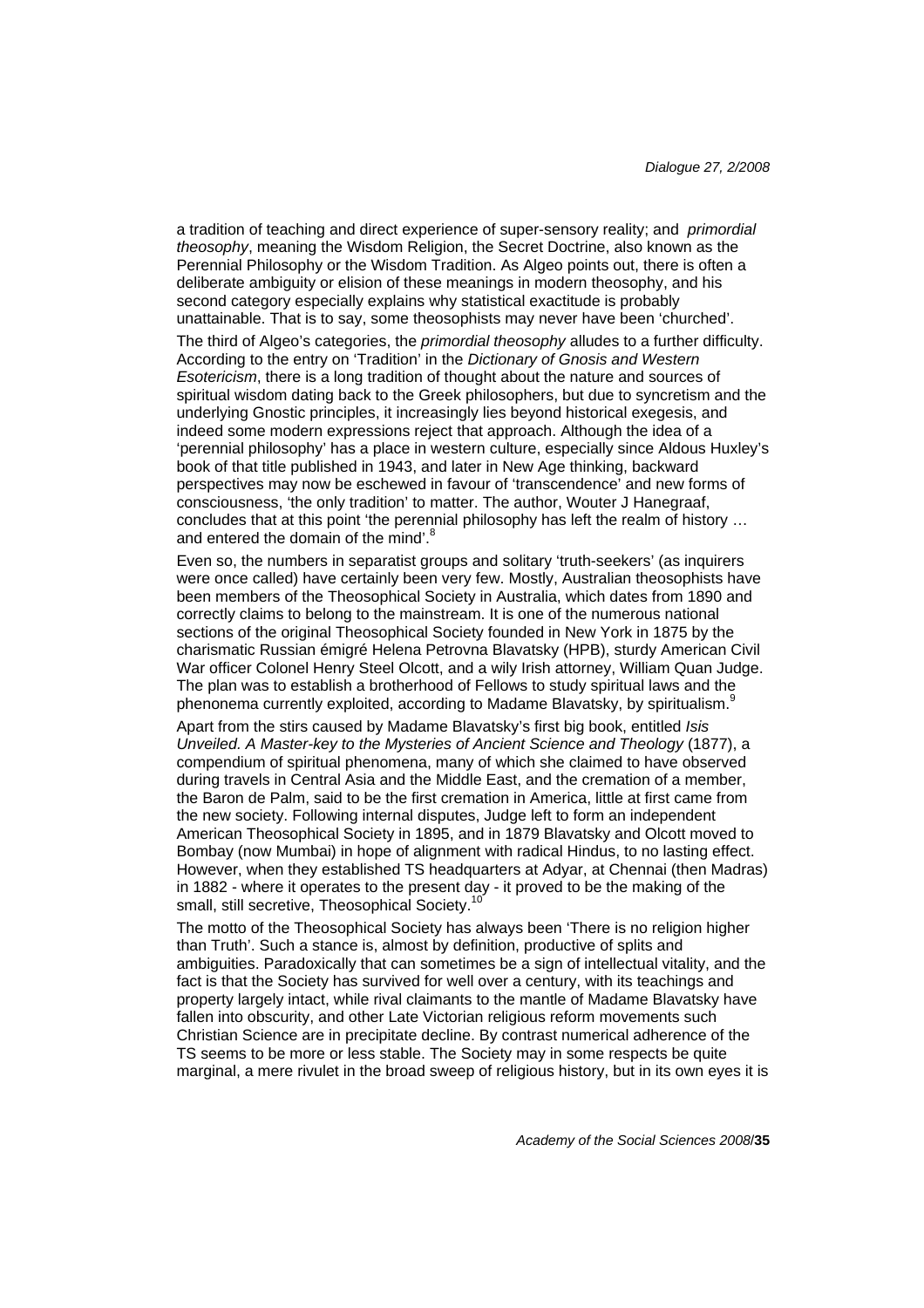a leading institutional guide to, and custodian of, the Divine Wisdom in an everchanging world.<sup>11</sup>

It will by now be apparent why theosophy and its principal teachings are now rarely known beyond relevant academic and alternative religious circles, and why the quest for theoretical clarity may ultimately be self-defeating. At this point, it may be helpful consult the website of the Theosophical Society in Australia (www.austheos.org.au), for the Objects of the Society and some straightforward answers to what modern theosophy stands for and who can be a theosophist.

There the three aims of the Theosophical Society (TS) are listed as follows:

1 To form a nucleus of the Universal Brotherhood of Humanity, without distinction of race, creed, sex, caste or colour;

2 To encourage the study of Comparative Religion, Philosophy and Science; and 3 To investigate unexplained laws of Nature and the powers latent in the human being.



These objects (**pictured at left**, borrowed from the website indicated above, where they may be seen in full colour) have been in place since 1896, and as will be suggested shortly, they have some appealing features. The only other two rules associated with membership are that freedom of thought is guaranteed and that the society is neutral on all political issues. 'The Theosophical Society', it is affirmed, 'does not claim to have conclusive answers to life's deeper purpose, but does provide an environment for free enquiry and exploration'.

The website designers have been at pains to emphasise what theosophy is not: 'Not a Religion, Not a Dogma, Not a Sect' runs the heading. Rather it is presented as 'the spiritual heritage of all humanity which has been in existence from ancient times'. Moreover, although there may be a difficulty

with the notion of a theosophist, the text advises, perhaps too blandly, that 'Anyone can begin to live a theosophical life at any time by seeking to live in harmony with all life, as the growing ecological awareness today demonstrates'. There is also a stress on altruism as the mark of 'the true theosophist'.

Beyond this modern-day positioning lie the most familiar teachings of modern theosophy, which, it should be stressed, is a non-christian movement dating from the age of empire, shaped by the 19th century conflict between Religion and Science and sustained by an evolutionary optimism. 'We do believe the forces of evolution are exhausted', the second and most famous president of the international TS, erstwhile English radical Annie Besant once said - by which she meant the forces of spiritual evolution. Teachings from other religious traditions, especially Hinduism and Buddhism, such as karma, reincarnation, and the existence of adepts or Masters (as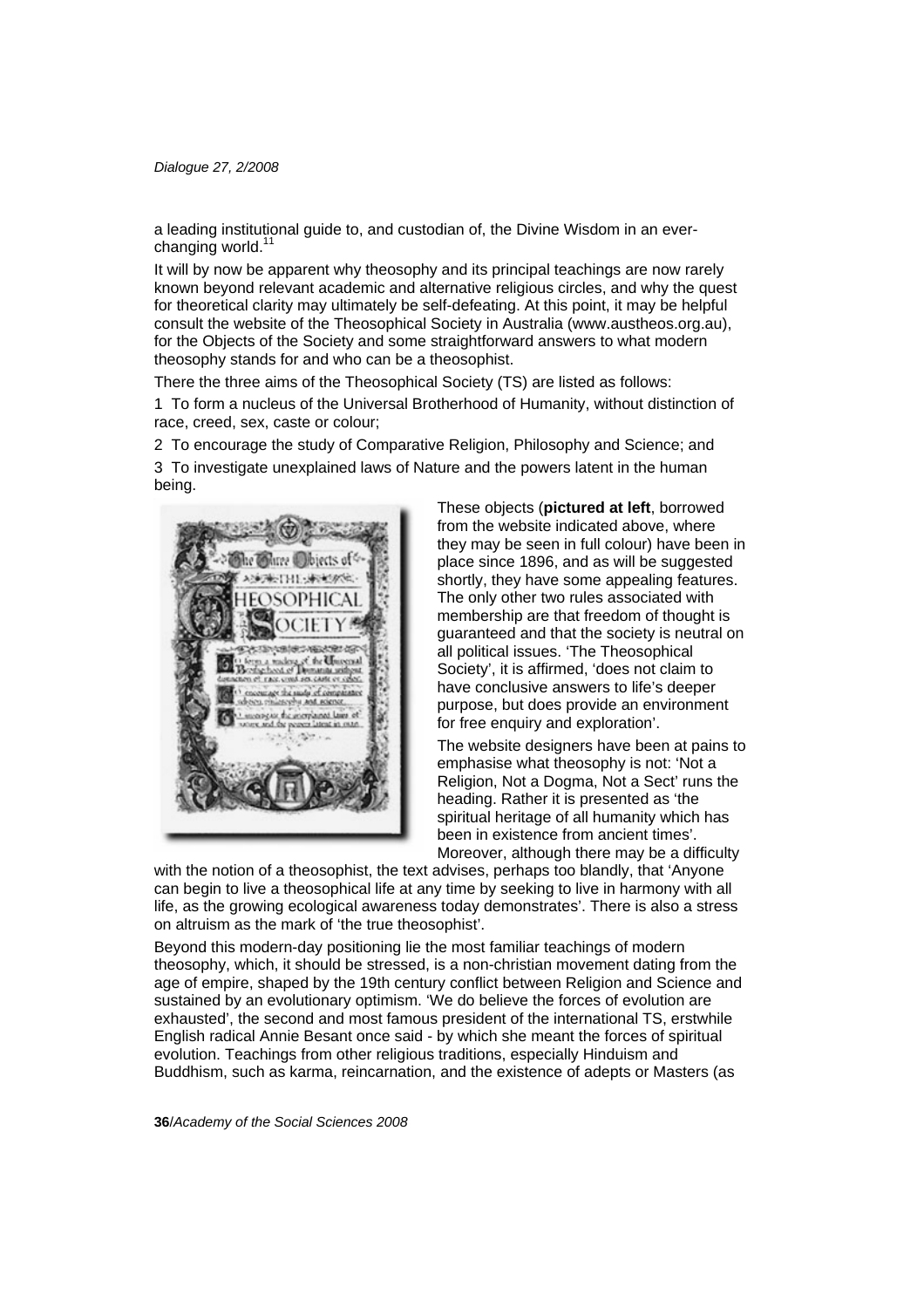first taught by Madame Blavatsky), and now widespread practices such as yoga and following 'the Path', could be brought to bear. Other alternative spiritualities would be explored under the banner of theosophy, including Christian approaches, and popular theosophy today includes astrology, apparently a mainstay of the Melbourne lodge; but basically, as well as being custodian of the Wisdom Religion, the Theosophical Society is the world's oldest purveyor of 'the Wisdom of the East'.<sup>12</sup>

\*\*\*

Anne Besant was the outstanding figure of 20th century theosophy, due to her energy and oratory, her commitment to social service, and her campaign for Home Rule for India; but she died long ago, in 1933, and is not mentioned on the website. There is doubtless another reason for passing over the Besant years as speedily as possible these days. Besant's long association with occultist, clairvoyant, and from 1916, Liberal Catholic bishop, Charles Webster Leadbeater was a troubled one. Not only were Leadbeater's relationships with theosophical boys subject to recurrent scandal, but together Besant and Leadbeater brought the society to an Adventist turn by promoting a young Indian Brahmin discovered at Adyar called Krishnamurti as the Coming World Teacher. This led on the one hand to the formation of a separate preparatory Order of the Star in the East in 1911, and on the other, a split in the German section led by Rudolf Steiner, who established the euro-centric Anthroposophical Society.<sup>13</sup>

The great days for theosophy in Sydney (as elsewhere) in the 1920s were associated with the Coming. Bizarre as this teaching may seem today, after the losses and dislocations of the Great War, all manner of religious prescriptions emerged. Not only did what are sometimes called 'the jazz age religions' such Christian Science and anthroposophy gain ground, but there was a revival of spiritualism and self help teachings, and a surge in fundamentalism and varieties of adventism. Anne Besant's teachings have been heretical, but as theosophical history amply demonstrates, wherever there was religious tension or spiritual unease, there was room for theosophy, and there was plenty of room in the 1920s. In a still imperial era, theosophy could seem – and in some respects was - quite progressive, as with its commitment to universal brotherhood. It was often pointed out by those who pinned their hopes on the Coming that the Palestinian Jesus was not white of skin.

By the 1920s Sydney was reputedly home to the largest and richest theosophical community in the world. The community had been strengthened by the presence of Leadbeater since 1914, and by a wartime influx of colonial Dutch, mainly from Java. Thus a whole theosophical culture grew up, located mainly on the lower North Shore. It included a garden school at North Sydney, a communal residence at 'the Manor', Mosman, for candidates seeking spiritual instruction and advancement from Leadbeater, the Balmoral Beach amphitheatre for the revival of religious drama under British-born actress Enid Lorimer and to serve as a platform for the World Teacher (it was finally demolished in 1951), radio 2GB established by entrepreneur (and Liberal Catholic priest) AE Bennett at the Manor, the hosting of cultural events at the Savoy theatre in Bligh Street, and from 1926 to 1929, a well-produced journal of comment *Advance! Australia*. Meanwhile support for allied causes, such as environmentalism, town planning, feminism, child and animal welfare, and vegetarianism, continued.<sup>14</sup> Of course not all theosophists joined the Order of the Star in the East. In December 1925, at Adyar, Anne Besant announced that the Coming had begun. Sydney would have been a lovely site from which to spread the word. However it was not to be. This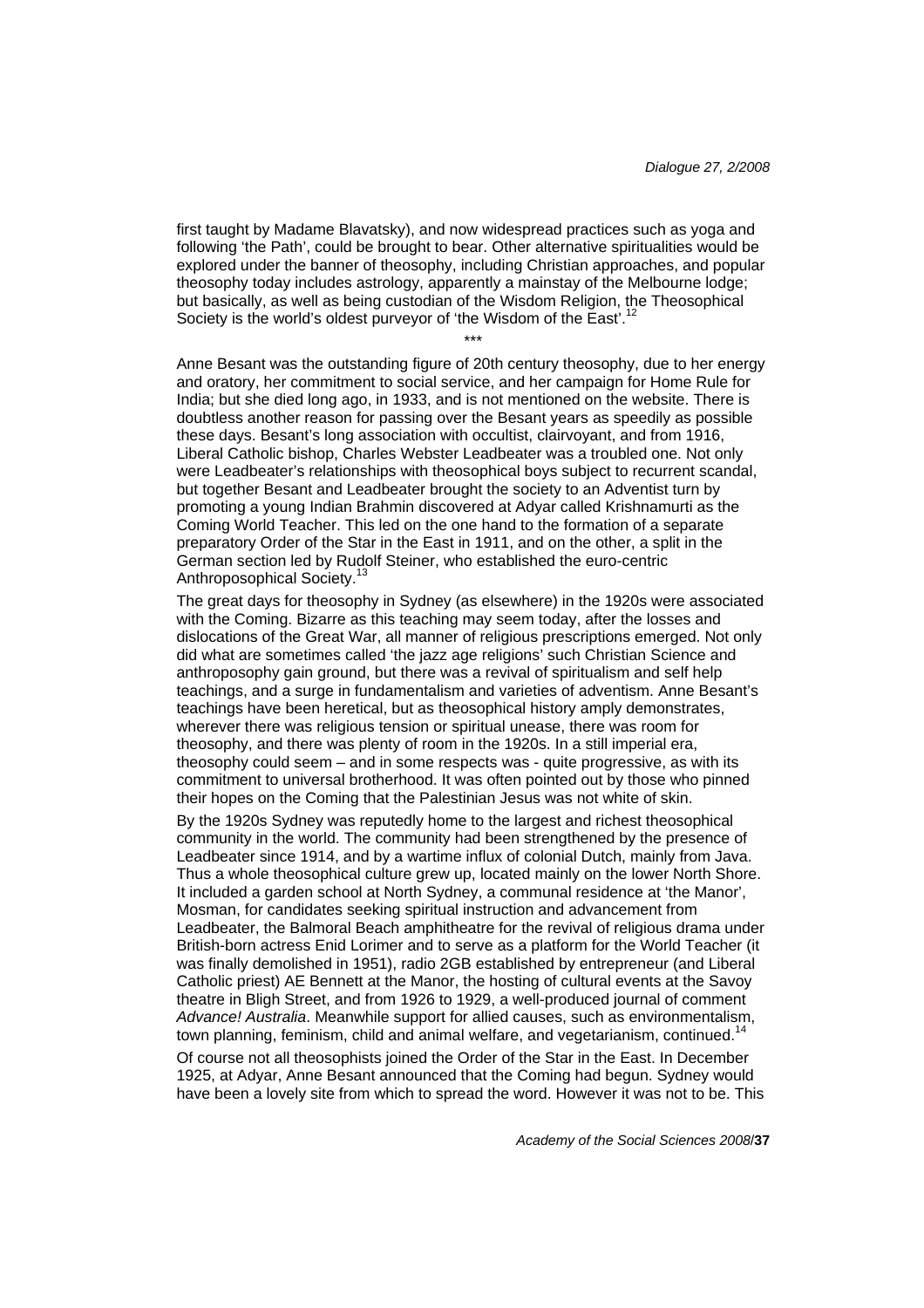extraordinary project collapsed in the late 1920s when Krishnamurti disavowed the role he had been prepared for, and set up as an independent and quite successful spiritual teacher in the Besantine mould. He died in the USA in 1986.<sup>15</sup>

To many people, and especially educated women seeking spiritual certitude, 'Brother Besant' personified this strand. One recently researched example of a woman whose idealism was mobilised during the Besant years is Melbourne's Amelia Lambrick (1864-1965), public servant, pacifist, temperance advocate, feminist, socialist, and critic of the White Australia Policy. Lambrick joined Melbourne lodge in 1902, and lectured there for fifty years. Looking back, she wrote:

I realise after a long life that my keynote for this incarnation has been the quest of the universals. Puritan training had its limitations, and mental restlessness led me to the study of literature. Carlyle, Emerson and other great writers brought illumination. I saw that all races and religions were manifestations of Oneness. Swedenborg the great seer revealed a world beyond the physical. A study of these works led me eventually to theosophy – the principles of which have spread to all corners of the earth. Dr Besant was my spiritual ideal for many years. I owe her a debt of gratitude. It may be that the new ages will reveal fresh phases of Truth. Reconstruction externally may be inevitable for no man in any age has said the last word on any subject. May we each be faithful to the light that we have already gained.<sup>16</sup>

Another instance of idealism born of theosophy is surely Molly Bondan, who died as recently as 1990, aged 78. As recounted by Jamie Mackie, Bondan became involved in the Indonesian independence struggle through contact with political prisoners relocated from the Dutch West Indies during World War II, later married an Indonesia nationalist, and moved to Indonesia shortly after, where she supported the nationalist struggle and rose to become President Sukarno's English language speech-writer at conferences in the 1960s - hoping all the while to bring the best of Indonesian and Australian nationalism closer together. Arguably, although she and her family subsequently left theosophy, she represents the best of Sydney theosophical culture in the 1920s. She attended the Garden School, and joined the Theosophical Society as soon as she was old enough to do so (at age 15), where the young Dutch people who came to Sydney to study theosophy were the first people she encountered from Indonesia. $<sup>1</sup>$ </sup>

To date some 37 past lives influenced by theosophy have been documented in the Australian Dictionary of Biography, encompassing a wide variety of interests and achievement. Thus politician Alfred Deakin took an interest in theosophy in the 1880s and 1890s, and in Perth leading feminists joined, notably Bessie Rischbieth. Others less prominent have been documented by TS researchers, for instance Melbourne lodge has included numerous voluntary workers for the Red Cross, the aged and child welfare. This is not to overlook the fact that a commitment to social harmony led some theosophists in a reactionary direction especially in the 1930s.<sup>1</sup>

Theosophists have often been word people. Hence many sources are available for the writing of theosophical history and biography. Dipping into what is now a vast literature is likely to result in a mixed reaction. But it must be remembered that perspectives and priorities change, and that a prerequisite for assessment must be to take tradition seriously. Any organisation which has lasted for as long as the Theosophical Society must have something going for it. Current evidence suggests it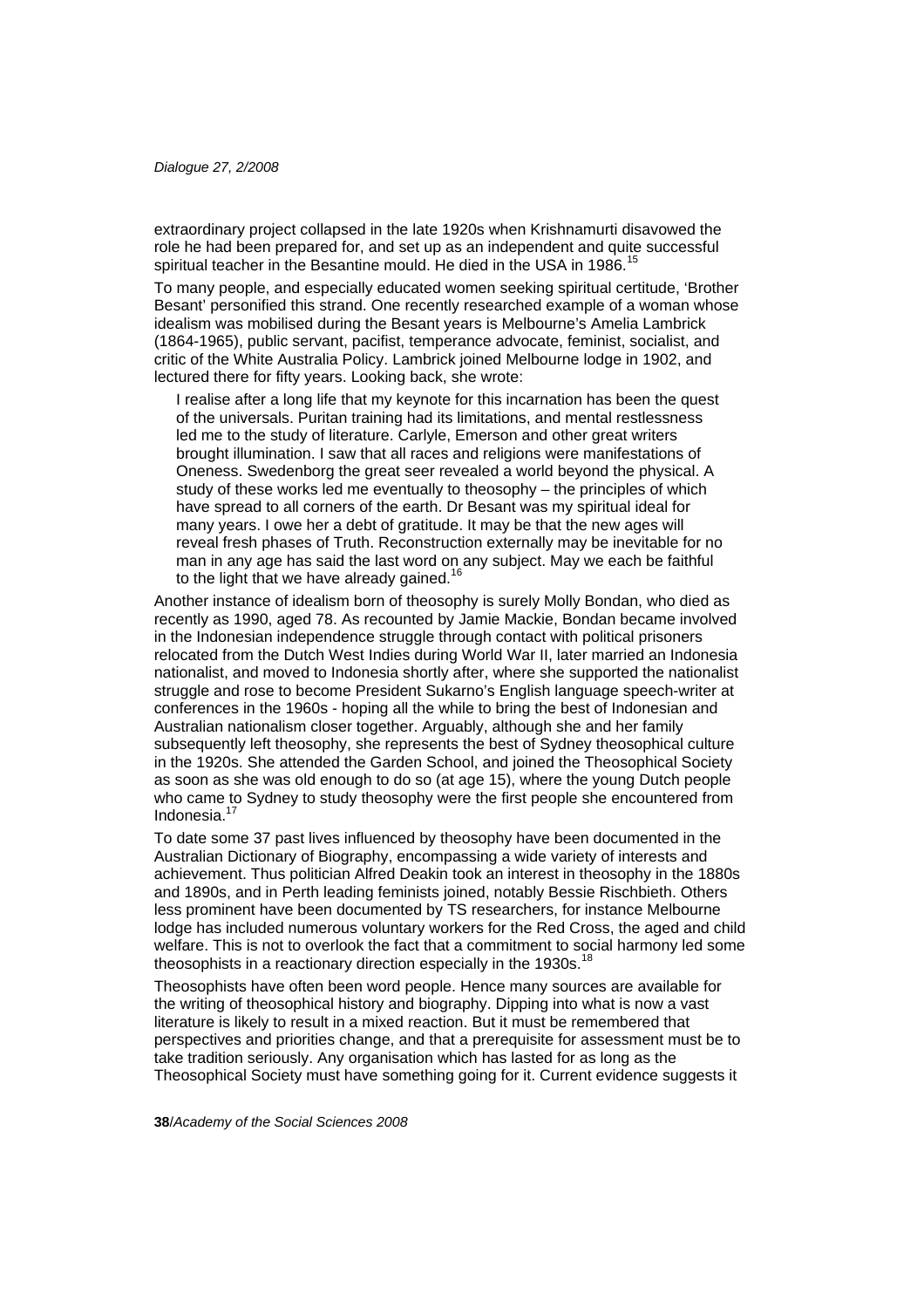has usually been able to find a niche in which to work, and that its principal teachings still resonate in the wider society.



 $\overline{a}$ 

**Jill Roe** AO FASSA is Professor Emerita in the Department of Modern History at Macquarie University, Sydney. Her most recent contribution to the history of theosophy in Australia is an entry in the forthcoming *Encylopaedia of Religions in Australia* (edited by James Jupp). She is currently president of the History Council of New South Wales.

- (1970). Unattributed press cutting, inscribed Melbourne, 3/6/1970, Melbourne file, Campbell Theosophical Research Library, Sydney; re acquisition of the theatre, see Dunstan, David (1980). 'Collins Street and Eastern Hill', in Davison, Graeme (ed). *Melbourne of Foot*, Rigby, Adelaide: 40-41.
- In August 1981, Melbourne lodge reported 405 members, cf 246, Blavatsky lodge, Sydney (Annual report, *Theosophy in Australia*). 6
- In 1993, Melbourne lodge reported 307 members, cf 352 reported by Blavatsky lodge, Sydney ; data provided by the Campbell Theosophical Research Library, Sydney, and Annual report 2007 (1914: 1391, 2007: 1287).
- Estimate cited in Santucci, James (2006). 'Theosophical Society', Hanegraaf, Wouter J (2006). *Dictionary of Gnosis and Western Esotericism,* Brill, Leiden and Boston: 1120. 8
- Quinn, William W (1999). *The Only Tradition*, SUNY Press, Albany, cited in Hanegraaf (2006) *ibid*: 1125. 9
- Helen Petrovana Blavatsky ('HPB') was born in southern Russia in 1831and died in London in 1891; the best biography is probably Meade, Marion (1980). *Madame Blavatsky. The woman behind the myth*, GP Putnams' & Sons, New York. Henry Steel Olcott, first world of the Theosophical Society, was born in the USA in 1832 and died at Adyar in 1907, see eg Mumphett, Howard (1972). *Hammer on the Mountain. Life of Henry Steel Olcott,* Wheaton, Illinois. William Quan Judge was born in Dublin in 1851 and died in the USA in 1896; see Ransom, Josephine (comp) (1938). *A Short History of The Theosophical Society*, TPH, Madras: 112.

<sup>1</sup> Cited the simplified edn (1953), Theosophical Publishing House (TPH), Adyar, Madras, repr.  $1977: 1.$ 

Data provided by the Campbell Theosophical Research Library, Sydney.

<sup>3</sup> (1988). Research paper, National Trust of Australia (Victoria), ts, copy in my possession. 4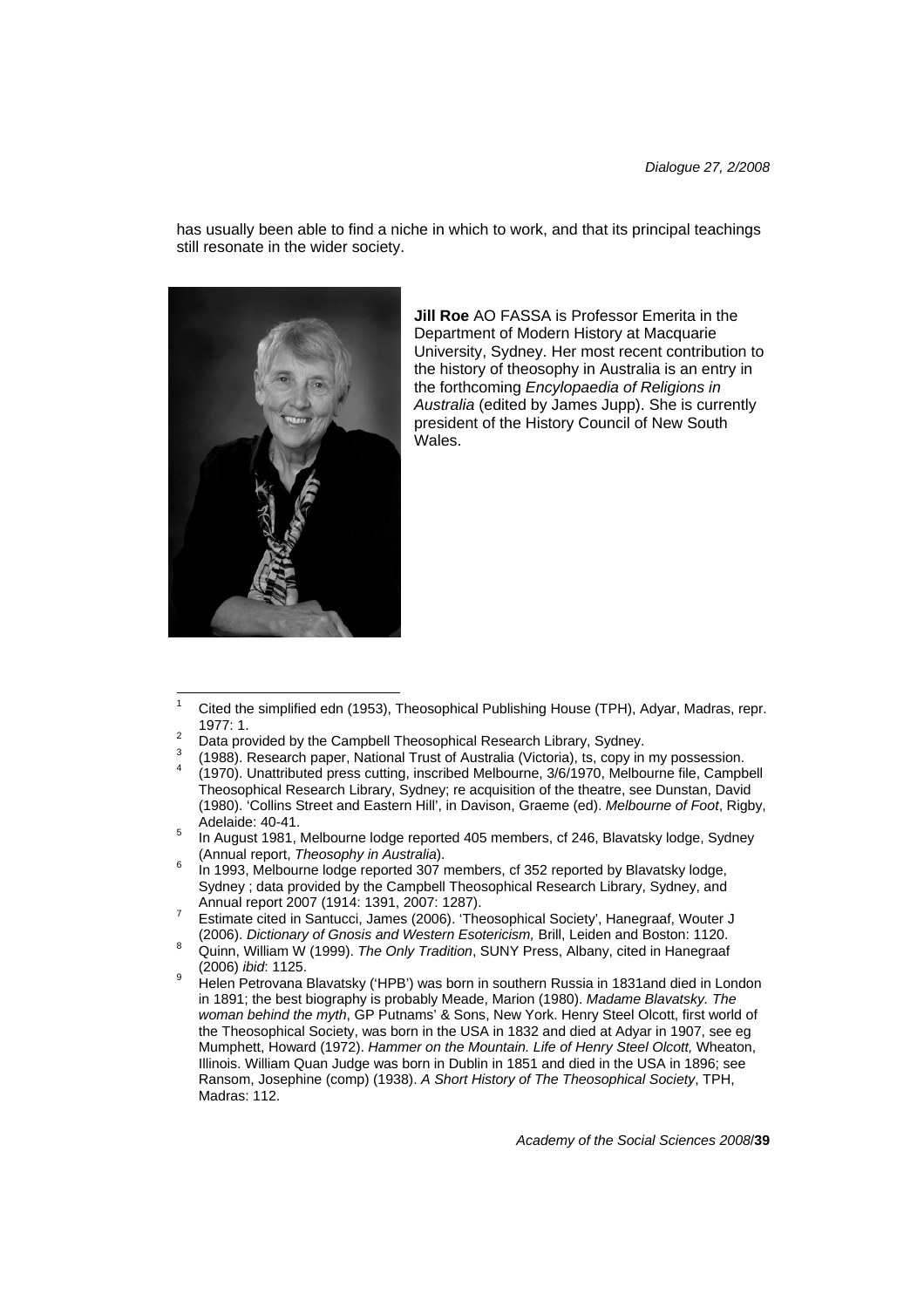- 10 HPB's other big book was (1888). *The Secret Doctrine. The Synthesis of Science, Religion, and Philosophy*; Campbell, Bruce F (1980). *Ancient Wisdom Revived. A History of the Theosophical Movement*, University of California Press, Berkeley and London, is an accessible account. 11 TS data 2001-2006, Annual report 2007. Re Christian Science, see eg, Roe, Jill (1998).'
- ''Testimonies from the Field": The coming of Christian Science to Australia, c.1890-1910',
- *Journal of Religious History, 22, 3, October: 304-319.*<br><sup>12</sup> Typical teachings in theosophical lodges today are listed on the website. Annie Besant was born in London in 1847 and died at Adyar in 1933; Taylor, Anne (1992). *Annie Besant. A*
- *biography*, Oxford University Press, Oxford, deals primarily with her British years. 13 As established by Tillett, Gregory (1983). *The Elder Brother. A biography of Charles Webster Leadbeater*, Routledge & Kegan Paul, London, Leadbeater was born in Stockport, UK, in 1854 (he died in Perth en route to Sydney in 1934). Jiddu Krishnamurti was born in 1895 north of Madras and died in California in 1986; Lutyens, Mary (1975). *Krishnamurti. The Years of Awakening,* Farrar, Strauss and Giroux, New York, is a moving account of his early years. 14 Roe, Jill (1986). *Beyond Belief. Theosophy in Australia 1879-1939*, UNSW Press, Sydney,
- chs 7-8, outlines 'the great days'. My entry on Enid Lorimer OAM will appear in *Australian*
- *Dictionary of Biography*, vol 18 (forthcoming)*.* 15 Lutyens, Mary (1985). *Krishnamurti.The Years of Fulfilment,* John Murray, takes the story to
- its end. 16 Roe (1986) *op cit*: ch 6, and Dixon, Joy (2001). *Divine Feminine. Theosophy and Feminism in England*, Johns Hopkins University Press, Baltimore and London. Amelia Lambrick: Personal Detail, hand written attachment, Melbourne file, TS Archive; Amanda Rasmussen, Amanda (2005). 'Lambrick, Amelia (1864 - 1956)', *Australian Dictionary of Biography*,
- Supplementary Volume, Melbourne University Press. 17 Hardino, Joan and Warner, Charles (1995). *In Love with a Nation. Molly Bondan and Indonesia*, Charles Warner, Picton: 8 ff, and Mackie, Jamie (1990). 'Molly Bondan' (obit),
- *Sydney Morning Herald,* 10 January: 7. 18 (1988). 'Bicentennial research work', *Theosophy in Australia*, vol 52 assembles biodata on contributors to social and creative work, State by State; Roe (1986) *op cit*: ch 6; see also my entries in (2001) *The Wakefield Companion to South Australian History* and the forthcoming *Encyclopedia of Western Australia* (2009). This article has highlighted Melbourne theosophy as a contribution to research on theosophy in Victoria.

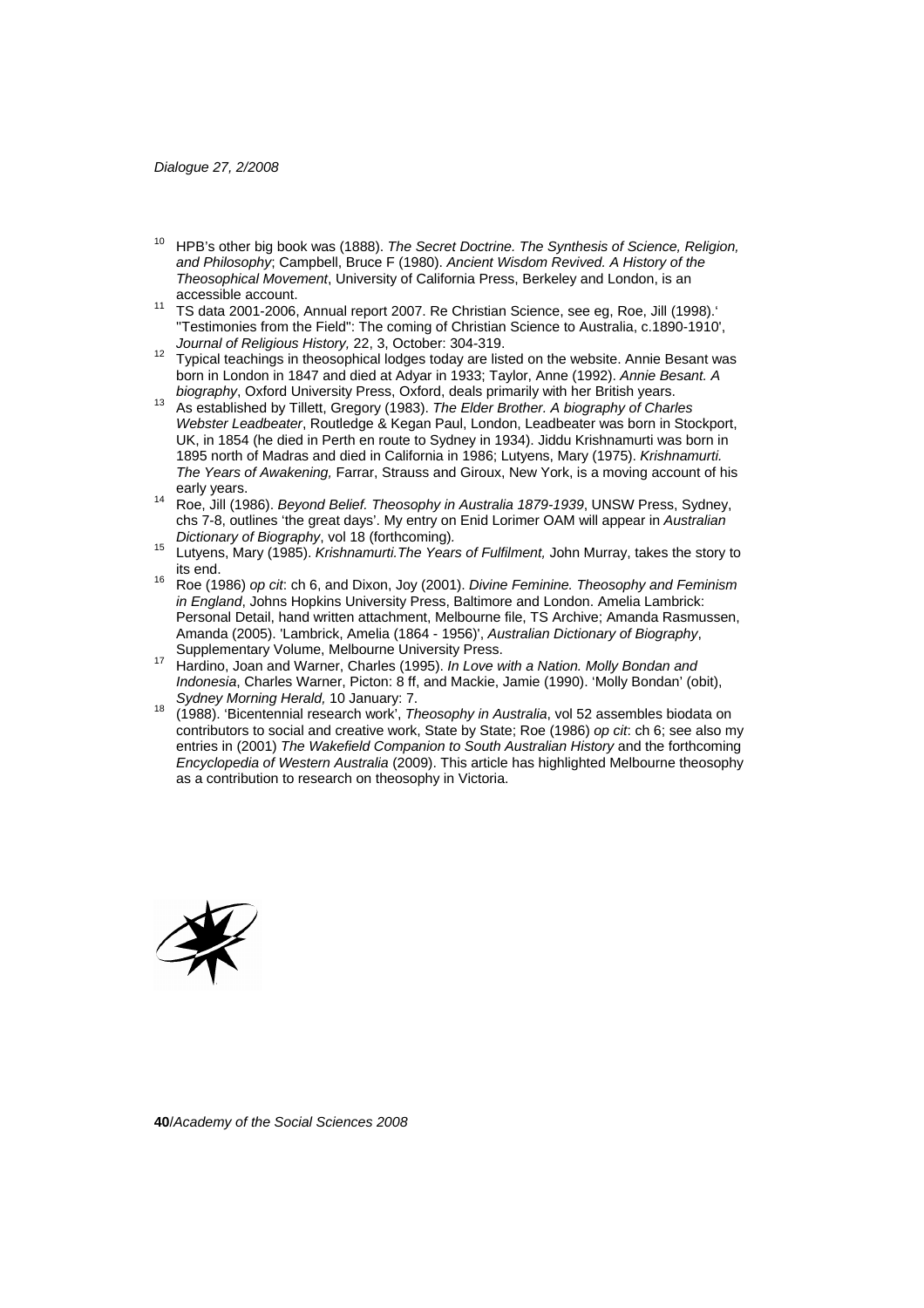# **Religion and Social Cohesion**  *Gary D Bouma and Rod Ling*

From the early 1960s sociologists saw religion as a fading social phenomenon of decreasing relevance to social analysis or policy. In the 21<sup>st</sup> century this view way decreasing relevance to social analysis or policy. In the  $21<sup>st</sup>$  century this view was rudely confronted by Muslim terrorism and aggressive Christian Pentecostalism, both socio-religious forces with supporters all over the world. People of other religious backgrounds have reacted to the conflicts associated with the resurgence of religion with the feeling that social cohesion is now under stress in nations around the globe. In analysing this state of affairs, contemporary sociologists have (re-)acknowledged – although they are yet to articulate – the relationship between religion and social cohesion.

Despite this acknowledgement, Australia's recent Coalition government (1996-2007) assumed challenges to social cohesion centred more on issues associated with ethnic diversity, which became the focus in policy for multiculturalism, counter terrorism and interfaith relations. This vision of social cohesion was based on the assumption that the social cohesion of a society depended on congruent values being held across ethnic groups, preferably with religious uniformity or, at least, 'religious harmony'. Having wrestled with this view for some years, we see it as problematic because in most dialogue and analysis, social cohesion remains undefined with a 'null set' of properties. While inputs and outcomes are discussed, a satisfactory definition eludes policy makers and theorists alike.<sup>1</sup> Moreover, most social scientists and policy makers are woefully ignorant about religion in any of its forms or activities, and fall prey to disinformation, prejudice and the negative discourses of secularists.

This paper delineates the nature of religion and spirituality in the 21<sup>st</sup> Century and the consequences for social policy; explores theories of social cohesion through classical sociology to the present; and finally, considers how in the contemporary world religion and social cohesion may be related. We argue that religion remains an ambivalent force in social cohesion. There are blatant circumstances, such as in social tensions between Muslims and other Australians, where the significance of religion in straining the cohesion between groups is primary. Second, even where social cohesion is negotiated on other factors like ethnicity, race and gender, religion continues to be a significant variable in social identity within both interpersonal and intergroup relations. In contemporary societies, where there is a moving kaleidoscope of social identities, religion, or more properly religious difference, continues to stand out as a factor in the negotiation of identity and demands more careful consideration than it has been accorded.

### **Social cohesion**

Up to the mid 1970s – the period of 'modern' sociology – sociologists often used 'social cohesion' in a Durkheimian sense to imply a state of interdependence between broad social structures and groups that produced only insignificant levels of social atrophy in the form of individual alienation, or to use Durkheim's term, 'anomie'.<sup>2</sup> More recent uses of social cohesion, influenced by political usage and the need to 'move on' from classical sociology, tend to look at social cohesion from a standpoint of the values pertaining to an egalitarian society, free of discriminations and hence free of tensions.<sup>3</sup> Khoo lists five dimensions of a state of social cohesion which include the interests of all sub groups or individuals: 'belonging (shared values, identity,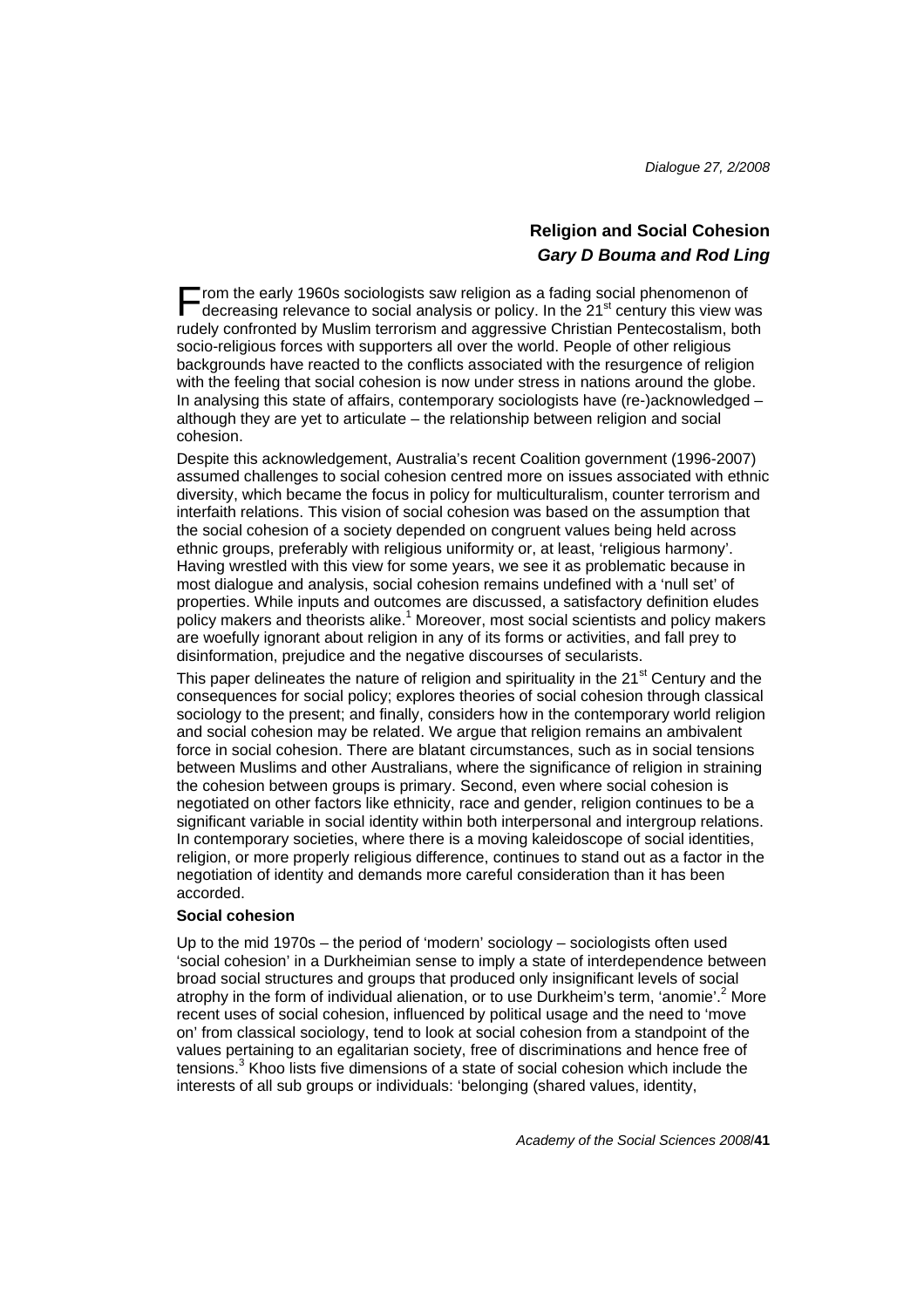commitment); inclusion (equal opportunity for access); participation (engagement in structures and systems); recognition (respect and tolerance); legitimacy (pluralism)'.<sup>4</sup> Dialogue on social cohesion usually stipulates a social context with respect to a nation such as Australia, or a sub level of national government. The areas of concern around which discussions of social cohesion are focused are those which potentially disrupt the maintenance of society or its survival, potentially generate conflict and exclusion rather than co-operation and inclusion.<sup>5</sup>

Despite the current wide and liberal usage of the term, some writers find it discomforting. As Jakubowicz<sup>6</sup> points out, 'social cohesion' may lead to only a simplified appreciation of the social, suggesting that individuals and groups 'need' to share 'orientations', emphasising 'commonality' and improperly delimiting the significance of social conflict. Definitions of social cohesion can also express major social projects of their authors who emphasise their personal social priorities such as an acceptance of multiculturalism, racial harmony or another social ideal most important to them.<sup>7</sup>

In formulating a definition that precludes personal priorities and incorporates conflict and power relations, we start with Marvin E Olsen's work on social cohesion in the 1960s and 70s – the later period of 'modern sociology'. Olsen, who aimed to develop a social theory that gave prominence to change by way of a process orientation, gave the following definition with reference to organisations, but it applies to any type of social entity including a nation state:

Social cohesion is the process through which the component parts of an organisation become united so as to give solidarities to the total organisation.<sup>8</sup>

Olsen distinguished between 'social integration' and 'social cohesion' so as not to negate conflict. He astutely saw 'social integration' as implying a state where the 'parts' would give way to the 'whole', surrendering their autonomy and sense of self. The reality of continuing internal autonomies, conflicts and power imbalances is acknowledged by Olsen's concept of social cohesion, which 'suggests solidarity without denying the pervasiveness of internal dynamics among semi-autonomous constituent parts', allowing the parts to continue to 'act on their own as partially distinct entities'.<sup>9</sup>

Olsen holds that the capacity to manage conflict and social cohesion are related positively. This allows a social entity to use internal conflict advantageously in adjusting to changes in the external environment. Social entities could use internal conflict to be more flexible and adaptable, and have longer expectations of maintenance and survival.<sup>10</sup> Olsen recognised two types of explanations of social cohesion. The first included 'functional explanations' that explained social cohesion with respect to interdependence between sections of society. For example social cohesion may occur between groups with great cultural differences as both recognise each other's essential roles in the social division of labour. The second type was 'normative' theory, which explained social cohesion with respect to common values across groups.<sup>1</sup>

We accept Olsen's definition but apply it to a post-modern version of the social. This view accommodates the now continual and overwhelming flows of information, financial capital, communications, cultural images, consumer products and people across the globe. Social things and social life are infinitely 'fluid' in form and movement<sup>12</sup> – across both nations and cultures; and social situations are infinitely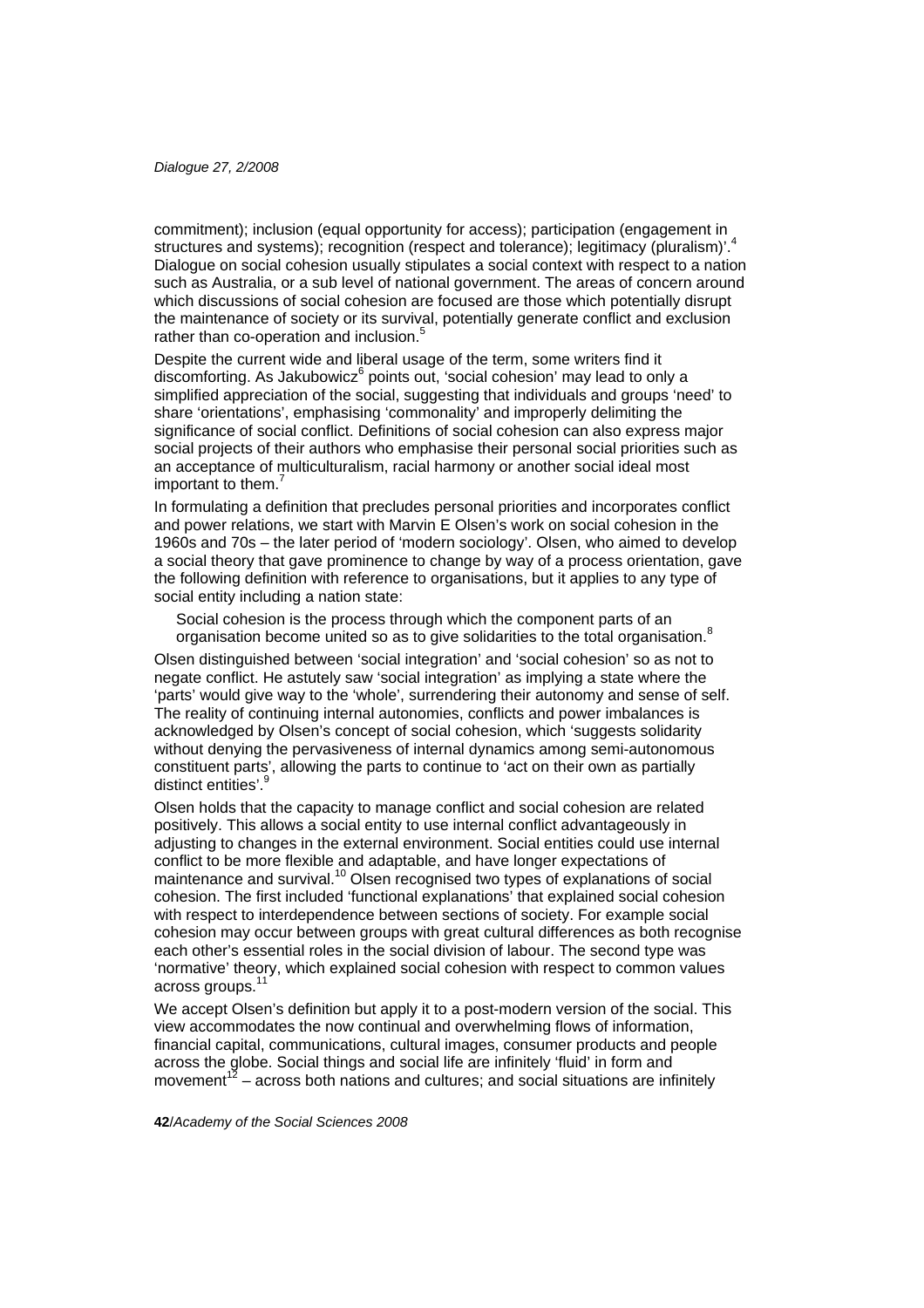dynamic and uncertain for actors. The post-modern standpoint discards the concept of permanent 'structures' and the overarching meta-narratives required for value congruence across the diversities found in large societies. It also acknowledges that post-modern societies are necessarily and irrevocably13 characterised by fragmented and fragmenting atomistic social entities - like racial, ethnic and religious groups.<sup>1</sup> This approach negates propositions that insist that the interests of atomistic entities must be subordinate to those of higher level social structures, for instance, economic exploitation of new migrants is justified because the national economy requires cheap labour. In fact, the approach empowers atomistic entities, recognising them as having power relations, in the Foucaultian sense of continuing and complex strategies of domination and resistance, pertinent across any number of social factors and being fundamental catalysts to social change.<sup>15</sup>

Hence, in post-modern society, 'social cohesion' is a state of relations, where social groups, through their engagements in power relations, support the survival, reproduction and evolution of the social context. For example, a state of social cohesion exists between Greek Australians and European Australians in 'Australian society'. A state of cohesion exists because relations between the groups – although not always smooth, often tense, and not necessarily guided by commitment to some set of overarching values – contribute to the survival, reproduction and evolution of the Australian society which includes power relations between groups.

We present this definition with qualifications. First, the concept of social cohesion is applicable to all 'types' of society. Pertinently, social cohesion can and is achieved in societies that are judged as morally 'deficient'. Second, as social cohesion recognises the maintenance of societies containing imbalances in power relations, we recognise that social cohesion can exist in societies containing significant marginalisation, such as when migrants support a national economy with cheap labour and are therefore tolerated by other groups, with whom they could be said to have achieved social cohesion. Last, given our fluid dynamic concept of the social, social cohesion can exist in circumstances when a society is adapting to changing exogenous circumstances. A state of relations between two groups may germinate adaptation required to support the survival of the greater society in its changing environment.

# **21st century religion, spirituality and social policy**

Academics in Australia have been unprepared for a world in which religion plays an active role, unless its significance can be reduced to the effects of class, economics or politics. Many still resist the fact of religion's power as a force in many societies of the world. Following Marx's maxim, 'religion as opiate', or Freud's, 'religion as illusion', and the general drift of the Enlightenment, social scientists outside the United States have tended to ignore religion, decrying it as a waste of social resources to be consigned to the sphere of 'private life' where its status as a social force will be insignificant. School curricula have been 'freed' of religious content and rationalism has become a credo of universities. Consequently, religion has been written out of social policy, social theory and commentaries and understandings of current events. In the Ecumenical movement, the then dominant liberal Protestant Christian churches argued that 'religious difference made no difference', thus contributing to their own marginalisation which has been indicated by declining attendances and affiliations. In this setting it is not surprising that Australian social policy has largely ignored religion.<sup>16</sup> Immigration policies for example, have focused on classifying and administering new Australian settlers on the basis of ethnicity and language. Only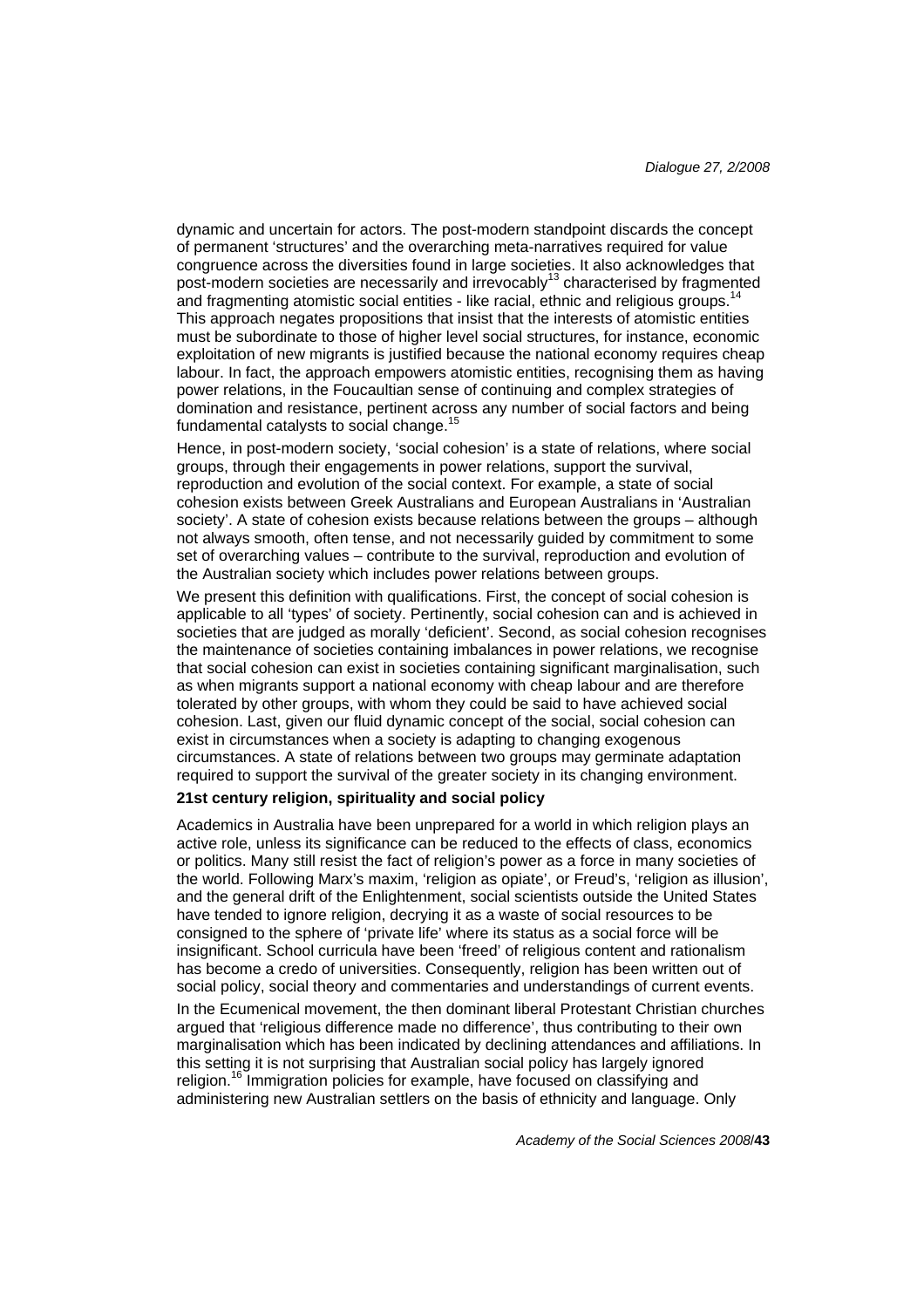when Muslim settlers – who have arrived in Australia from over 60 different countries – asked to be treated as a single 'religious group' was the importance of religion raised in a way that required administrative response from the government. Similarly, in the initial development of Australian counter-terrorism policies and legislation, terrorism was only understood in terms of economic factors, responses to repression, frustration, and psychological imbalance, while religious factors were entirely discounted. But the complex relationship of religion and social cohesion came more sharply into focus once the significant roles of religious belief, religious identity, and religious organisations were appreciated in the propagation of terrorist ideology and technology and terrorist recruitment. The relationship between religion and social cohesion was further appreciated when religions were observed contributing to social forces that counter terrorism like promotion of communities, social integration and the spread of values of peace, respect and forgiveness.

As Appleby magnificently demonstrates, religion as belief, as identity, and as organisation is 'ambivalent' in its relationship to social cohesion, having the capacity both to build or dismantle.<sup>18</sup> There is no religion that has not produced violence, and there is no religion that does not promote reconciliation, forgiveness, and protection of the vulnerable. The 'West' may demonise Islam in an unhelpful discourse grounded in ignorance and bigotry that further serves those who look for social division. However, the evidence is clear that all religions - including Islam - promote socially sustaining values, and on the other hand include negative individuals and groups who find in their faith, scriptures and beliefs, the capacity and legitimations for dehumanising and attacking 'the other'. Religious actions have significant influence on the state of social cohesion, both promoting social order on the one hand, and undermining it on the other.

The complex relationship between religion and social cohesion can be explored further. While religions tend to support the status quo and legitimate existing leadership – the thorn in Marx's flesh – and promote patriarchal and familist sexual moralities along with communal as opposed to individual values – one of Freud's irritants – religions have also been the motive force for revolution, rebellion, struggles for liberation and social justice. For example, the civil rights movement in the United States was led by clergy, legitimated by reference to the Bible and fuelled by black spirituals, many of which were more or less veiled freedom songs in biblical imagery. Those opposing civil rights were often also clergy, drawing support for their views from the same Bible, if not the same passages. Similarly the protests in Australia against the Vietnam War were joined by members of the clergy, although after the war the same clergy often argued that a secular voice was needed to achieve such goals as the end to child poverty.

Despite the significance of religion with respect to social cohesion, sociologists understand the contemporary social nature of religion inadequately. From one perspective, we need more specific analysis of declines in religion, particularly in the larger Christian churches in countries with European based cultures. In Australia and New Zealand the percentage of people choosing to nominate 'No Religion' in national censuses has been increasing over the last few decades.<sup>20</sup> In Britain, religious affiliations have been declining since World War II. $^{21}$  These changes may be attributed to 'secularism', 'generational effects', a succession of 'period effects'; or general forms of estrangement between the churches and the public. But such explanations are so general they tell us almost nothing. Further empirical research is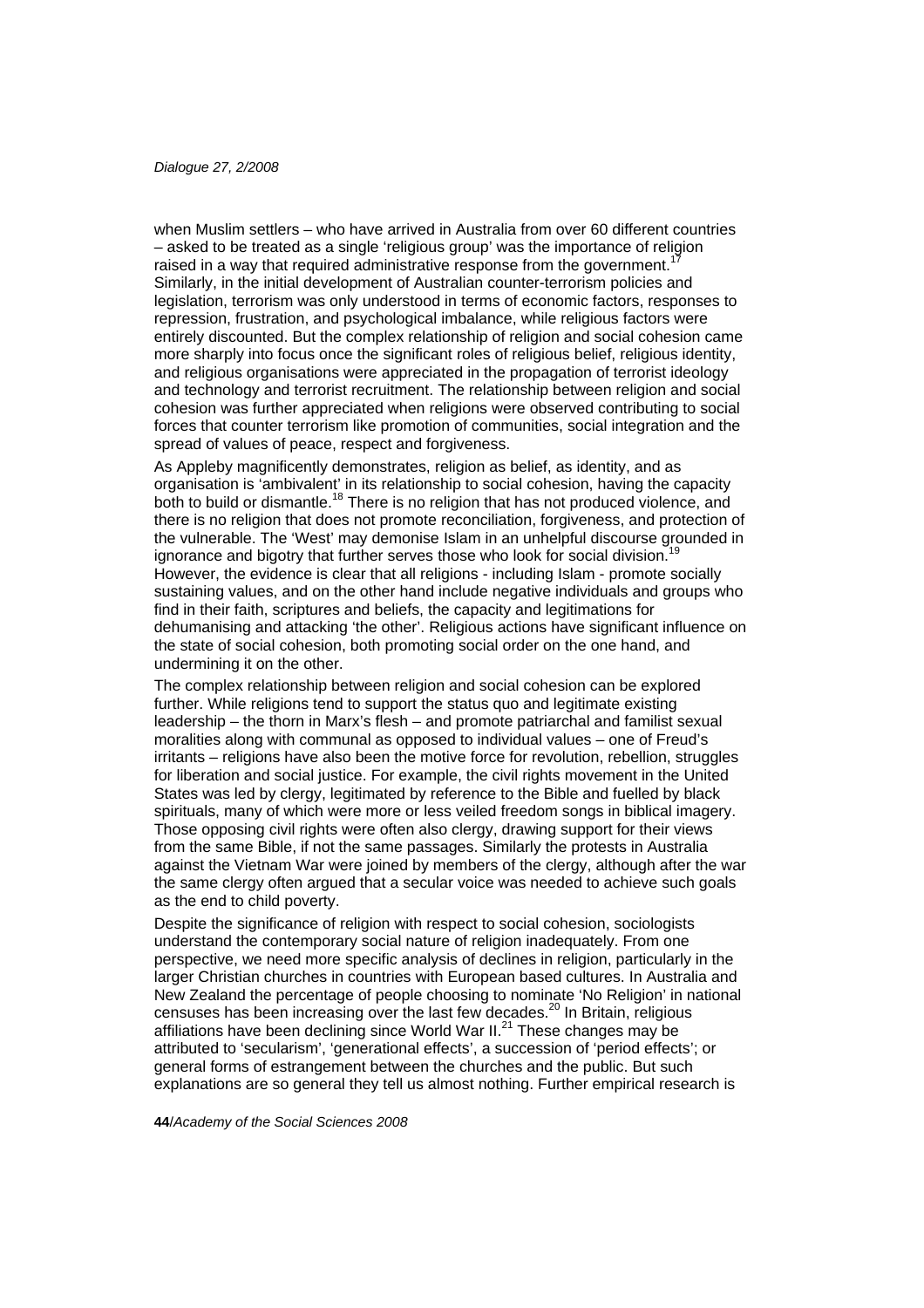needed so sociologists can explain these declines with more specificity, with reference to both theory and evidence.

From a reverse perspective, an explanation is required of the persistence of religion. As pointed out above, since the 1960s, sociologists<sup>22</sup> predicted that religion would fade from public life and sociological significance. 'Modern societies' would negate the importance of religion by furnishing material wealth, technical progress and increasing proof of the superiority of rationalism and reason over supernatural belief. 'Modern' social life would also give 'the secular' priority over 'the spiritual' as people would be most focused on, if not anxious about, personal wealth, business, employment, social status and political issues of a secular nature. Religion would move out of observable and significant public social life and into the so called 'private' sphere with its marginal importance. As referenced above, this prediction has strong support in national statistics of nations based in Christian European cultures.

But despite its decline, formal religion retains significant social relevance. The major religions of the late 19<sup>th</sup> century and many of their most important denominations have survived and retain significant social capital in many countries. Religious persons like the Pope and the Dalai Lama; and rituals including the Muslim Hajj are still essential aspects of life meaning for billions. Protestant Christianity remains a significant political force in much of the United States and Christian renewalists are gaining increasing congregations in Australia. We still see large numbers of Christians attend churches in response to terrible events like the death of Princess Diana.<sup>23</sup> Theravada Buddhism is still critically important in the society and politics of Thailand; and Islam continues to be a major aspect of everyday life, government and law in the Middle East, parts of Africa, and Asia. If anything, Islam has taken firmer root in so called western countries. Judaism remains an undeniable force, both politically and spiritually, through the world.

Further, many smaller religions persist, some of which are very ancient like Zoroasterism and Wicca, and some of relatively recent origin like Brahma Kumaris, Rastafarianism and Soka Gakkai. New religions continue to be born, as is perhaps most easily observable in Japan. In Australia, Hinduism, Islam, Buddhism and Sikhism are growing, not only through migration and biological multiplication but also through conversions of people from Christian backgrounds. Folk or indigenous religions survive, probably everywhere.

Religion retains significance and meaning in the contemporary world in both 'developing nations' and 'developed nations'. It has not faded at the rate expected by sociologists of the 1960s and recent patterns of religious affiliation and activity have been unexpected and complex. But the survival of religion and its patterns of development are yet to be analysed and explained with useful specificity. It might be generally mooted that religion retains 'use value' as a social space of caring, given the uncertainty of many forms of social bonding like family and 'community'. It might also be argued that religion can supply 'meaning' to the value of life given increasing demands in public life, such as long working hours, which for many people devalue the quality of life. Taylor holds that religion satisfies a surviving need for 'the festive', or 'moments of fusion which wrench us out of the everyday and put us in contact with something beyond ourselves'.<sup>24</sup> However, it must be repeated, these are only general explanations and religion's persistence requires deeper research.

In fact, in the post-9/11 era, there is urgency for substantial explanations on the continuation of religion as a significant social force. For decades, 'Western'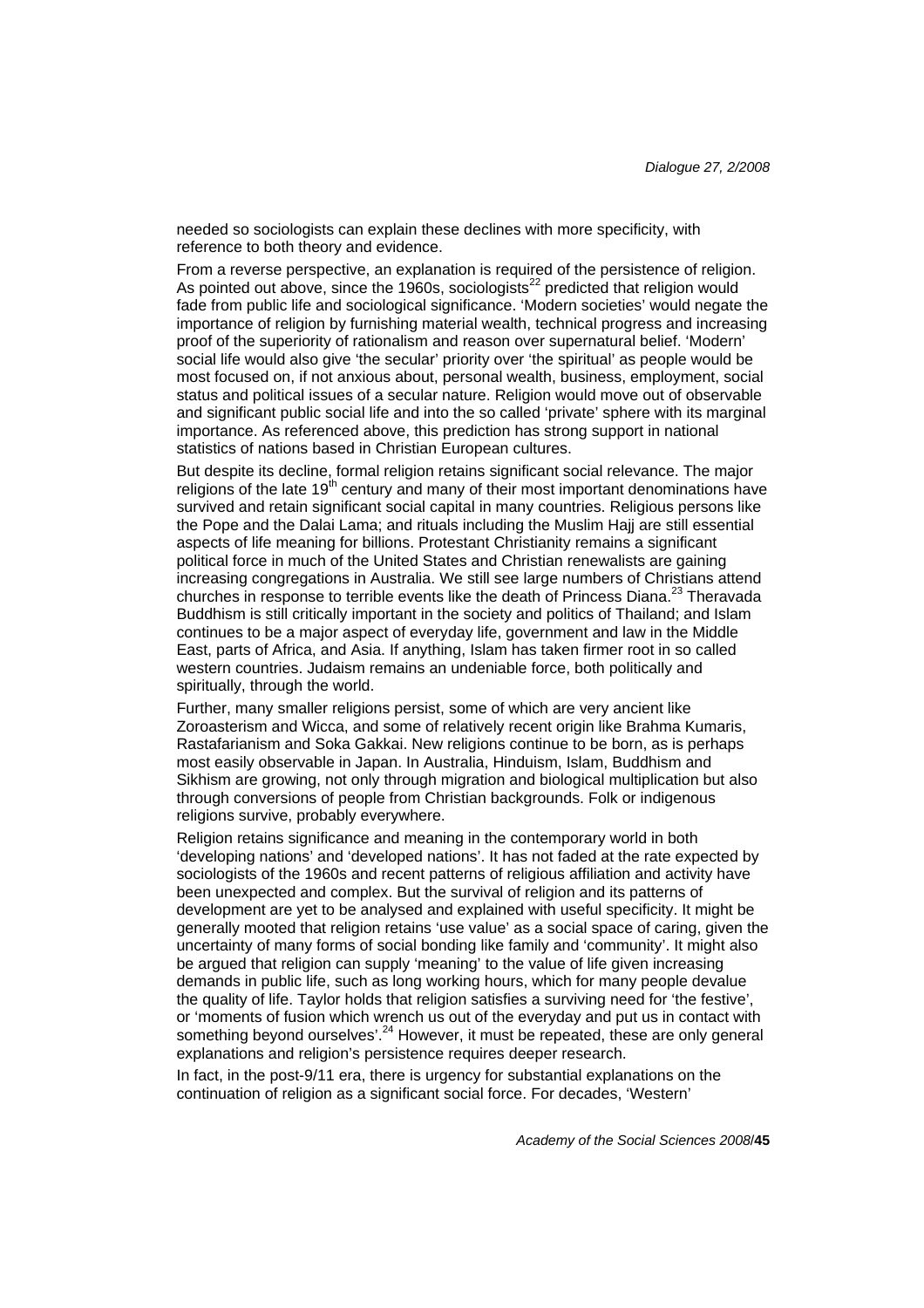sociologists negated religion, while religious based narratives of conflict were building social pressures that later exploded in New York, Bali, Madrid and London. Why has religion remained a social fact with influence on social cohesion? What is the reason for its decline in some areas? Given its resilience and changes, what is the social nature of religion in the contemporary period? By answering these questions, we begin to understand the religious pressures of social cohesion that have led to the present states of conflict.

We note that given global social changes of the last quarter century, religion should be considered in a post-modern, rather than a modern context. Durkheim's 'modern' concept of religion, which could be expected to comprise a very small number of religions, was a functional social 'structure', integrated with others like the economy and the law, in an organic meta-entity. The values and moral beliefs of religion underlined all norms of societies, across all the structures providing an essential support to their integration. Religions still contain narratives of cosmological existence that include references to the supernatural and extol morals and social values. However, we no longer see religion as a solid, largely undifferentiated structural part of the social. Rather it is like a diffuse liquid component of the social, dynamically fragmenting to form new religions or adding religious content to social fragments of other social entities like political parties and sporting teams.

# **Religion and social cohesion**

At this point we consider the relationship between religion and social cohesion in the context of the contemporary social. Durkheim's structural functional view of religion presupposed societies with a single or dominant religion, a view consistent with social and political thinking of the time. A religiously divided society was considered a weaker society, subject to internal dispute, conflict and disruptions to work and productivity. The *Peace of Westphalia* imposed religious homogeneity within nations while giving way to religious diversity between them. If disputes relating to religious diversity occurred, they would be contained within countries and not spread across borders.

However, across contemporary societies, fast communications technologies, free commerce, post-colonial foreign policies and ongoing movements of people have created global flows of culture and religion.<sup>25</sup> Recent 'western' awareness of the Dalia Lama and Tibetan Buddhism is an example of how global marketing has disseminated religions across nations and cultures and in this case, extended a religion beyond its formative cultural context. The global flow of religion has undermined the dominating power of national and ethnic based religions, bringing a broader and more fecund religious differentiation across countries.

Therefore, religion – considered either globally or nationally - is no longer 'a social structure' producing moral norms that support social cohesion. As a 'social thing' religion is now a range of social discourses that are referenced in complexes of power relations between identities or groups with a given identity. In contemporary society, religion can play different roles in social cohesion, as we describe in two ideal type power relationships which can exist between two or more groups:

1) *Religion as a primary issue in power relations.* In a two group encounter, this occurs when both or only one group references religion as a primary aspect of their identity distinction, making religion a primary focus in power relations between themselves and 'the other'. In any encounter, only one actor has to take their religion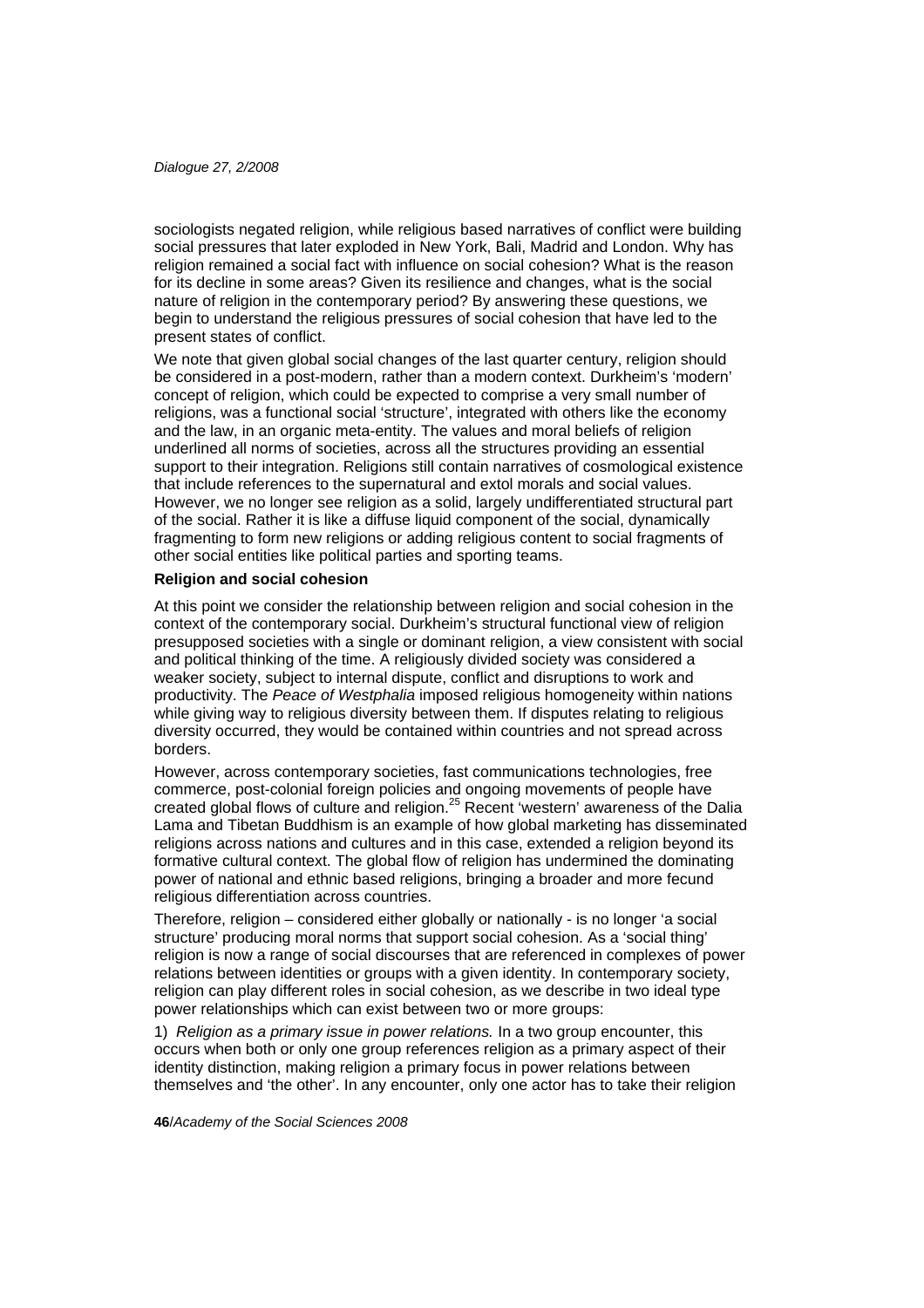seriously, for religion to then be a primary aspect of power relations. This type of power relationship occurs for example, in interfaith meetings between religions. It also occurs in the conciliation process between Australia's government and its Muslim communities. In both cases, at least one group claims a religious aspect to their identity. Religion is a focus of power relations, either with respect to the acknowledgement of the religious identities of the groups, or religious issues significant to the groups. Religion is the focus of social interaction through which social cohesion develops.

2) *Religion as a secondary issue in power relations.* Here, groups espouse their primary distinction with respect to a non-religious attribute, but also hold as significant religious distinctions, which are a latent or surreptitious focus of power relations*.* A simple example is intermarriage between families who identify with primary reference to ethnicity, but are of different religious traditions; .eg, a Greek Australian and Jewish Australian family. They recognise their major differences as ethnic, but may also have underlying and unstated religious differences on life philosophy, politics and style of wedding celebration. Another example is the 2005 Sydney youth riots between groups of 'Lebanese' and 'Australians'. The general identity distinction between the gangs was broadly ethnic – 'Lebs' or 'Middle Eastern'; and 'Aussie'. However the Lebanese carried an association with Islam, to which the media, being sensitive to issues of Islamic terrorism, bought attention. Muslim community figures also gave public comment on the riots and co-operated with police investigations.<sup>26</sup>

Religious values may also inspire ethnic, racial and class groups to assertively change their material and political situations. In southern Thailand, Malays have been inspired by radical Muslim ideologies to take militant actions against Thai authorities. At the same time, Buddhist ideals of peace and charity may – along with political considerations – inspire the Thai government to attempt to resolve their conflict by extending material and moral support to the Malays. Religion provides a 'quiet backdrop' of themes and potentials for interaction against which the power relations can affect positive or negative states of social cohesion.

### **Secular societies: prevalence of religion in power relations**

In contemporary 'secular' societies, religion is a more common aspect of power relations than generally perceived. First, it should be noted that claims of secularity do not provide an objective or neutral base for a 'religion free production' of power relations with other groups. Secularity simply includes alternative belief systems, which compete with religious standpoints. By claiming for example, to be atheist or agnostic, a group describes themselves from a religious standpoint and they become open to participation in power relationships on a religious basis. The fact that secularists take their philosophical identity seriously is demonstrated in their responsiveness to religious revitalisation.

Second, as societies become increasingly multi-religious and religiously revitalised, religion more commonly becomes an essential aspect of the self and 'the other'. Power relations in which religion is a primary focus have become more common. In Australia, the national Census shows decreasing levels of religious identification, but public expressions of religious belief have arguably expanded, due to increases in Muslims, Hindus, Sikhs and the visibility of evangelistic Christians. Religion is now an essential and public aspect of identity for many in Australia, New Zealand, continental European countries and the United Kingdom. This increases the probability that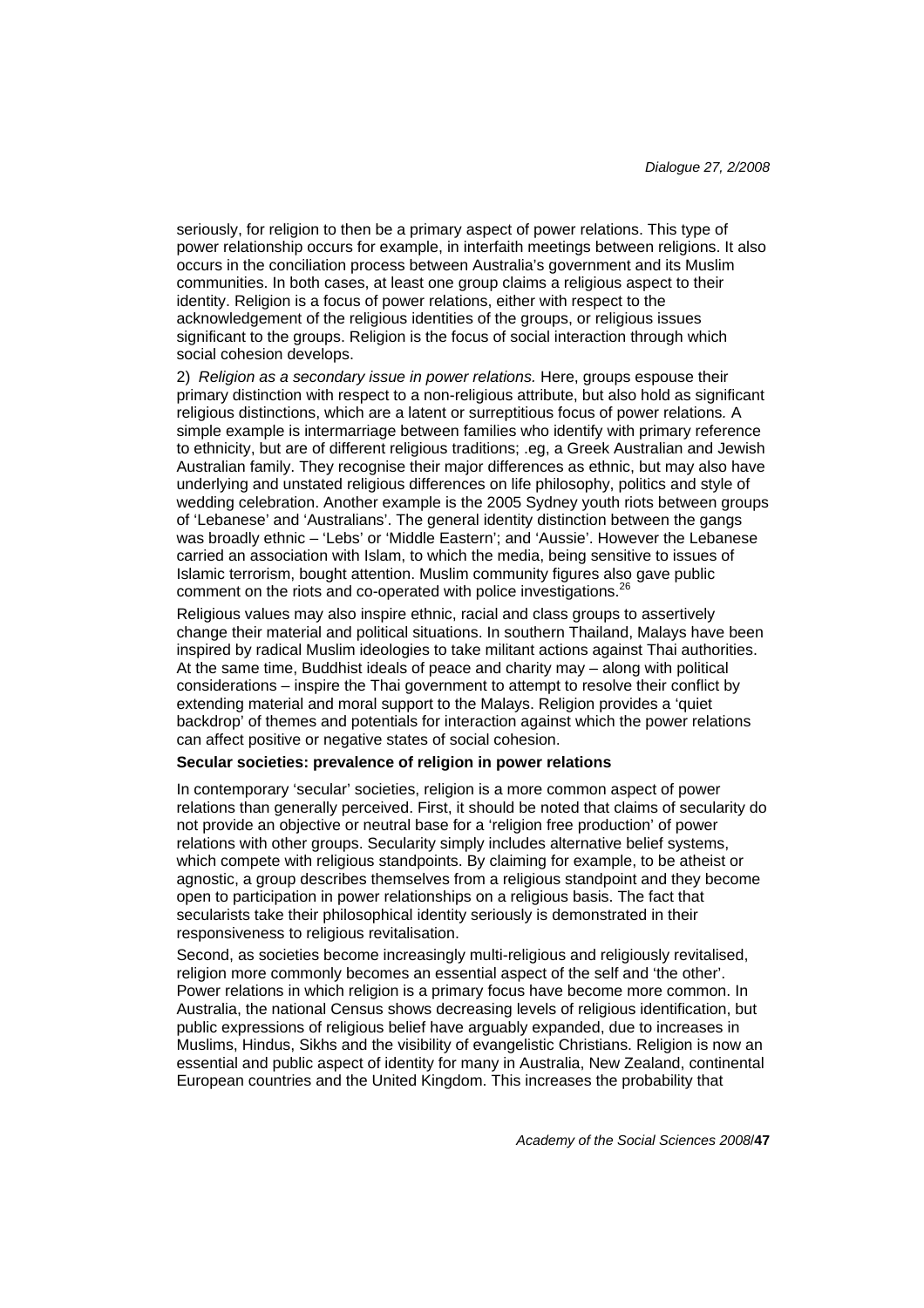groups will enter into situations of power relationships with at least a primary focus on religion.

For example, although in general religion is seen as an issue removed from workplaces and industrial relations in Australia, workplace negotiations in Australia have recently included provisions for religious practices where Muslims were allocated time and space to pray. $27$  Religion has also made an appearance in relations between groups in sport. In 2004, religious difference became an issue between a player and officials in Australian soccer, when a female Muslim player was ordered to remove her head scarf by the referee.<sup>28</sup>

Governments' multicultural policies also draw religious differences into primary focus in power relations. Public discussions and events promoting multicultural policy encourage groups to be assertive about their religious identities and encourage 'others' to be tolerant. In this socio-political field, some groups may claim to negate religion from all their relationships by 'accepting all religions'. On the contrary though, these groups enter power relations identifying themselves in a religious context, immediately recognising the religious position of all 'others'. Such groups may also find themselves forced to take standpoints on religious issues, if such issues confront their own values. Can a 'universally tolerant' sports club support the prohibitive attitudes of some religious groups toward women's participation in sport? Are such clubs able to 'sit on the fence' claiming respect for all religious standpoints, particularly when these views contradict the policies of the club and laws on equal opportunity? In societies that are consciously multicultural, religious identities and issues commonly enter power relations and can be very difficult, if not impossible to evade.

# **Conclusion**

The social importance of religion continues everywhere - despite predictions of its demise. Further, religion is associated with social cohesion – possibly more than ever, with the great differentiation of religion, and the increased possibilities for religions to encounter each other. In countries around the world, including Australia, a glance at street pedestrians can reveal a social world of great religious difference where religious groups identify themselves with respect to each other. But different religions do not just walk past each other, they interact directly and regularly in social spaces like workplaces, schools, community life and politics where they negotiate joint identities, coalitions and or tolerant separation. The fact that religiously identifying groups cannot avoid each other means that religion remains 'a given' aspect of social cohesion in post-modern societies. The issues of social inclusion or exclusion with their impact on social cohesion are raised by the existence of differing religious groups – and in fact there are many differing groups for whom religion is a primary aspect of identity. If exclusion occurs, social cohesion is eroded because there is no positive process of integration.

Having argued that a strong if not essential relationship exists between religion and cohesion, we have not predicted anything about future states of affairs. In Australia, Europe and North America religions encounter each other in changing narratives, making the process of cohesion fluid. The Australian media shows Muslims in both positive<sup>29</sup> and negative<sup>30</sup> contexts, the latter making both non-Muslims and Muslims highly uncomfortable about their social relations. As well, the social meanings of interactions between the groups are continually open to further negotiation.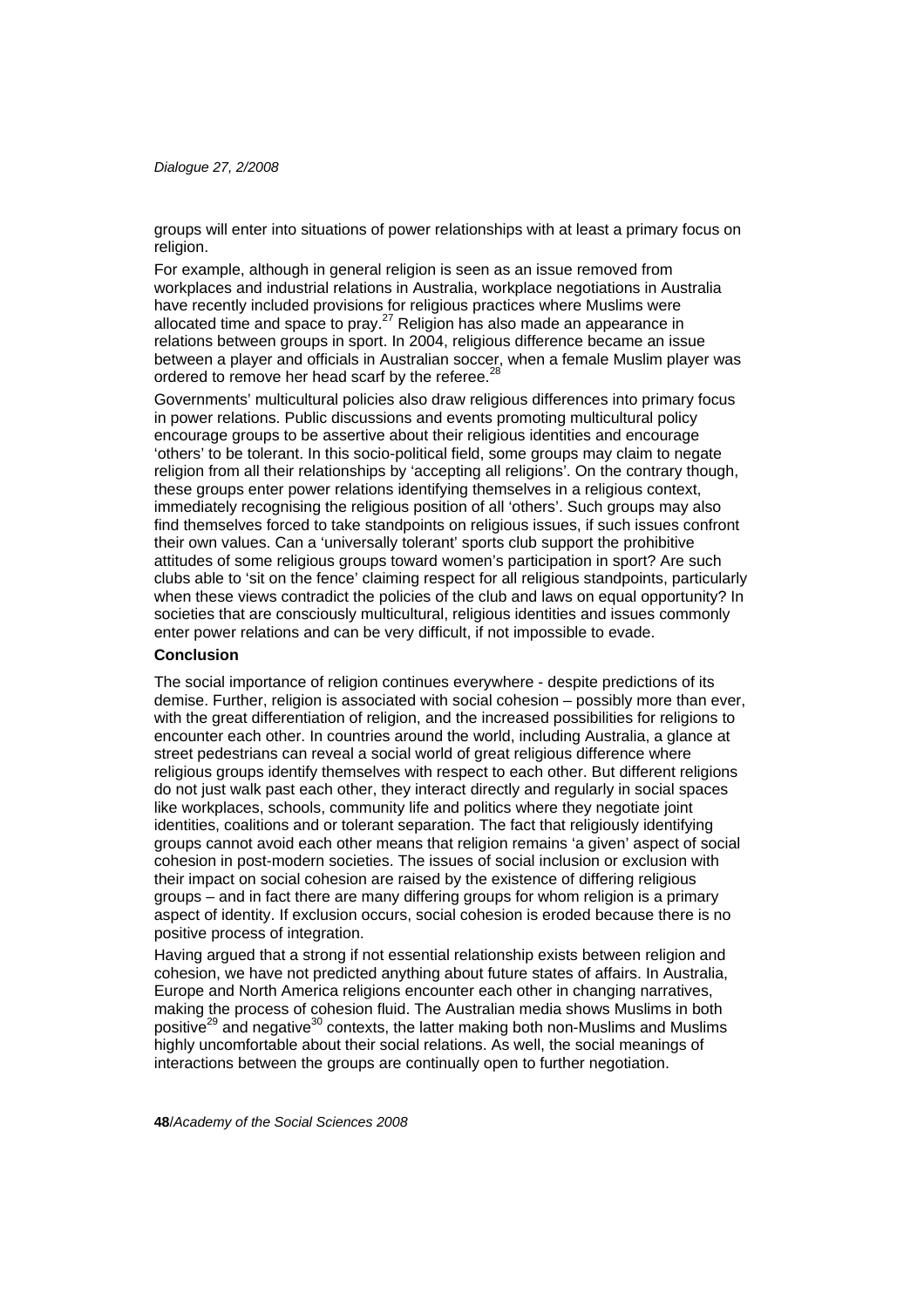The social meaning of Islamic schools for non-Muslims may change among non-Muslims if they develop greater comfort with Muslims in other situations such as work places, schools and universities, politics or sport. Some Muslim groups are very active in promoting encounters which reduce the 'fear of difference', again demonstrating the ambivalence of religion in the social cohesion process. The dynamic and fluid state of the contemporary global society facilitates cohesion on these bases, since when interacting in these spaces people can find that their 'religious others' are more like themselves than they anticipated, with the same life issues, interests and everyday problems. This does not mean that religious difference will disappear as groups integrate on secular grounds. Rather, religious difference is likely to persist and remain at least a secondary factor in social cohesion. Hence it is not in the interests of nations, including Australia, to either ignore religion or attempt to coerce groups toward religious uniformity. Rather, social cohesion is better served by the recognition both of the inevitability of religious difference and the possibility of strength through policies that recognise and are inclusive of diversity; where different groups are encouraged to express their unique positive potential in the national social context.



 $\overline{a}$ 

*Professor Emeritus Gary D Bouma is UNESCO Chair in Interreligious and Intercultural Relations – Asia Pacific, at Monash University. He is a Priest in the Anglican Diocese of Melbourne, Chair of the Board of Directors for the Parliament of the World's Religions 2009 and author of* Australian Soul: Religion and Spirituality in the 21<sup>st</sup> Century, CUP.

*Dr Rod Ling is a UNESCO Postdoctoral Fellow in the School of Political and Social Inquiry, Monash University. He finished his PhD in 2005 and is currently writing on the relationship between religion and social cohesion.* 

[ling\_rod@yahoo.com.au]



- 1 European Committee for Social Cohesion (2004). *Revised Strategy for Social Cohesion*. Strasbourg, 27 April. Markus, Andrew and Kirpitchenko, Liudmila. (2007). 'Conceptualising social cohesion', in Jupp, James, Nieuwenhuysen, John and Dawson, Emma (eds*) Social Cohesion in Australia*. Cambridge University Press, Melbourne. 2
- Chan, Joseph, To Ho-Pong and Chan, Elaine (2006). 'Reconsidering social cohesion: developing a definition and analytical framework for empirical research', *Social Indicators Research.* 75: 273-302. 3
- Kearns, Ade and Forrest, Ray (2000). 'Social cohesion and multilevel urban governance', *Urban Studies*. 5-6: 995-1017. 4
- Khoo, Siew-Ean (2007). 'Educational attainments, inter-ethnic marriage and social cohesion', in Jupp *et al* (2007) op *cit*: 114.
- Markus, Andrew (2008). *Mapping Social Cohesion: The Scanlon Foundation Surveys, Summary Report*. Monash Institute for the Study of Global Movements, Melbourne. Accessed 20 June 2008. Available at: www.globalmovements.monash.edu.au.
- Jakubowicz, A (2007). 'The Media and social cohesion', in Jupp *et al* (2007) *op cit*: 158.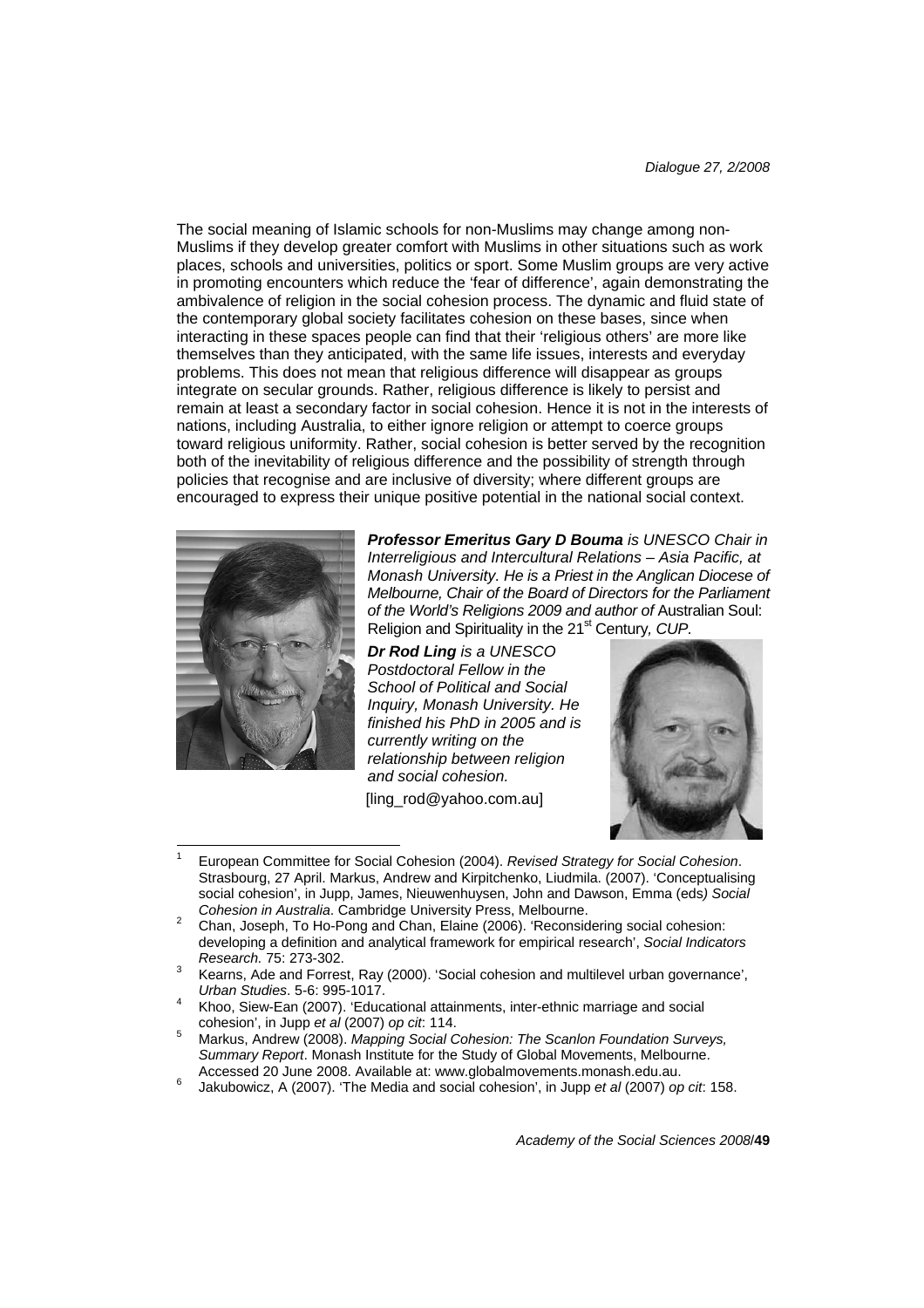- 7 McKinnon, Gabrielle (2007). 'Social cohesion and human rights: would a bill of rights enhance social cohesion in Australia?' in Jupp *et al* (2007) *op cit*: 191-203.
- Olsen, Marvin E (1978). *The Process of Social Organization: Power in Social Systems* 2nd Edition. Holt, Rinehart and Winston, New York: 257<br>Ibid: 257
- 
- 
- 
- *Ibid*: 257. 10 *Ibid.* <sup>11</sup>*Ibid.* 12 Bauman, Zygmunt (2005). *Liquid Life*, Polity, Cambridge; Bauman, Zygmunt (2000). *Liquid*
- *Modernity*. Polity, Cambridge.<br><sup>13</sup> Much of the 20<sup>th</sup> century can be seen as involving attempts to impose value congruence on emerging non-reducible or transcendable difference – dictatorships, enforced socialisation,
- nationalisms, and secularism. 14 Crook, Stephen, Pakulski, Jan and Waters, Malcolm (1992). *Postmodernisation: Change in*
- *Advanced Society*. Sage Publications, London. 15 Foucault, Michel (1980). *Power/Knowledge: Selected Interviews & Other Writings 1972-*
- 1977. Pantheon Books, New York.<br><sup>16</sup> Bouma, Gary (2006). *Australian Soul: Religion and Spirituality in the 21<sup>st</sup> Century.*<br>Cambridge University Press. Melbourne: Chap 8.
- 17 Bouma, Gary (1994). Mosques and Muslim Settlement in Australia. BIMPR, Canberra.<br><sup>18</sup> Appleby. Scott (2000). The Ambivalence of the Sacred: Religion, Violence and
- *Reconciliation.* Rowan and Littlefield, New York.<br>Khatab, Sayed and Bouma, Gary (2007). *Democracy in Islam.* Routledge, London; Lyons, Jonathan (2009). (forthcoming) *The House of Wisdom: How Arabs Transformed the West.*
- Bloomsbury, New York. 20 Australian Bureau of Statistics (ABS) (2006). *Religion.* Canberra: Australian Bureau of Statistics. Accessed 2 May 2007. Available from: http://www.abs.gov.au/ausstats/abs@.nsf/dc057c1016e548b4ca256c470025ff88/56c35cc25
- <sup>21</sup> Voas, David and Crockett, Alasdair (2005). 'Religion in Britain: neither believing nor
- belonging', *Sociology*. 39, 1: 11-28. 22 Berger, Peter L (1967). *The Sacred Canopy*. Doubleday, Garden City, New York; Luckmann; Thomas (1967). *The Invisible Religion: The Problem of Religion in Modern Society*. Macmillan, London; Wilson, Bryan (1966). *Religion in Secular Society: A Sociological Comment*. Watts, London. 23 Taylor, Charles (2007). *A Secular Age*. Belknap Press of Harvard University Press,
- 
- Cambridge, Massachusetts: 527.<br><sup>24</sup> *Ibid:* 517.<br><sup>25</sup> Keohane, Robert O and Nye, Joseph S Jnr (2003). 'Globalization: What's New? What's Not? (And So What?)'. in Held, David and McGrew, Anthony (eds) *The Global Transformations*
- *Reader: An Introduction to the Globalization Debate* 2nd Edition. Cambridge UK: Polity. 26 ABC News (2006). Cronulla Riots Meeting Frank and Productive, Scully says. 15 March . Accessed 14 July 2008. Available at http://www.abc.net.au/mnews/stories/2006/03/15/1592503.htm; AM (2006). Muslim leaders urge rioters to turn themselves in. 31 January. Accessed 14 July 2006. Available at:
- http://www.abc.net.au/am/content/2006/s1558854.htm 27 Ling, Rodney (2005). *Australian Autoworkers In the Early 21st Century: Opportunities for Self Actualisation and Vocational Development*. (PhD Dissertation). Monash University.
- Melbourne. 28 Wells, Rachel and Lynch, Michael (2004). 'Soccer Game Called Off Over Headscarf'. *The*
- *Age*. April 27. 29 *The Age* (2004). 'Brother Ali' is new face of the law'. 4 January. 30 *Herald Sun* (2007). 'PM: act on sheik'. 15 January.
-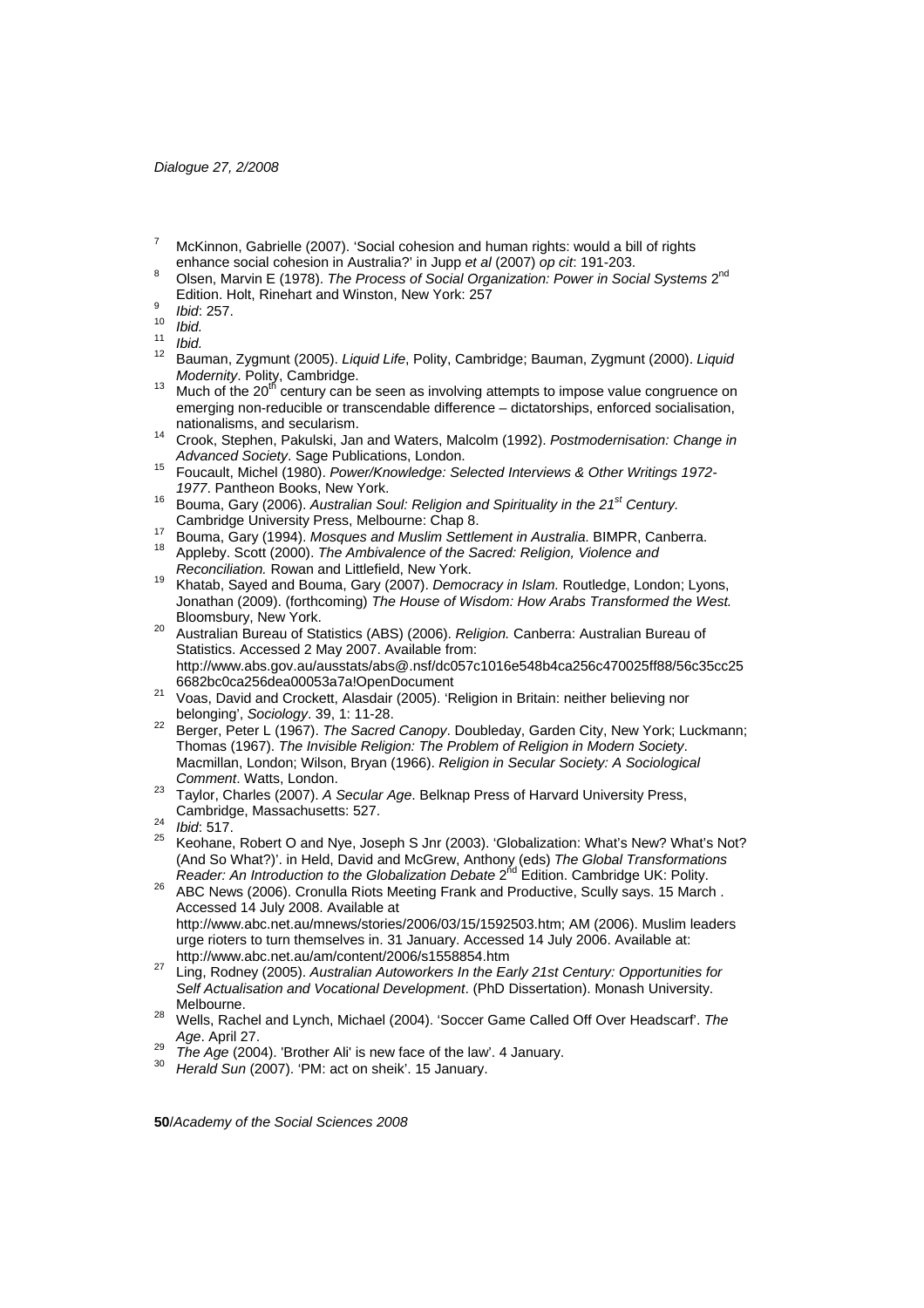# **Metaphysics: A Once and Future Discourse**  *Freya Mathews*

etaphysics is the study of the ultimate nature and structure of reality. Metaphysics is the study of the ultimate nature and structure of reality.<br>Metaphysical questions are foundational to civilisation, indeed to all culture: why is there something rather than nothing, how did the world originate, what are the ultimate elements of reality, is there a distinction between how things appear to us and how they really are, what is our own relation to the world, how did we originate and does our existence have a purpose, indeed does the universe at large have a purpose? In the context of Western civilisation, such questions have been the province of philosophy: for more than two thousand years, up until the eighteenth century, Western philosophers were preoccupied with metaphysical questions. Metaphysics was a branch of philosophy; indeed it was the very trunk thereof, the inquiry out of which further questions, about truth, beauty and goodness, arose. Religion was also, of course, preoccupied with metaphysical questions. But while religion sought answers to these questions through faith or the authority of scripture and tradition, metaphysics as philosophical discourse conducted its investigation strictly via the tools of reason.

In the eighteenth century however, metaphysics as philosophical discourse came into deepest contention. The mechanical science that had emerged in the seventeenth century had, by the eighteenth century, come of age. Like its philosophical precursor, it was adamantly rational, but unlike that precursor, it was also adamantly empiricist: close observation of natural phenomena was its key to understanding nature. Such observations had moreover to be repeatable – of a kind that could be reliably reproduced by other inquirers. In practice this meant that the evidential base for scientific theories had to be established under controlled – experimental – conditions. Only relative to such conditions could a particular theory predict specific observations, and thereby be verified or falsified. Science was thus characterised not only by empiricism but by a highly controlled form of empiricism dictated by the requirement of testability.

The scientific approach delivered dramatic results: the structure of matter, energy, space and time proved amenable, in due course, to detailed and demonstrable empirical analysis. The empirical demonstrability of science offered a marked contrast to traditional metaphysics, which had sought to explain reality-as-a-whole in terms of supposedly self-evident and universal truths of reason not amenable to experimental test. This contrast between science and traditional metaphysics cast metaphysics, at least initially, in an unfavourable light. In the late eighteenth century, Kant drove the case against metaphysics home with almost terminal force: the ostensible 'truths of reason' on which traditional metaphysical theories were built were nothing but the organising principles of the mind itself, principles which the mind imposed on its own sensory data in order to render that raw data intelligible to itself. Such 'truths of reason' could, Kant showed, be used to underpin contradictory metaphysical hypotheses. For example, the metaphysical hypotheses that the universe had a beginning and that it had existed from eternity could both be 'proved' by appeal to the same 'truths of reason'. What this showed was that metaphysics in its traditional, purely rationalist forms was really empty of content. Such metaphysical reasoning relied on conceptual schemas which it regarded as reflecting the necessary structure of reality when really they merely reflected organising assumptions of cognition itself.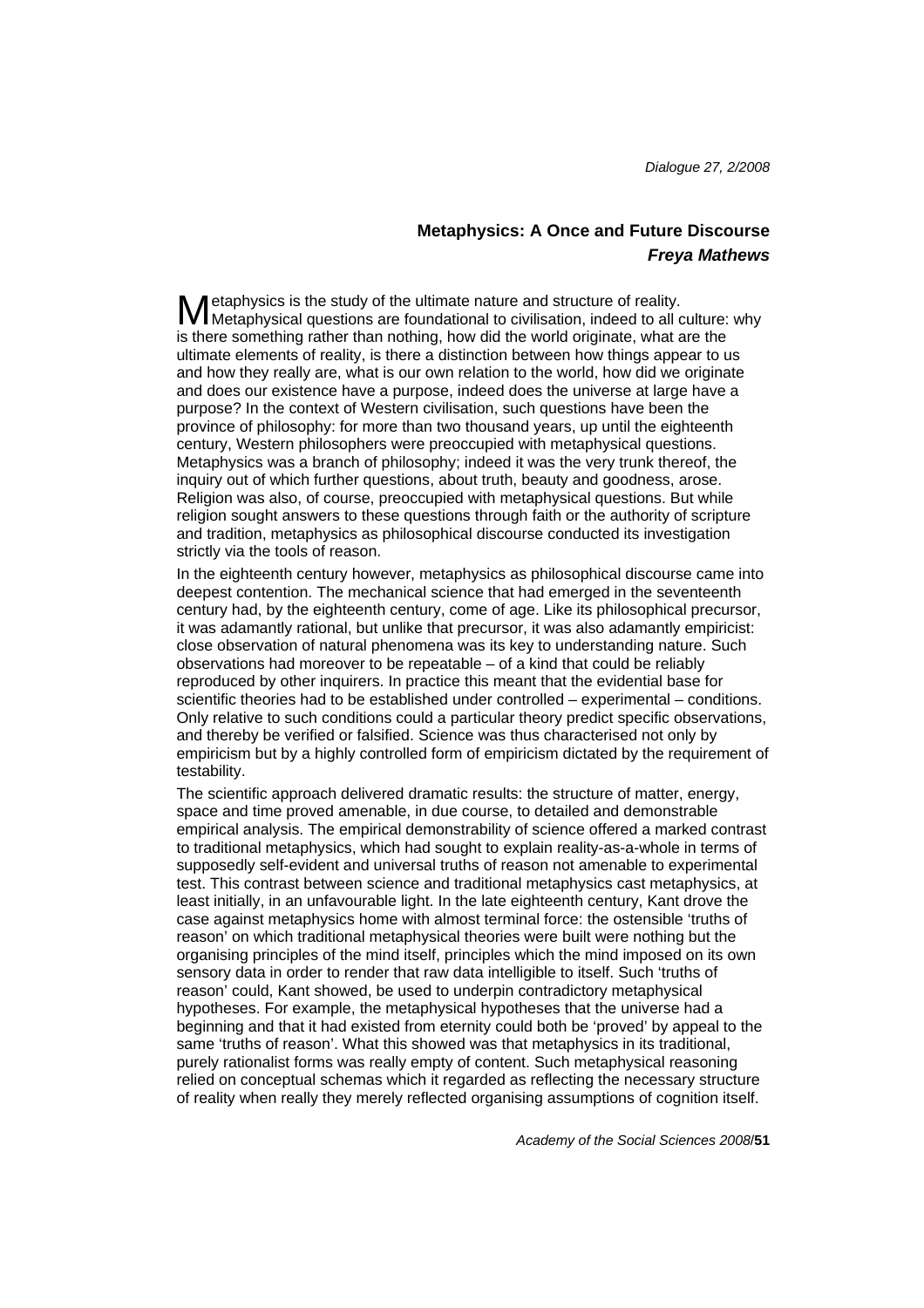Metaphysics thus ended up 'proving' only what it had already presupposed: in this sense it was 'dogmatic'.

Metaphysics has not yet recovered from the blow Kant dealt and has been repudiated by most subsequent intellectual movements. In the early twentieth century metaphysics was disallowed by logical positivists and verificationists on radically empiricist grounds. It was by-passed by phenomenologists, who followed Kant in seeing as the proper object of philosophy the study of the structure of experience rather than the study of the structure of reality. Right up until the 1980s metaphysics was regarded as pretty much out of court by prevailing schools of analytical philosophy, whose approach was to prune metaphysical superfluities from discourse by subjecting every statement to techniques of logical analysis specially designed to weed out spurious instances of reference. The most recent example of the anathematisation of metaphysics has been postmodernism. Postmodernists, following post-structuralists, argued that all theoretical categories, not only those of metaphysics, are discursive devices deployed by historically situated knowers to organise their experience in accordance with their own basic, if sometimes unconscious, political interests. What is true for theoretical categories in general is even more emphatically true for the categories of metaphysics, these being the most abstract and universal of all categories.

So metaphysics has been out of favour for two hundred years. There have been local resurgences here and there, as in Germany in the Romantic period immediately subsequent to Kant, and in England in the late nineteenth century amongst absolute idealists. Notwithstanding these resurgences, the main current of Western thought has been running hard against metaphysics up to the present time. Meanwhile, the place abdicated by metaphysicians has been taken over by scientists, particularly cosmologists and particle physicists. While professing their aversion to metaphysics, scientists have tacitly converted their method - empiricism - into metaphysics, insisting, implicitly if not always explicitly, that only that which can be observed under experimental conditions is real. In other words, to the extent that scientists have insisted that empiricism is the only method for investigating the nature of reality, they have underwritten a metaphysics of their own, a narrow materialism that allows that only the kind of phenomena that can be scientifically observed – which is to say, the kind of phenomena posited by physics - are real.

This unavowed monopoly that science currently has on questions about the ultimate nature of reality surely needs to be challenged, and metaphysics as a critical philosophical project that subsumes but exceeds science reinstated. A consequence of the demise of metaphysics as a philosophical project has been the polarisation, currently acute, between religion and science. Both profess to provide an account of the ultimate nature of reality, but fundamentalist and new age religions base their accounts on faith or intuition while science bases its account on reason. The adamant irrationalism of contemporary fundamentalisms and new age movements may be seen as a response to the co-option of reason by science. Science claims to occupy the territory of reason, but the account of reality offered by science is, as I have indicated, reductive and in its own way dogmatic, denying the existence of anything not accessible to scientific observation. This ideological take-over of reason by science in modern societies, and the consequent contraction of worldview to a narrow materialism that admits the reality only of entities that can be inferred from physics,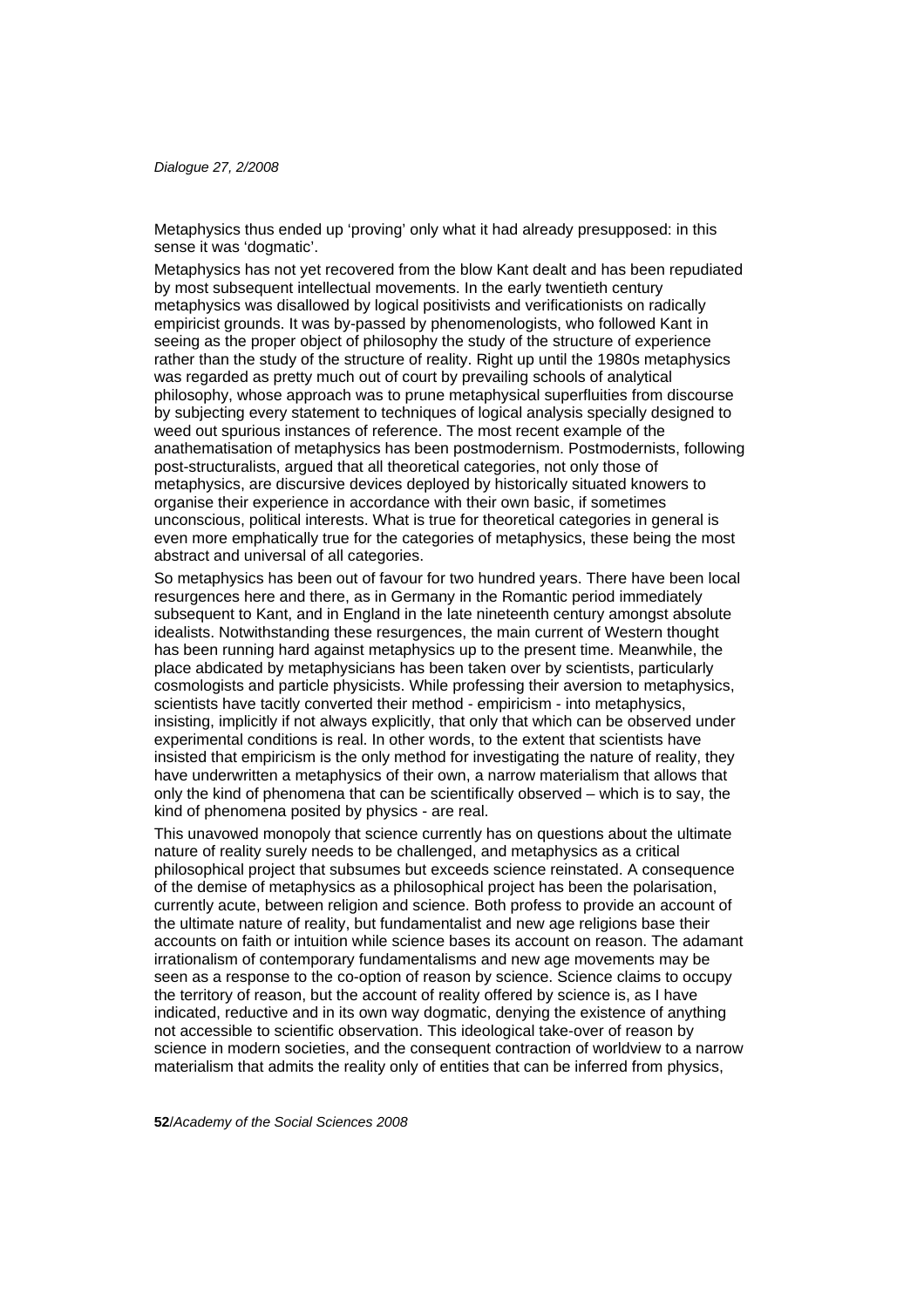has left many both in the West and outside it angrily reviling reason and championing faith, feeling, and the authority of scripture and tradition instead.

But reason is far too important to be compromised in this way. The discovery of reason in classical Greece and more latterly in the crucible of the Enlightenment is the West's great gift to the world. For not only has reason opened the way for the legitimate achievements of science; it is also reason which has conferred autonomy on individuals by furnishing them with the cognitive tools to judge truth-claims for themselves and thereby earn the moral authority to legislate for themselves. Without reason, individuals revert to the mercy of arbitrary authorities and whatever prejudice and superstition those authorities care to instil in them via social conditioning. The whole emancipatory project of modernity, and the democratic values of freedom, equality and human rights it entrains, rests on the foundation of reason.

If reason is not to be sacrificed then, it must not be compromised by being wholly coopted by science, a science which, while an immensely progressive and successful tool as far as it goes, is reductive and debilitating when it presumes to cover the entire field of investigation. What is needed in this impasse are methodologies which are open to aspects of reality not accessible to scientific observation while still being rigorously rational. And this is what metaphysics as philosophical discourse has always been: rational inquiry which is at least in principle open to, and prepared to try to make sense of, any unobservable or unseen aspects of existence as well as those which are observable or seen. In this sense metaphysics can furnish a third way between the reductivism of scientific reason and the dogmatism and authoritarianism of religious unreason.

But if a return to metaphysics is to be feasible, metaphysics must first meet the challenge of Kant. It must itself become post-dogmatic. This means, in the first place, revising its tendency towards *a priorism* and avoiding the mere recycling of presuppositions built into its foundational categories. In other words, a metaphysical theory must have substantive content – it must explain things in ways that do more than draw out implications of the definitions of its terms of analysis. More importantly, its substantive content must be in some sense testable. This is not to say it should be testable in a scientific sense. It may be testable in the way that the teachings of Buddhism, for example, are. The Buddha asked followers to try out his hypotheses for themselves, in the 'laboratory' of their own subjectivity, via certain experiential – for example, meditational - experiments. He never asked followers, as the prophets of the Abrahamic religions did, to accept his teachings on authority or faith. So while it might be argued that metaphysics is necessary because it provides the theoretical means for renegotiating our relationship with reality, it will also be necessary to insist, post-Kant, that metaphysical theories include suggestions for practice – ways in which readers might try out the proposed metaphysical possibilities for themselves.<sup>1</sup> In this respect, metaphysics post-Kant would in fact revert to a more ancient mode: amongst the Stoics and Epicureans of the Hellenistic world, for example, philosophy was not merely a discourse but a way of life, complete with a whole array of exercises and practices by way of which philosophers tested whether their theories were conducive to cognitive, psychological and ultimately spiritual development.<sup>2</sup> (It was only after the fall of Rome and the advent of Christendom in the Dark Ages that philosophy became terminally divided into secular discourse on the one hand, the province of universities, and spiritual practices on the other, the province of the monasteries.<sup>3</sup>) Metaphysics reconstrued as inclusive of practices, and hence as in a certain sense testable, might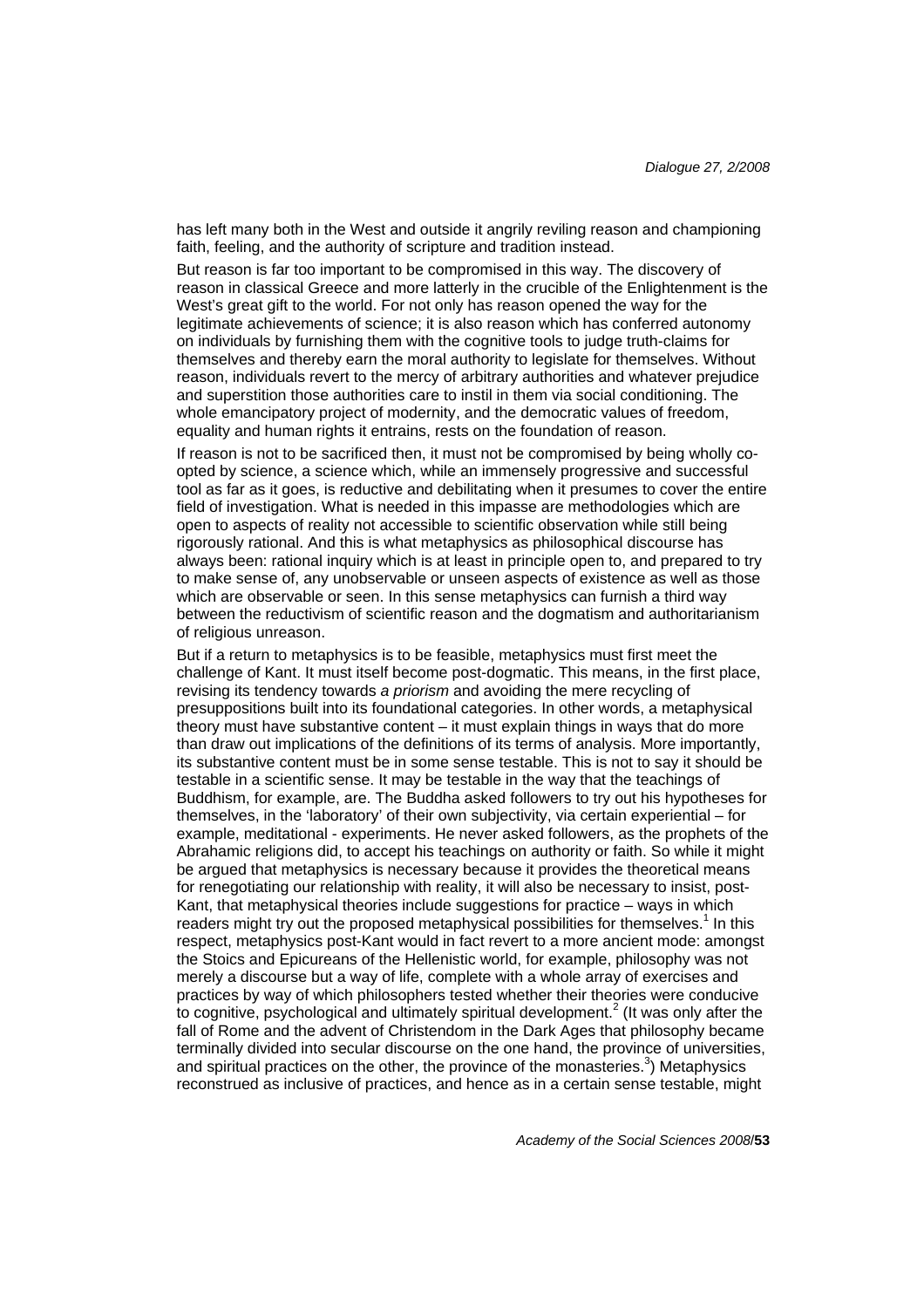no longer announce itself in the *assertive* mode but rather as *invitation*. Re-construed as invitation, metaphysics can hardly rate as a vehicle of dogmatism.

But if metaphysics is to make a come-back today, subsuming but exceeding science, it must be re-worked not only to accommodate Kant but to accommodate the legitimate political scruples of postmodernism. In postmodern circles people have given up 'believing in believing in things' - most particularly believing in believing in the existence of the 'Unseen'. Postmodernity has brought to light, conclusively, the cultural contingency of different conceptions of the Unseen, leaving many of us doubtful of anything but the Seen, the mere unprepossessing ground beneath our feet. It is only the Seen, the realm of matter, of ordinary everyday things, that can be affirmed with any confidence in the context of postmodernity. If we are to avow Unseen aspects of reality at all, subsequent to the experience of modernity, they had better somehow be implicated, indissolubly, in that mere ground, on which we cannot disagree. They ought best not be described, at least at the outset, in conventional religious terms, the theisms and deisms and divinities that have gone before. Better that we start from the ground, the common ground, beneath our feet, and, embarking on our explorations and experimentations *de novo*, work back from there. Let us remove the wrappings, layer by layer, from plain old matter, the unremarkable and incontrovertible, and, assuming nothing, see what we can see.

In saying this I am drawing close to what I regard as the most compelling reason for advocating a return to metaphysics: the materialism which science has covertly bequeathed to us as the *de facto* but unexamined metaphysical premise for all our thought is proving an unreliable, not to say disastrous, basis for our civilisation. This is evidenced by the present upheavals in planetary ecosystems. This environmental crisis is the crisis we get when we think of matter as brute and blind, as nothing but clay for us to stamp with our own insignia and mould to our own convenience. This environmental crisis is the crisis we get when we have ceased to ask the metaphysical questions, when we have abandoned these to scientists whose answers are necessarily relativised to the capacities of the machines that constitute their experimental equipment. These machines circumscribe the answers that scientists can give to questions about space and time, mind and meaning and purpose, agency and freewill: the universe revealed by machines will be a machine universe. And a machine universe will be one devoid of mind and meaning, purpose and agency of its own. It will be one which we can accordingly treat as of no intrinsic significance – one we can use as we see fit.

Having discovered however that the world, treated as a mere assemblage of nuts and bolts, is falling apart, it is beginning to dawn on us that there was all along an integrity to its structure, a holding together of things, that the fundamental sciences had missed. Overlooking this, we have wrought havoc. New sciences have recently been whistled up to rectify this oversight: ecology, for instance, has come to the fore as a template of relational interconnectedness, suggestive of a new paradigm that will enable us to adapt our instrumentalism to the requirements of the world's integrity. But ecology as a science is still relativised to the technologies of observation by which its hypotheses are tested: the ecosystem, viewed through the lens of science, is still an artefact of observation, a sheer externality, a machine in fact, even if it can boast additional levels of organisational integrity. Science cannot take us beyond this machine image of the world. It is internally bound to it by the methodological requirement of experimental empiricism. To get beyond it calls for a reinstatement of a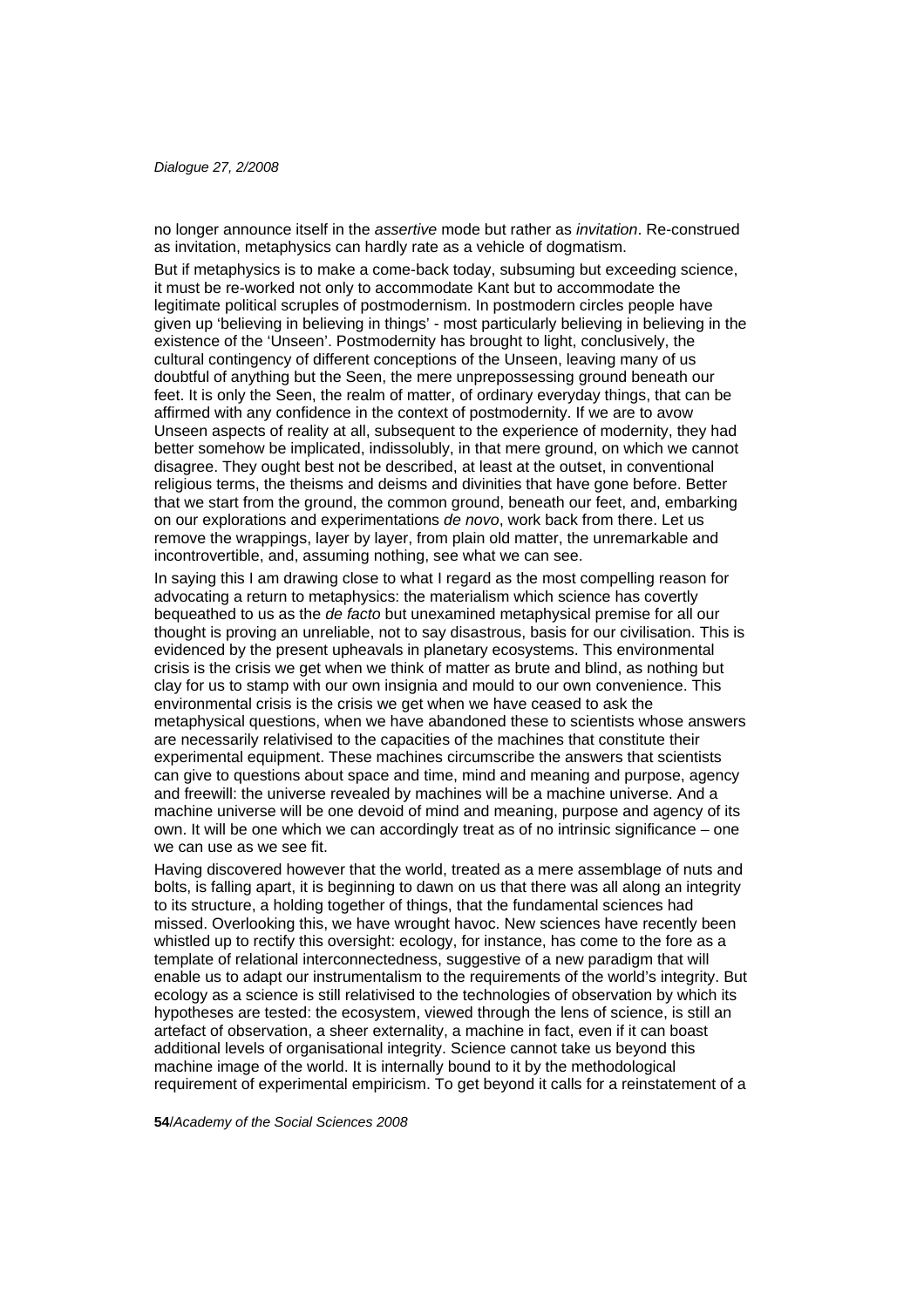larger form of inquiry which can take into account not only the data of scientific observation but the findings of all our forms of experience, including those of introspection. It is only within such a larger frame of reasoning that the true significance of the mysterious 'holding together' of things can be explored. For such holding together points precisely in the direction of mind, meaning, purpose, agency. Mind is inherently indivisible, its different aspects cross-referential and interpermeating; meanings are likewise differentiated only within a larger field of meanings which overlay and inform one another; purpose gives direction and coherence to all it touches, binding functions together into indissoluble unities; agency, being referenced to purpose, has the same effect. This 'hanging together' that we have discovered as an integral aspect of our world points, in other words, to the possibility that world itself is imbued with the kind of mentalistic attributes necessarily absent from scientific accounts of reality - absent because they cannot be detected in the empirical manner required by science.

In other words, the current falling apart of things under the impact of our human assault on the 'environment' is suggesting that the instrumental culture of modernity, premised on the materialist outlook of science, has failed to notice something crucial about the nature of reality. It has failed to notice a certain holistic quality in things, a certain priority and integrity of wholes that cannot be accounted for in terms of parts. What this holistic quality points to is in fact something that science by its very nature can't detect, an interior dimension to reality analogous to mind or meaning in us. To consider the possibility of such a dimension requires a shift to a frame of inquiry larger than science, the kind of framework that might be provided by metaphysics, suitably adjusted to a post-Kantian, postmodern setting.

The importance of making this shift is incalculable. The current relation of modern civilisation to reality is radically out of joint. Science has, to a degree, recognised its past inadequacies and is ushering us towards an ecological worldview. To graduate to ecology would indeed be to take a massive step in the right direction, the direction of sustainability. But it may be that ecology is not enough. To view the world through the lens of ecology is still, as I have explained, to experience it only in terms of what can be revealed by the machines - the technologies of observation and measurement – of ecological science. It is not to experience it as we could if we recognised it as meaningful and mindful presence. To recognise it as meaningful and mindful presence would be to initiate an entirely new chapter in our relationship with reality. It would be to open up possibilities of meaningful engagement with our world that are entirely beyond the modern imagination. These possibilities would include new modalities of practice that would integrate techno-environmentalism with mythopoetics, science with spirituality, utility with communion. To come to the world with all the insight that science has bequeathed us and yet also to relate to it as a mindful, never-fully-knowable presence, capable of engaging communicatively with us and thereby 'pulling us into love', as Deborah Rose puts it,<sup>4</sup> would be to enter a new phase of culture. Yet this would be a truer phase of culture, if we remember that the root of 'culture' is the Latin *cultura*, meaning tending; *cultura* is in turn derived from *colere*, meaning to till or cherish. Culture is essentially to do with cherishing, and what is this cherishing but devotion to the ground that we till, the plain old matter from which we nevertheless draw forth endlessly the sustenance, the magical coloured thread of meaning and beauty, that becomes the fabric of all culture. $\frac{3}{5}$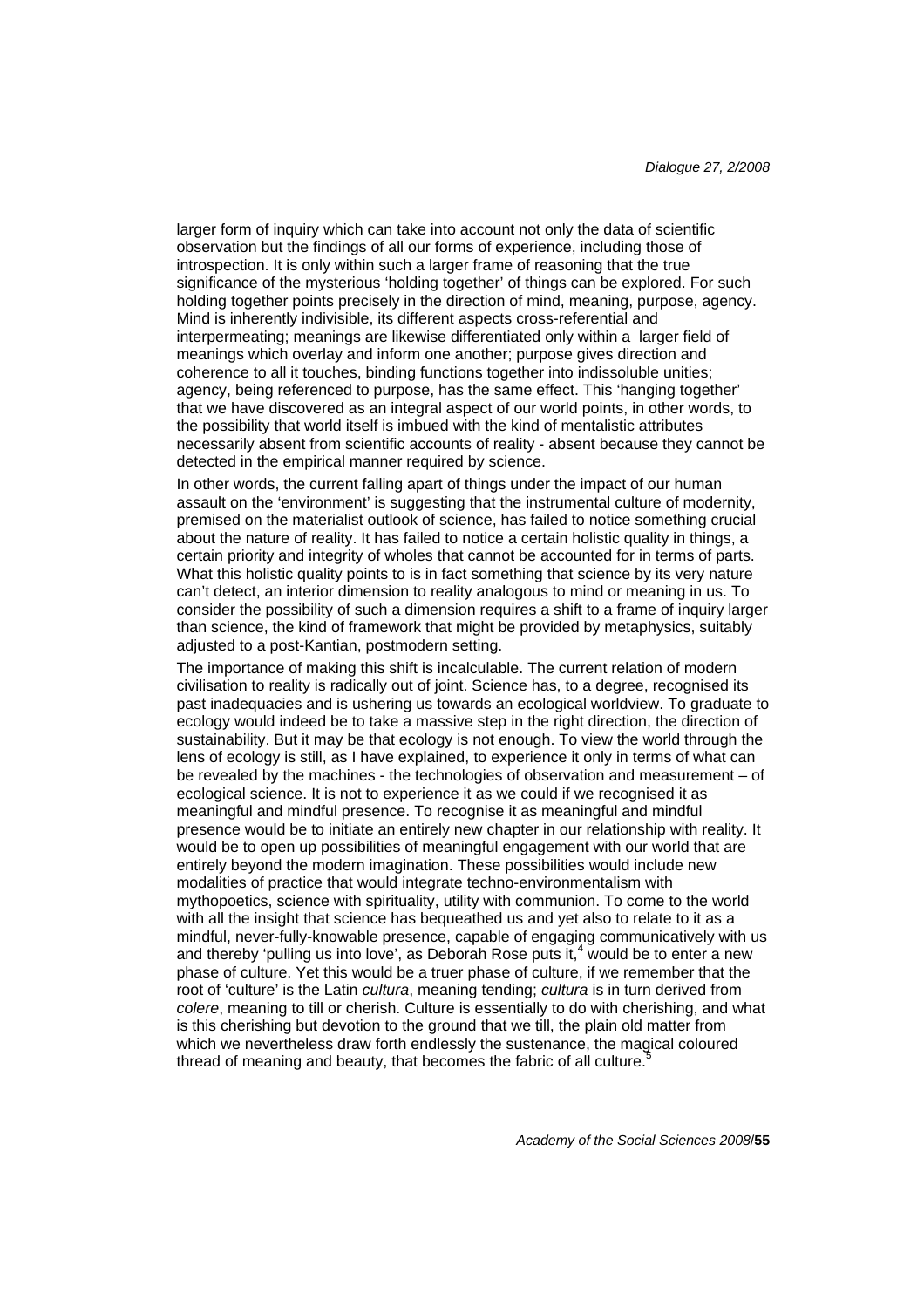This is the kind of leap – from an attitude of instrumentalism to one of cherishing the ground beneath our feet - to which the environmental crisis seems currently to be summoning us. But it is a leap we cannot take so long as we allow science to co-opt the place of metaphysical inquiry and shackle us to an unreflective materialism, even an ecological one. We need to find ways – responsible and rigorous ways - of reengaging with the metaphysical questions that are the oldest and deepest wellsprings of our civilisation. Only by re-engaging with these questions can we begin to make our experience commensurate with the vast *mysterium* we call nature. And only by enlarging our experience of reality in this way can we begin to renegotiate our relationship with it.

*Associate Professor Freya Mathews is in the Philosophy Program, School of Communication Arts and Critical Inquiry at La Trobe University. Her books include* The Ecological Self *(1991, Routledge, London);* For Love of Matter: towards a Contemporary Panpsychism *(2003, State University of New York Press, Albany New York);* Reinhabiting Reality: towards a Recovery of Culture *(2005, UNSW Press, Sydney)*.

[F.Mathews@latrobe.edu.au]



<sup>1</sup> As I understand it, this is part of what Ken Wilber means by the term *post-metaphysics*. Thanks to Caresse Cranwell for alerting me to this connection.



 $\overline{a}$ 

<sup>&</sup>lt;sup>2</sup> Hadot, Pierre (1995). *Philosophy as a Way of Life* (trans Michael Chase), Blackwell, Oxford.<br><sup>3</sup> Tarnea Bishard (4004). The Bessien of the Wastern Mind. Ballanture Basks, NY.

Tarnas, Richard (1991). *The Passion of the Western Mind*, Ballantyne Books, NY. 4

<sup>&</sup>lt;sup>4</sup> Bird Rose, Deborah (2004). *Notes from a Wild Country*, University of NSW Press, Sydney. See Freya Mathews (2005). *Reinhabiting Reality: towards a Recovery of Culture*, State University of New York Press, Albany NY.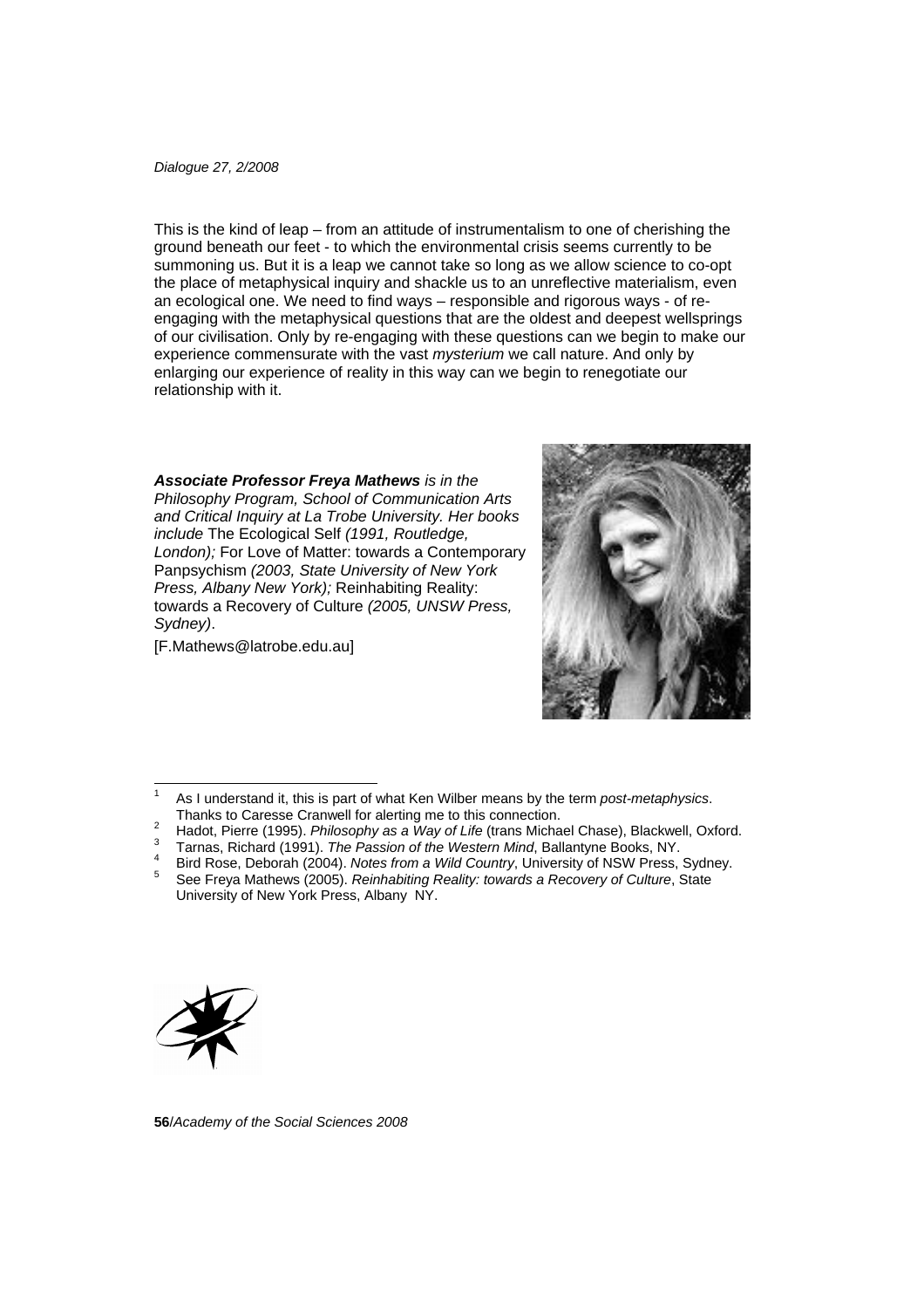# **Academy News**

# **ASSA Annual General Meeting 17 – 19 November**

### **Annual Symposium 2008**

**Fostering Creativity and Innovation,** convened by *Leon Mann* and *Janet Chan*, will be the theme of this year's Annual Symposium.

At both national and global levels, we are confronted with new challenges in social, economic and environmental problems which require creative and innovative solutions. The 2008 Symposium will focus on what the Social Sciences can contribute to the broader debate about how Australia can become more creative and innovative. Contributions from the sciences, technology and the humanities will also be examined. A panel of policy makers and leaders involved in the 2008 Government review of the national innovation system will discuss the issues and recommendations of the review. Another panel will discuss innovation in higher education, a core component of the creativity-innovation system.

Other questions to be addressed at the Symposium include:

- What new knowledge has social science research and research from other disciplines produced about creativity and innovation in key areas?
- What lessons can be learned from Australian efforts to foster innovation?
- What more can public policy do to foster creativity and innovation?

Participants at the Symposium include Glenn Withers, Bob Williamson, Margaret Sheil, Simon Marginson, Jane Marceau, Leon Mann, Ron Johnston, Roy Green, Peter C Doherty, Mark Dodgson, Glyn Davis, Ian Chubb, Janet Chan, Stuart Cunningham, Peter Jonson, Paul Kelly, Barry Jones, Gael Jennings, Terry Cutler, and Minister, Senator Kim Carr.

The Annual Symposium is open to the public, but bookings are essential. Contact Sarah Tynan at Tynan.assa@anu.edu.au.

# **Cunningham Lecture**

On 18 November, the Cunningham Lecture will be delivered by *Barry McGaw* AO, Director, Melbourne Education Research Institute, Melbourne Graduate School of Education, the University of Melbourne. His theme will be 'Building a world-class curriculum for Australia's schools'.

# **Academy Colloquium**

The Colloquium on 17 November (for Fellows and invited guests only) will be chaired by Glyn Davis, with Joshua Gans and Jenny McGregor, and will discuss 'The Social Sciences, the policy process and the wash-up from the Australia 2020 Summit'.

\*\*\*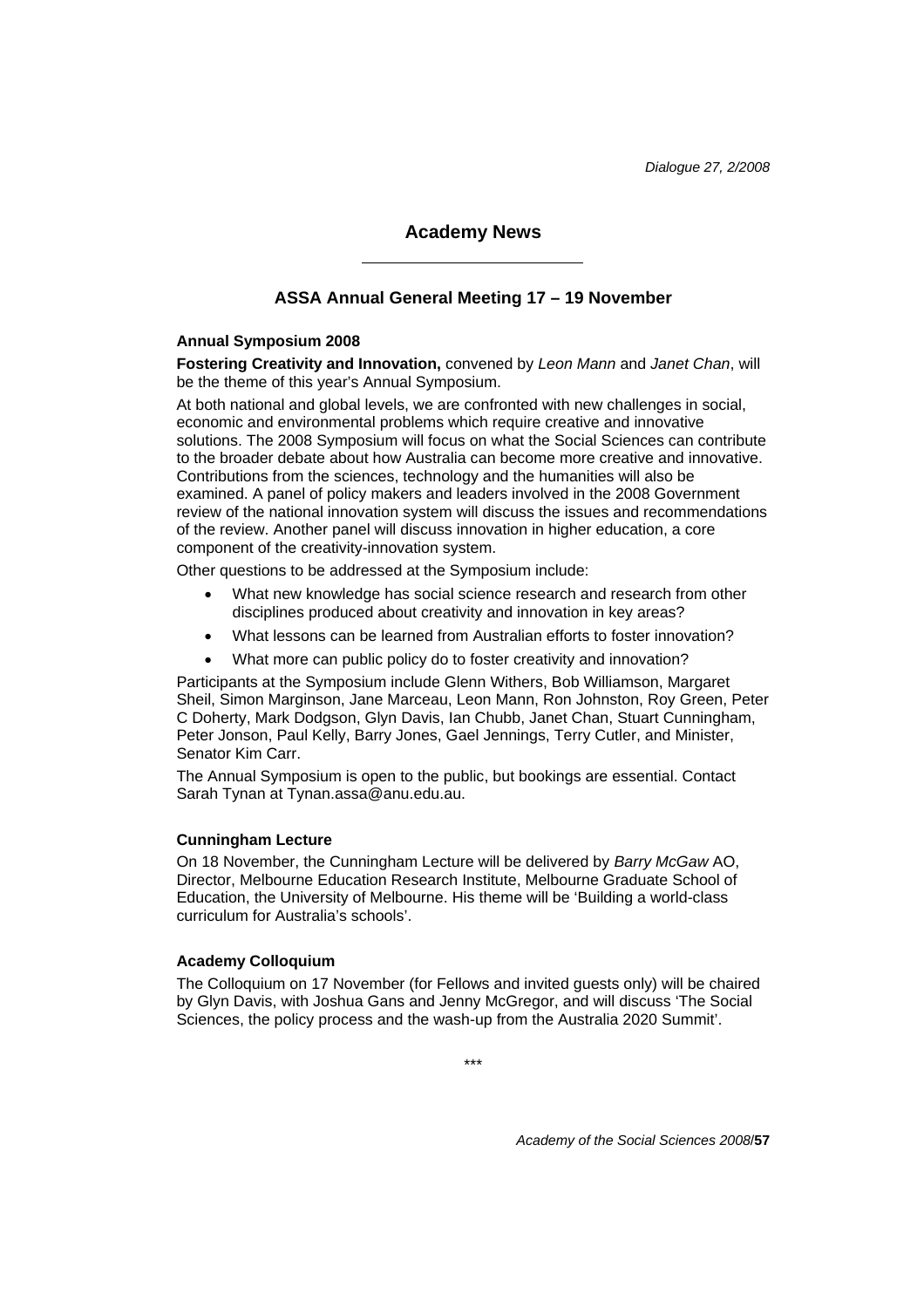# **Research Program**

### **ARC Learned Academies Special Project 2008**

**A** grant has been received from the ARC for the project 'Integration and Multiculturalism: A harmonious combination.' The project, which will be led by *James Jupp* and *Michael Clyne*, has received funding of \$89,000.

Using social science research from linguistics, sociology, demography, political science, history and psychology, the project will focus on issues raised by the transformation of Australia into a multicultural society as a result of post-1945 immigration. Among these issues are the maintenance and consolidation of social cohesion, the development of a common national identity and core values and the role of public agencies in securing these objectives. As these are contested issues, the project aims to explore the variety of analyses which have been applied to ethnic and cultural variety and the concrete outcomes of public policy. Language use and maintenance will be an important focus, as will participation in social and public life.

Human interactions, including marriage patterns, choice of location and political participation are all within the professional interests of the proposed research team. Participants in the project are well known for their expertise in language policy and ethnic community issues, as well as for their active involvement in national and international studies of relevant policy developments and issues.

A workshop with the project leaders and contributors will be held in Canberra in November. The major outcome of the project will be a carefully analysed account of social cohesion and community relations within a globalised migration system.

# **ARC Learned Academies Special Project 2007**

**T**he Academy's 2007 ARC Special Project, 'New Social Policy Approaches for Sharing Risk', will hold a two-day workshop in early August, at which the preliminary findings of the project will be discussed. The project, led by *Bruce Chapman*, aims to develop principles for the broad application of income contingent loans (ICLs) as part of public policy. The workshop will discuss proposals relating to ICLs and childcare, maternity leave, research and development funding, elite athlete development, and Aboriginal community investment funding.

As part of the workshop, the Academy is pleased to announce a public lecture by *Professor David Moss*, of Harvard University, who is recognised as a world expert in the area of government as risk manager, and the use of income contingent loans as a policy tool. Professor Moss will be speaking in Canberra on Monday 4 August.

# **Publication of the ASSA/ABS 2006 Census Research Project.**

**T**he first three papers in the Academy's *Occasional Papers (2006 Census Series)* will be published in November of this year. The publication of the three at the 'NatStats' conference in Melbourne, will launch this Academy special series of papers. The papers are the result of an Academy research project which has been conducted with the assistance of the Australian Bureau of Statistics. As has been reported previously in *Dialogue*, the aim of the project has been to write engaging stories in essay form about the current circumstances of people's lives and significant changes in key areas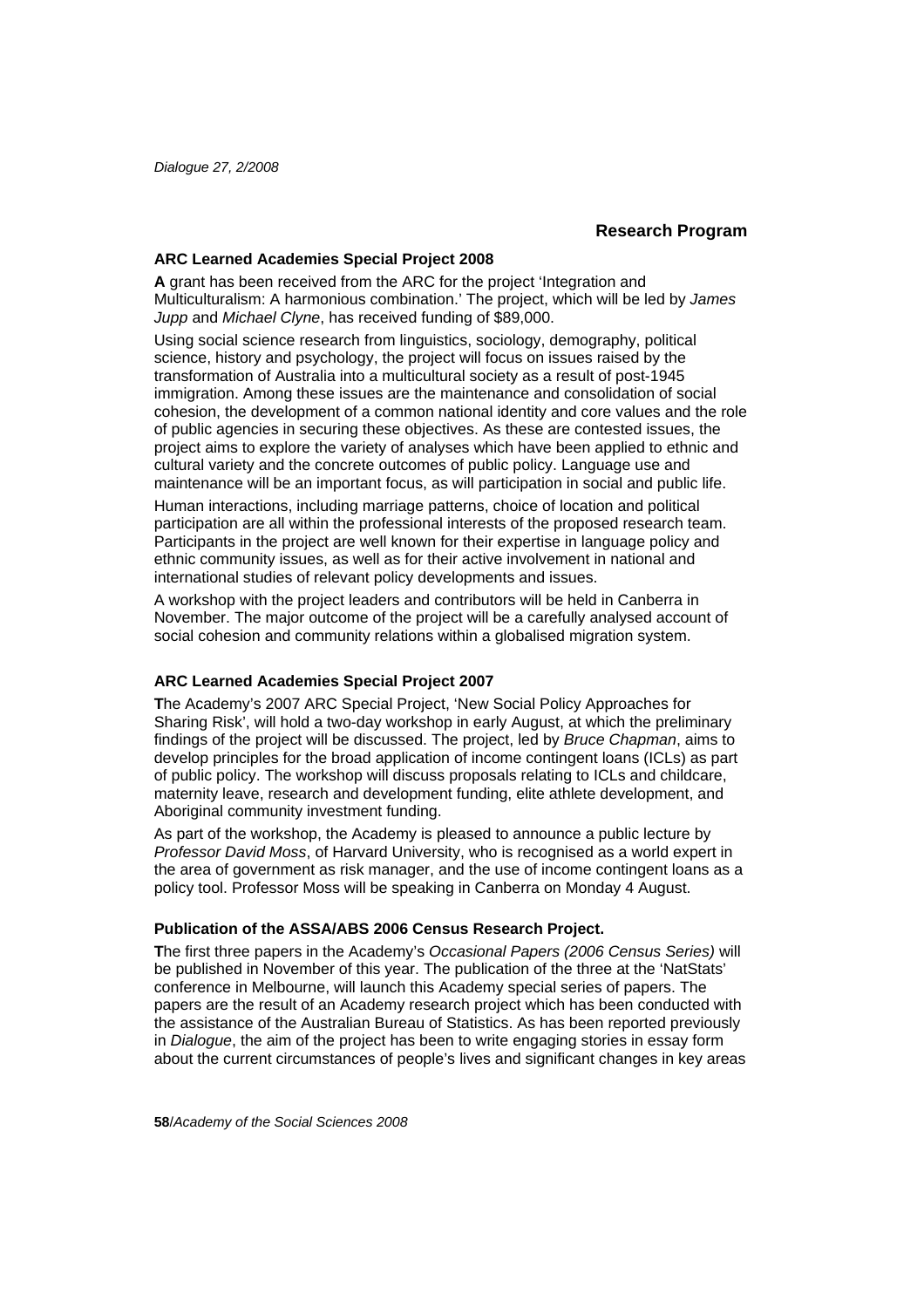of contemporary Australian society. These stories are based on access to customised data from the 2006 Census, which has been generously provided by the ABS.

The three papers to be launched in November are: *Creative Australia: The arts and culture in Australian work and leisure*, by David Throsby; *Evolution in Australian Housing: Trends in affordability, need, household structure and dwelling type*, by Andrew Beer; and *Lives of Diversity: Indigenous Australia*, by Maggie Walter. They, along with the series, will be launched by the President, Stuart Macintyre, and the series editor, Jeff Borland.

The remaining papers, which will have staggered release into 2009, are: *Living Alone*, by Sue Richardson and David de Vaus; *Different Lives, Different Places: Changes in Australian population distribution*, by Graeme Hugo; *The New Social Productivity: Work and leisure in Australia*, by Bettina Cass; *Beyond Life Expectancy: The lives of older Australians*, by Diane Gibson; and *Immigration*, by Jeff Borland and Andrew Clarke.

# **Policy and Advocacy Program**

### **'University Policy Futures' Roundtable**

**O**n 1 August the Policy and Advocacy Committee will convene a policy roundtable on 'University Policy Futures'. This roundtable on Australian universities and policy directions for the higher education sector is being held in light of, and in response to the Commonwealth Government's Review of Australian Higher Education, being headed by Emeritus Professor Denise Bradley AC. The object will be to coordinate, without obligation, the input from participants to help inform the Academy's preparation of a statement on University Policy Futures. The scope of the Review of Higher Education is necessarily broad, and this roundtable will not seek to address every component of policy relating to the wider higher education sector. Rather, the University Policy Futures roundtable will focus on the role of universities, and the issues which arise from, and pertain to, government policy for universities.

# **Policy and Advocacy Program Initiative**

**T**he Policy and Advocacy Committee is pleased to announce that it will shortly be sponsoring a pilot event as part of its initiative for a new State-based program. Under the program, a modest amount of funding would be made available to defray the costs of a discussion forum or event, such as a workshop, which dealt with State-based issues.

The pilot event will be held in conjunction with the Western Australia Division of the Institute of Public Administration Australia. The IPAA is a non-profit organisation whose membership constitutes 'public servants, academics, students, provider and community members' at all levels of government, and which has as its broad aim 'to contribute to the development of public policy and management practices that will enhance the performance of the public sector' (see www.ipaa.org.au). ASSA has convened two successful policy roundtables with the national level of the IPAA.

The pilot event should provide an opportunity for WA Fellows of the Academy and representatives from the WA Division of the IPAA to discuss a local issue of interest to both social science researchers and policy practitioners. The event would also offer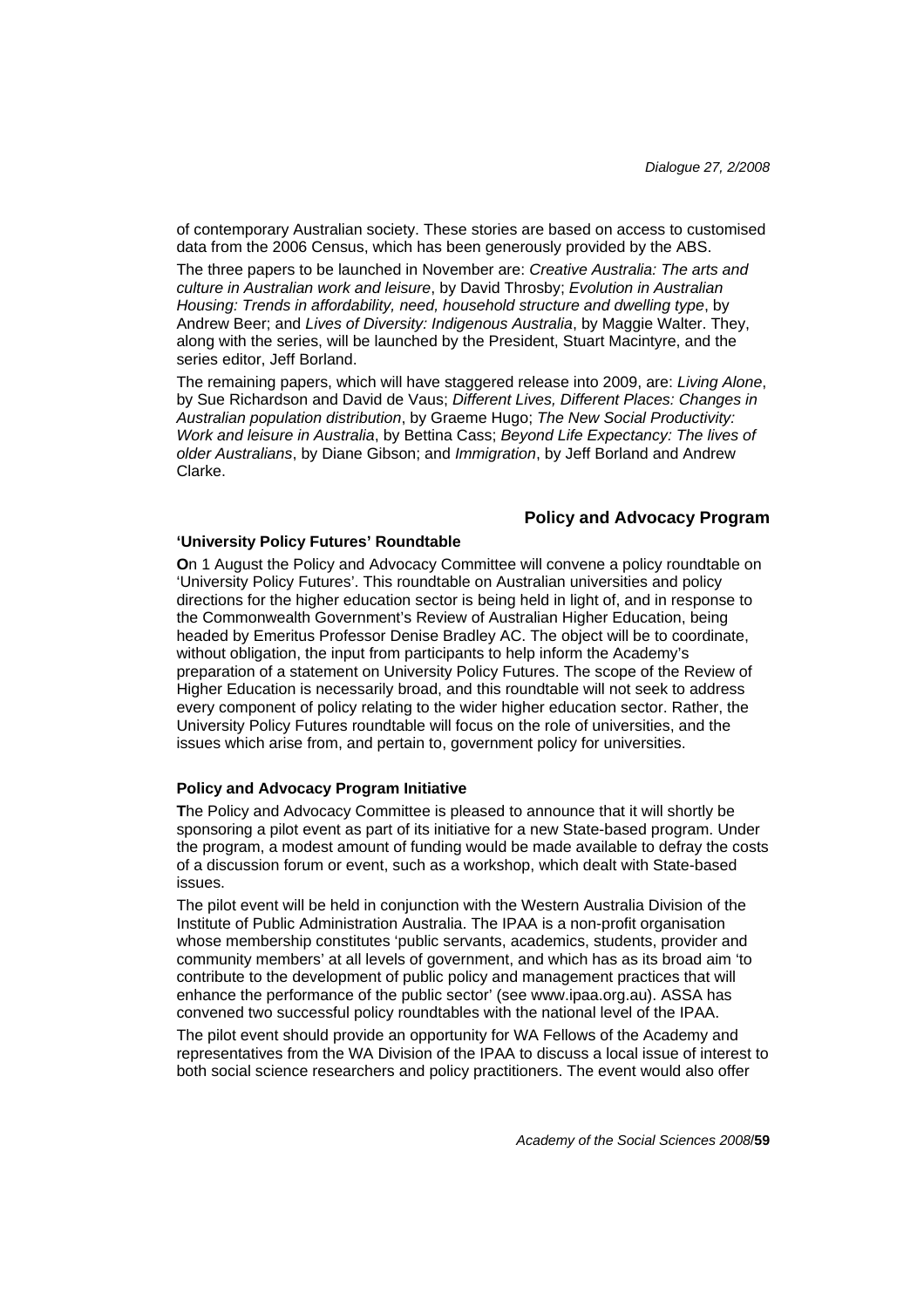an opportunity to participating Academy Fellows and social science researchers to establish inter-sectoral networks.

Upon successful completion of the pilot event, the goal of the Policy and Advocacy Committee is to open this program to all Branches of the Academy. Suitable proposals would receive modest funding to contribute to the cost of the forum/event. Under the program guidelines, funding from the Academy would need to be met with in-kind support from an organisation such as a (State) Division of the IPAA, which would undertake the some of the planning and administration of any such event. As with Academy Workshops, events would require a Fellow as co-/convenor.

Input and feedback are sought from the Fellowship regarding this program initiative. Fellows should direct any queries/comments they may have to William Douglas at the Academy Secretariat on assa.admin@anu.edu.au, or 02 6249 1788.

# **International Program**

### **Australia-Japan Foundation**

As reported in the previous edition of *Dialogue*, the Academy has submitted an application to the Australia-Japan Foundation under its AJF Grant Program. The International Committee is pleased to report that the application was successful, and the Academy has been awarded a grant of \$24,000. Under the application, two component projects involving collaboration between Australian and Japanese researchers and policy practitioners will be carried out respectively by *Professor Sue Richardson* and the National Institute for Labour Studies, and *Professor Ann Harding* and the National Centre for Social and Economic Modelling.

# **Australia–Netherlands Exchange Program**

**A**s part of the Exchange program between the Royal Netherlands Academy of Arts and Sciences, ASSA and the Australian Academy of Humanities, *Dr Peter Mascini* of the Erasmus University of Rotterdam will visit Australia in August-September 2008. Dr Mascini is a sociologist in the area of public policy whose work examines the legitimation and execution of policy, particularly in the areas of health and safety, asylum policy, and crime and terrorism. His work is based in part on an assessment of the assumptions which underlie specific policy measures, as well as questioning the manner in which such assumptions are connected to the motives and interests of the policy subjects. He will visit the Regulatory Institutions Network at the Australian National University, to engage in collaborative research in the area of food regulation and associated regulatory bodies.

# **Further relations with India…**

**I**n other international news, ASSA has responded to invitations from the Australian High Commission (AHC) in New Delhi, and the Australian Embassy in Dublin to consider how ASSA might engage similar bodies in those countries in order to collaborate on issues of common interest. The relationship with India was inspired by AHC Education Counsellor, Professor John Webb, who suggested an ASSA-India project to ASSA Executive Director, John Beaton, in 2007. The project was followed up by his replacement at the Indian High Commission, C Linda Laker. The activity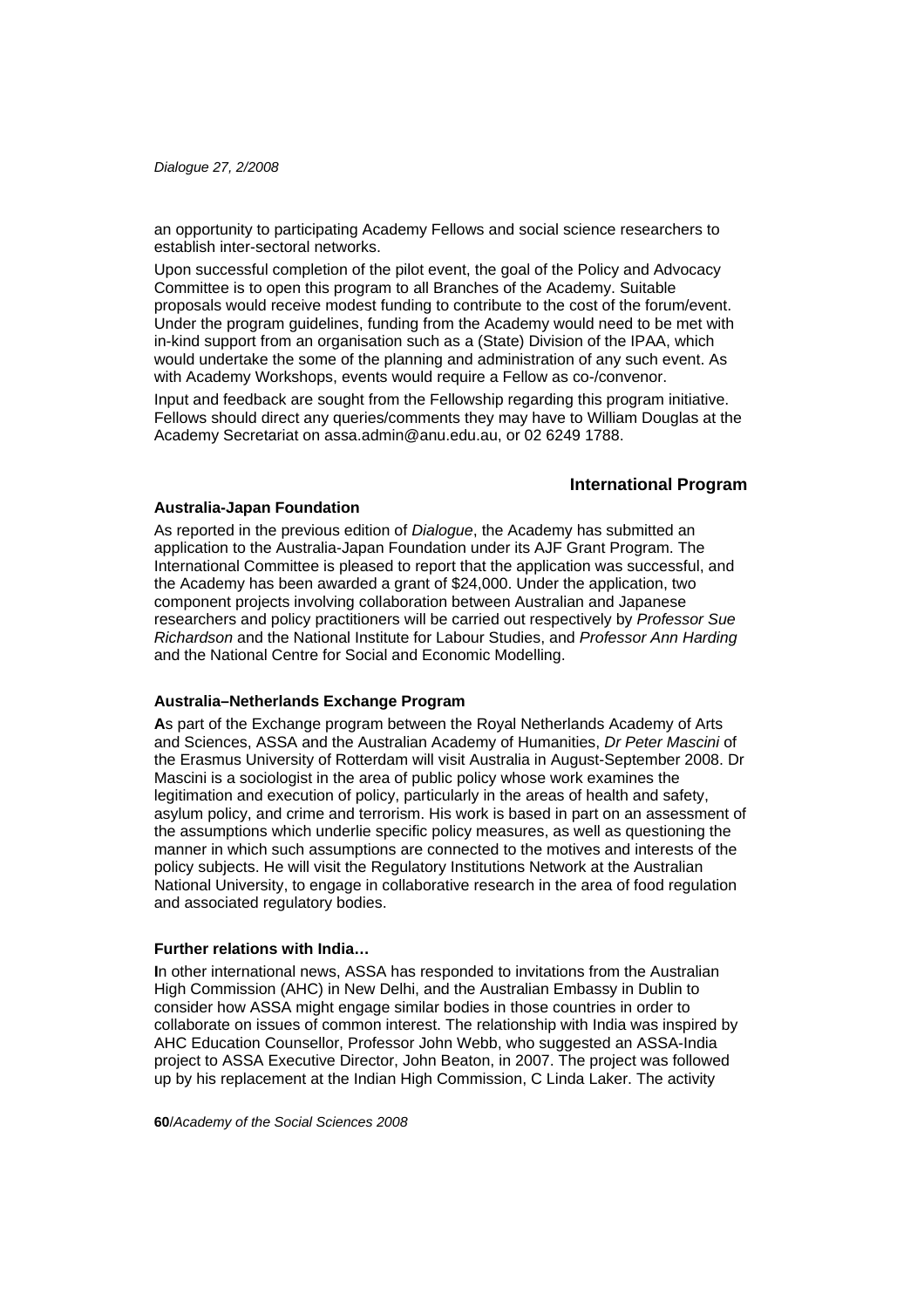involves our bilateral partner, the Indian Council for Social Science Research (ICSSR), the Tata Institute of Social Science (TISS), and the Institute for Social and Economic Change (ISEC). Following Beaton's solo trip and staging meetings in New Delhi, Bangalore and Mumbai (17-22 February 2008), a workshop was convened at the Tata Institute in Mumbai 14-16 May. The workshop, termed the 'India-Australia Futures Workshop: Perspectives from the Social Sciences', was an intensive three day 'lockdown' workshop where the participants began by considering a broad list of possible topics provided by ASSA, topics that were intended to help find the farhorizons of what will command interest among social scientists in both countries for the next two decades. Participants then engaged in two days of intensive discussion followed by a third day of drafting outlines and text on topics selected by break-out groups. The results, now being edited, are to be prepared as a discussion paper and a steering committee made up of the participants will select some combination of these as suitable subjects for an India-Australia symposium in early 2009 in Delhi.

Professor Jeff Bennett, Director, Environmental Economics Research Hub, Crawford School, ANU and Associate Professor Bill Pritchard, Economic Geographer, School of Geoscience, University of Sydney, along with ASSA ED John Beaton and Administrative Assistant Hayley Da Quinta represented ASSA at the workshop, joining with Indian scholars Professor and Dean, Sharit Bowmik, School of Management and Labour Studies (TISS), Professor and Director S Parasuraman (TISS), Professor and Chair, A Ramaiah, Centre for the Study of Social Exclusion and Inclusive Policy (TISS), Professor and Dean of Social Sciences RN Sharma (TISS), Associate Professor Madhushree Sekher, Centre for the Study of Social Exclusion and Inclusive Policy (TISS), Professor and Head, School of School of Agricultural Development and Rural Transformation Centre, ISEC, Professor and Head, Population Research Centre KS James, Associate Professor KG Devi, Centre for Decentralisation and Development (ICSSR), and Professor and Director B Venkatesh Kumar, ICSSR. The Australian High Commission in India provided funding for the event, and the Tata Institute provided a very comfortable venue. Indian colleagues provided generous enthusiasm, welcome hospitality and excellent collegiality over what were long, rather warm but very productive days.

# **…**And the **Irish Research Council for the Humanities and Social Sciences (IRCHSS)**

**I**n a second and very recent Government initiative - this time with ASSA working jointly with the Australian Academy of the Humanities (AAH) - the Australian Embassy in Dublin, with assistance from the Department of Education, Employment and Workplace Relations (DEEWR) has asked the two Academies to consider how they might collaborate with the Irish Research Council for the Humanities and Social Sciences (IRCHSS) on issues of mutual interest. Following consultation with DEEWR representatives and AAH ED John Byron, John Beaton attended a meeting (11 June) in Dublin. Also attending the meeting were Dr Maurice Bric, Chair and Ms Dipti Pandya, Director, IRCHSS, and Anne Plunkett, Australian Ambassador. A program that provides for two workshops, one in Australia in early 2009, and one in Ireland mid-2009 will bring together Irish and Australian scholars on topics currently under review. A further aspiration is to create and support an annual joint-action research collaboration along the lines of those which ASSA now enjoys with France, the UK, the Netherlands, China and India.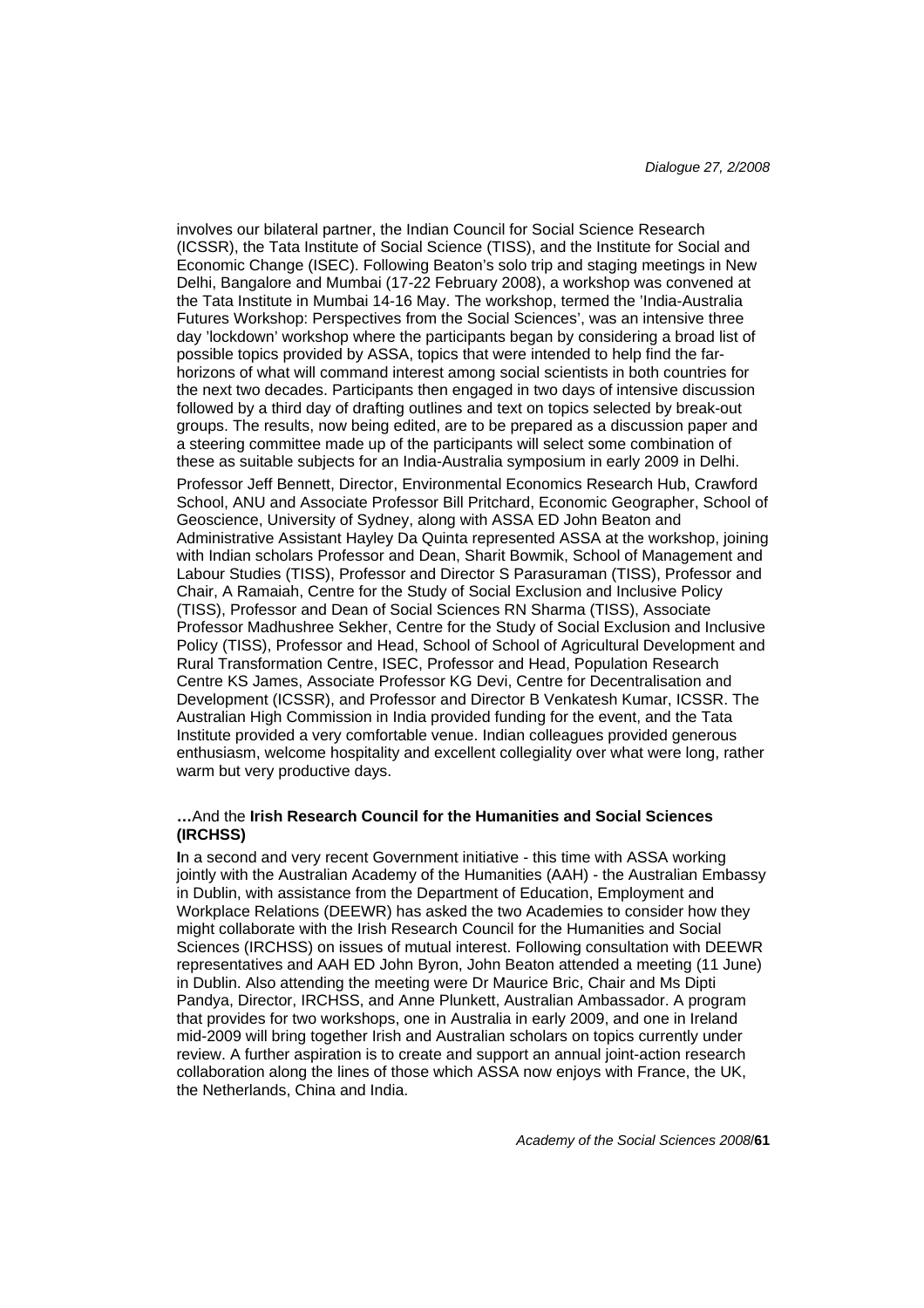The Australian Government's interest in enhancing the inclusion of the social sciences and humanities in its international collaborative networks is a most welcome development, and one that was sought by our sector at the time of our last five-year review. A recent statement by Minister Carr announcing increased support for such international collaborations indicates significant support for developing a stronger presence for the social sciences and the humanities in the international profile of Australia.

The **application dates** for programs to be funded in 2009 are as follows:

| India exchange          | 19 September, 2008 |
|-------------------------|--------------------|
| United Kingdom exchange | 26 September, 2008 |

# **Workshops Program**

Completed Workshops:

'Climate Change Responses Across Regional Australia' John Martin, Maureen Rogers, Caroline Winter (all at LaTrobe), and Jim Walmsley FASSA (UNE) Held at La Trobe University (Bendigo), 10-11 April, 2007.

'War, Commerce and Ethics in British International Political Thought' Ian Hall, Lisa Hill and Wilfrid Prest FASSA (all at Adelaide) Held at the University of Adelaide, 22-23 July 2008.

Forthcoming Workshops:

 'Religion and Politics: Australian Cases and Responses' Marion Maddox (Macquarie) James Jupp FASSA (ANU) To be held at the Macquarie University, September, 2008.

'The Great Risk Shift? Institutionalisation of Individualism' Greg Marston and John Quiggan FASSA (UQ) To be held at the University of Queensland, December 2008.

**Reports** from workshops conducted under the Workshop Program, including policy recommendations, are published in *Dialogue*, usually in the first issue following the workshop.

# **National Academies Forum (NAF)**

**T**he four Learned Academies of Australia have been supported by Government to conduct a NAF workshop in order to respond to the Green Paper resulting from the Cutler review of the National Innovation System review.

A one-day workshop at University House, Canberra will be held on 26 August. It will be opened by Minister Kim Carr, and Dr Terry Cutler, Chair of the review panel, will be attending. The workshop will be moderated by Steve Leeder, former Dean of Medicine at the University of Sydney and a frequent commentator on public health policy. A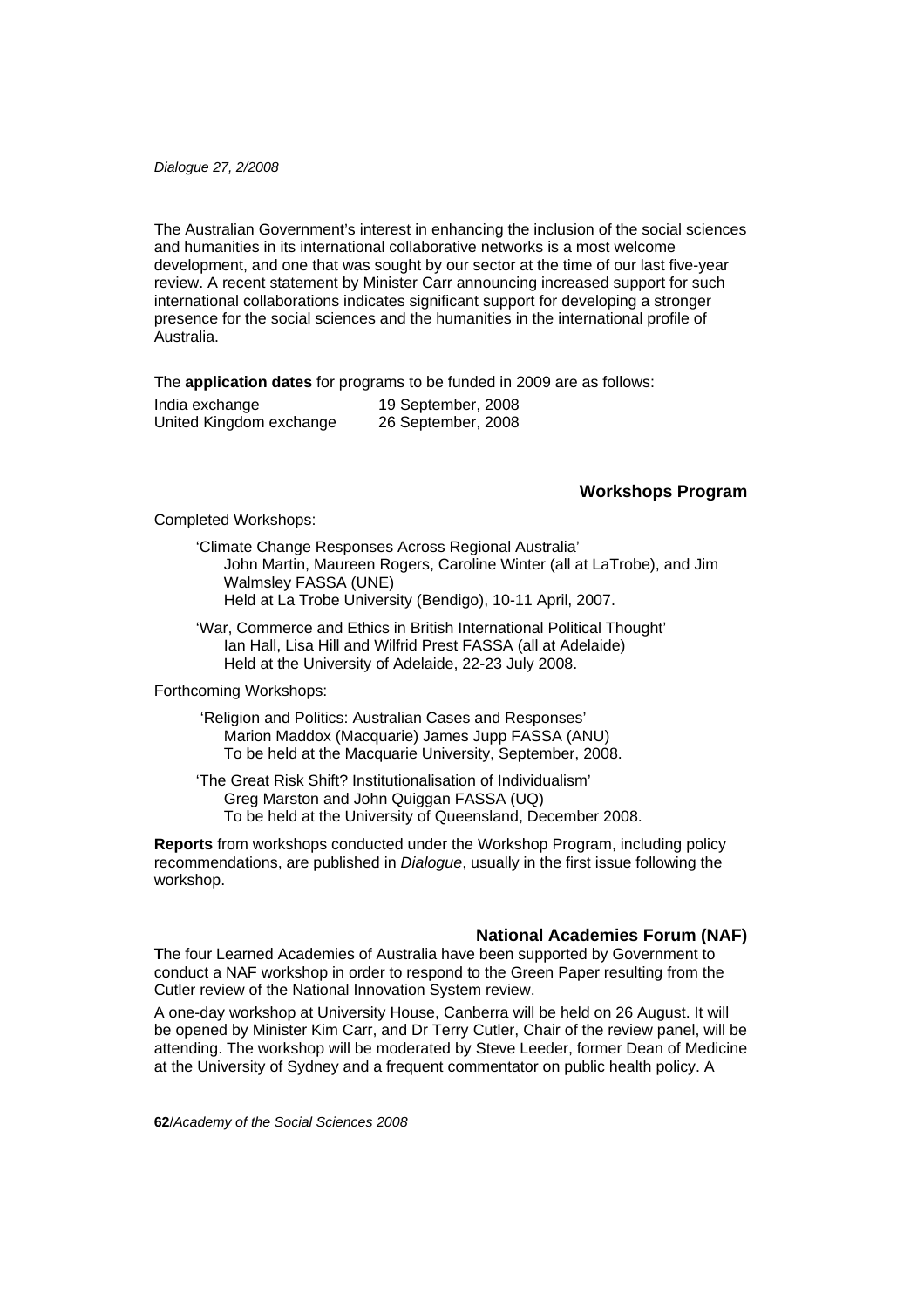preliminary session will set the stage for the workshop and discussion surrounding the substance of the green paper will identify specific topics for the day's agenda.

More than thirty workshop participants are expected, most of them representing the National Learned Academies. The likely strategy for the day is to form break-out groups for each of the topics with specialists from various disciplines contributing to a draft statement. A subsequent summary plenary session will outline a framework and the collected responses will then be passed to a scribe to prepare a draft. Once reviewed by contributors, and revisions made, the final response will be printed and submitted to Government.

A reception dinner for the contributors will be held on 25 August in the Shine Dome at the Australian Academy of Science. Professor Mary O'Kane, a member of the panel of Experts of the Department of Innovation, Industry, Science and Research (DIISR), will speak at the dinner (which may also be attended by Minister Carr).

A Public Lecture in conjunction with this workshop is planned for 15 August and will be held in the lecture theatre, John Curtin School of Medical Research, at the Australian National University. Professor Alan Hughes of the Centre for Business Research and Margaret Thatcher Professor of Enterprise Studies, University of Cambridge, will give the lecture, promoted jointly with ANU as part of the ANU Public Lecture Series 2008.

More information is available at http://www.naf.org.au.

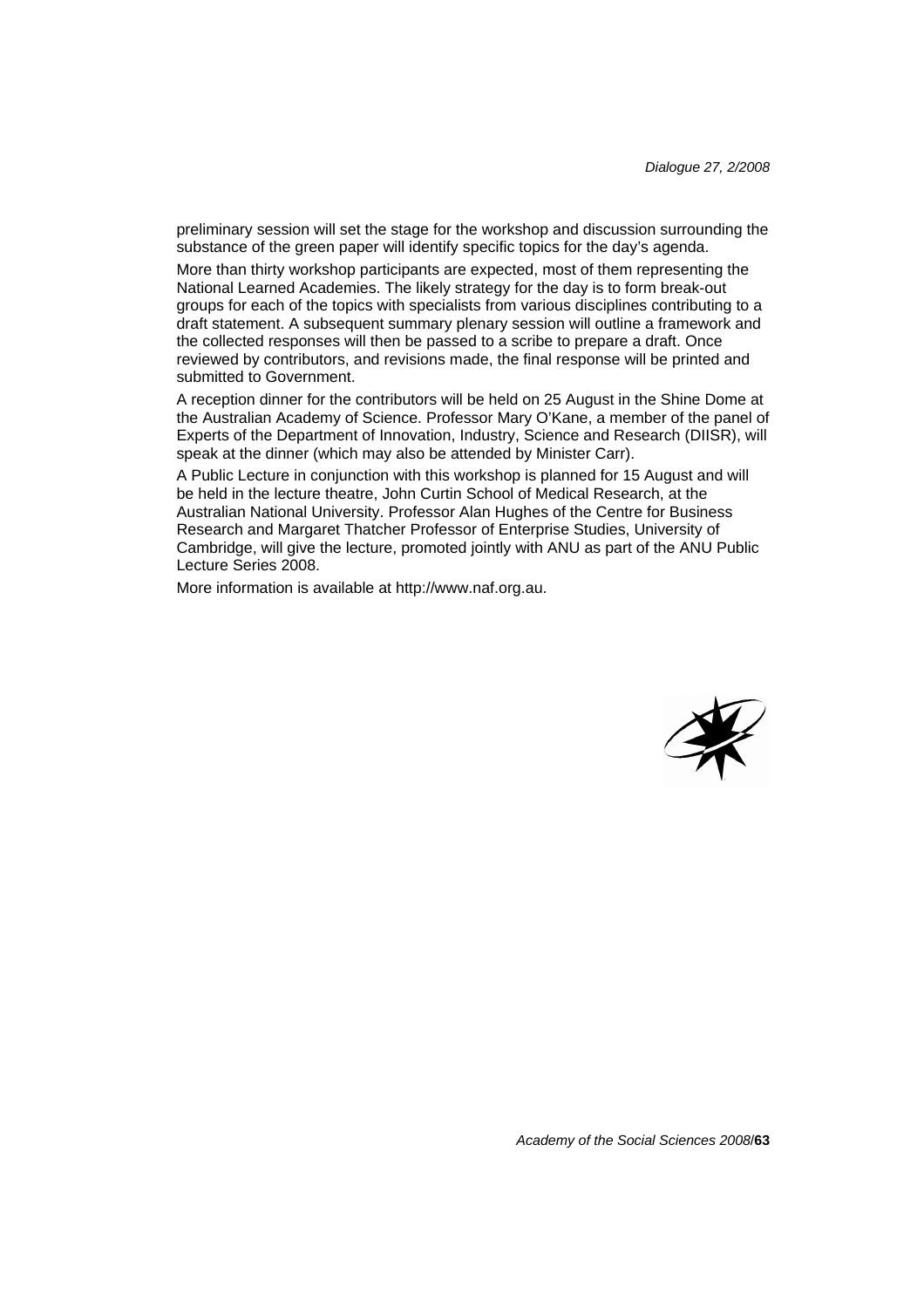# **Reports from Workshops**

# **Australia and Climate Change Diplomacy: Towards a Post-2012 Regime Policy proposals on Australia's climate change diplomacy**

# *Rosemary Rayfuse and Shirley Scott*

### **Introduction**

**A** workshop on 'Australia and Climate Change Diplomacy: Towards a Post-Kyoto Regime' was held at the Faculty of Law, University of New South Wales on 22-23 November 2007. The purpose of the Workshop was to evaluate Australia's past and current climate change diplomacy and to make policy recommendations for the future.

The interdisciplinary Workshop brought together 19 leading experts in economics, science, international relations, law, and business. The majority were academics, but the group also included private consultants and NGO representatives from Australia with one visitor from China.

The Workshop was organised and hosted by Rosemary Rayfuse (Law) and Shirley Scott (Politics and International Studies, both at the University of New South Wales) and financial support was provided by the Academy of the Social Sciences in Australia, and the Faculties of Law and Arts and Social Sciences, UNSW.

The Workshop was held, under circumstances of uncertainty, two weeks prior to the Conference of Parties to the United Nations Framework Convention on Climate Change and Meeting of Parties to the Kyoto Protocol held in Bali, Indonesia, from 3- 14 December. This summit was to set the stage for a comprehensive agreement that tackles climate change on all fronts following the expiry of the first commitment period of the Kyoto Protocol in 2012.

The Workshop was also held immediately preceding the Australian federal election. Climate change was a significant issue during the election campaign and the incoming Rudd Government has committed itself to ratification of the Kyoto Protocol.

# **Recommendations and supporting papers**

The policy recommendations are presented below. This report, together with the full text of papers prepared for the Workshop, will be published online in the UNSW Law Research Series available on Bepress:

http://law.bepress.com/unswwps/,

on SSRN:

http://papers.ssrn.com/sol3/JELJOUR\_Results.cfm?form\_name=Pip\_Pub&pip\_id=107 909,

and on AustLII: http://www.austlii.edu.au/au/journals/UNSWLRS/.

Associated previously published papers by Workshop participants will also be included where permission can be obtained from the publishers.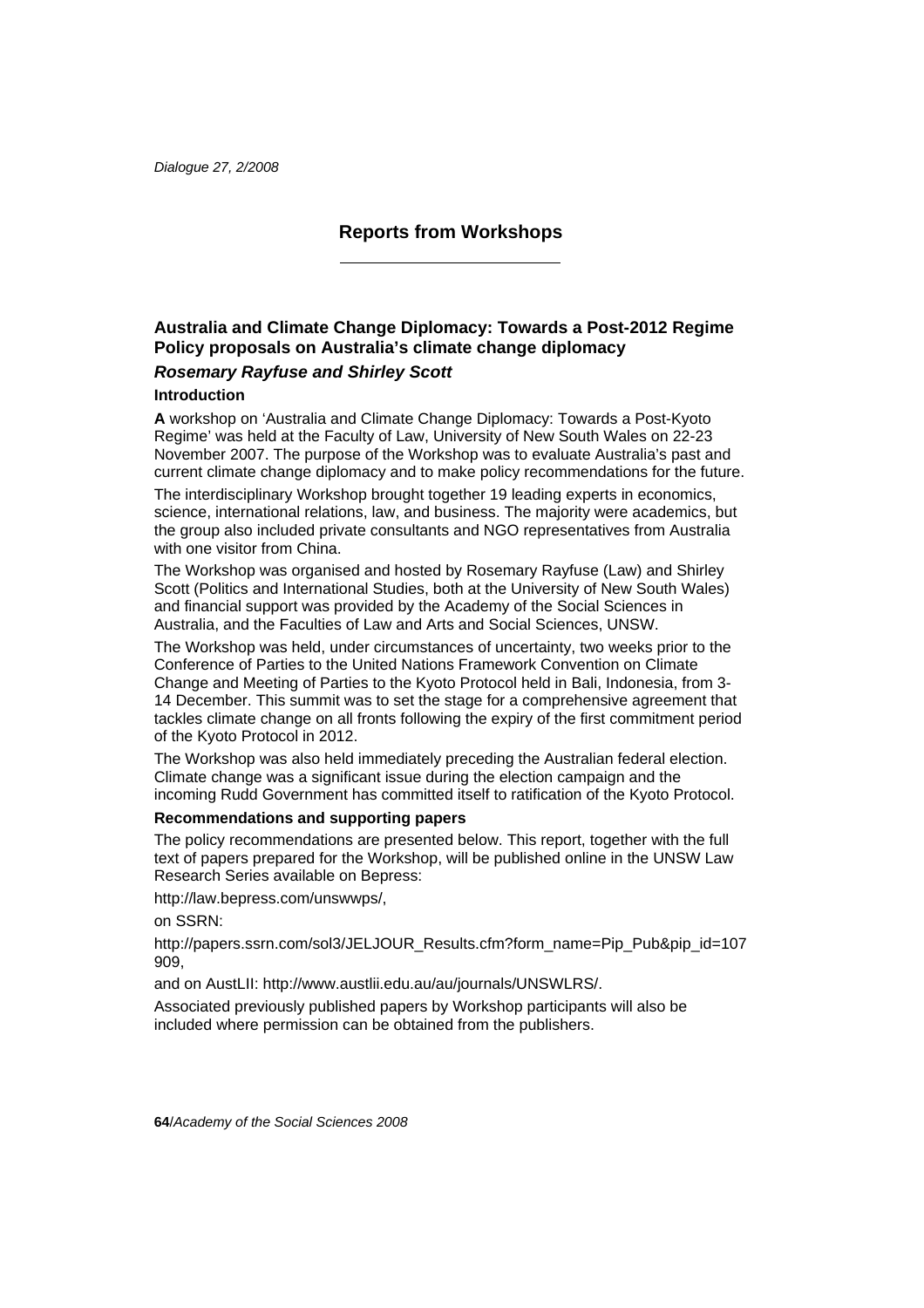### **Key themes from the workshop**

### *The science*

Recognising the conservative nature of the IPCC's predictions, according to the science, dangerous climate change is almost, or may already be, upon us. This is a planetary crisis. There is an urgent need to shift both our thinking and the global and domestic economy away from a 'business as usual' approach into what is essentially crisis mode.

Greenhouse gas reduction targets and mitigation and adaptation strategies must be precautionary in nature and must be based on current scientific advice, not economic or political expediency.

The current objective of limiting global warming to  $2^{\circ}$ C to avert dangerous climate change is already too high to protect many vulnerable ecosystems including the Great Barrier Reef.

Climate change is essentially a risk management issue and we need to act quickly to stave off intensifying threats. There is little downside to taking action to save the planet but a considerable downside if we delay. Reliance on as yet unproven or nonexistent technological mitigation 'solutions' fails to address the underlying causes of climate change and unsustainable development and oversells our ability to 'master' the problem.

### *Australian climate change diplomacy*

Over the past decade, Australia has missed a large number of diplomatic and economic opportunities to influence international climate change policy and responses as a result of official Australian attitudes towards the issue of climate change.

Australia's image as a regional and global leader in environmental matters has been tarnished by its insistence on a 'voluntarist' approach which, rather then complementing UN processes, is seen as having undermined them.

Australia has experienced a significant loss of influence in the South Pacific where its engagement in climate change related issues has been inconsistent and at times counter-productive due to application of narrowly defined strategic policies which were too short-term, too self-interested, and poorly implemented.

### *Australia's Domestic Policy*

Failures on the international level reflect failures in domestic policy where concerted action is needed as a precondition to effective participation in the international arena.

For Australian diplomacy to be credible and garner support it needs to be logically consistent with a strong and coherent domestic climate change policy. Australia needs a new view of its economic self-interest and prosperity in a carbon-constrained future.

In formulating that view it is imperative to integrate adaptation and mitigation strategies. We must also devise adaptation and mitigation options that fill other sustainable development goals.

No one approach is adequate to tackling this issue. Market mechanisms are not the only, or even the best, policy options available to the Australian Government. Emissions trading, even with strong caps, is inadequate on its own.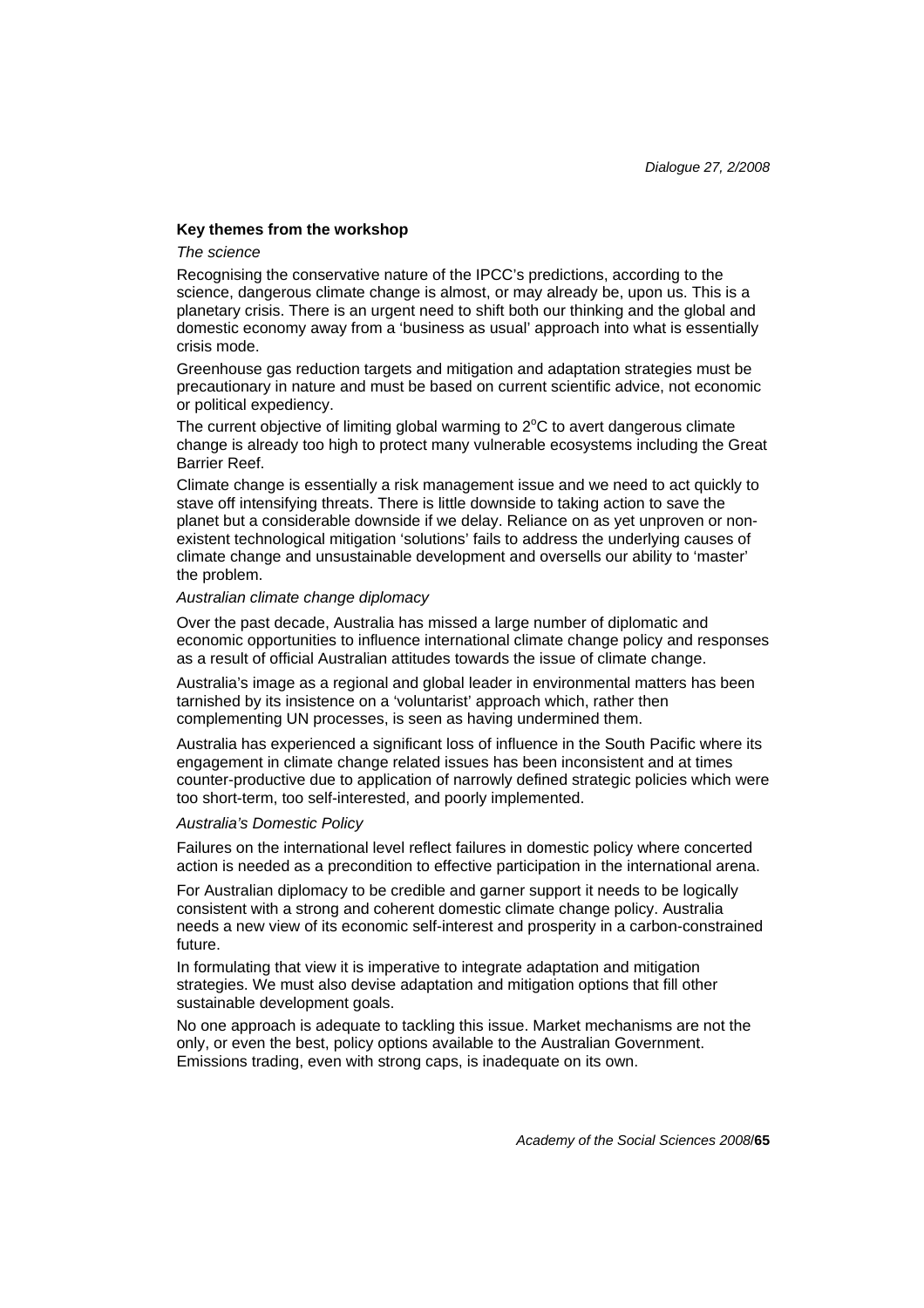There is a need for a suite of strong regulatory responses of which carbon trading and renewable energy targets are just two.

Australian climate change policy-making has, to date, been heavily influenced by the interests of narrow but powerful constituencies, such as the fossil fuel industry. Lack of transparency in policy making and governmental support for entrenched commercial interests have inhibited development of alternative energy sources and other economic opportunities.

Because serious action on climate change has been long delayed, mitigation is now an urgent priority. Australia must take a long-term view and ensure continuity and consistency in its policy responses and increase transparency through engagement with a broader cross-section of public, private and civil society interests to unite the country in meeting the challenge of climate change.

# **Key policy recommendations arising from the workshop**

The key overarching recommendation to emerge from the Workshop was that Australia needs to make significant changes to its performance at the international, regional and domestic level to be seen as a credible player in the international arena. In each of these areas a number of more specific recommendations emerged.

# *International leadership*

Australia should take an international leadership role in international negotiations under the UN framework consistent with UNFCCC principles. To that end it should, along with ratification of the Kyoto Protocol, now:

- Work with other industrialised countries to adopt significant binding GHG emission reduction targets for the second Kyoto commitment period;
- Take a leadership role in developing other global mechanisms for adaptation and mitigation;
- Consistent with the principle of common but differentiated responsibilities, propose a global fund to assist major emerging emitters (MEEs) to modify their economies to meet the needs of a carbon constrained world;
- Seek international solutions to the carbon leakage/competitiveness problem for trade-exposed emissions-intensive industries that maintain incentives for more sustainable production and consumption in developed countries; and
- Take a leadership role in development of an international regulatory framework for geo-engineering and other mitigation techniques involving environmental modification and or perturbation which provides for adequate risk assessment based on peer-reviewed science and ensures the benefits from deployment outweigh the risks, and that real, measurable, long-term and independently verifiable results are achieved.

# *Regional leadership*

Australia should take a regional leadership role in a process complementary to, but not replacing or conflicting with, existing UN processes. To that end it should:

- Establish a coherent and consistent regional policy framework for long-term sustainable development in the region;
- Propose a regional climate pact to improve regional capacity and efficiency in meeting individual (and possibly collective) mitigation targets, assist in climate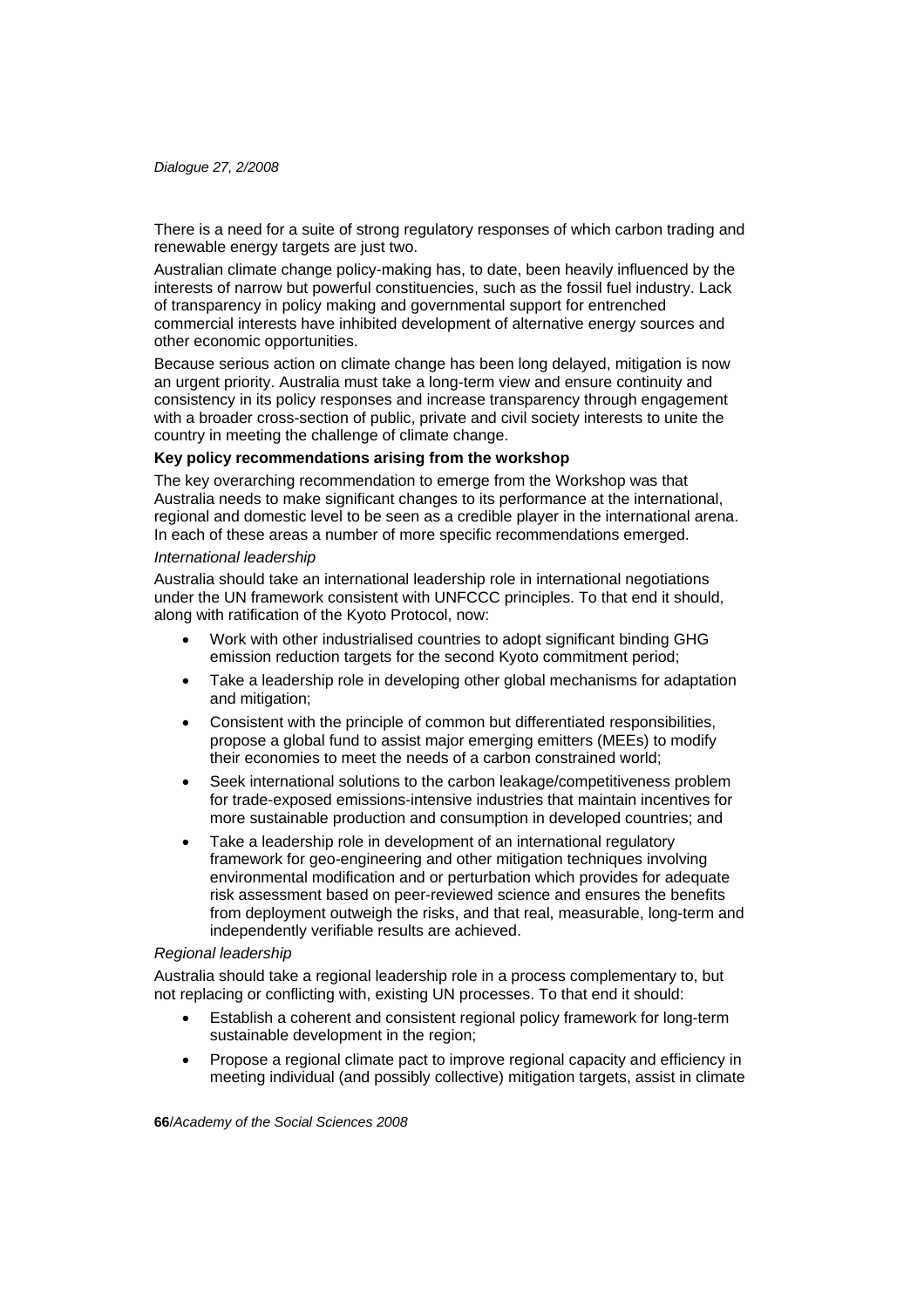adaptation, facilitate technology transfer, and help meet monitoring and compliance needs; and

• In this context, provide substantial resources to assist regional and more specific national adaptation and mitigation measures.

# *Domestic leadership*

Australia's role in international climate change diplomacy must be consistent with and based on a strong domestic climate change policy which complements rather than competes with the international regime. This will greatly enhance the credibility for Australian policies within the region and globally. To that end the Australian Government should:

- Move beyond currently inadequate proposals and set substantial and binding interim and longer term national GHG emissions reduction targets for all greenhouse gases, consistent with reducing national emission by 80 – 95% by 2050. Immediate action to reduce GHG emissions should not be delayed until there is agreement on targets;
- Urgently rethink the basis for Australia's long-term prosperity. The new basis needs to meet simultaneously the challenges of not only climate change but other related sustainability issues including peak oil and water insecurity;
- Introduce a broad portfolio of legally binding measures as a framework for economic, social and environmental opportunity. Measures should include:
	- o national legislation articulating the interim and longer term GHG emissions reductions targets;
	- o a comprehensive, target-based strategy for energy efficiency, including reform of energy markets and institutions, that overcomes the underlying preference for fossil fuels and gives full support to alternative energy/ renewables;
	- o binding and effective standards and targets for renewable energy;
	- o land management and land use planning measures;
	- o standards and targets for development of improved public transport infrastructure;
	- o a target-based clean vehicle strategy;
	- o a rigorously designed cap and trade emissions trading scheme with stringent targets; and
	- o no exemption of domestic consumption of emissions-intensive products from the carbon prices signal provided by the cap and trade scheme;
- Galvanise the Australian populace into action by correlating targets with ecological indicators. These could usefully be couched in terms of the likely impact of climate change on significant Australian icons. Rather than refer to numerical concentrations of greenhouse gases or even temperature, targets could be translated into likely impacts on the health of **R**ivers, **R**ural Australia and the **R**eef (the Three Rs);
- Develop climate change policy in a more transparent manner, based on the United Nations Development Program's five principles of good governance – legitimacy and voice, direction, performance, accountability, and fairness;
- Immediately deploy existing mitigation technologies;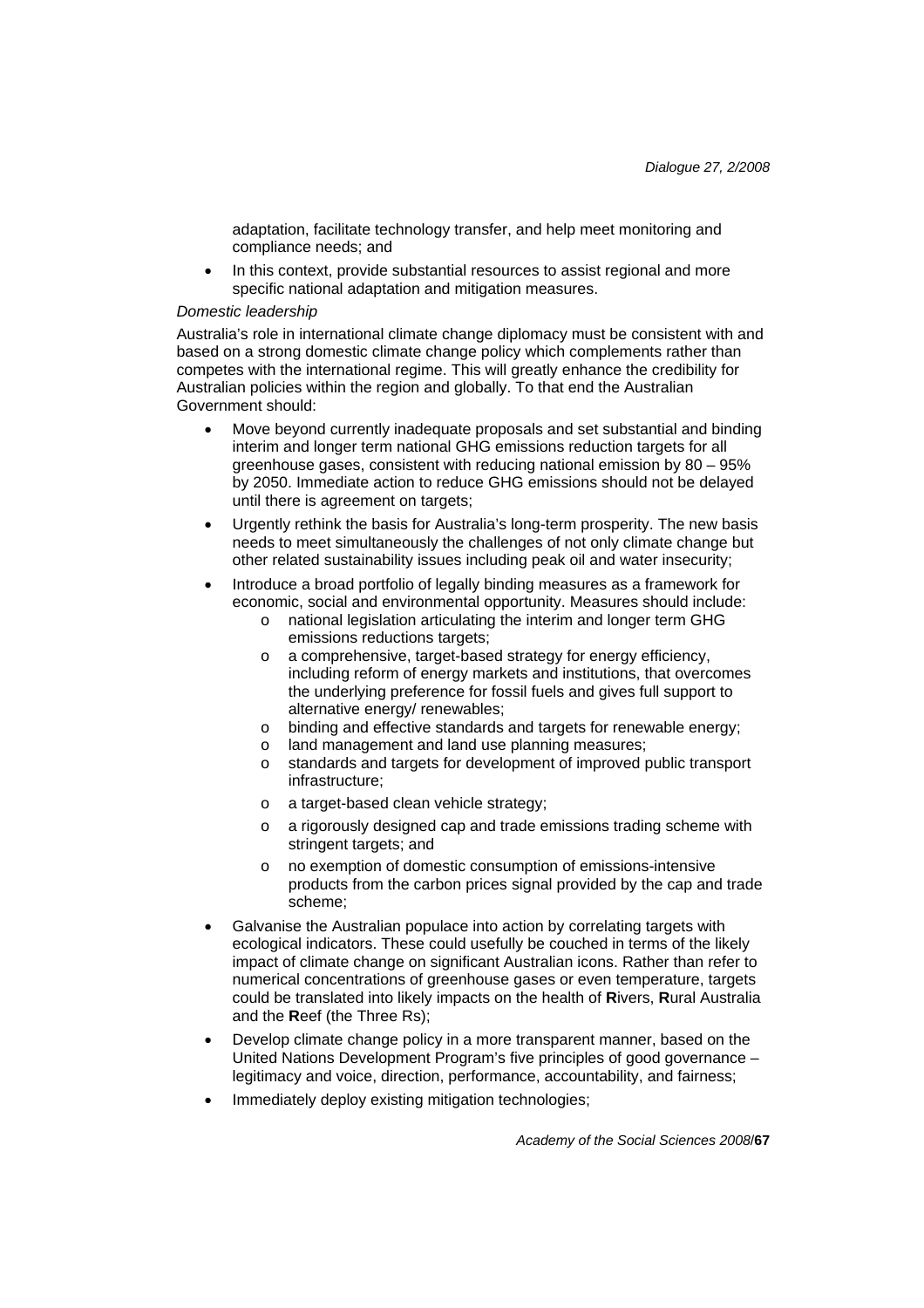- Substantially increase funding for research and development in low emissions technologies; and
- Increase funding for research on transformative legal and policy responses to climate change and institutional arrangements which meet the needs of all Australians affected by climate change, including Aboriginal and Torres Strait Islanders.



# **Climate Change Responses across Regional Australia: Social Learning and Adaptation**

# *John Martin*

**T**his workshop was held at LaTrobe University in Bendigo on 10-11 April. ASSA Fellow Professor David de Vaus opened the workshop and spoke on behalf of the Academy. The workshop brought together academics from different disciplines and places from across Australia who provided examples of how people, communities, organisations and institutions are responding to address climate change impacts.

The convenors provided an overview of the social learning literature as it had been applied to addressing environmental issues.\* We asked contributors to focus on the social learning processes that facilitated effective climate change adaptation responses. Their papers covered cases as diverse as rural governance, water delivery, community education to reduce emissions, tourism choices, business decisions and farmer decision making. We also included papers which addressed theoretical and policy issues relating to climate change adaptation via social learning strategies. Each paper was discussed and the presenter was provided with a one page review sheet completed by other participants immediately after each presentation and discussion of the paper (the convenors kept a copy of each review sheet so that when the next draft of the paper is received we can also consider how authors have dealt with comments from their colleagues).

Our overarching response to the cases presented is that Australian society is responsive to the climate change message and is, in fact, responding in unique and important ways to this changing climate. Of course the public policy concern is whether their responses are the most appropriate and effective to adapt - and of course mitigate - climate change impacts. While the social response is self evident: if there is less rain, we conserve; if it is hotter and dryer, we act to reduce bush fire impacts; the organisational and institutional response is far more constrained. As with so much social change it is the context which limits an effective response when the content of the message is clear – human induced climate change is occurring and what can we do to reduce GHG emissions?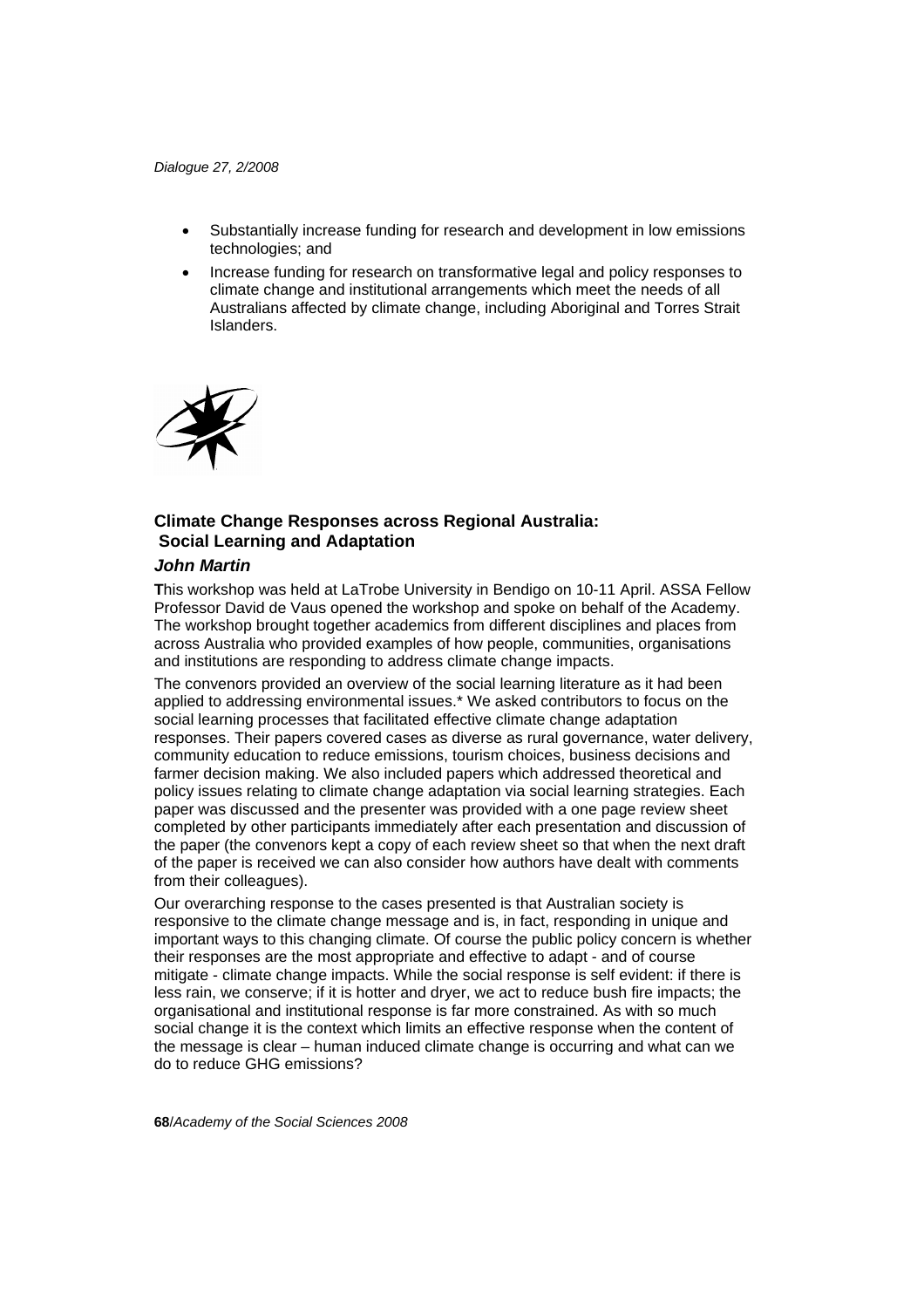Brian Head addressed this very issue; 'The Evolution of Adaptation to Climate Change Policy and Program Ideas in Australia'. There is a long historical line of development of 'environmental' policy, and climate change is the contemporary driver of public policy. Head's paper will be presented in the first part of the proposed book publication, setting the scene for the evolution of climate change public policy. Tim Smith from the University of the Sunshine Coast provided a post-normal science approach to enhance climate change adaptation based on the extensive work he has been doing with Sydney coastal councils and the impact of sea level rise on their communities.

Several themes relating to climate change adaptation came out in the paper presentations. Approximately half related to farmers and rural communities. Clearly it is in these places that impacts are most evident. Ian Gray and Geoff Lawrence (delivered by Margaret Alston) presented a paper entitled 'Considering Farmer Capacity for Change' as a result of drought and decline in the availability of water. Their research shows that while the impact is variable, it is a major issue for policy makers. Margaret Alston's own paper 'Gender and Climate Change' highlighted once again that when times are tough in Australian agriculture, a particularly heavy burden falls on women. This is true with climate change impacts. While some women cope well, primarily together, many others become more isolated and do not obtain any support through the different social networks. Aysha Hope's doctoral work on understanding resistance to climate change in rural communities identified the nature of the climate change discourse in these places. The challenge is to create a dialogue that enables people to respond, and then to adapt, to a changing climate.

Susan Brumby and John Martin discussed cases of what is possible within farming communities to assist them in adapting to climate change. Brumby's paper 'Cardio, Climate, Coping and Crops' showed how effective community connections can assist farmers to learn together, in this case around health and wellbeing during extended dry periods. Martin reported on the challenges of engaging rural communities in a discussion about what it means to go carbon neutral, in this case with the Elmore Farm Machinery Fields Days, the largest event of its kind in the southern hemisphere. Quentin Farmar-Bowers reported on his research into farmer decision systems, which revealed how farmers deal with a multitude of issues, including climate. He suggested they see their choices through a series of 'lenses' that reflect current and future preoccupations. Jerry Courvisanous from the University of Ballarat outlined an innovation policy framework for sustainable development in regional Australia. Kevin O'Toole and Anne Wallis from Deakin University reported on two projects (Local Agenda 21 and Cities for Climate Protection) to anchor environmental concerns to political and administrative routines in south western Victoria. These presentations show that in rural Australia, whether working specifically with farmers or the wider rural community, change occurs through collective learning and commitment – an important message for centralised policy makers,

Regional communities are both urban and rural and people in communities and organisations in urban Australia are also active addressing climate change issues. John Fien, Ralph Horne and Susie Moloney from RMIT reported on a research project which identifies and trials a mix of technological and social 'transition mechanisms' for advancing carbon neutrality at the community, predominantly local government, scale. Also from RMIT, Martin Mulligan, Yaso Nadarajah, Jodi-Anne Smith and Yael Zalchendler reported on an innovative scenario planning and climate change program currently underway in Hamilton Victoria. Their work showed that communities will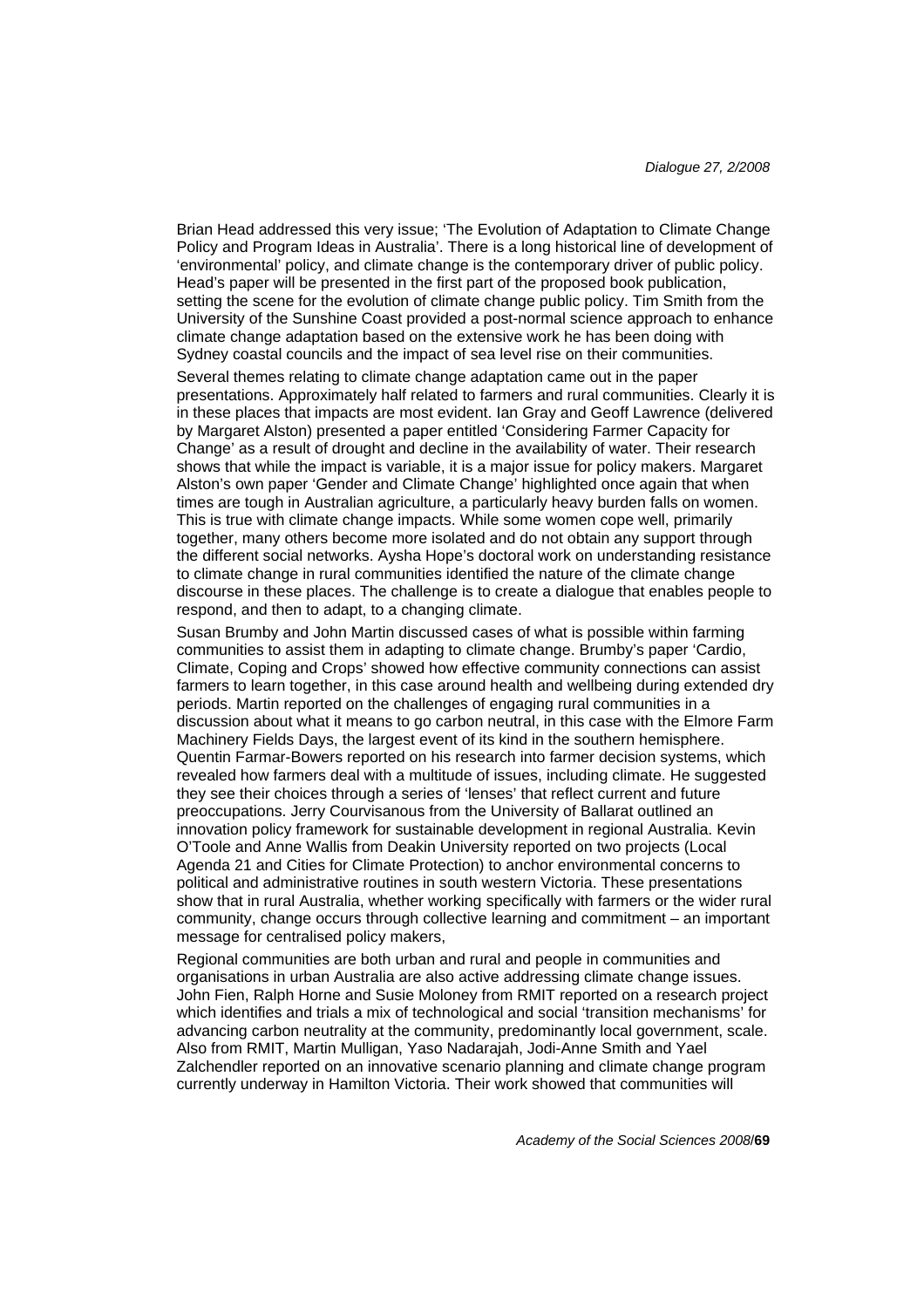engage in a constructive dialogue about climate change adaptations if provided with a credible process to do so.

Scott Baum from Griffith University reported on social learning and integrated assessment in climate change adaptation at the Gold Coast. Caroline Winter and Elspeth Frew from Latrobe explore the role of regional recreation in a carbon neutral society. A common theme across these three presentations is the need for shared understanding around concepts and the need for comprehensive measurement and abatement programs. The social learning process provides an important path towards this shared understanding for action.

Managing water in times of drought was covered by Francine Rochford, Bradley Jorgensen and Steve McEachern and colleagues. Who pays for irrigation infrastructure, what is the role of the irrigation providers and individual farmers? and, how does this reconcile with the long term viability of farming communities? Was discussed by Rochford. Jorgensen's paper complemented Rochford's case as he highlighted the importance of trust in public institutions if we are asking the community to change their water consumption patterns. McEachern, Lowe and Lynch from the University of Ballarat showed how communities have actually changed their water consumption patterns as a function of both regulatory and social pressure to do so. Philippa England from Griffith University provided a legal analysis of the planning implications of planning for urban water and its management in south-east Queensland.

While each paper acknowledged the theoretical and policy literature relating to their case we are encouraging chapter contributors to reflect, more specifically, on the social learning factors contributing to or detracting from effective climate change responses. To this end Keen, Brown and Dyball's 'five braids' of social learning provide an excellent framework; namely, how apparent is reflection, a systems orientation, integration, negotiation and participation reflected in their case.

We thank the Academy for their support with this workshop. As a result of this support we are looking to provide a relevant and timely volume which will be of service to policy makers and program managers in government, as well as individuals and organisations playing an active role in assisting Australian society to respond and adapt to the challenges of climate change.

\* Leeuwiss, Cees and Pyburn, Rhiannon (eds) (2002). *Wheel-barrows Full of Frogs: Social Learning in Rural Resource Management,* Koninklijke van Gorcum: Assen. Keen, Meg, Brown, Valerie A and Dyball, Rob (eds) (2005). *Social Learning in Environmental Management: Towards a Sustainable Future,* Earthscan: London. Wals, Arjen EJ (ed) (2007). *Social learning: Towards a Sustainable World,* Wageningen Academic Publishers: Wageningen.



**70**/*Academy of the Social Sciences 2008*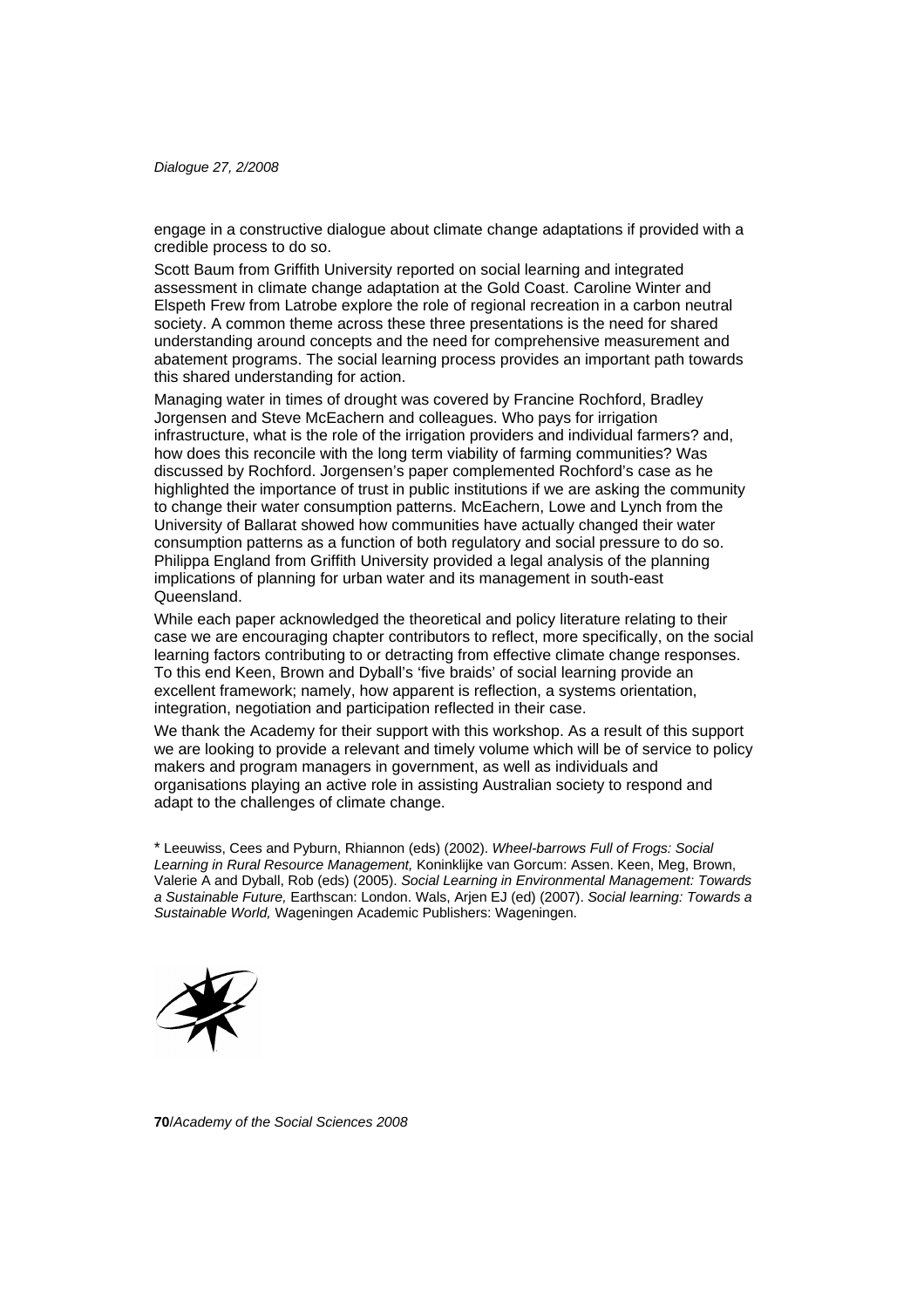## **Policy Roundtable**

## **Public Service Independence and Responsiveness**  *Suzy Killmister*

**T**his report provides a general overview of the Policy Roundtable on Public Service Independence and Responsiveness, held at the University of Melbourne on 14 March and co-sponsored by the Academy of Social Sciences in Australia and The Institute of Public Administration Australia. The roundtable brought together senior public servants, politicians, academics and stakeholders with the aim of discussing the issue of public service independence in the light of current drivers in the public sector. Following a background paper on the limits of responsiveness and two illuminating keynote speakers, four sessions were held. These focused on: Drivers and Impacts; Communications Management and Stakeholder Engagement; Ministerial Advisors; and Public Sector Arrangements. At the conclusion of the sessions, break-away groups were set the task of determining best practice solutions.

#### **Drivers and impacts**

The session on drivers and impacts focused on the background conditions affecting the public service, and discussed ways in which both institutional design and people management could be utilised to balance independence and responsiveness in response to these changes. The changes in question were seen to be the advent of the 24 hour news cycle, the increasing role of ministerial advisors, and the changing structure of public sector employment arrangements, all of which formed the basis for subsequent sessions.

It was suggested that ministers and public servants would have a different view of the appropriate balance of responsiveness to independence. In terms of institutional design, the usefulness of the conceptual schema developed by Chris Hood was pointed out. This schema distinguishes between two models of the public service: the trustee model and the agent model. According to the trustee model, the bureaucracy has an intrinsic value, and is seen as a relatively autonomous check on politics. On this model, the bureaucratic role of telling truth to power is both expected and respected. It was pointed out, though, that this model runs the risk of compromising responsiveness. According to the agency model, by contrast, the bureaucracy is seen as an instrument that should perform according to the wishes of its political masters. Emphasis is placed on performance, and therefore the bureaucratic voice is largely muted. This model runs the opposite risk of encouraging subservience and anticipatory compliance. It was noted that most OECD countries are moving towards the agent end of the continuum, as reward structures and other drivers serve to inhibit the independence of the public service. An understanding of this model helped to frame the debate for the ensuing discussion on the situation in Australia.

Another important factor animating discussion on the institutional design of the public sector was the observation that ministers increasingly look beyond the public service for the next 'big ideas'. There was lively debate as to potential reasons for this shift, and also whether it was cause for concern. Some suggested that the depth of capability in the public sector had diminished, causing ministers to look elsewhere; others directed responsibility at ministers demanding undue responsiveness, and thus turning to more partisan affiliations for future policy. There was also disagreement over whether the role of the public sector should include policy direction, or if their appropriate role was limited to implementation. It is perhaps fair to say that

*Academy of the Social Sciences 2008*/**71**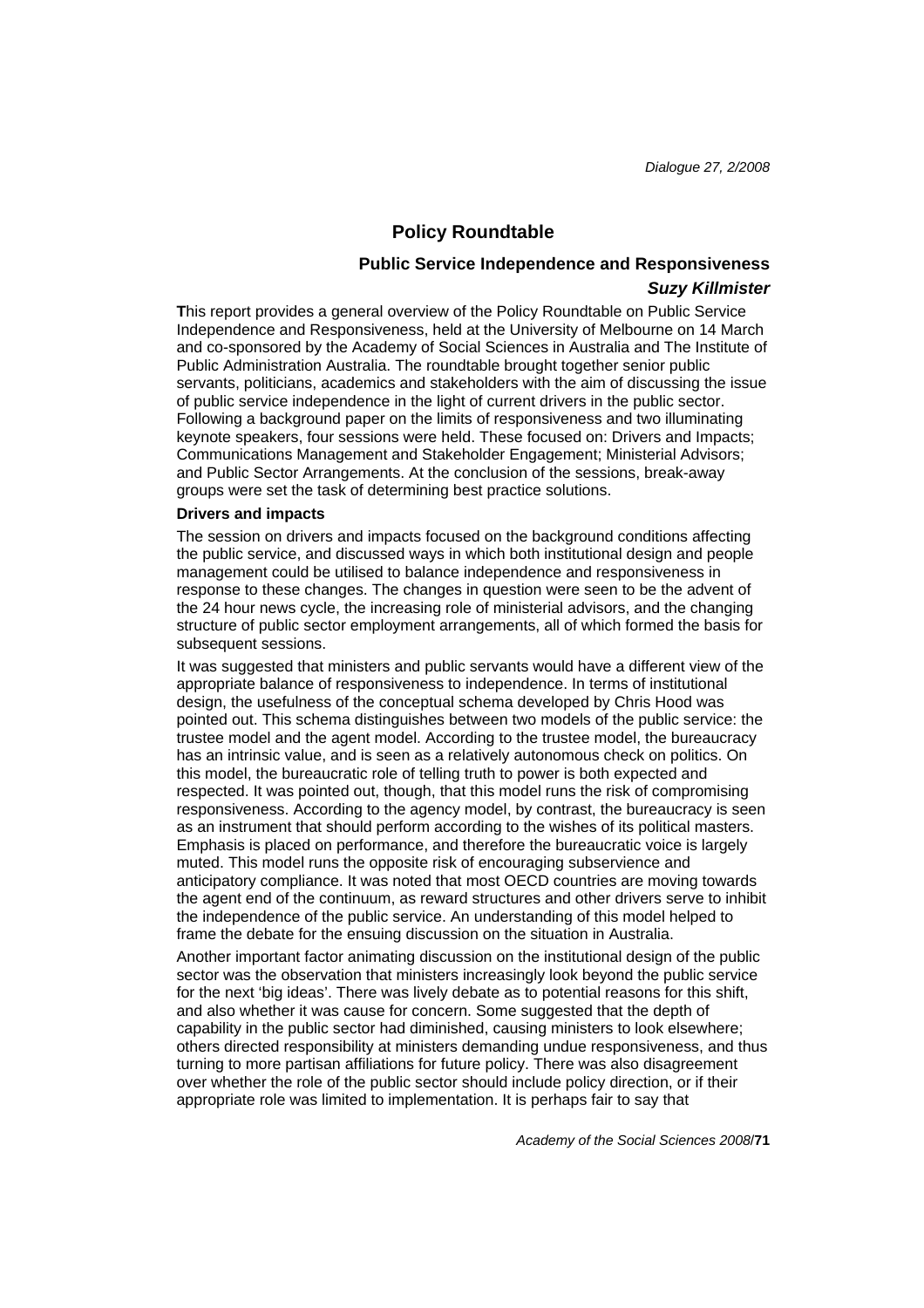participants who were themselves from the public sector were more inclined to support a policy role for the public service.

#### **Communications management and stakeholder engagement**

The session on communication management centered on the changing nature of the media – the communications revolution – and the impact this has had on the roles and responsibilities of the public sector. The discussion can be divided into that which focused on the changing pressures on ministers, that which focused on the perception of stakeholders, and that which concerned the changing role of the public service.

The impact of the communications revolution on ministers was amply demonstrated by a speaker sharing a day in the life of politician. It was pointed out that ministers now expect to be briefed by the public service before the day starts. Ministers also expect public servants to be able to participate in strategies for handling the media stories of the day, which relies on the public service having a solid understanding of how the media works.

While one speaker observed that ministers are not all victims of the 24 hour news cycle (Howard was given as an example of a politician who was never afraid to use it to his advantage), the general consensus was that the 24 hour news cycle creates new pressures on ministers, as they are now expected to make instant decisions with little if any opportunity for public service input and advice. Some participants observed that this is compounded by the rise of campaign journalism, which aims to force a response from government when mistakes are made. This in turn, it was suggested, creates a culture in which the easiest option for a politician is to find a scapegoat, for if the minister does not respond by castigating a public servant, they are then required to publicly take the blame for mistakes made within their departments.

This problem was illustrated by an example from the health sector, whereby a minister was pursued by the media to take responsibility for the death of a child in a hospital. For over a week, the media led with a story of negligence, blaming the minister for failings in the health system – this was not retracted when a post-mortem ultimately vindicated the hospital. The lesson drawn from this story by some participants was that there is a need to find ways for ministers to express concern about a given situation without giving the impression that they can be responsible for everything that happens in the public domain.

A final problem that was raised in terms of ministers was the rise of party discipline, which is duly enforced by the media. It was observed that ministers are now often in a position where they cannot publicly question decisions made by their party, which plays into the idea (damaging in the eyes of some) that there can only be one message from the government.

The advent of the 24 hour news cycle was also discussed from the perspective of stakeholders. One participant discussed a recent situation in which a minister publicly turned against a welfare organisation when he was door-stopped about a controversial policy they had implemented. She explained that this response undid the relationship of trust that had been building between the government and the welfare sector. The organisation involved was left exposed to public pressure, and the sector once more felt marginalised by the government. More distressingly, the public scrutiny initiated by the media and supported by the minister had serious negative consequences for the vulnerable young people at the institution in question.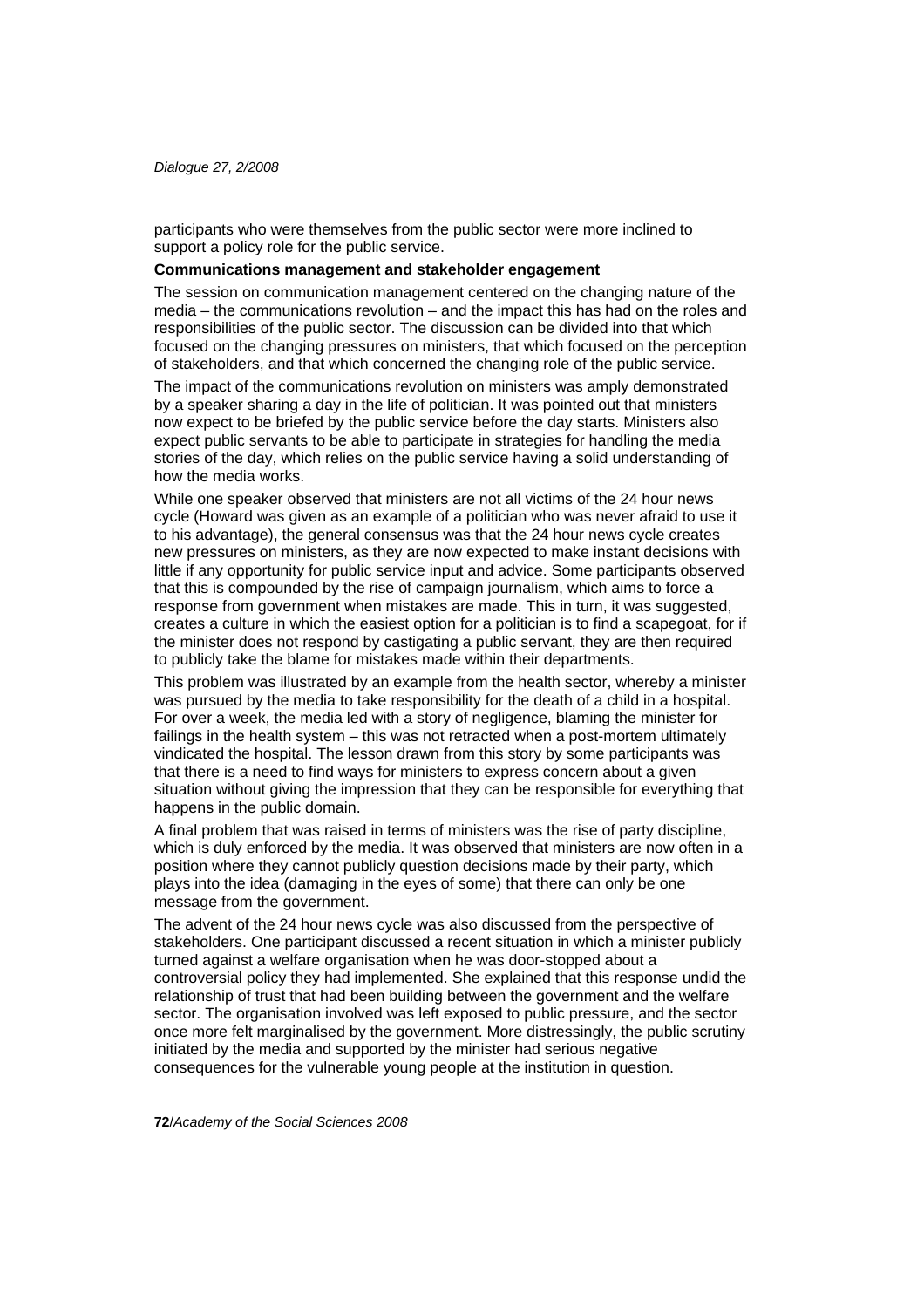The final aspect of the communications revolution under discussion was the impact on the public service itself. Both the changing pressures on ministers and the changing role of stakeholders have affected the way in which the public service operates in the  $21<sup>st</sup>$  Century. It was suggested that the biggest change in the public service has been the realisation that managing communication is vital. But this raises the problem of role definition: should public servants be helping ministers prepare for briefings? Should they be speaking directly with the media? There was general agreement that the rules of the game are changing when it comes to public service interaction with the media, and yet there is a distinct lack of guidelines to mediate this shift. It was observed that staff and ministers don't have a clear understanding of what can be handled by the department, and what is political and therefore needs to be handled by the minister's office. Some participants also held the view that the public service was lagging behind in comprehending and responding to the current media environment.

Finally, the spotlight of the media has the potential to strain the relationship between ministers and their departments, with one participant noting that public servants are increasingly put in the position of damage controllers, attempting to protect ministers from negative publicity. This role sits uncomfortably with public service independence.

#### **Ministerial advisors**

The third session focused on the relationship between ministerial advisors and the public service. The recent exponential rise in the number of ministerial advisors employed in Australia presents two key challenges to the public service: firstly, advisors provide ministers with alternative sources of advice, thus potentially undermining the policy role of the public service; and secondly, the nature of the relationship between ministers, their advisors and the public service is relatively undefined, meaning that constitutional boundaries are becoming blurred.

The growth of ministerial advisors in recent decades has seen policy increasingly circumventing the public service. One participant suggested that this has been due to the lack of ministerial confidence in getting the policies they want from the public service. Some concurred that ministers need to be intelligent consumers, and there is no need for them to rely purely on one source. The policy revolutions of both the Kennett and Keating years were pointed to as evidence of the benefits of increased reliance on ministerial staff, combined with isolation from the public service. It was also suggested, however, that the reduction in advisors under Rudd may mean that the public service will once more increase their policy role.

From the public service perspective, some doubts were expressed as to whether ministerial advisors had the experience, training and maturity to play the serious role that they have been given. This was posited as a management issue: the tension between the public service and ministerial advisors was described as 'a group of people without a clear sense of their role butting up against a group of people who think they aren't qualified'. The competence of the minister as a staff manager was raised as a solution to this problem.

Perhaps more important than the personal tensions between ministerial staff and the public service was the question of defining advisors' roles. It was remarked that while the federal system has a sophisticated understanding of the role of advisors, the states are lagging behind. While at the commonwealth level there is a staff act that sets up a framework distinguishing partisan employees from non-partisan, in the states advisors are employed as temporary public servants. This impacts upon staff accountability, conduct and behaviour.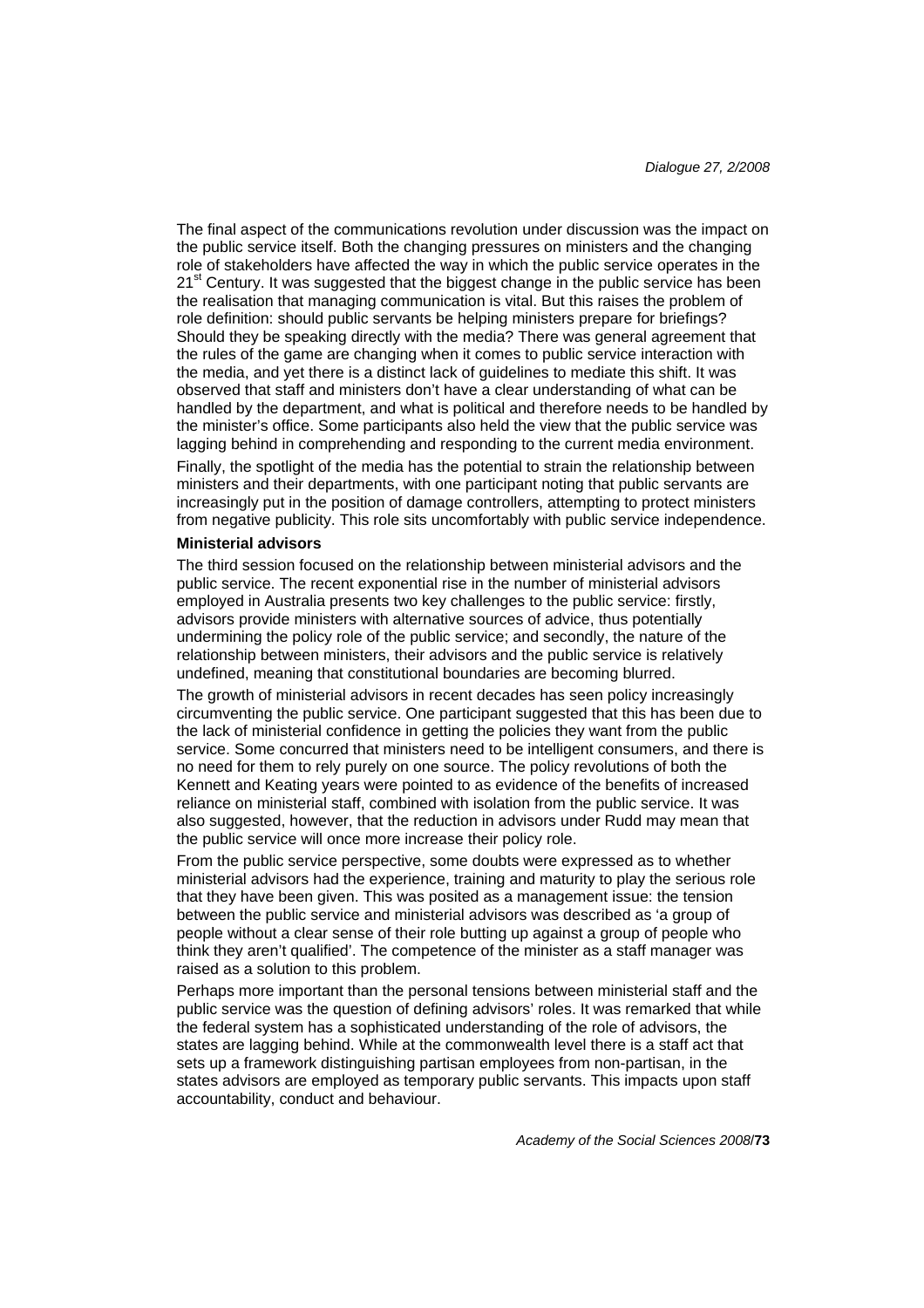#### *Dialogue 27, 2/2008*

Concern was expressed that the lack of accountability in the advisors' role tests the balance of responsiveness and independence. Given that the advisor's job is to deliver for the minister, this can easily be interpreted as 'getting the public service to deliver', which is then pursued without due concern for the limits of responsiveness. More training for advisors was offered as one way of dealing with this problem, as was developing a culture of resistance to the demands of ministerial advisors within the public service.

The final aspect of ministerial advisors under discussion was the issue of a staff code of conduct. Debate focused around managing the potential executive responsibilities of ministerial advisors. Opinion was divided between those who felt that ministerial advisors held no executive authority, and were therefore only internally accountable to the ministerial office, and those who felt that as in practice these staff did exercise executive authority through giving consultancy advice, this needed to be reflected in having ministerial advisors accountable to parliament. It was noted that this latter was in line with Rudd's policy, which requires staff to appear before parliamentary committees.

#### **Public sector arrangements**

The session on public sector arrangements focused on the roles and expectations of ministers and the public service, and in particular the issue of trust within this relationship. Attention then turned to the employment arrangements of public servants, and how that could be structurally altered to benefit the relationship between the ministry and the public sector.

There was some disagreement over the extent to which ministers actively endorsed the notion of 'frank and fearless advice' from the public service. Some with a ministerial perspective maintained that ministers saw such advice as a necessary component of the relationship. They expressed frustration that often public service opposition is unspoken, meaning that unpopular policies are met with passive nonresponsiveness rather than vocal disagreement that would enable resolution. This was countered, however, with the point that the desire for frank and fearless advice appears to dissipate the longer a minister is in power. Others suggested a similar resistance to frank and fearless advice from ministers who are less confident in their role. There was some concurrence around the position that not all ministers have the strength to accept critical advice.

There was also agreement over the need for the relationship between the public sector and the minister to remain a professional partnership with a degree of distance. The issue of the relationship between the minister and departmental staff was seen to be crucial, with trust, managerial competence, and employment security all playing a significant role. A number of factors were identified that could place strain on this relationship.

Firstly, there was a perception that department secretaries may see themselves as ultimately accountable to the Prime Minister or Premier, and not to their department minister. This was seen to have the potential to cause friction and distrust, with ministers resenting the possibility that public sector advice is circumventing their office.

Secondly, there was much discussion around the notion of self-censorship and disclosure. Particularly with the rise of Freedom Of Information legislation, public servants observed that they felt hesitant to express dissent in writing for fear of

**74**/*Academy of the Social Sciences 2008*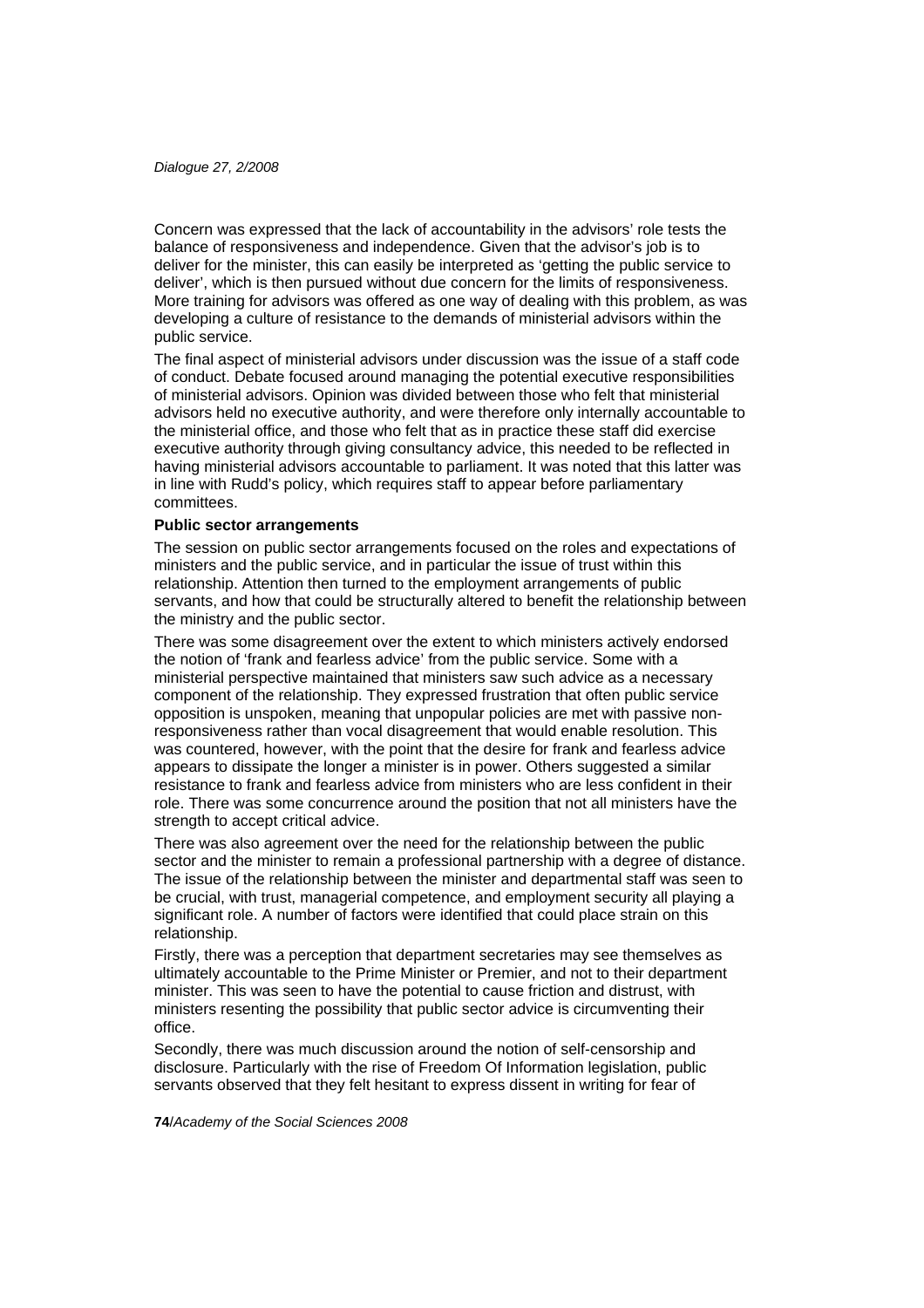disclosure. This lack of confidence leads to an avoidance of giving advice for which they might be held accountable, thus undermining their role of providing frank and fearless advice. Here, public scrutiny was seen to undermine the relationship between ministers and the public service, and threaten public sector independence. It was noted that appropriate forums in which to privately debate the merits of policy are necessary for the effective functioning of the public service.

The final aspect of the relationship under discussion was the issue of partisanship. Particularly for secretaries who have had a close and productive working relationship with a previous administration, suspicions of partisanship are hard to allay. One participant mooted the idea of banning party membership in the public service, claiming that it was corrosive to have party members visible within departments.

The question of partisanship also raised the issue of public service contracts and employment arrangements. Concern was expressed that public servants could be vulnerable to the whims of ministers. This was particularly concerning for participants in light of the courts ruling that ministerial lack of faith is sufficient grounds for dismissal, even if there is no evidence of misconduct or incompetence. This vulnerability was seen to compromise public service independence, as opposing the views of the minister could lead to 'lack of faith', and thus termination of employment.

#### **The way forward**

At the conclusion of the four sessions, participants were involved in a break-away session to identify potential best-practice solutions to the issues raised for the latter three topics. These are outlined below.

#### *Communications*

- Encourage effective stakeholder engagement, to ensure that third parties can assist in the management of issues.
- Establish the preconditions for open dialogue on policy, including more forums with Chatham house rules, and seminars that steer clear of current controversies.
- Develop end to end guidelines on transparency, articulating that the whole department is responsible for communications.
- Develop specific guidelines for the public service in relation to dealing with the media.

#### *Ministerial advisors*

- Provide a separate employment framework and legislation for ministerial advisors.
- Aim for increased clarity for the role, defining who the employer is and the extent of the responsibilities of ministerial advisors.
- Provide increased training for ministerial staff.
- Move away from the presumption of executive authority, leaving the minister directly accountable for the actions of her staff.

#### *Public sector arrangements*

• Provide fixed four-five year terms, with the presumption of continuity of employment and regular performance appraisals, as well as a termination clause.

*Academy of the Social Sciences 2008*/**75**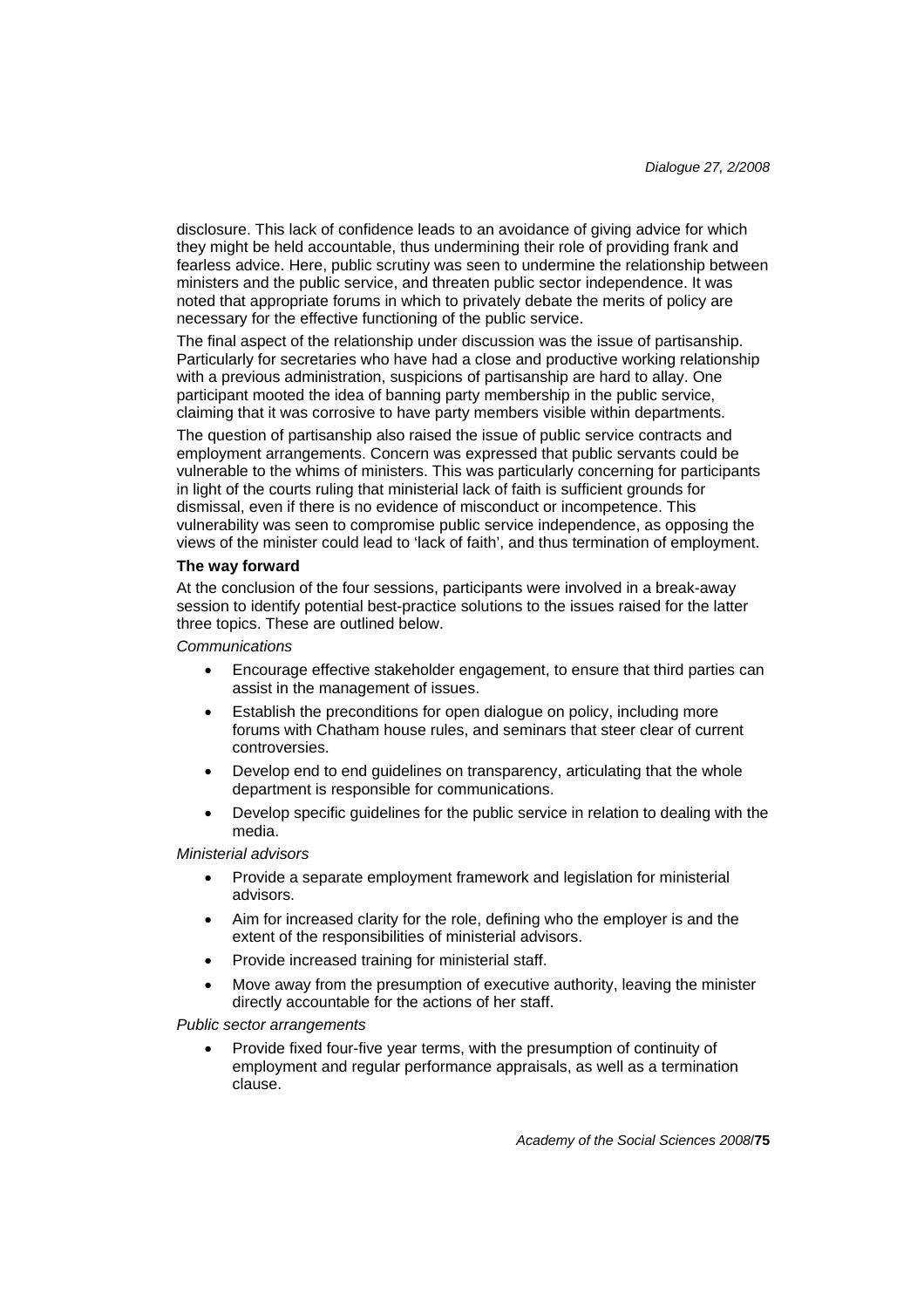- Give a stronger role to the public service commissioner, particularly in mediating relationship breakdowns between secretaries and CEOs.
- Develop clear guidelines on public accountability, including for contracts, nongovernment agencies and Public Private Partnerships, with the minister recognised as spokesperson for the department.
- Provide space for discussion of alternative policy options, without the threat of public disclosure.

Overall, given the disparate voices and perspectives gathered together for the roundtable, it was a remarkably collegial and productive day. Participants worked together to identify common problems, and develop solutions for the issues that were raised. While the pressures on the public service continue to grow and change, the ability of the sector to respond and adapt to these pressures was amply demonstrated.

I would like to thank the Academy for Social Sciences in Australia for the opportunity to participate in and report on the day's events.

*[An extended report on this Roundtable, by Jenny Stewart, has been published as*  Occasional Paper 2/2008 *in the Policy Paper Series. Enquiries to William Douglas at assa.admin@anu.edu.au.]* 



## **CSIRO-ASSA Symposium**

#### **Integrating Social Sciences into the CSIRO National Research Flagships**

**O**n 12-13 May about 40 representatives from CSIRO, ASSA and other social scientists gathered at the joint CSIRO-ASSA Symposium to discuss social science integration in CSIRO's National Research Flagships. The Symposium, convened by ASSA Past-President Leon Mann and Daniel Walker of CSIRO was held at CSIRO's Discovery Centre, Black Mountain, ACT.

ASSA was represented at the Symposium by Fellows from a range of disciplines: Leon Mann, Steve Dowrick, Meredith Edwards, Jane Marceau, Janet McCalman, Phillipa Pattison, and Michael Smithson. The ASSA Fellows were active in keynote presentations, panels, and general discussions. Phillipa Pattison, Ann Harding, Anne Edwards and John Beaton together with Leon Mann were members of the joint CSIRO-ASSA organising committee.

While CSIRO has a strong social science capacity, with approximately 110 social scientists throughout the organisation, some parts of the organisation are still to realise the potential of the social sciences and their significance and value to CSIRO's

**76**/*Academy of the Social Sciences 2008*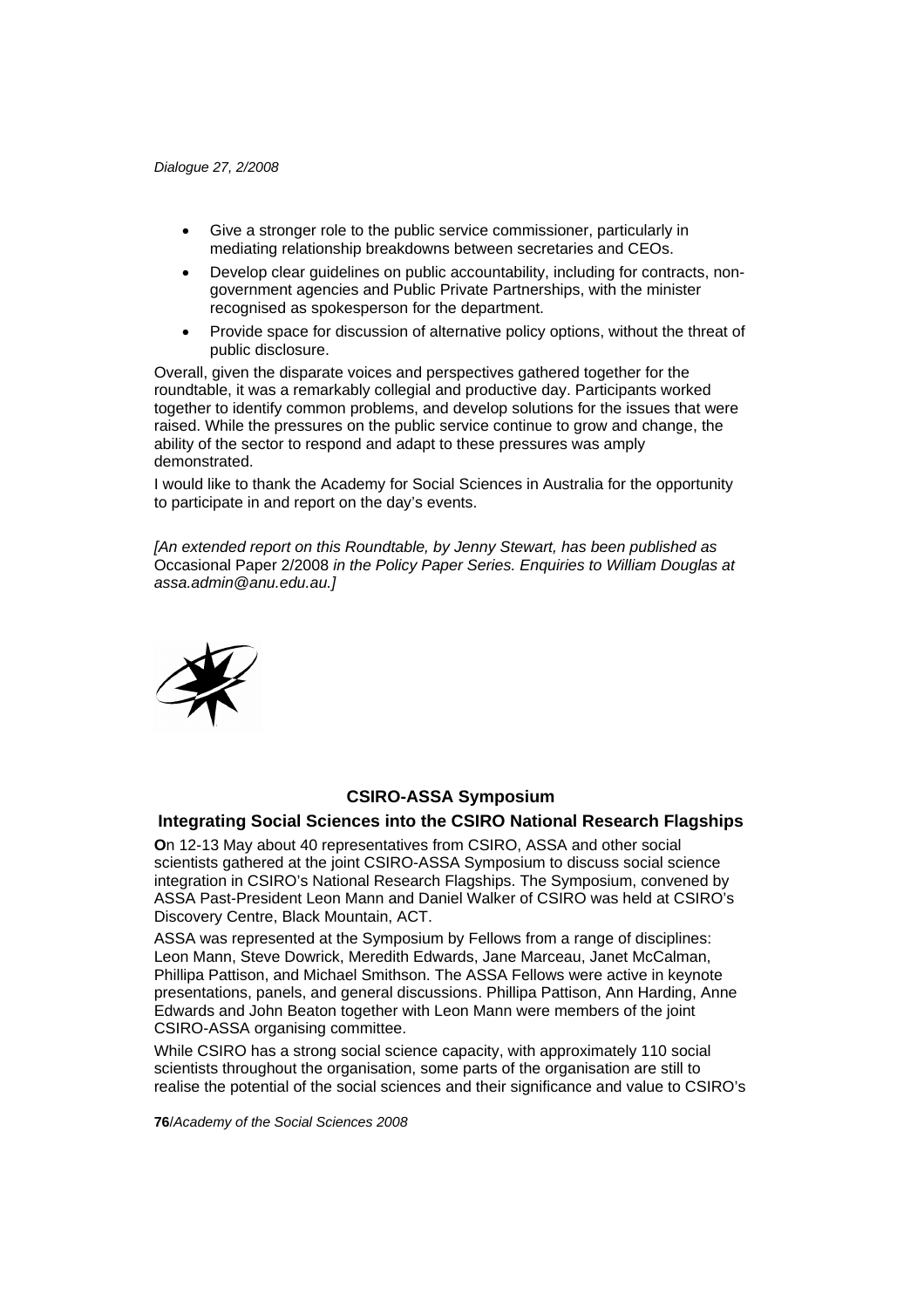natural science research. In particular the social sciences are seen as crucial in delivering impact for the nation from the Flagships, which direct their research to areas of the greatest national priority.

There are nine Flagships in the CSIRO National Research Flagships Program:

- Climate Adaptation Flagship
- Energy Transformed Flagship
- Food Futures Flagship
- Light Metals Flagship
- Minerals Down Under Flagship
- Niche Manufacturing Flagship
- Preventative Health Flagship
- Water for a Healthy Country Flagship
- Wealth from Oceans Flagship

In 2006, the Batterham Review of the CSIRO National Research Flagships concluded that the Flagships should expand their engagement with social science and their visibility in the social science community. Several strategies were identified by CSIRO to encourage greater engagement, including an annual symposium, possibly badged with ASSA, and Flagship Visiting Fellowships for social scientists.

The CSIRO-ASSA Symposium in May 2008 was an opportunity to examine the role of social science capabilities within the Flagships; to look at how social science integration has already enhanced the impact of CSIRO's science, and to explore the opportunity for further integration and collaborative work.

Dr Geoff Garrett, Chief Executive of CSIRO, in his welcome address, discussed the need for integration and collaboration in order for the Flagships to deliver their primary goal, that is, impact for the benefit of Australian society. He spoke of a new breed of researchers – 'collaboranauts' - people from different disciplines combining their knowledge to stimulate and enhance their research to find solutions to complex problems.

In the ensuing Panel discussion each of the nine Flagship representatives indicated a wish for increased social science participation and input within their Flagship. As each encompasses different areas and goals, their needs and contributions required from the social sciences also vary. For example, the Preventative Health Flagship has discovered that in attempting to combat the obesity problem in Australia, it is simply not sufficient to concentrate on education regarding health and nutrition, but a much broader and deeper understanding of the social issues contributing to obesity must also be developed.

A series of case studies illustrating the diverse social science integration across Flagships projects were presented. These studies told the story of social science integration in Flagship projects and how the social science perspective proved invaluable to a successful outcome. Projects where more input of a social science nature could have improved the impact of the science were also discussed.

Gabriele Bammer from the Australian National University gave a presentation on Integration and Implementation Science (I2S). She discussed how this field should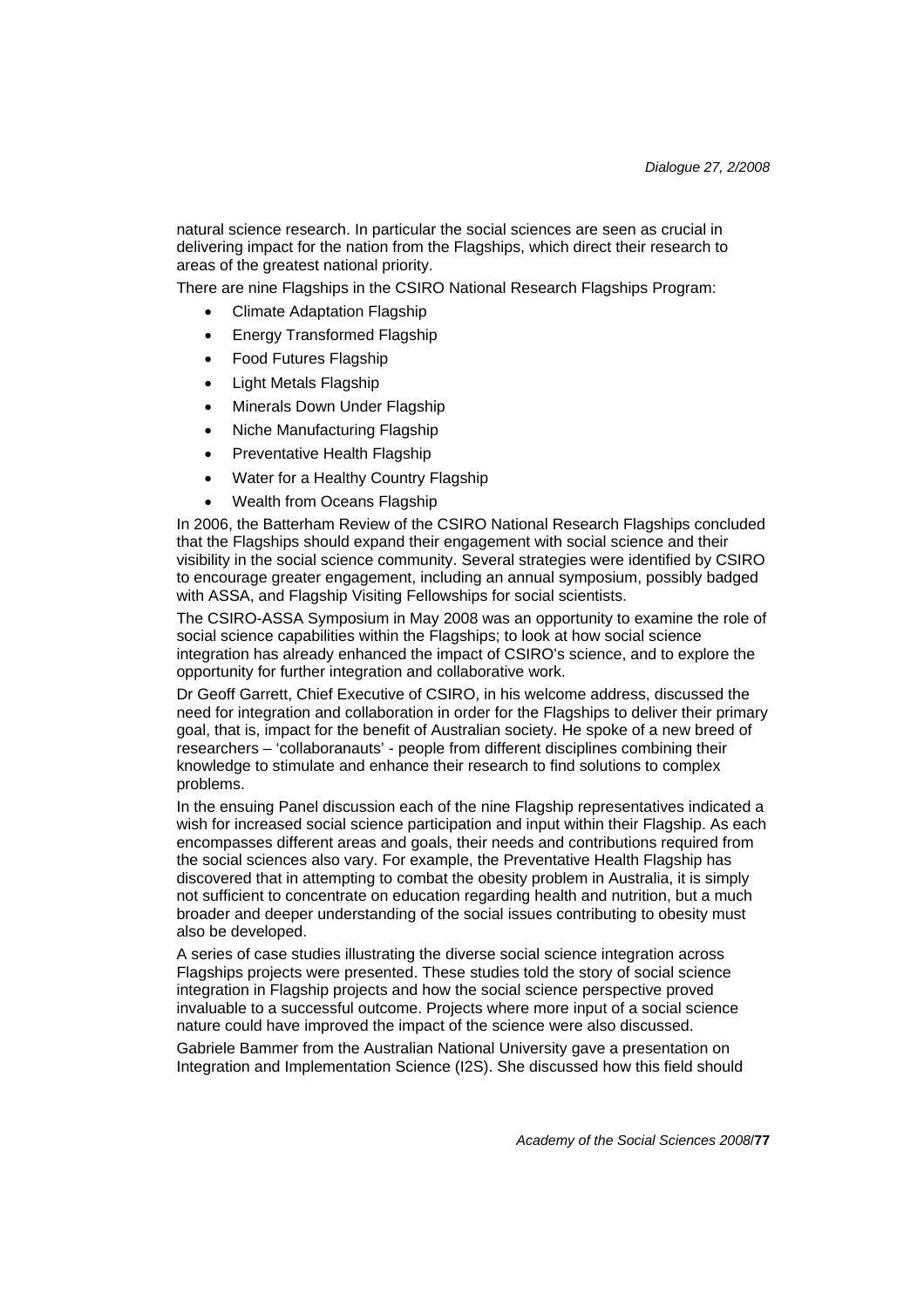#### *Dialogue 27, 2/2008*

develop into a discipline in its own right and of its potential to contribute to enhanced integration and collaboration between CSIRO and the social sciences.

The Symposium Dinner, held at Old Parliament House at the end of Day 1 of the Symposium, included a speech from Phillip Glyde, the Executive Director of the Australian Bureau of Agricultural and Resource Economics, who gave a unique perspective on the policy making process and the issues involved in getting messages across to policy makers.

Day 2 included an examination of different models of social science integration, with presentations covering social and economic analysis, social learning, and complex systems science.

Interest groups were formed to develop new opportunities and strategies for building greater social science integration in the Flagships. Eight interest groups were formed and reported their ideas and plans to the Symposium. A joint CSIRO-ASSA panel of Janet McCalman, Phillipa Pattison, Steve Dowrick and Tom Hatton, Director of the Water for a Healthy Country Flagship, discussed 'Enhanced social science integration: strategies for moving forward' and recommended several future directions for building CSIRO's social science capacity.

The most prominent issues emerging from the Symposium include:

- acknowledgment of the CSIRO Flagships' existing social science capacity and how social science has enhanced the impact of many Flagship projects;
- the need for capturing and disseminating social science knowledge within CSIRO, and establishment of a basis for corporate knowledge and organisational learning;
- the need for social science integration to take place from the outset of a research project, and the benefits of a problem-driven (a predominantly social science method) approach;
- the need for greater attention to some social science disciplines, such as history, that are frequently overlooked:
- acknowledgement that social science is different from integration science and the need for different strategies for implementing social science and integration;
- identification of the barriers that prevent more deeply integrated social science:
	- o researchers' attitudes to the social sciences;
	- o difficulty in accessing relevant expertise;
	- o time and budget constraints on researchers; and
	- o difficulty in communicating across disciplines.
- identification of strategies to overcome these barriers:
	- $\circ$  institutionalisation of integration a contentious issue, as many feel that 'forced' integration will impede, rather than enhance, successful collaborations and integration;
	- o reward-based incentives to improve integration; and
	- o encouragement of joint CSIRO-social science research, through joint ARC grants, shared PhD students, internship placements.

The Symposium was very successful, with many ideas and concepts brought to the table, and development of valuable networks, associations, and dialogues. Certainly

**78**/*Academy of the Social Sciences 2008*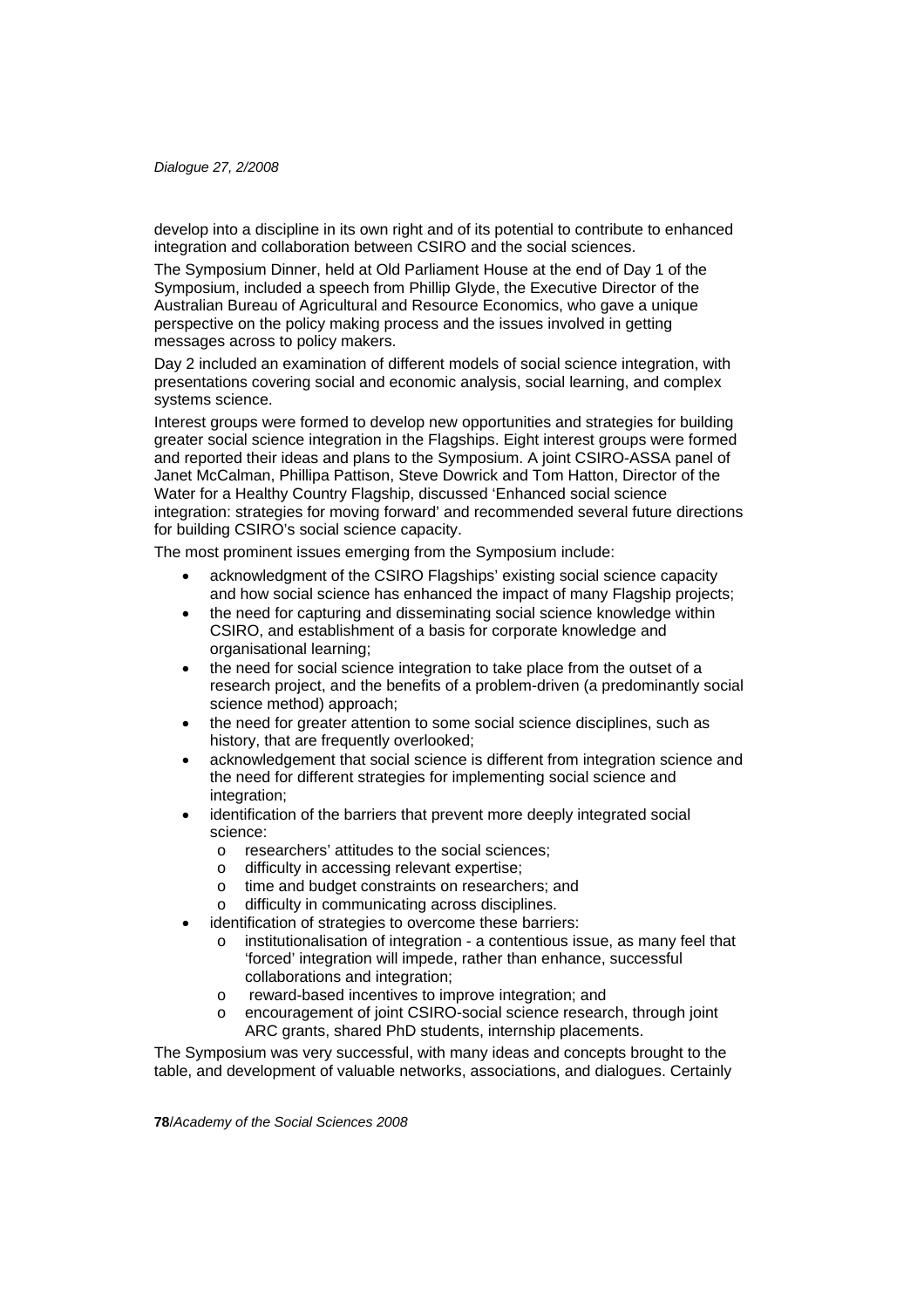the benefits which deeper social science integration can offer the CSIRO Flagships have been identified and acknowledged.

ASSA also stands to benefit from further engagement as 'we [ASSA] need to understand and respond to the larger national scientific research agenda as we build our interdisciplinary knowledge, educate early career social scientists, and become available for collaboration and partnership' (Leon Mann).

At the conclusion of the Symposium, all participants were asked to submit their number one conclusion, idea or proposed strategy that they would like to see taken forward in regard to social science integration.

A report to CSIRO on the Symposium, covering the ideas discussed, new initiatives developed, and recommendations to build social science integration will appear later in the year. The Report will also be available to ASSA.



## *Vale* **Fellow of the Academy**

**Professor Fay Gale AO**, Geographer, formerly of the University of Adelaide and a past President of the Academy, died on 3 May 2008.

An Obituary will appear in the *Annual Report*.

*Academy of the Social Sciences 2008*/**79**